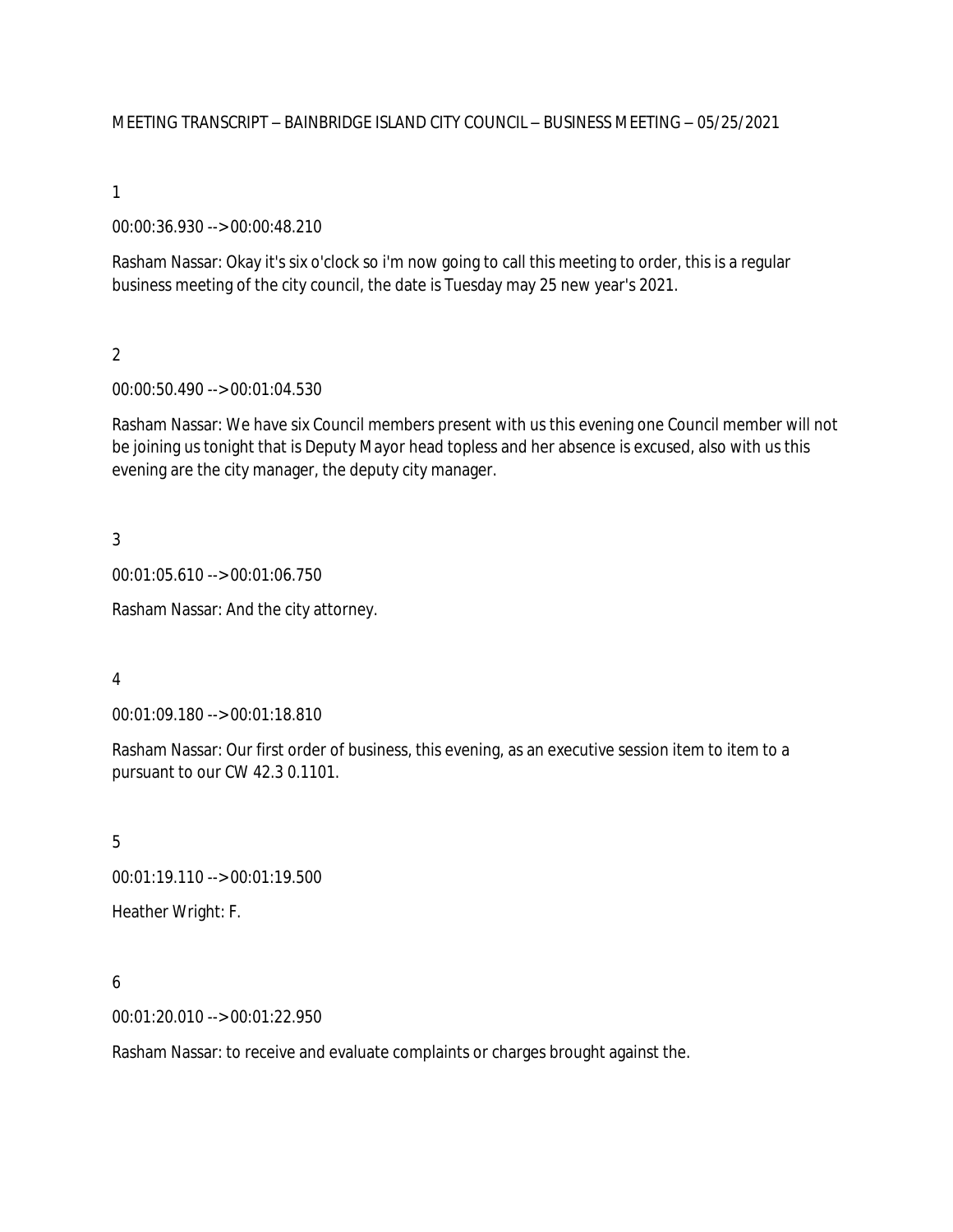#### 00:01:22.950 --> 00:01:32.520

Rasham Nassar: Public officer or employee, however, upon the request of such officer or employee a public hearing or a meeting open to the public, shall be conducted upon such complaint or charge.

8

00:01:32.970 --> 00:01:46.830

Rasham Nassar: And pursuant to our CW 42.3 0.1101 I to discuss with legal counsel matters relating to litigation or potential litigation, to which the city, the governing body or a Member, acting in an official capacity is or is likely to become a party.

9

00:01:47.280 --> 00:01:53.490

Rasham Nassar: When public knowledge regarding the discussion is likely to result in an adverse legal or financial consequence to the Agency.

10

00:01:54.420 --> 00:02:09.210

Rasham Nassar: So Council we are scheduled to be an executive session for 10 minutes and the time is just one minute after six we expect to return to open session at about 611 612 city attorney.

11

00:02:10.320 --> 00:02:16.440

Joe Levan: Council as always leave this meeting i'll send you an invite for the exact session join that and we'll go from there.

12

00:13:27.570 --> 00:13:44.250

Rasham Nassar: Okay we're back Councils returned from its executive session, the time is 612 and we will now reconvene this regular business meeting of the city council, we are on item three of our agenda approval of the agenda Council members.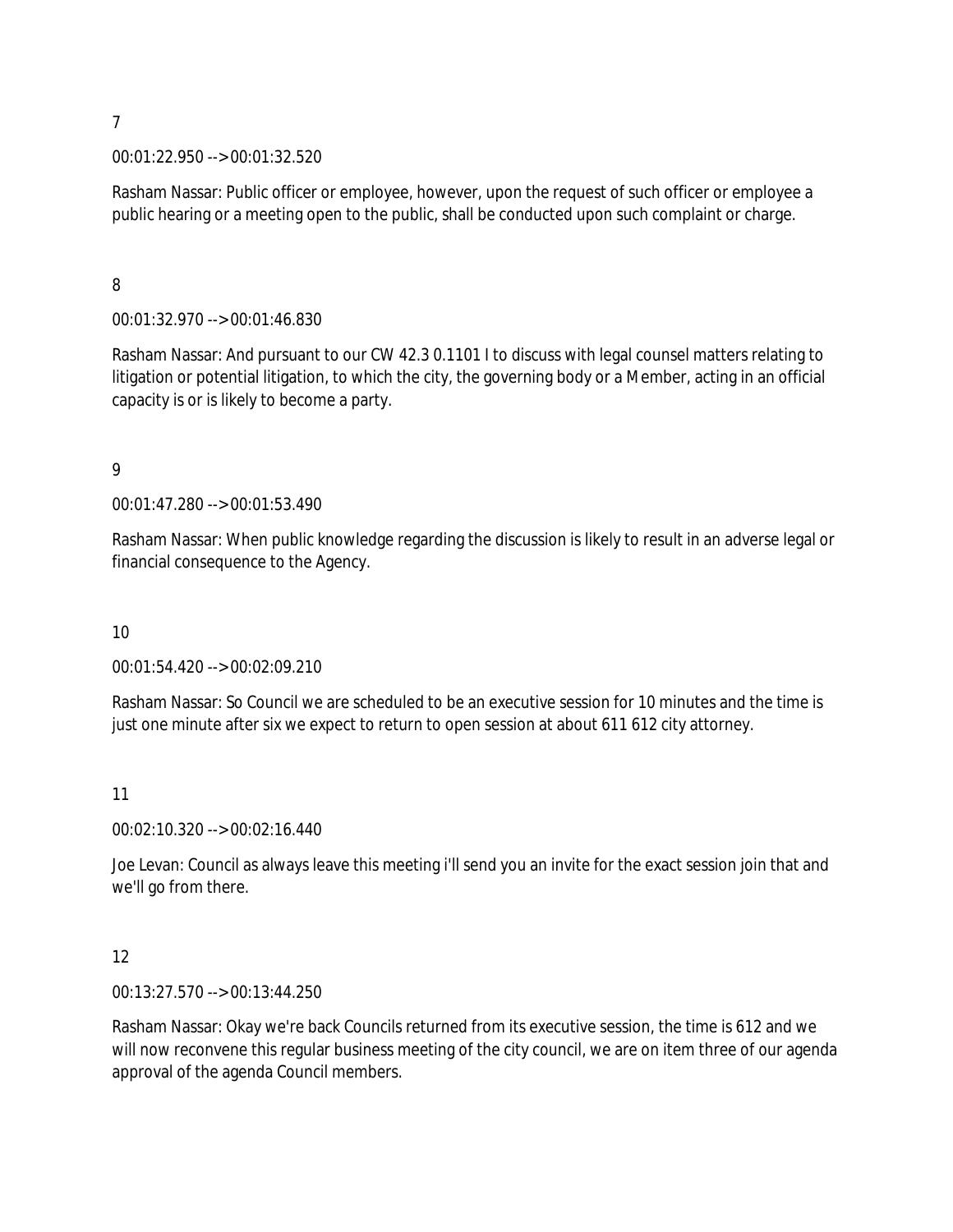00:13:47.610 --> 00:13:48.540

Rasham Nassar: councilmember deeds.

14

00:13:49.410 --> 00:13:52.590

Joe Deets: Thank you mayor, I moved to approve the agenda as presented.

#### 15

00:13:54.630 --> 00:13:57.570

Rasham Nassar: councilmember car second that motion is there any discussion on emotion.

#### 16

00:13:59.670 --> 00:14:02.820 Rasham Nassar: Okay, seeing none all those in favor say Aye.

#### 17

00:14:03.270 --> 00:14:04.110

Leslie Schneider: Aye Aye.

#### 18

00:14:05.070 --> 00:14:05.880 opposed.

#### 19

00:14:07.380 --> 00:14:10.470

Rasham Nassar: The agenda is approved with unanimous consent.

20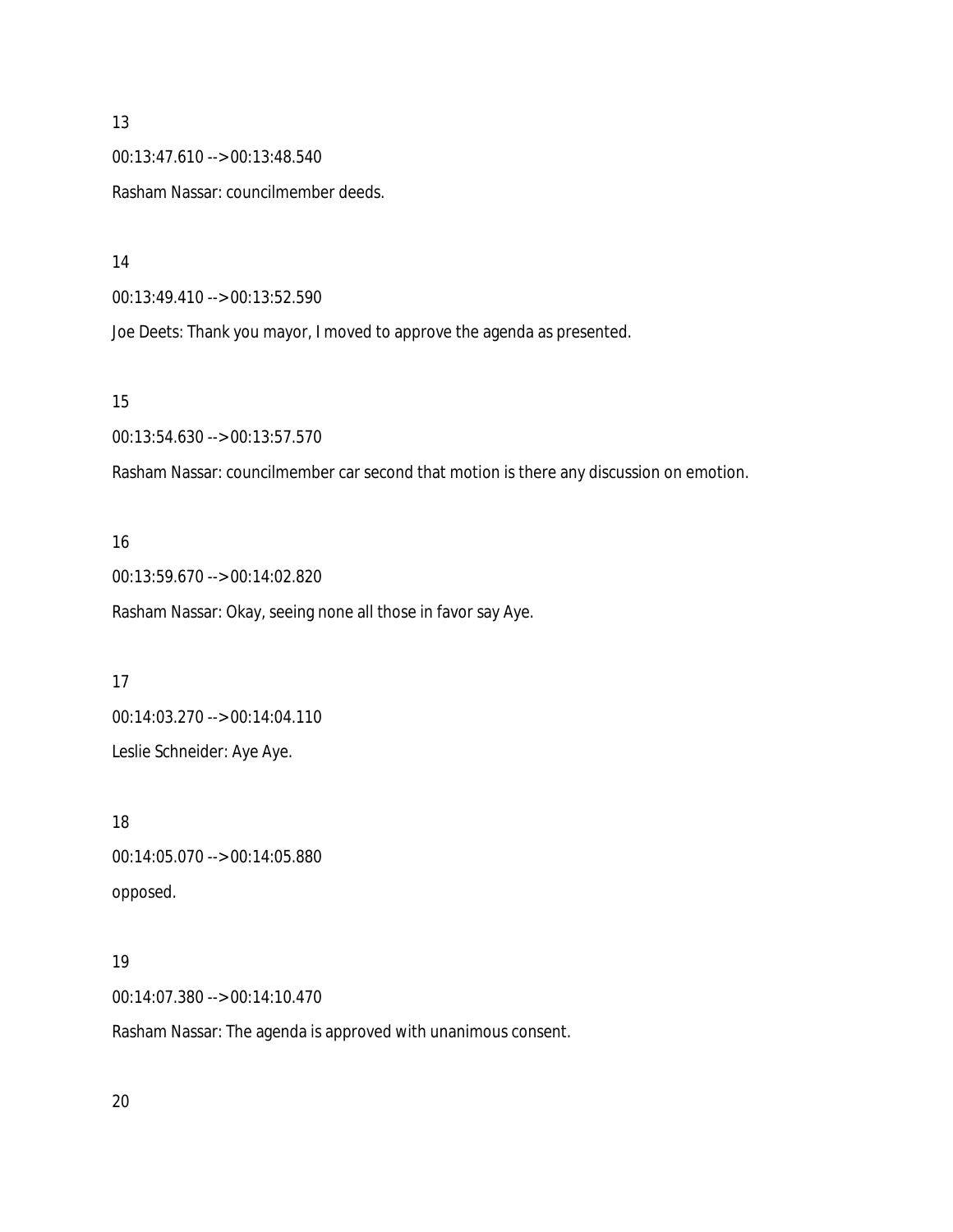00:14:13.140 --> 00:14:16.290

Rasham Nassar: Any conflicts of interest to disclose this evening Council members.

#### 21

00:14:19.020 --> 00:14:28.920

Rasham Nassar: Okay, seeing none, we will move on to item for in our agenda, which is public comment members of the public, you can find instructions for providing public comment and the agenda materials.

#### 22

00:14:29.820 --> 00:14:36.720

Rasham Nassar: Please use the raise hand feature of zoom which is located on the bottom portion of your screen towards the right hand side.

#### 23

00:14:37.350 --> 00:14:45.300

Rasham Nassar: I will call your name, at which point the city clerk will facilitate your entry into Council chambers, you have three minutes to issue public comment.

#### 24

00:14:45.630 --> 00:14:51.930

Rasham Nassar: Once you are in the room, with counsel you may unmute yourself, please state your name and the street you live on, and you may begin your public comment.

## 25

00:14:57.090 --> 00:14:59.430

Rasham Nassar: First, public speaker tonight is Cynthia bellis.

26

00:15:07.890 --> 00:15:08.790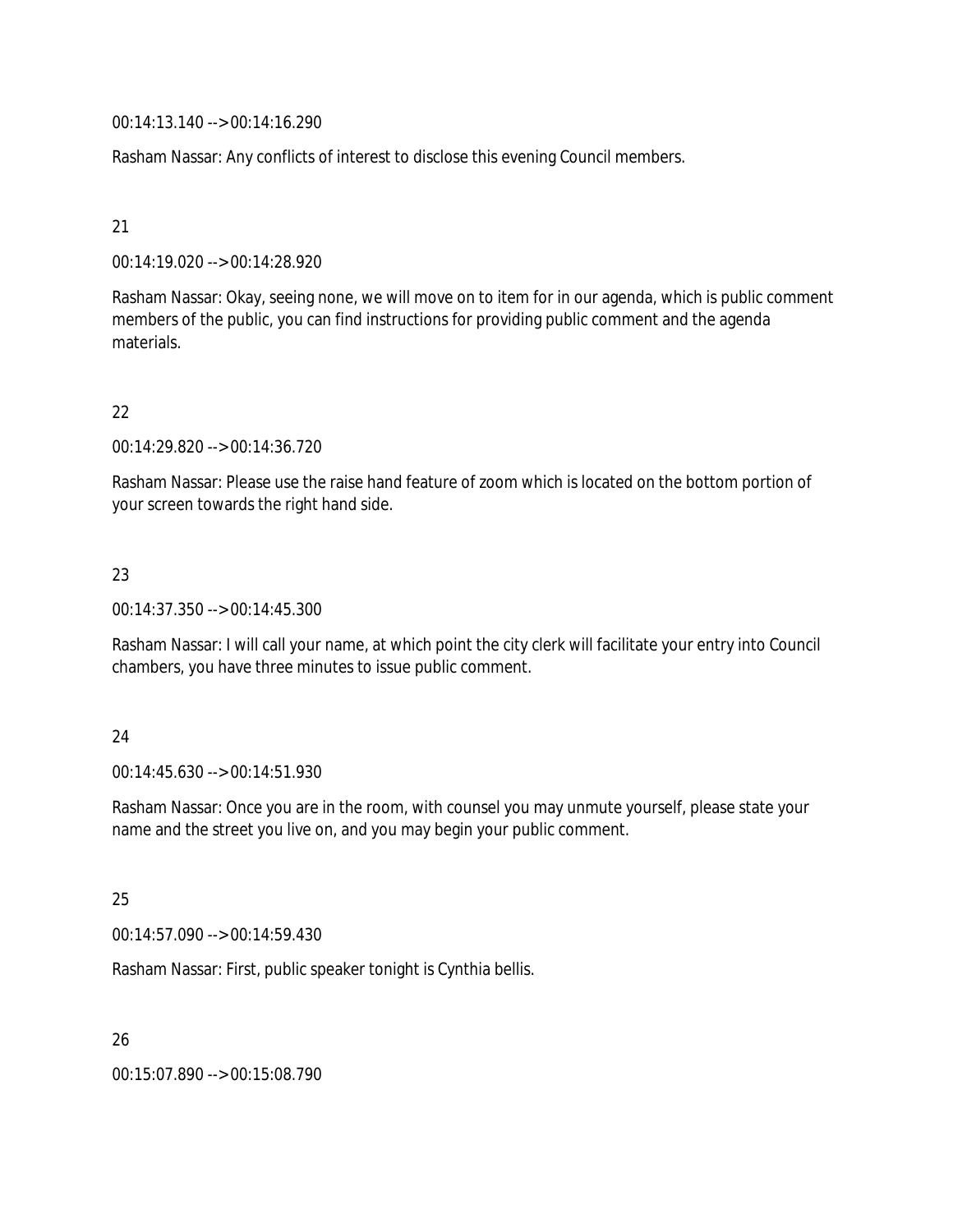Cynthia Bellas: hi can you hear me.

27

00:15:09.600 --> 00:15:14.280

Cynthia Bellas: Yes, and do, do I turn my video on or is it just audio.

28

00:15:14.790 --> 00:15:15.510

Rasham Nassar: Just audio.

29

00:15:16.050 --> 00:15:24.900

Cynthia Bellas: Okay hi everyone Thank you so much for letting me speak, there was some confusion we've been talking a lot about the bi paper project pilot study.

30

00:15:25.410 --> 00:15:34.950

Cynthia Bellas: That bainbridge island has been lucky enough to participate in and there was some confusion when I sent an email to Congress people.

31

00:15:35.640 --> 00:15:50.160

Cynthia Bellas: christy car and Joe and Kirsten and I think we're sham, you were ID on an Ellen and Blair i'm so glad you're here welcome, I look forward to being able to have a wonderful discussion about this wonderful test.

32

00:15:50.640 --> 00:15:55.590

Cynthia Bellas: That we have it's an old factory dysfunction tests that that can possibly help identify coven.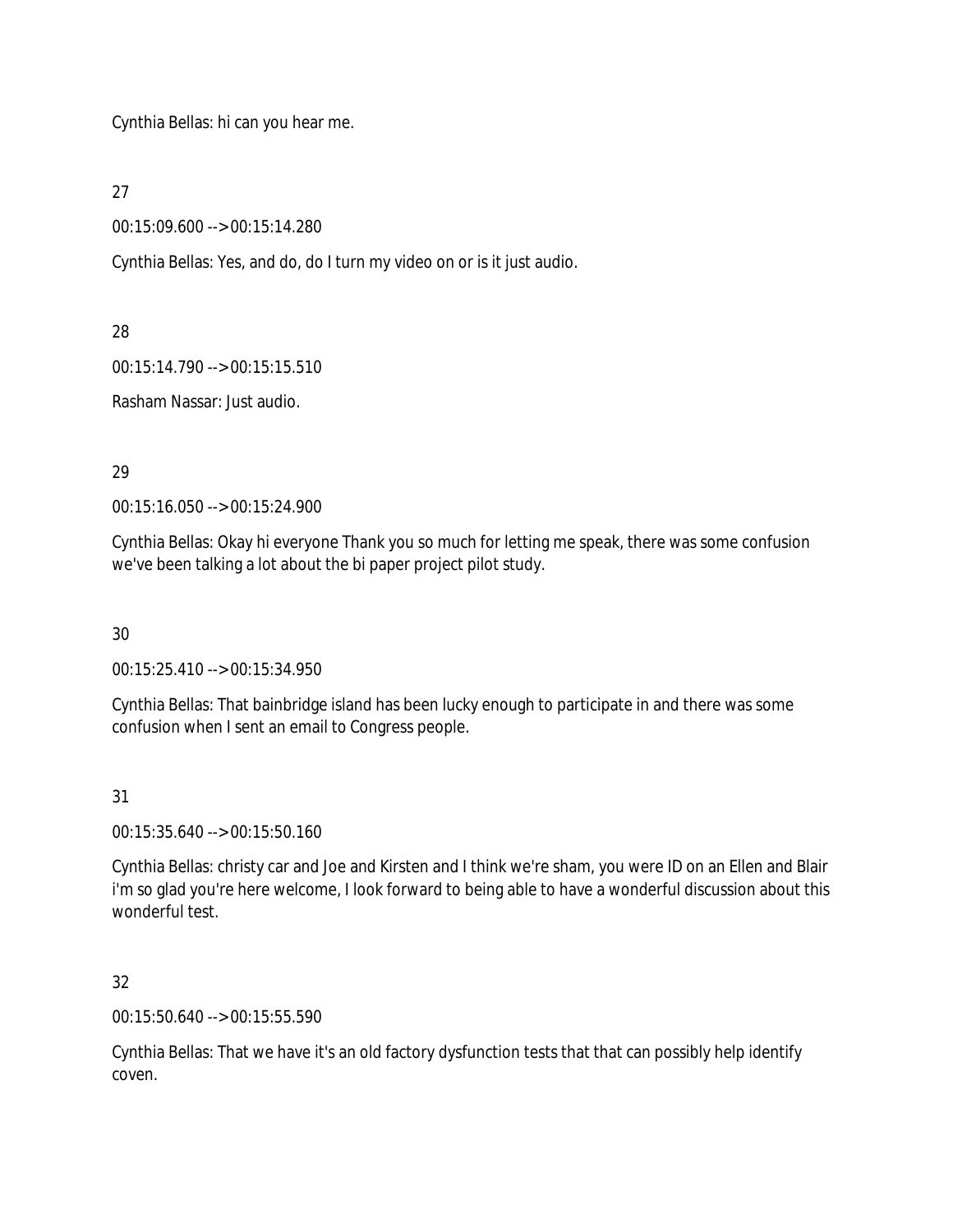00:15:56.190 --> 00:16:07.620

Cynthia Bellas: I am lucky enough tonight that Dr Derek tumor, who is the professor at Yale university and school of medicine and the founder of you smell, it is in the audience ready to.

## 34

00:16:08.130 --> 00:16:16.110

Cynthia Bellas: Speak he's got his hand raised for public comment and also Dr JEREMY rossman who's a viral just and President of the nonprofit.

## 35

00:16:16.380 --> 00:16:24.360

Cynthia Bellas: Research eight networks and he is our lead investigator of the study we're here to clarify that this is not a private endeavor.

# 36

00:16:25.050 --> 00:16:38.160

Cynthia Bellas: That I have in blaine Dr crandall have no financial interest whatsoever in this pilot study, this is a global effort that bainbridge has a wonderful opportunity to help contribute and.

# 37

00:16:38.700 --> 00:16:58.260

Cynthia Bellas: I also wanted to point out that island would on our island is our 501 C three fiscal sponsor, so there is absolutely no financial gain to any residents here on bainbridge island and I just look forward to being able to have Jeremy and Derek.

## 38

00:16:59.580 --> 00:17:04.050

Cynthia Bellas: provide their input tonight Thank you so much for giving us the opportunity to present.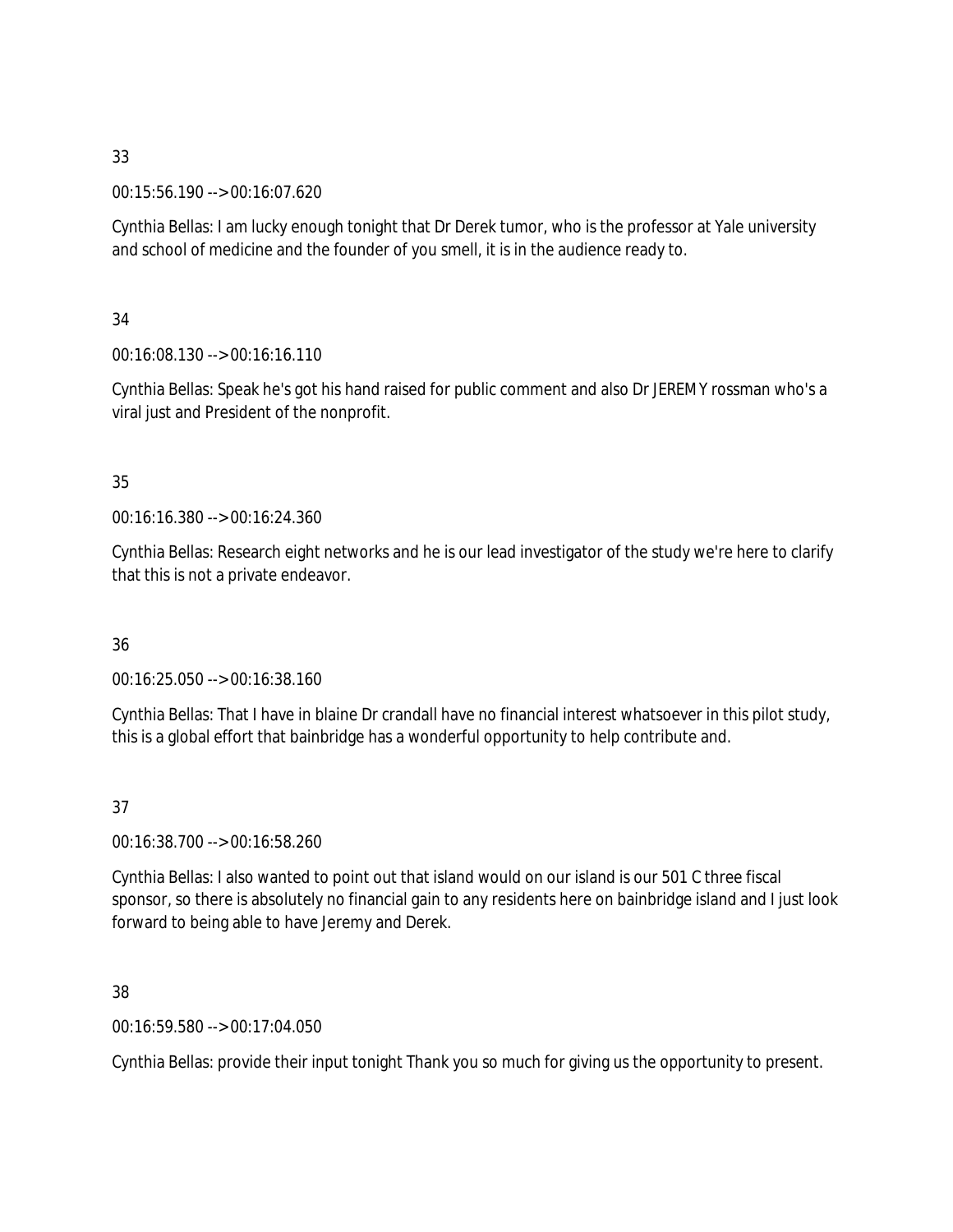00:17:05.310 --> 00:17:05.790

Rasham Nassar: Thank you.

40

00:17:07.110 --> 00:17:08.370

Rasham Nassar: Next up is JEREMY.

41

00:17:17.850 --> 00:17:18.360

Jeremy Rossman: Hello.

## 42

00:17:19.620 --> 00:17:35.040

Jeremy Rossman: Thank you for giving me the opportunity to talk today it's very nice to meet you all i'm Dr JEREMY rossman i'm a virologist and the presence of the nonprofit organization research aid networks, based in Chicago and i'm here to just.

## 43

00:17:35.850 --> 00:17:46.650

Jeremy Rossman: Bring the topic of this idea of a study looking at how a smell test for coven might be able to be used in a Community setting.

#### 44

00:17:47.100 --> 00:17:55.200

Jeremy Rossman: Now as Cynthia said, we are approaching this completely from a nonprofit public health standpoint.

## 45

00:17:55.530 --> 00:18:05.100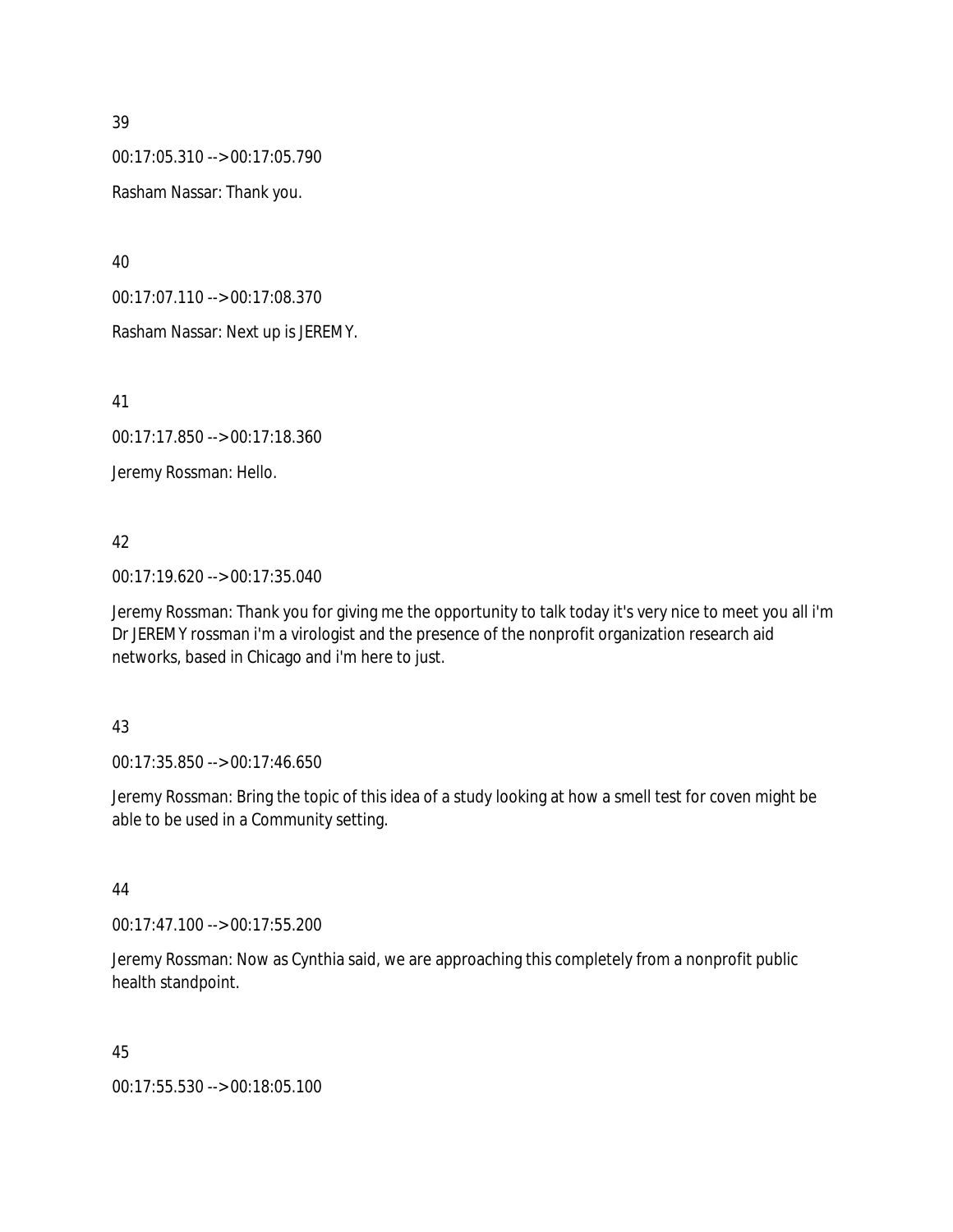Jeremy Rossman: Derek Cynthia and I have all met through the volunteer organization rapid test which is designed solely to get tests into communities.

# 46

00:18:05.370 --> 00:18:18.240

Jeremy Rossman: To help facilitate safe coven actions and safe covert operations of organizations and communities, this is our only interest here is to try to protect communities.

# 47

00:18:18.450 --> 00:18:27.330

Jeremy Rossman: And we are very interested in evaluating the smell test with you for the specific idea that this smell test is cheap.

# 48

00:18:27.660 --> 00:18:37.920

Jeremy Rossman: Affordable can be used on a regular basis for a wide range of ages and can accurately detect coven so this could be the case study.

## 49

00:18:38.310 --> 00:18:49.650

Jeremy Rossman: That shows how this test could be used in communities around the world, especially in very low resource environments where other testing options are not possible.

# 50

00:18:50.100 --> 00:19:02.700

Jeremy Rossman: And I know right now there's this very powerful feeling that we have vaccines, we have a good vaccine rollout case numbers are going down this is very positive, but we still have.

## 51

00:19:03.270 --> 00:19:15.270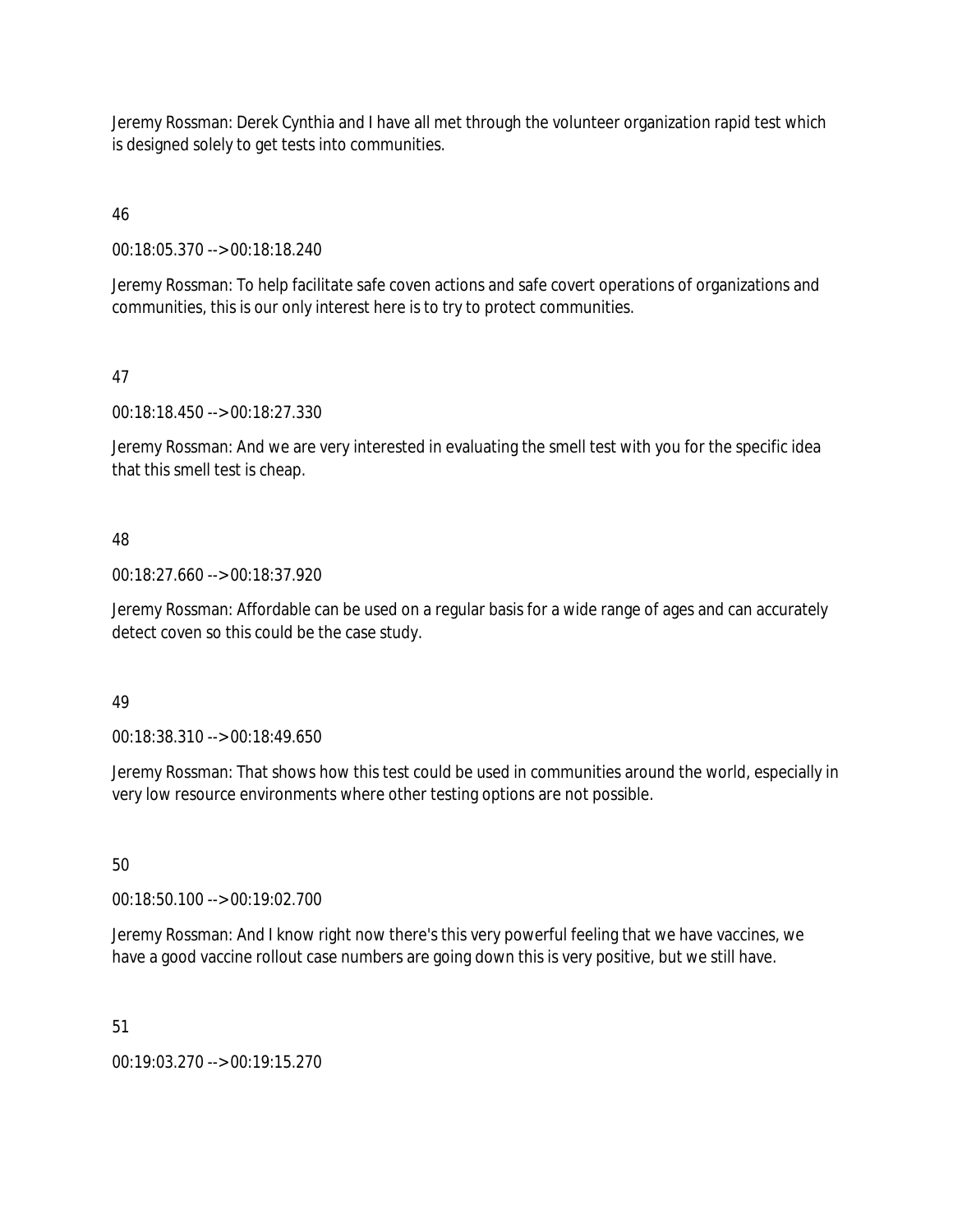Jeremy Rossman: incomplete coverage of the population of the vaccines, we are still at risk of new variants coming into play and, importantly, there are many areas, both of the country and of the world.

52

00:19:15.510 --> 00:19:23.730

Jeremy Rossman: that do not yet have that vaccine protection and will not for a while, so our interest here is to.

## 53

00:19:24.360 --> 00:19:38.070

Jeremy Rossman: work with you to evaluate these tests to say can these tests help your community but working together can we use this case study as an example of how these tests, could be used.

#### 54

00:19:38.340 --> 00:19:42.420

Jeremy Rossman: Around the world, to help keep people safe from carpet.

## 55

00:19:42.780 --> 00:20:03.030

Jeremy Rossman: So, thank you very much for your time for your interest and again we're purely here to really try to help keep Community safe there's no financial interest there's no financial ties here, this is just purely to keep Community safe, so thank you very much i'm very nice to speak with you.

56

00:20:05.490 --> 00:20:13.890

Rasham Nassar: Thank you next up is Dr Derek and my apologies if I misspell miss pronounce your last name tumor.

## 57

00:20:21.300 --> 00:20:22.800

Dr. Derek Toomre: And you can hear me okay now.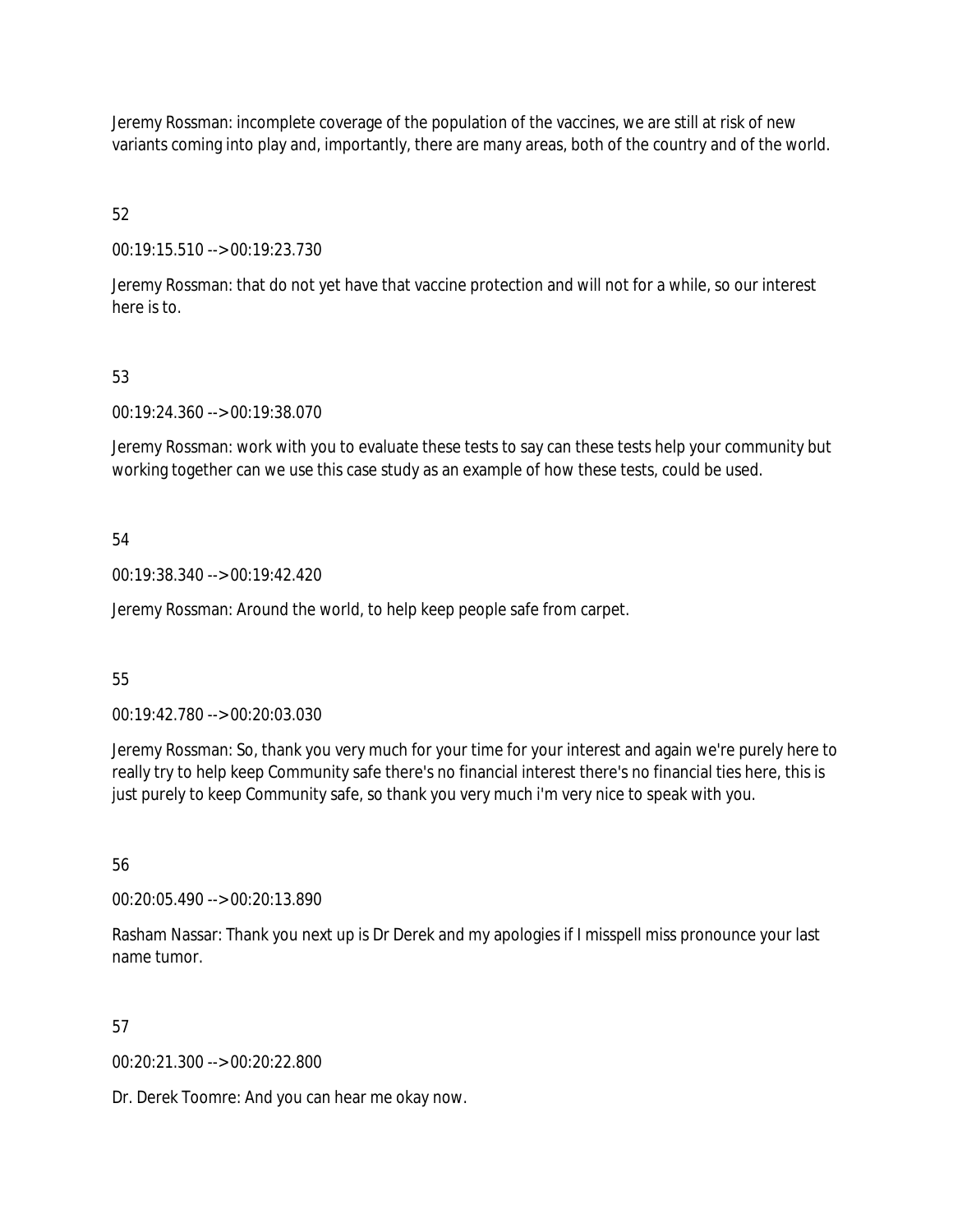00:20:23.190 --> 00:20:23.760

Rasham Nassar: I can hear you.

59

00:20:24.360 --> 00:20:27.870

Dr. Derek Toomre: Yes, so it is told me, nobody ever gets it right, which is absolutely fine.

60

00:20:29.100 --> 00:20:34.170

Dr. Derek Toomre: So i'm a professor at Yale university school of medicine department of cell biology.

61

00:20:34.770 --> 00:20:43.530

Dr. Derek Toomre: founder of a startup called a you smell it and really the principle of this was to develop a test that could be taken at wide scale.

## 62

00:20:43.770 --> 00:20:49.680

Dr. Derek Toomre: Because actually what we see, this is the problem that we face it, in the United States that actually testing was never made.

63

00:20:49.980 --> 00:20:55.710

Dr. Derek Toomre: In a very affordable wide scale, and if you look at the rest of the world, you look at India.

64

00:20:55.980 --> 00:21:06.660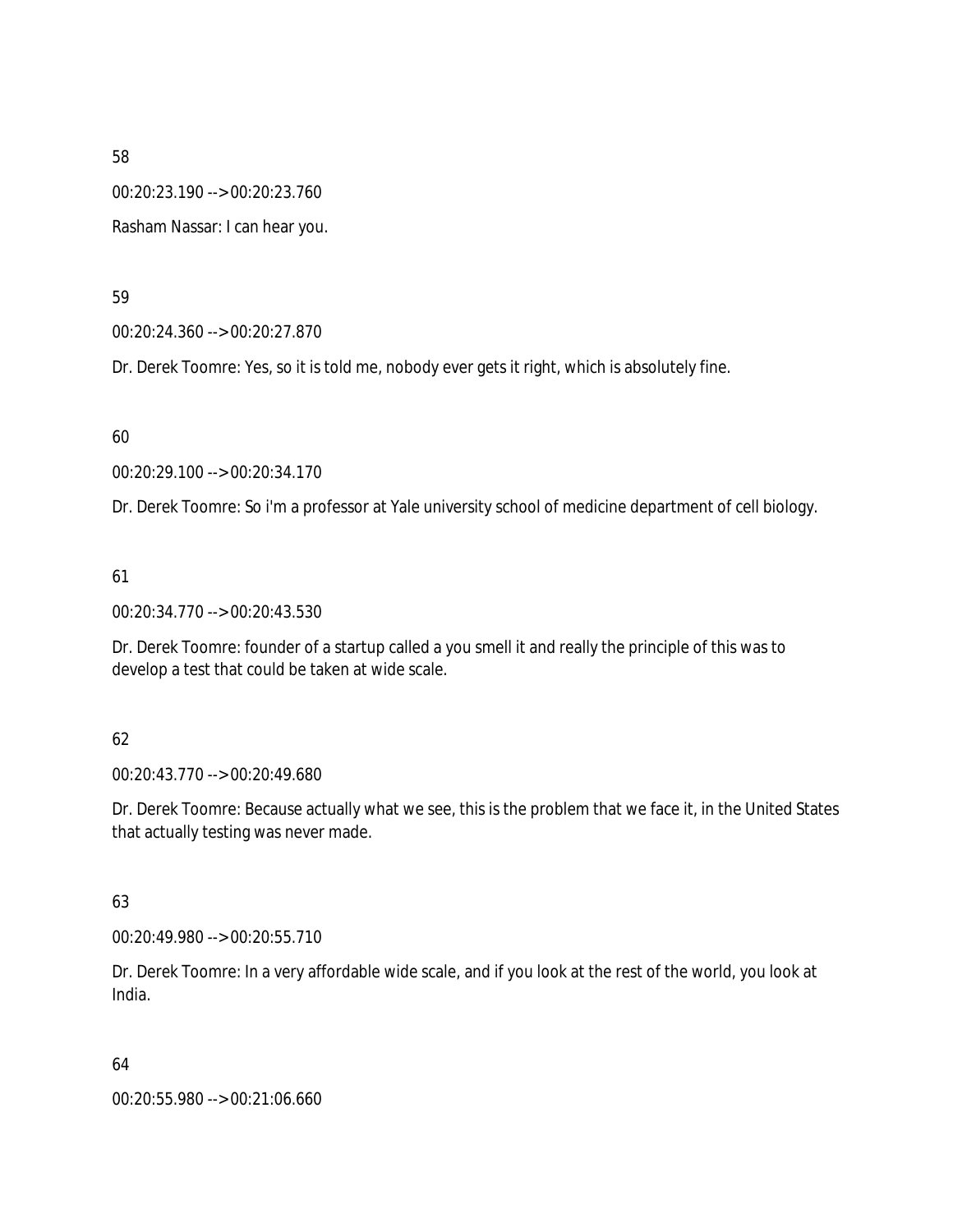Dr. Derek Toomre: 2% of the population has been vaccinated so really, the question is, could we make something that would be very easy that would have a benefit as a pre test.

65

00:21:06.960 --> 00:21:14.220

Dr. Derek Toomre: As you may know, olfactory dysfunctional loss of smell is very prevalent and very early symptom and we seek to do.

# 66

00:21:14.520 --> 00:21:26.160

Dr. Derek Toomre: Studies to evaluate that in fact we completed three clinical trials of one in Brazil went to Yale University in other one in association with a branch of the bill and Melinda Gates Foundation and.

# 67

00:21:26.670 --> 00:21:32.730

Dr. Derek Toomre: These showed that actually we knew what the sensitivity and specificity were, and it was an accuracy of 80%.

## 68

00:21:34.230 --> 00:21:48.150

Dr. Derek Toomre: We then did a modeling study with with a group in Colorado and it was quite incredible because basically they showed that if you did a test at a very high level of frequency, it could have a dramatic effect and spread of coven.

## 69

00:21:49.650 --> 00:21:57.660

Dr. Derek Toomre: As good our better as a weekly PCR tests, so that was sort of the next level and we happen to have actually won.

## 70

00:21:58.200 --> 00:22:04.830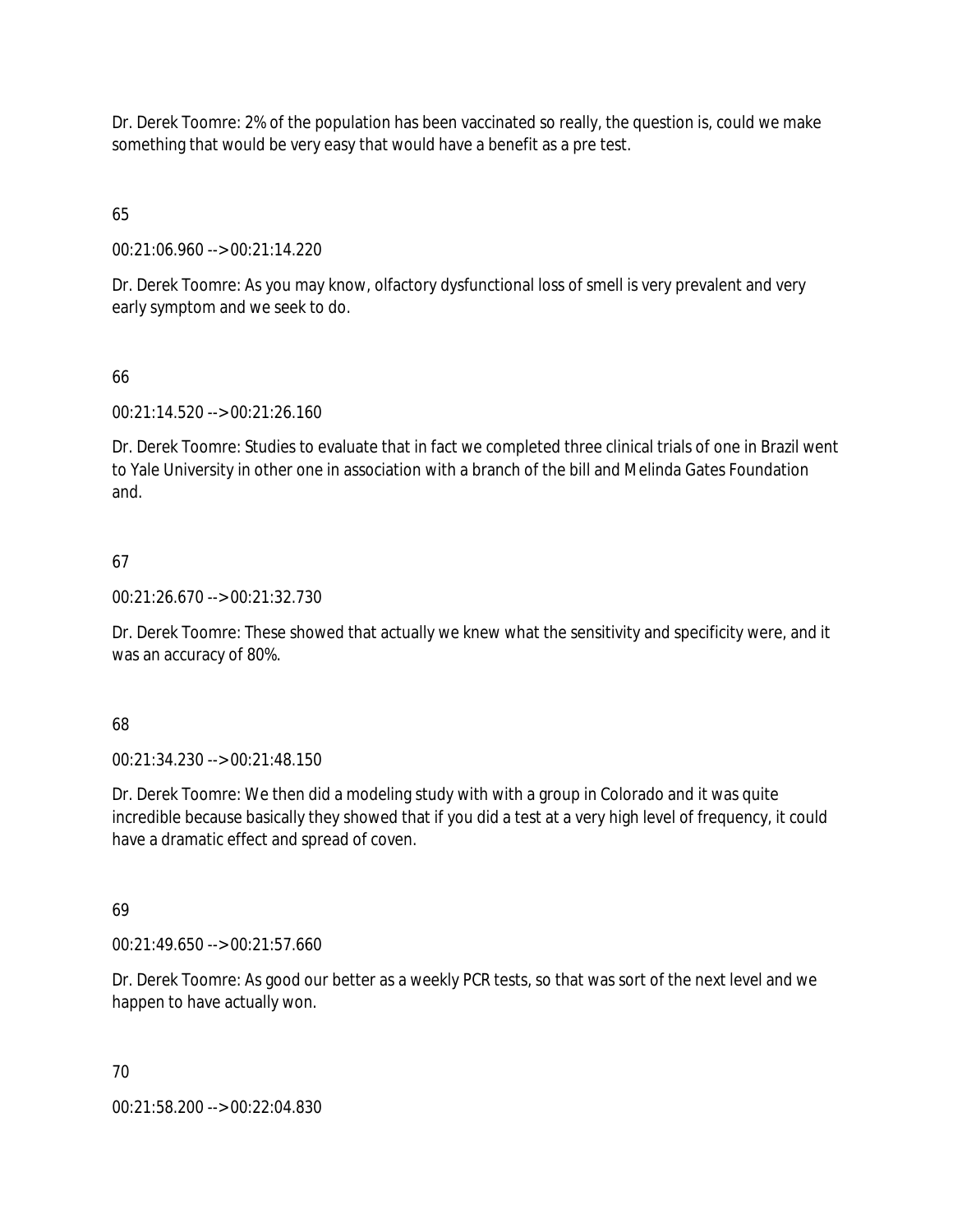Dr. Derek Toomre: This international competition called X prize X prize for rapid COPA testing X PR ice.

# 71

00:22:05.190 --> 00:22:12.300

Dr. Derek Toomre: There were 720 teams all over the world, and we are one of the nine winners, there was not much financially there's some.

# 72

00:22:12.570 --> 00:22:26.340

Dr. Derek Toomre: But basically, let us go to cover some things to go into the next stage, which is in fact to do some deployment and really the missing question is this question of doing this on the Community level there's some open questions here about.

# 73

00:22:26.910 --> 00:22:37.980

Dr. Derek Toomre: You know, doing a one off test and then doing something longitudinally and really thought we need to do this on on a place this isolated where you have an island would be perfect and I spoke to JEREMY.

# 74

00:22:38.550 --> 00:22:49.650

Dr. Derek Toomre: No ties, other than just common interests and and he said hey Cynthia is great she's a real advocate for rapid tests, and so we started this dialogue and and.

# 75

00:22:51.420 --> 00:22:56.070

Dr. Derek Toomre: As it would be a study we're at arm's length and jeremy's running the running the show here.

# 76

00:22:56.760 --> 00:23:05.130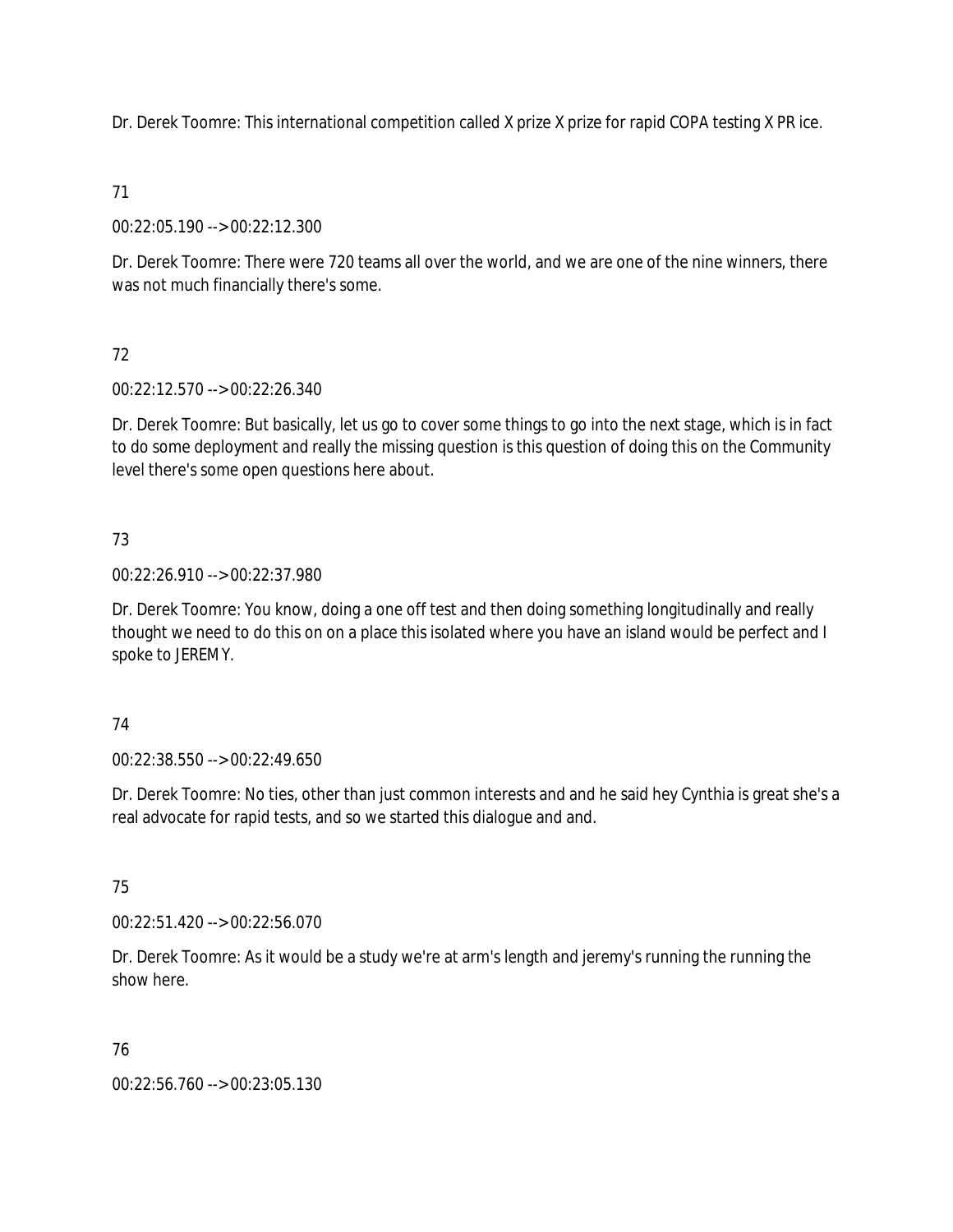Dr. Derek Toomre: he's got some support on the ground from Cynthia and, hopefully, some of you, hopefully, you Blair and we need to have some level of sponsorship, to be able to cover it because.

77

00:23:05.910 --> 00:23:11.550

Dr. Derek Toomre: you're not 200 people and and i've been just supporting this out of the pocket So hopefully.

## 78

00:23:11.880 --> 00:23:22.110

Dr. Derek Toomre: There there's a way to do this, and I think the important point is to show this as an example that we could open up your Community keep us safe and then expand that to other parts of the world, so that's the ask.

79

00:23:26.760 --> 00:23:27.390

Rasham Nassar: Thank you.

80

00:23:28.410 --> 00:23:30.930

Rasham Nassar: Next up is South Rosalia.

81

00:23:35.580 --> 00:23:40.800

Sal DeRosalia: hello, my name is sal de Rosa Leah and I live on Jacqueline lane on bainbridge island Washington.

#### 82

00:23:41.820 --> 00:23:51.390

Sal DeRosalia: Two things I wanted to say, first, is, I think I see Blair king in this meeting, which means he has made it through a week at a day, and so I just want to congratulate him on that.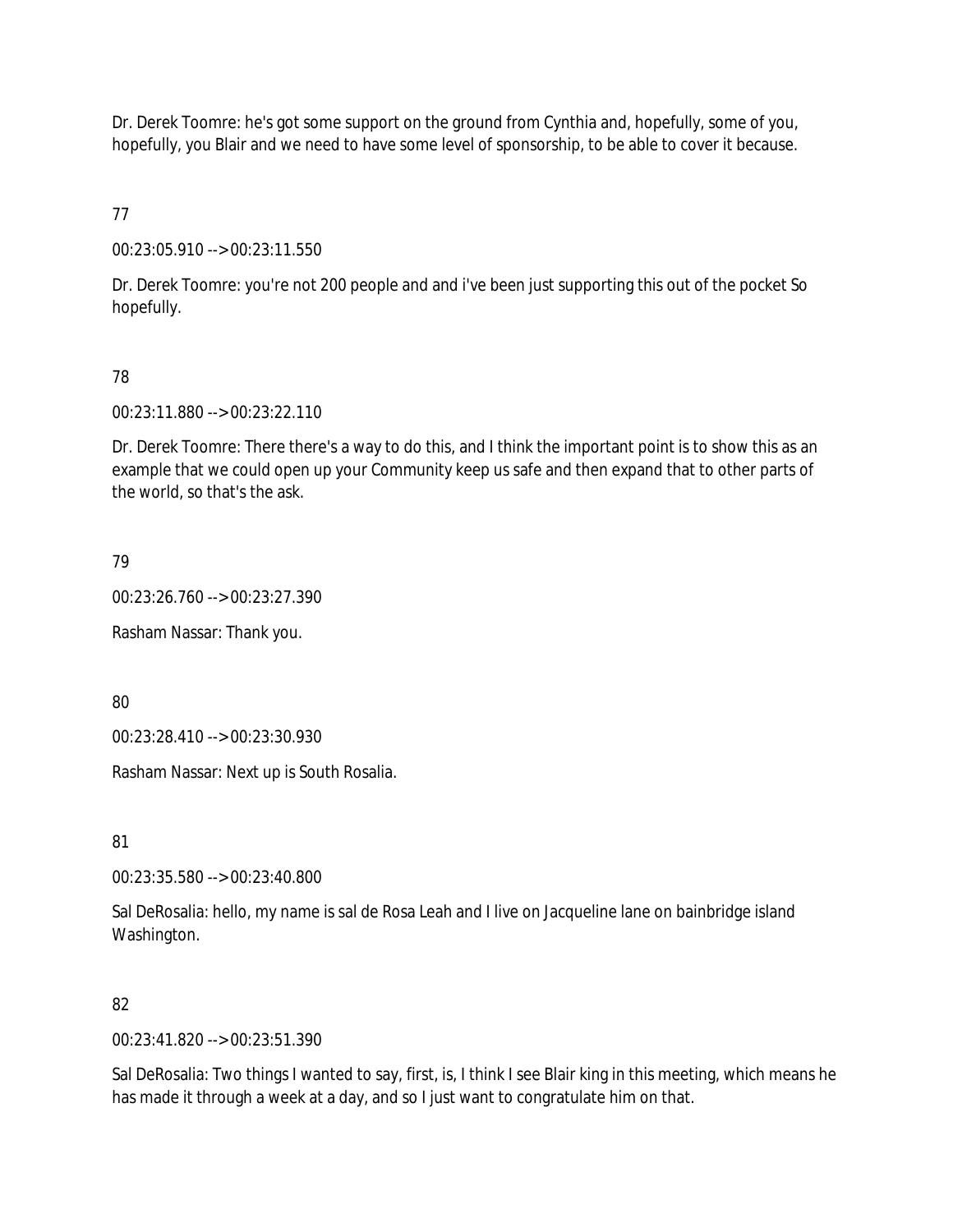00:23:52.110 --> 00:24:00.900

Sal DeRosalia: I had the I had the pleasure of meeting with him Mike I think before his first day and he seemed like a very reasonable and capable professional so.

# 84

00:24:01.380 --> 00:24:09.450

Sal DeRosalia: I hope that the current Council gives gives him the benefit of the doubt and allowing him to operate out how he sees fit.

# 85

00:24:10.110 --> 00:24:14.970

Sal DeRosalia: But certainly to carry out the will of the Council so so Blair, congratulations on getting the job.

## 86

00:24:15.840 --> 00:24:23.910

Sal DeRosalia: I hope you had a good first week and you started to settle in and i'm excited to see what this new city manager and our Council can do together.

# 87

00:24:24.390 --> 00:24:29.670

Sal DeRosalia: And the next thing is that I just want to announce publicly that I am running for the central word.

## 88

00:24:30.480 --> 00:24:41.790

Sal DeRosalia: In this current upcoming election cycle so there's a primary there's three candidates, right now, and if anybody has any questions for me that they should know where to find me or they will shortly so thank you very much.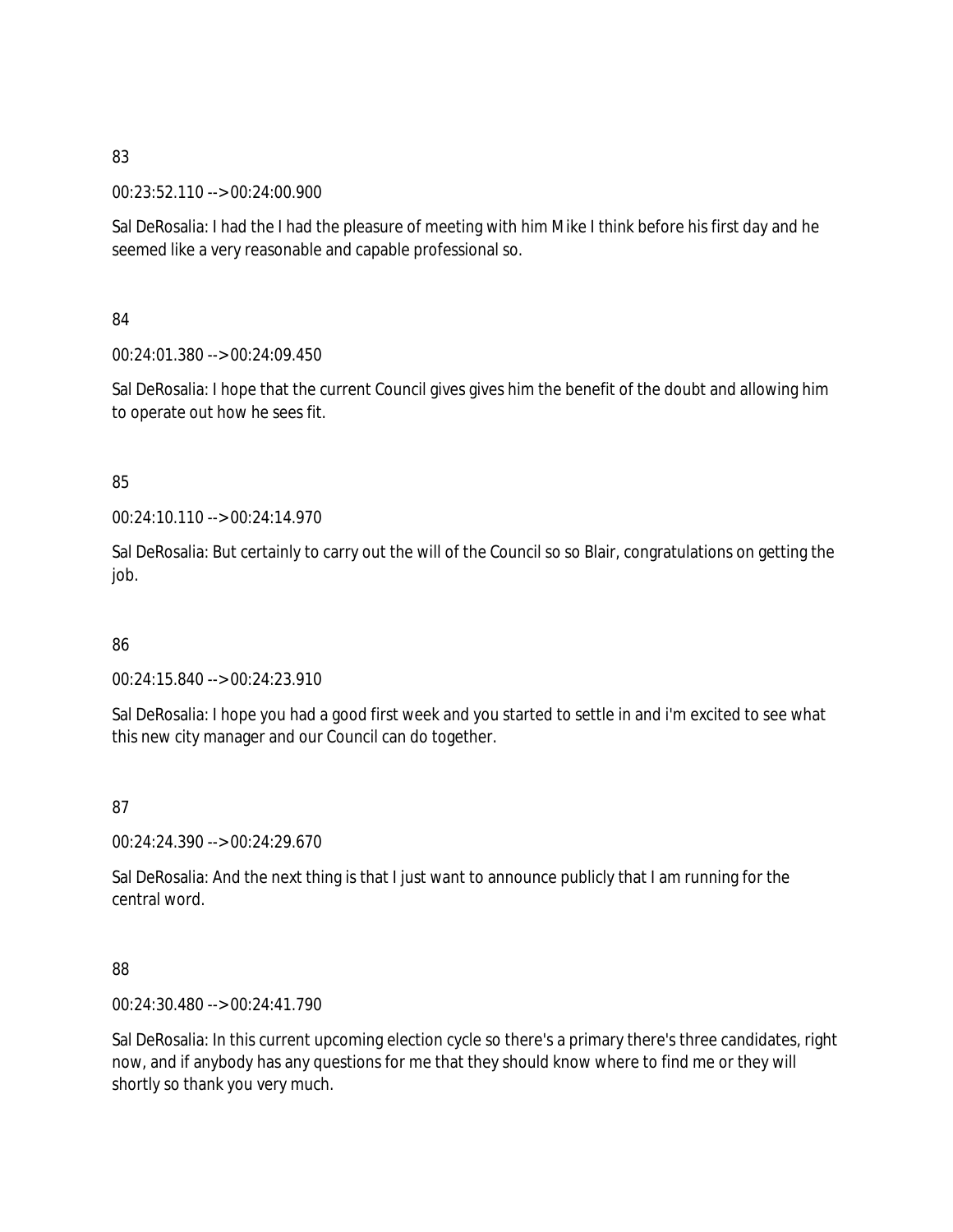#### 00:24:45.690 --> 00:24:50.370

Rasham Nassar: Okay, are there any other members of the public who wish to speak before the Council tonight.

## 90

00:24:51.420 --> 00:24:56.490

Rasham Nassar: i'll just wait a minute, as usual, just in case anyone's having difficulty locating the raise hand feature.

## 91

00:25:00.150 --> 00:25:07.350

Rasham Nassar: Okay, seeing none, we are going to move on in our agenda item five city managers report city manager.

## 92

00:25:07.950 --> 00:25:14.970

Blair King: Thank you mayor members of the Council, there are a couple items that I would just like to highlight, for you, one is last Wednesday.

## 93

00:25:15.570 --> 00:25:24.000

Blair King: There was a virtual open house, attended by about 20 members of the Community to discuss the puget sound energy franchise agreement.

## 94

00:25:24.780 --> 00:25:32.580

Blair King: There was a good dialogue as a result of that meeting city staff is continuing to work with volunteers from the seas utility advisory Commission.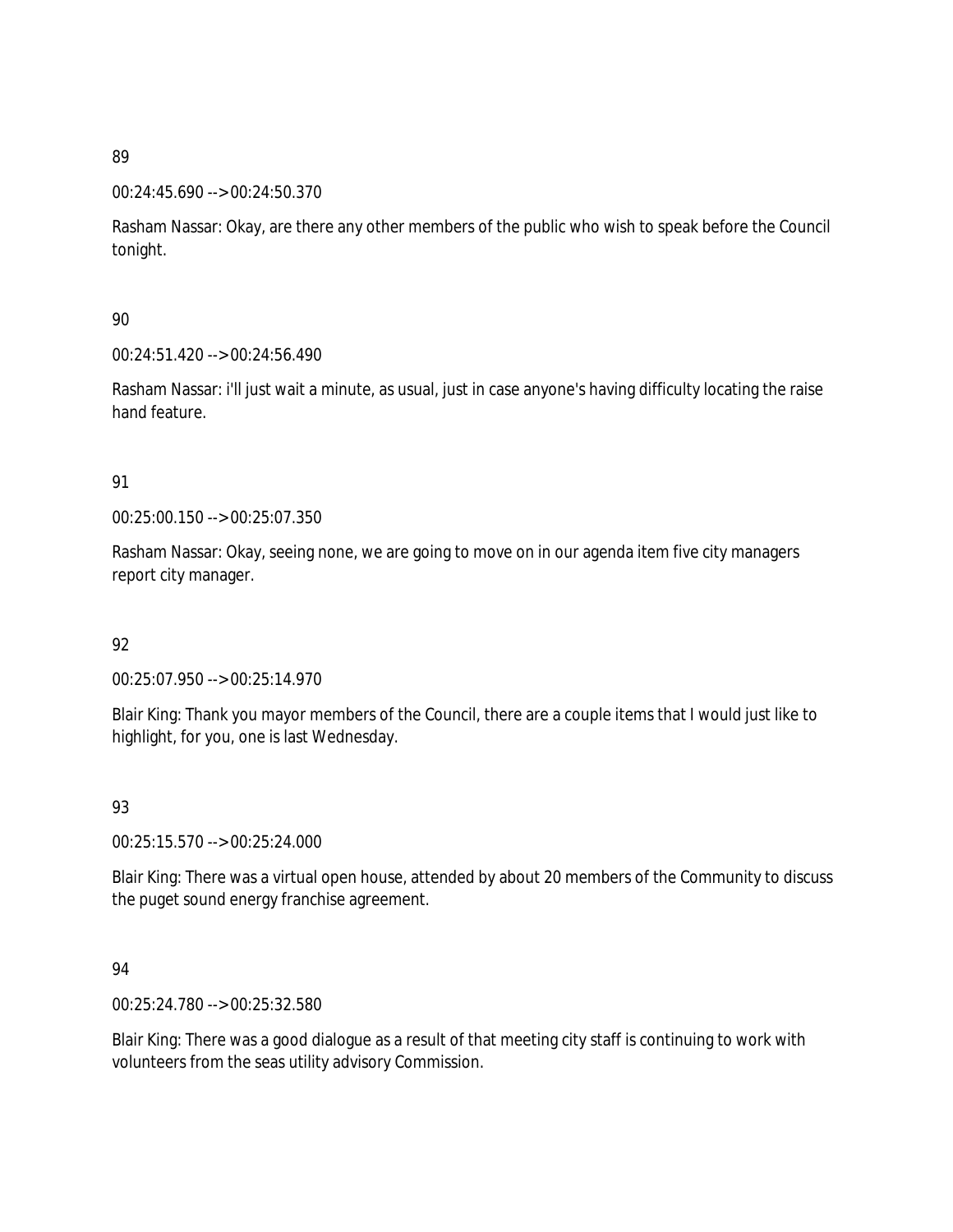00:25:33.000 --> 00:25:40.290

Blair King: and also the climate change Action Committee to develop the franchise agreement and also a companion agreement.

96

00:25:40.980 --> 00:25:47.760

Blair King: which would look at a variety of different issues, so that is something that's ongoing something that we are working on, we have plenty of time.

97

00:25:48.240 --> 00:25:58.320

Blair King: The franchise agreement is good until April of 2022 but we don't want to let a lag we want to complete that so we're working on that now, in real time.

98

00:25:59.040 --> 00:26:16.530

Blair King: The second thing that I want to mention to you is last week, the governor rescinded the mask mandate for those people that have been fully vaccinated we are working on a policy for city employees working in public facilities that would voluntarily allow them to.

99

00:26:17.580 --> 00:26:28.140

Blair King: not wear a mask and address the distancing requirements that have changed, we expect to put that out to the employees, this week and we begin to implement that next week.

100

00:26:28.890 --> 00:26:35.880

Blair King: These guidelines and policies are right up the alley of what question State Department flavor and industries has.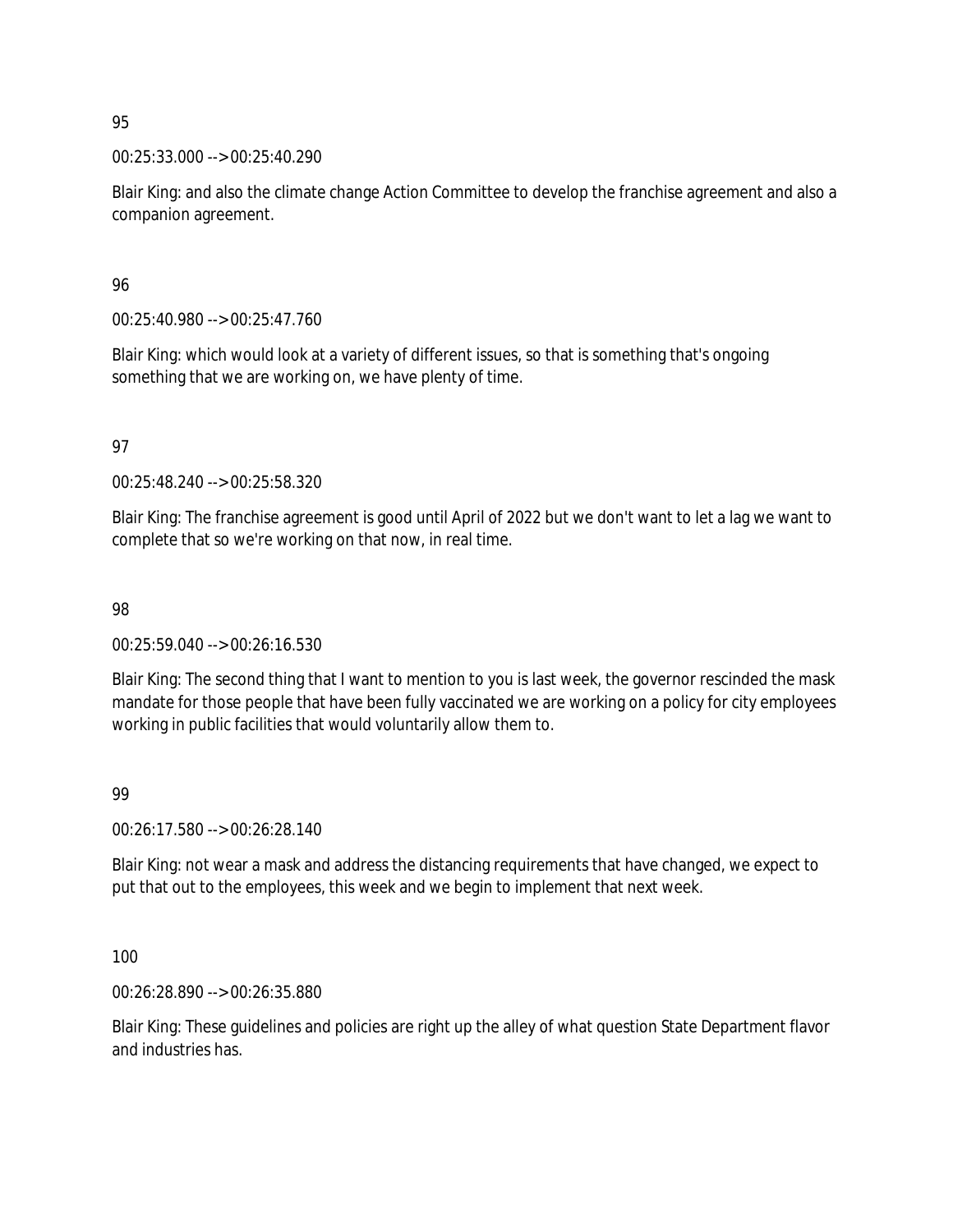00:26:36.840 --> 00:26:44.280

Blair King: adopted and the guides they have given so soon we will allow those people that are fully vaccinated that our city employees.

102

00:26:44.580 --> 00:26:59.100

Blair King: That are working within public facilities, not having contact with the public if they elect to to go without their mass so I want to make you and the public aware what we're doing, and also the justification for doing it based upon the guidance that we received from the State.

103

00:27:00.270 --> 00:27:07.140

Blair King: So we are members of Council that, for this week in my first regular business meeting completes the CD managers report.

104

00:27:09.480 --> 00:27:20.580

Rasham Nassar: Thank you very much for that city manager, we are now moving on in our agenda to Item six consent agenda but it councilmember like to offer emotion, to the floor councilmember car.

105

00:27:22.020 --> 00:27:24.390

Christy Carr: I moved to approve the consent agenda, as presented.

106

00:27:25.080 --> 00:27:26.910

Rasham Nassar: councilmember deets second step motion.

107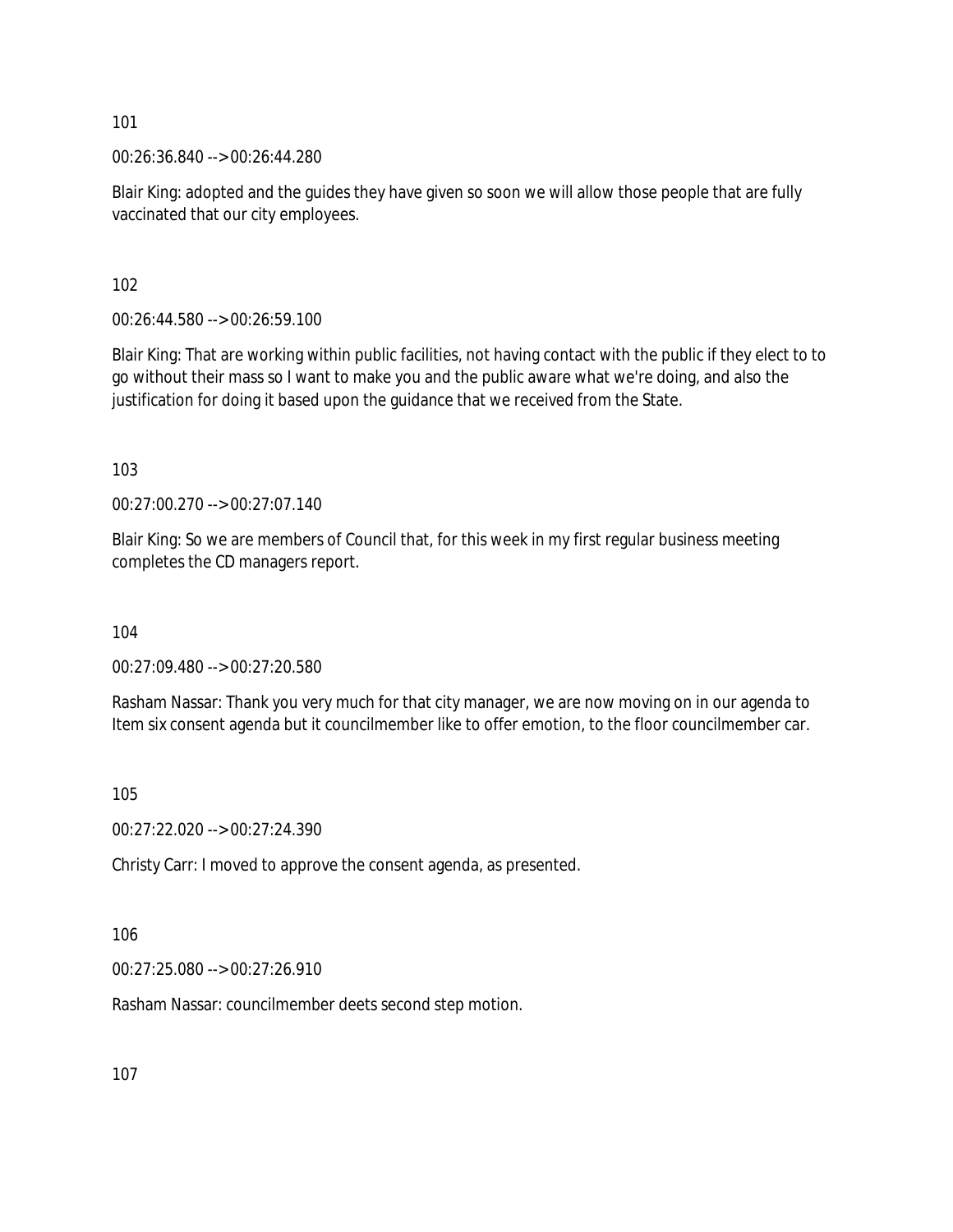00:27:28.680 --> 00:27:30.870

Rasham Nassar: Is there any discussion on that motion.

108

00:27:32.430 --> 00:27:33.930

Rasham Nassar: All those in favor please say Aye.

109

00:27:35.640 --> 00:27:36.630

Rasham Nassar: Any opposed.

110

00:27:37.650 --> 00:27:41.490

Rasham Nassar: So the consent agenda is approved unanimously by Council members.

111

00:27:43.260 --> 00:27:59.310

Rasham Nassar: Moving on, in our agenda to Item seven which is future Council agendas this point i'm going to turn it over to our city manager to highlight or flag any items of significance or relevance to the City Council say manager.

112

00:28:00.060 --> 00:28:08.910

Blair King: Well, I don't know if these will be highlighted as marquee items or significance, but i'll just go through some of the items that I thought i'll just start off with the June.

113

00:28:09.540 --> 00:28:17.700

Blair King: 1 tomorrow is a special City Council joint meeting and I know, the Council has fat on your calendars for June 1.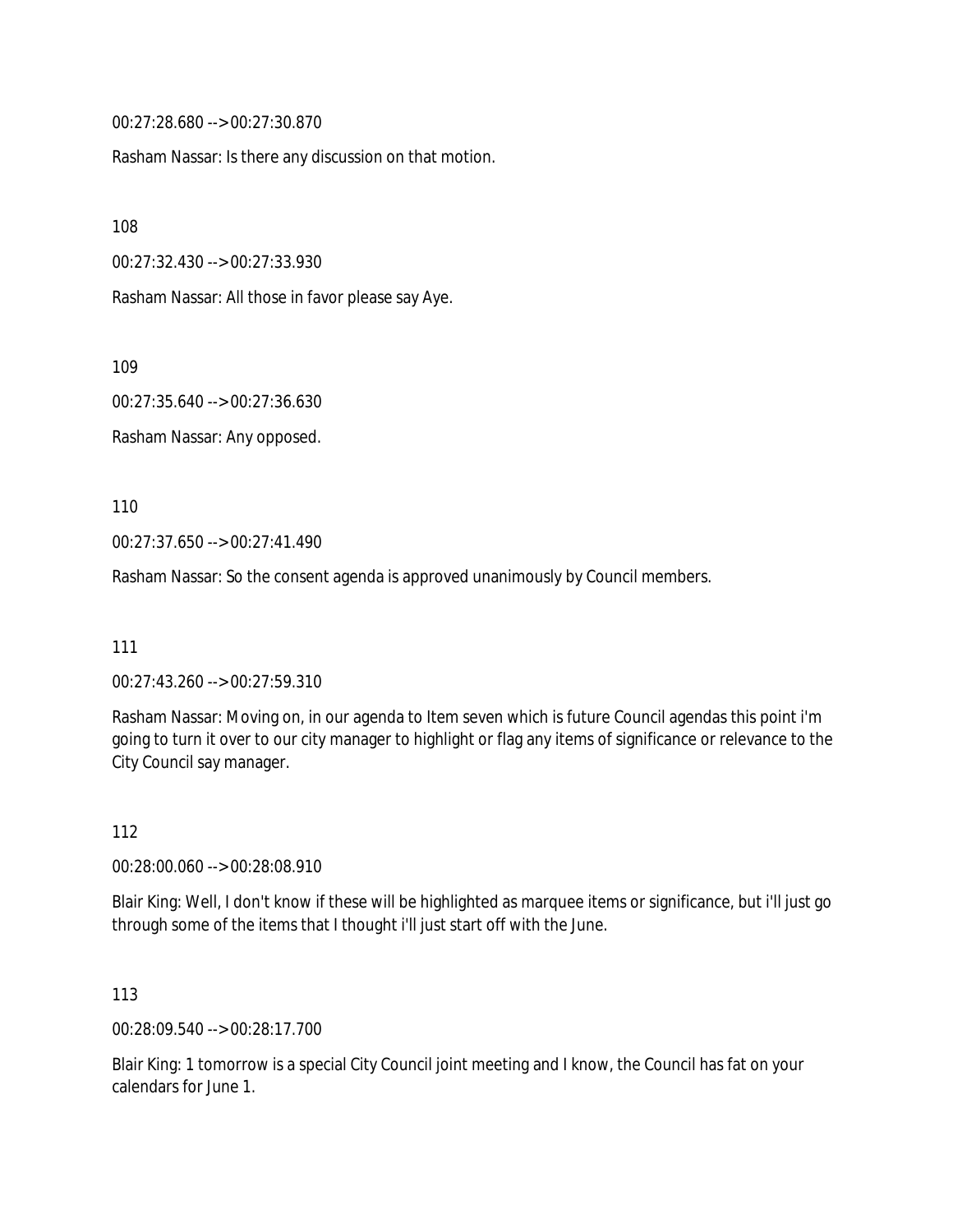00:28:18.150 --> 00:28:27.900

Blair King: We will be receiving an an affluent steady on our wastewater treatment plant, I will tell you if you haven't had the opportunity to look at an F slow and steady you're really are going to be missing out.

115

00:28:28.590 --> 00:28:33.150

Blair King: So we're gonna receive an effort study on our wastewater on the competition her wastewater.

116

00:28:33.570 --> 00:28:44.430

Blair King: On June, the first you know if we can have a little fun doing this what's what's the word, but we also are going to be talking about our lodging tax distribution and will probably want to focus on.

117

00:28:45.240 --> 00:28:58.230

Blair King: The objective standards and which would use to decide how to distribute the logic tax on the June eight meeting we have multifamily tax exemption public hearing and we also have the public area to extend the landmark tree ordinance.

118

00:28:59.340 --> 00:29:02.430 Blair King: On the June 15 city council.

119

00:29:03.600 --> 00:29:10.290

Blair King: We will be bringing up, I think, an important piece for the Council national start to talk about the American recovery plan.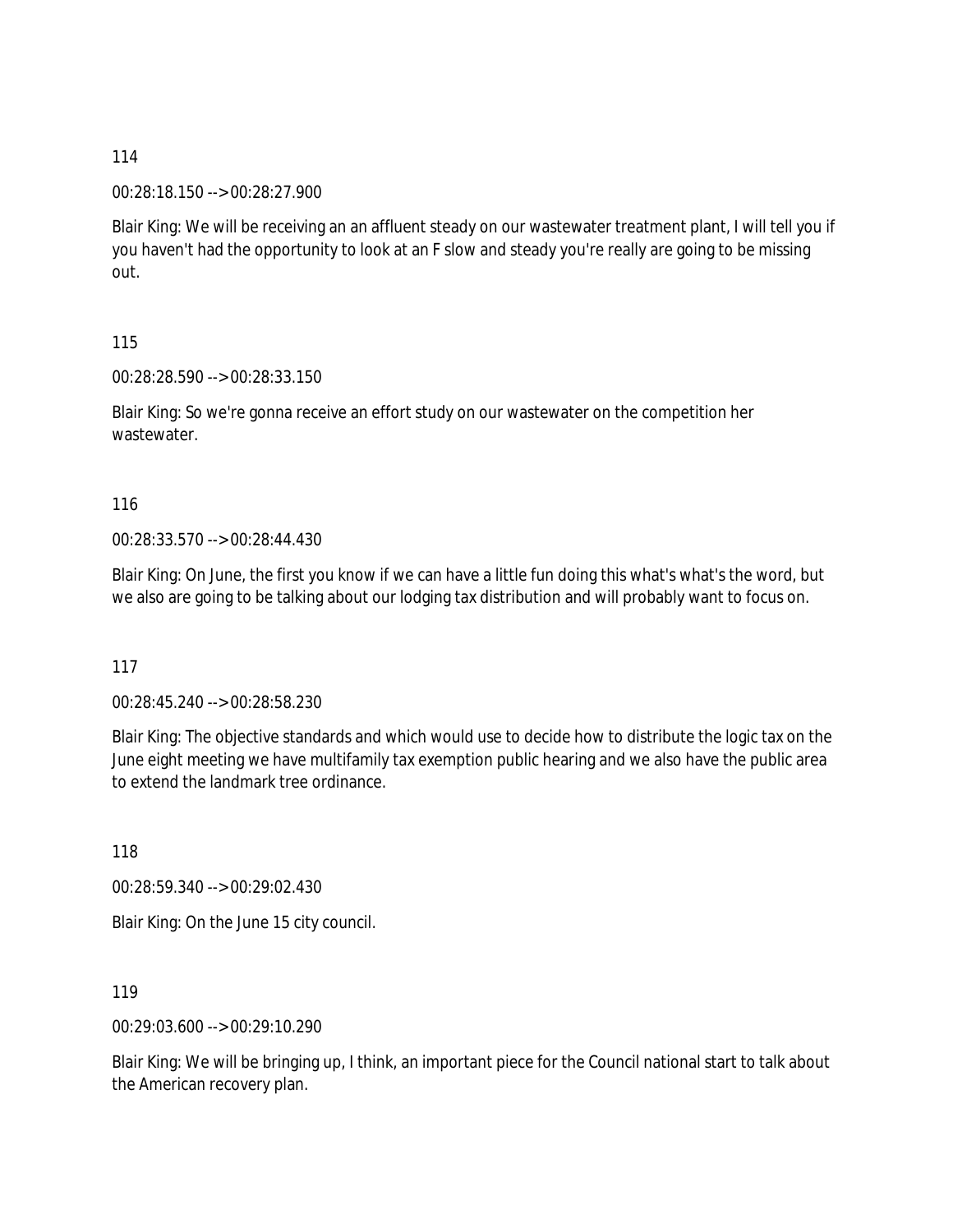00:29:10.770 --> 00:29:16.830

Blair King: Finding that will the city will be receiving and again in that context, we will let the Council know about the funding.

121

00:29:17.130 --> 00:29:30.930

Blair King: And we want to talk about how decision making process should take place again using some objective standards to distribute that money I think those would be the highlighted items that i'd want to bring up to the Council attention for the upcoming agenda items.

122

00:29:36.120 --> 00:29:41.910

Rasham Nassar: Thank you for that city manager I don't see any City Council member hands raised oh councilmember Schneider.

123

00:29:43.170 --> 00:29:55.080

Leslie Schneider: Thank you, I just want to take the opportunity to bring up an idea to my colleagues and and and I think it is something that we could probably do well to to discuss and maybe very, very briefly.

124

00:29:56.730 --> 00:30:03.750

Leslie Schneider: What I would like to suggest is that we authorize the climate change advisory council to.

125

00:30:04.680 --> 00:30:22.560

Leslie Schneider: have the authority to vet ideas from the Community, as they see fit and not have to have that come through Council before they have the chance to see those ideas and then, if they see fit, they could then forward them to counsel and say hey we think this is a good idea.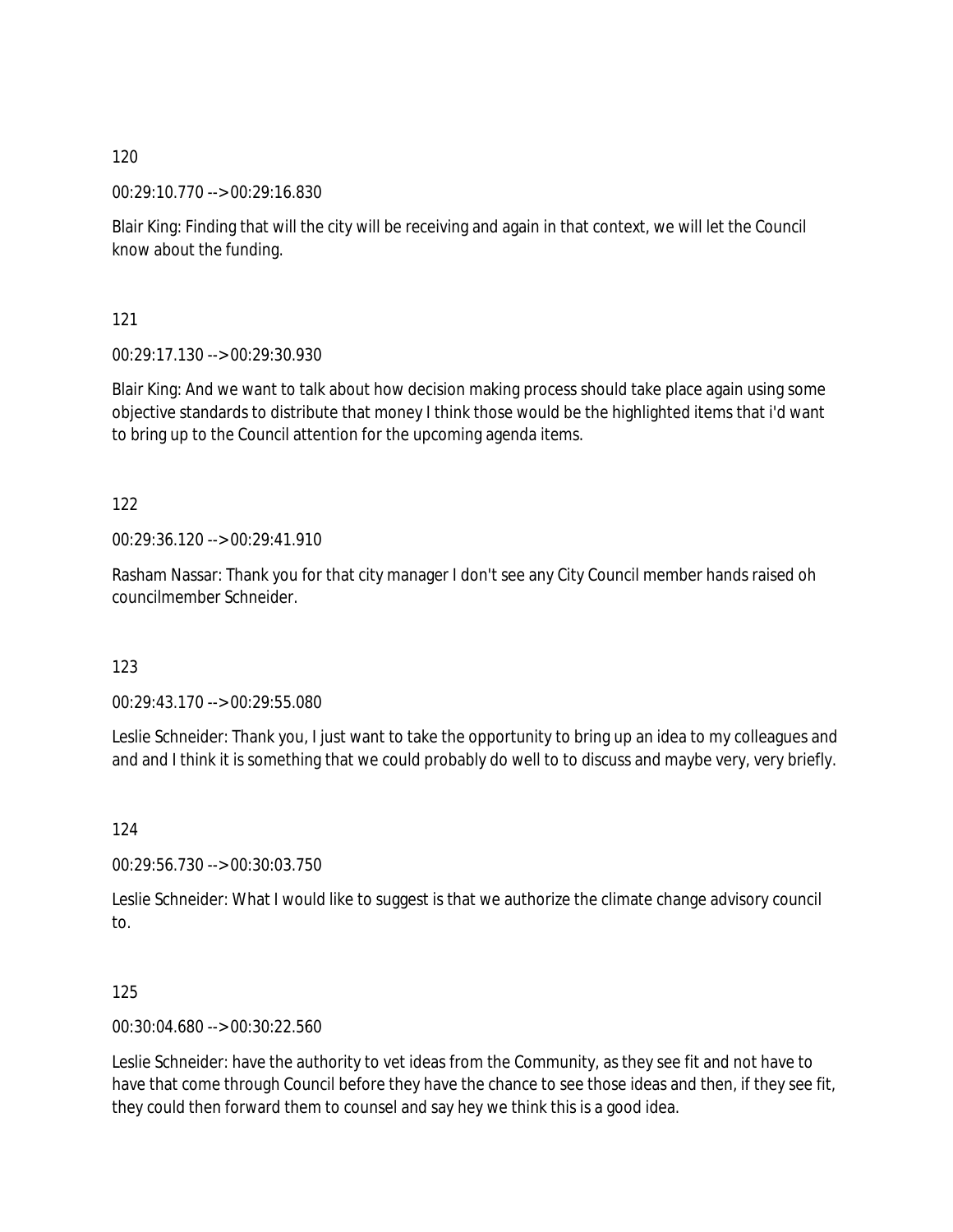00:30:23.580 --> 00:30:33.630

Leslie Schneider: here's a proposal or here's a way we think you should look at it, so I don't know how else to get this in front of us so i'm bringing it up in this way.

127

00:30:34.800 --> 00:30:45.630

Leslie Schneider: And it could be a pretty easy thing, but we have some pretty strict rules about what we let our advisory committees work on and and as we should, you know we want.

128

00:30:45.930 --> 00:30:57.630

Leslie Schneider: It to come from counsel, but I don't think it serves counsel to have every single idea come to counsel first and then be redirected to the climate change advisory committee so that's my request for coming.

129

00:30:58.860 --> 00:31:01.740

Leslie Schneider: At another meeting for discussion, thank you.

130

00:31:03.360 --> 00:31:06.420

Rasham Nassar: councilmember family john Johnson, would you like to comment on that.

131

00:31:06.960 --> 00:31:26.610

Brenda Fantroy-Johnson: Yes, I would thank you, I do support that i'm just thinking about what we talked about that the last meeting and it kind of seemed redundant to have them come to counsel before that you know it's had already went to the current Climate Change Committee, so I I do support that.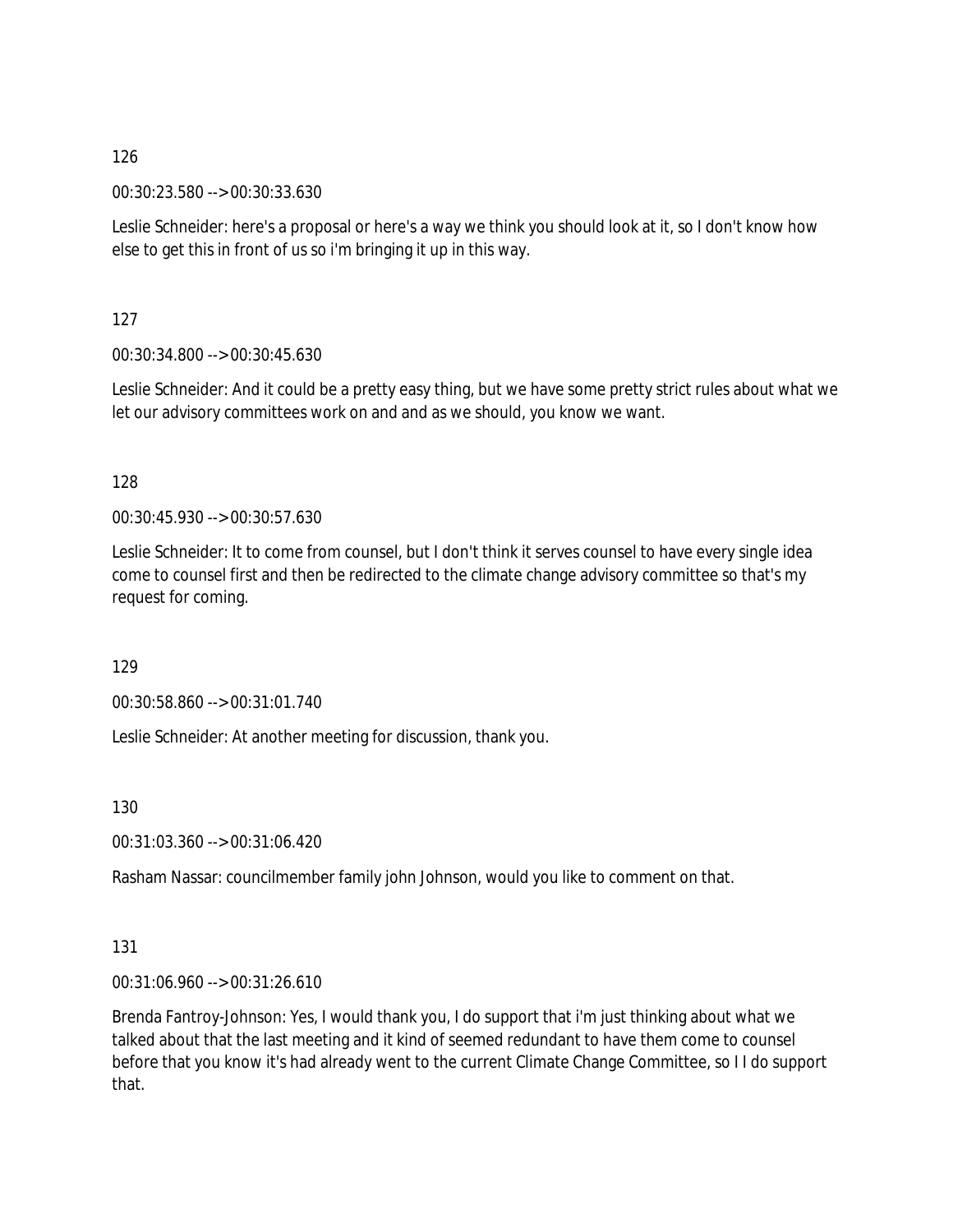00:31:28.560 --> 00:31:29.520

Rasham Nassar: councilmember deeds.

133

00:31:30.000 --> 00:31:44.430

Joe Deets: I thank you mayor, yes, I am certainly endorsed endorsed that ideas well, the idea being is this is relating to the fulfilling the Climate Action Plan, so if it's if it's if it's tied to the Climate Action Plan most definitely.

134

00:31:46.470 --> 00:31:47.340

Rasham Nassar: councilmember pollock.

135

00:31:48.570 --> 00:32:00.240

Michael Pollock: Just look to councilmember Schneider to present something in writing, and it would be a change to the governance manual so actually having some third language, and I would also invite her to consider.

136

00:32:00.990 --> 00:32:13.920

Michael Pollock: whether to include that to all communities, whether there's something about the climate change advisory committee that next special treatment in one, so I prefer to see something that was general applicable for.

137

00:32:15.030 --> 00:32:16.680

Michael Pollock: All these years fashion.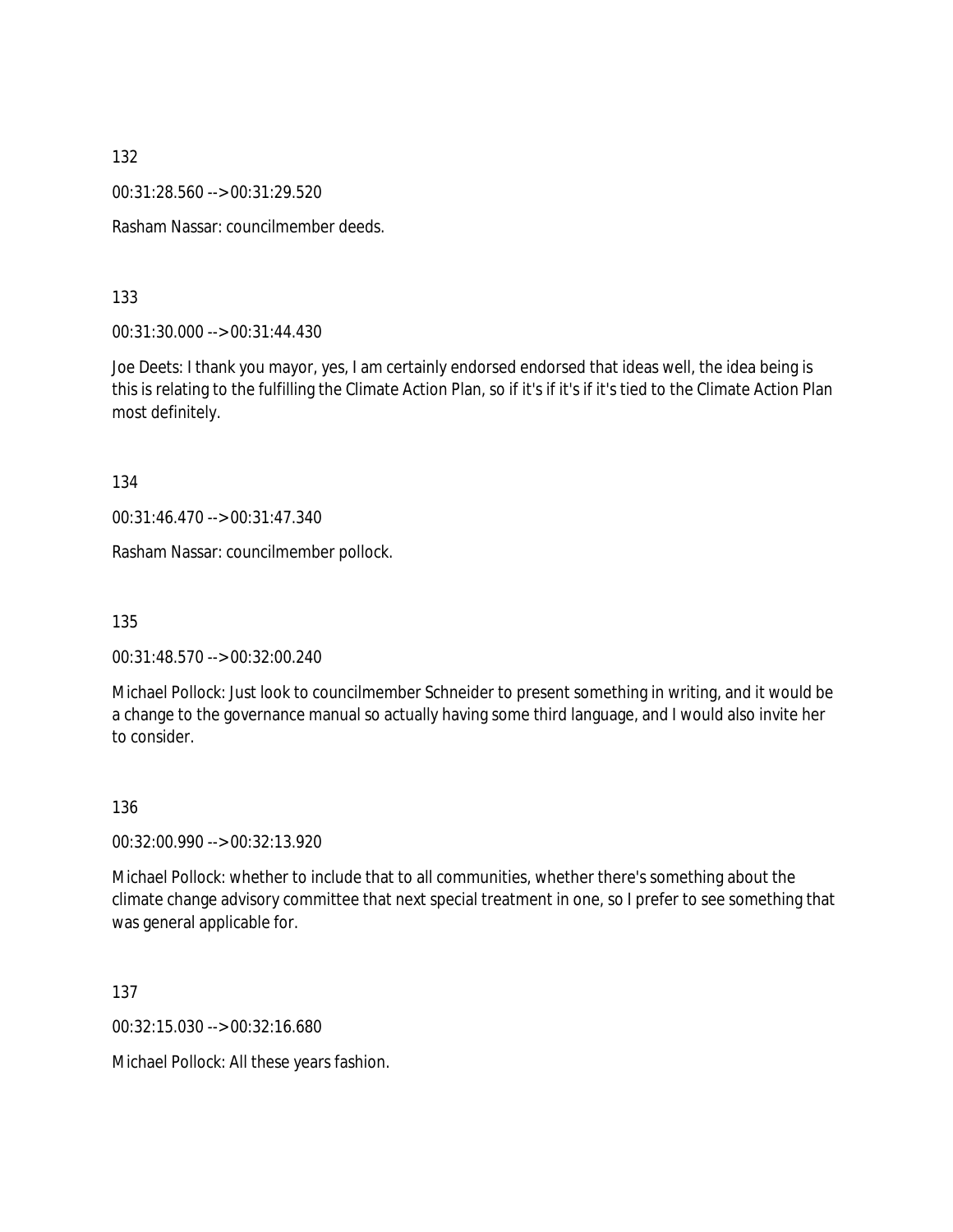00:32:19.320 --> 00:32:22.710

Rasham Nassar: Any other councilmember discussion on councilmember snyder's proposal.

139

00:32:24.900 --> 00:32:31.710

Rasham Nassar: Okay, seeing uncomfortable Schneider it appears, you have Council support to add it to a future Council agenda for discussion.

140

00:32:32.460 --> 00:32:38.850

Rasham Nassar: If you would do myself Deputy Mayor and city manager a favor and just kind of submit.

#### 141

00:32:39.720 --> 00:32:54.450

Rasham Nassar: something to us by Thursday how you'd like it titled the scope of that discussion, you can prepare the actual proposal by them, that would be great ahead of the agenda setting meeting on Thursday, that would give us some direction and allow us to schedule that when appropriate.

142

00:32:55.110 --> 00:32:56.100 Leslie Schneider: At country which.

143

00:32:56.490 --> 00:32:57.240

Rasham Nassar: doesn't Republic.

144

00:32:57.780 --> 00:33:01.650

Michael Pollock: And just offer to come from understand i'd be happy to just workshop.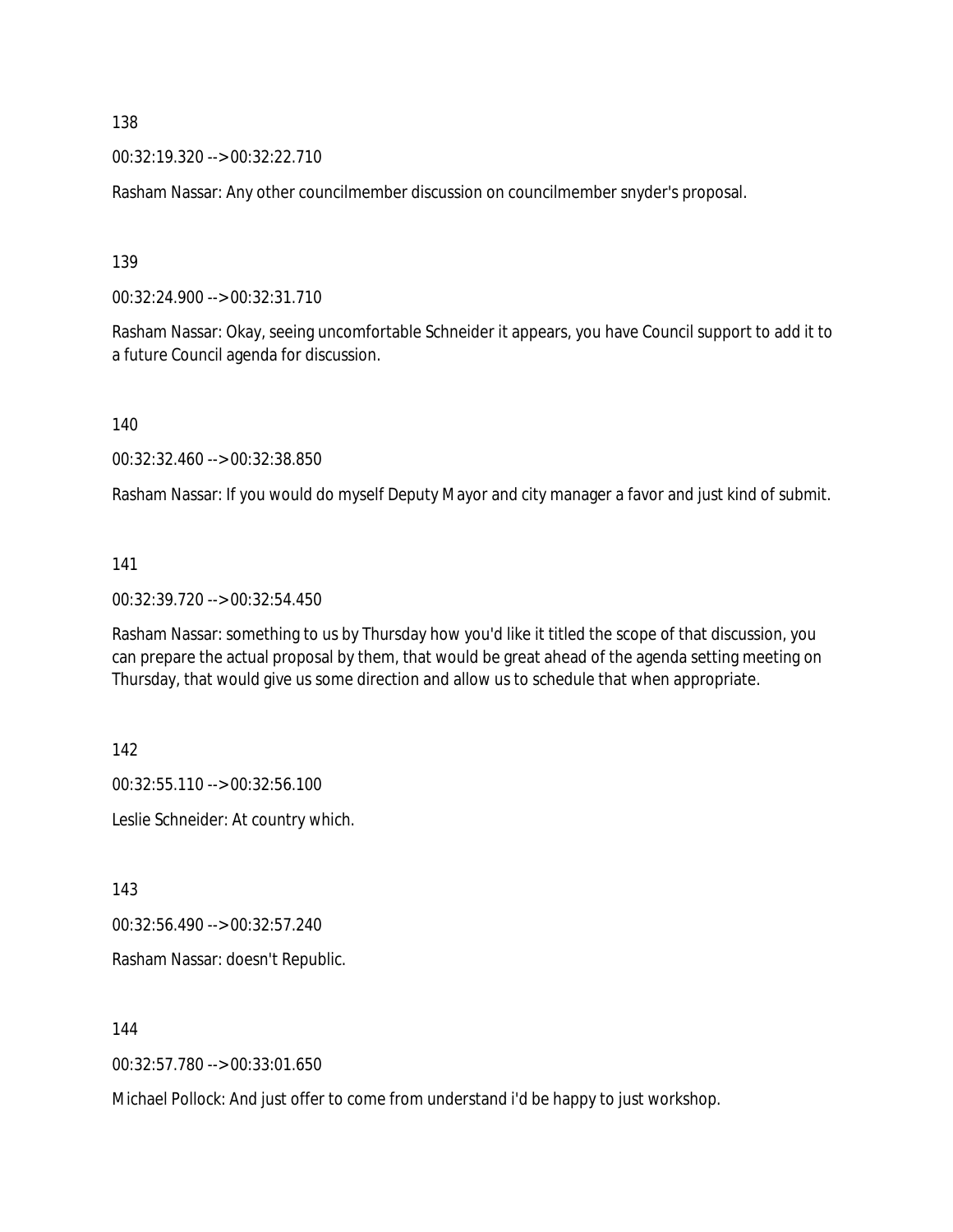00:33:06.360 --> 00:33:08.280

Rasham Nassar: Okay anything else for future agendas Council.

146

00:33:11.610 --> 00:33:12.510

Rasham Nassar: Council member deeds.

147

00:33:12.750 --> 00:33:28.260

Joe Deets: yeah Thank you Mary yeah just a quick question I under the list of proposed Council topics there's one is Ward redistricting redistricting I don't remember that being discussed so i'm just curious if if maybe city manager can.

148

00:33:29.400 --> 00:33:30.900

Joe Deets: enlighten us what this is about.

149

00:33:32.400 --> 00:33:44.370

Blair King: A yes, I would through chair, if I could please i'm the sea staff last week receive communication for kids have county that coming up in what we believe is going to be July.

150

00:33:44.910 --> 00:33:56.250

Blair King: We receive the results of the census They informed us it's our obligation to read district and rebalance rewards based upon the population information.

151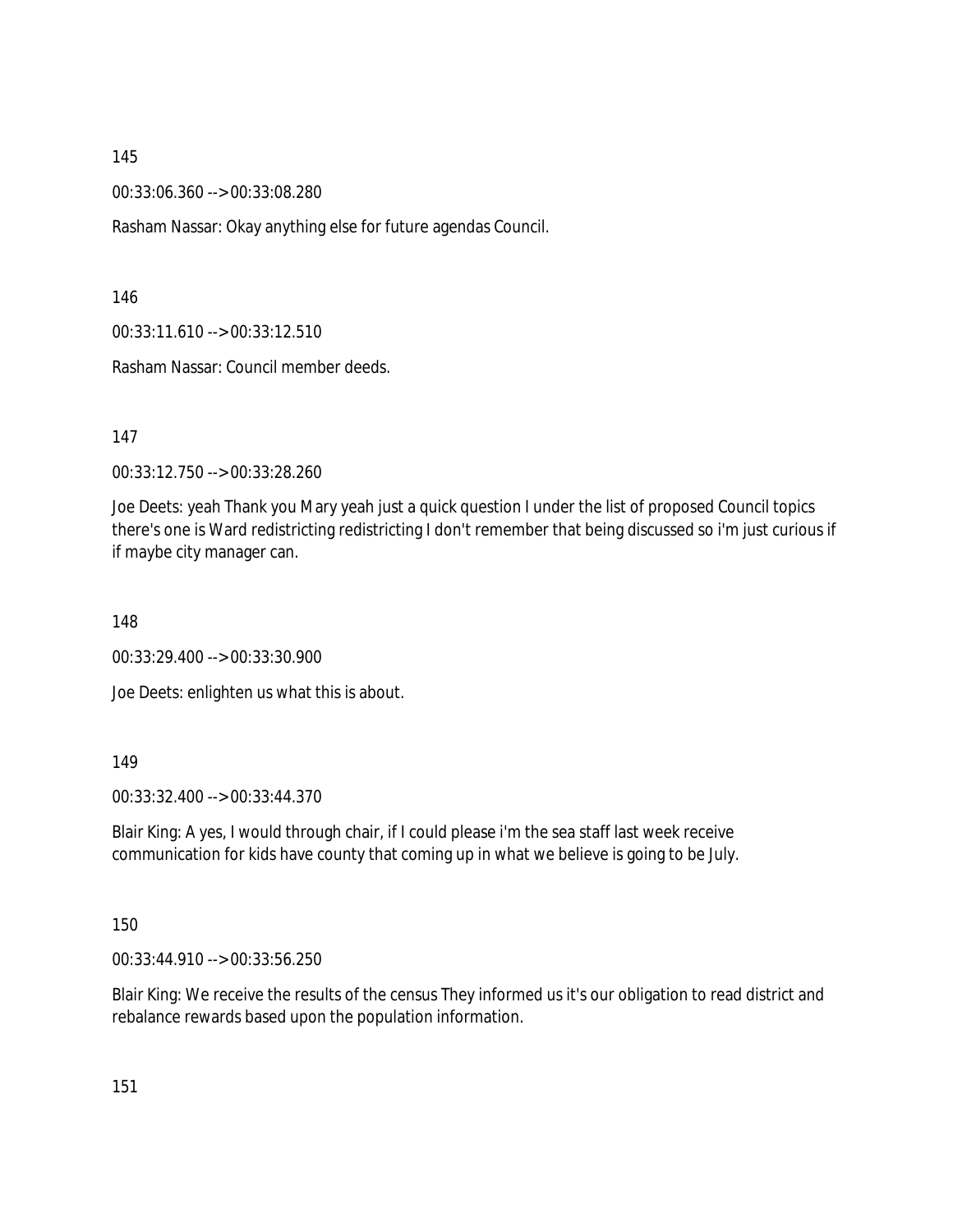00:33:57.330 --> 00:34:04.770

Blair King: I do not know how significant that task will be, since we do not have that in the letter also there was not a deadline date.

152

00:34:05.280 --> 00:34:15.150

Blair King: So that is something I want to make sure people are aware of obviously no word boundaries will be changed without counsel action but.

153

00:34:15.690 --> 00:34:24.630

Blair King: depending upon the census result change, population, it may be an insignificant issue or it may be a significant issue.

154

00:34:24.990 --> 00:34:31.620

Blair King: and also the degree of difficulty is complicated, considering how close to election that we are so again no day was.

155

00:34:32.070 --> 00:34:40.650

Blair King: inserted the letter was given to staff, I think, as an alert that this issue is pending, and I wanted to pass it on to the Council that this issue is ending.

156

00:34:41.070 --> 00:34:50.340

Blair King: And until we get the sentence results and the census information there's probably nothing to share with you now, but again middle of July is when the information so speaking of jazz.

157

00:34:54.210 --> 00:34:55.260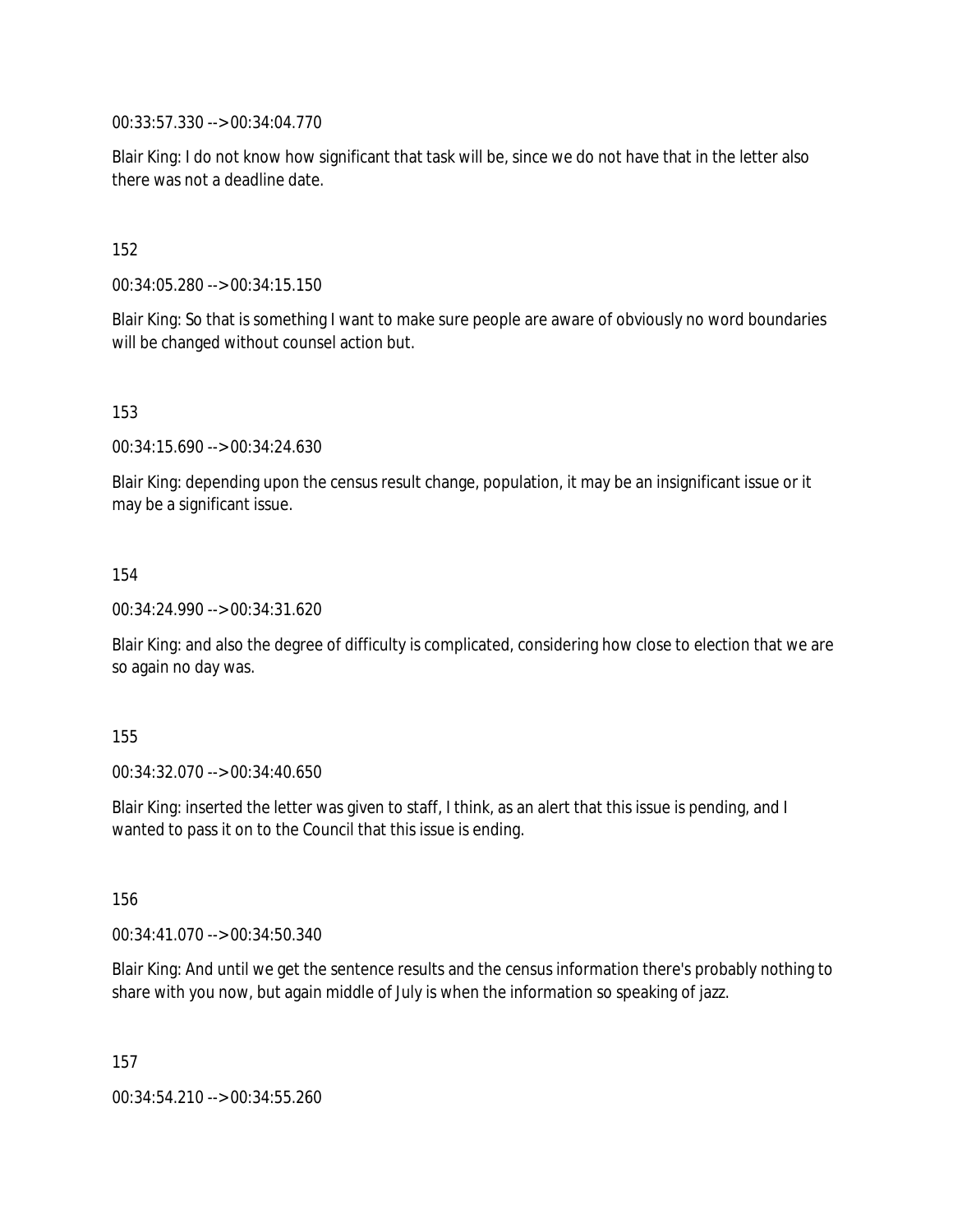Rasham Nassar: councilmember pollock.

158

00:34:56.880 --> 00:35:05.940

Michael Pollock: yeah, thank you for that clarification, I just wanted clarification on a couple more things, though we don't have to have them today um one is is that if there's redistricting.

159

00:35:06.420 --> 00:35:24.990

Michael Pollock: And justin Council member is the is the district get out of their district, my understanding is that they get to remain there through their term, but they cannot file for reelection in that particular see if they're no longer than the discussion, so I think we should confirm that.

160

00:35:26.040 --> 00:35:42.900

Michael Pollock: And then, secondly I think in terms of the boundaries, I think it's divided by precinct but i'm not sure, and so I would like clarification on that if we're just juggling around the precinct numbers, or if we can cut up through something to to balance out.

161

00:35:49.680 --> 00:35:54.780

Joe Levan: give you a further update to see attorney's offices looking into this as well, the deputy city attorney's contacted.

162

00:35:55.350 --> 00:35:59.670

Joe Levan: kiss up county our understanding is that most the information they provided to us was that.

163

00:36:00.210 --> 00:36:07.890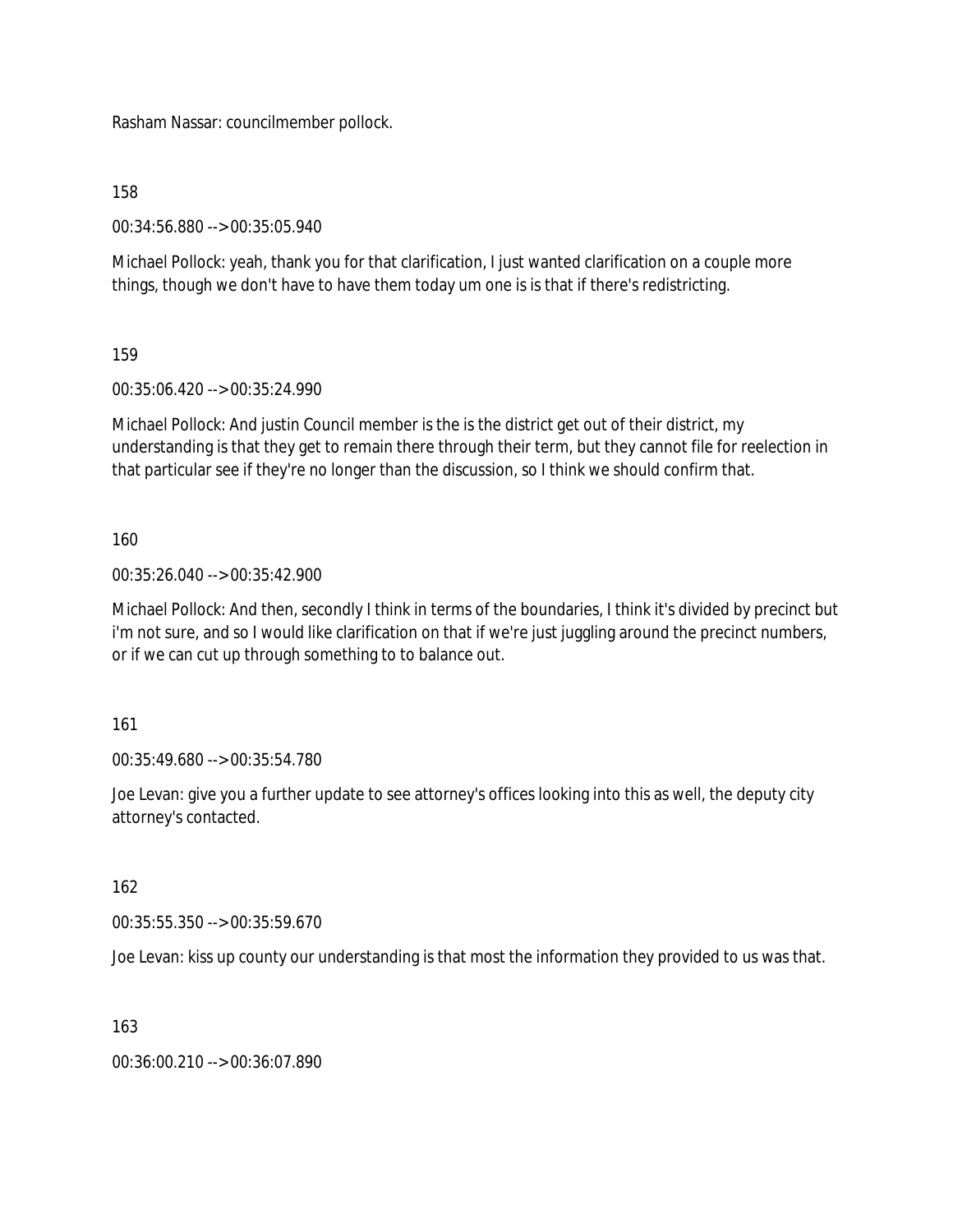Joe Levan: it's more likely going to be August and not July that they're the census information is going to be released and then we're looking further into.

164

00:36:08.460 --> 00:36:18.090

Joe Levan: What would need to be done with that in the timeframe related to that so we'll work with the city manager as well and we'll keep you updated as as this progresses.

165

00:36:21.900 --> 00:36:32.100

Blair King: And then through the Chair up in addressing the customers questions I will put out a brief memorandum to entire Council, so you can have response to that.

166

00:36:35.580 --> 00:36:38.370

Rasham Nassar: Okay anything else for future and this Council.

167

00:36:41.790 --> 00:36:43.860

Rasham Nassar: Okay, see none We will now move on.

168

00:36:45.450 --> 00:36:57.720

Rasham Nassar: To item eight presentations item eight a and you will proclamation declared in June 2021 as lesbian, gay, bisexual transgender queer questioning LGBT Q pride month.

169

00:36:58.650 --> 00:37:05.610

Rasham Nassar: per usual my name is behind this, but I would offer one of my colleagues to read the proclamation into the record if you'd like.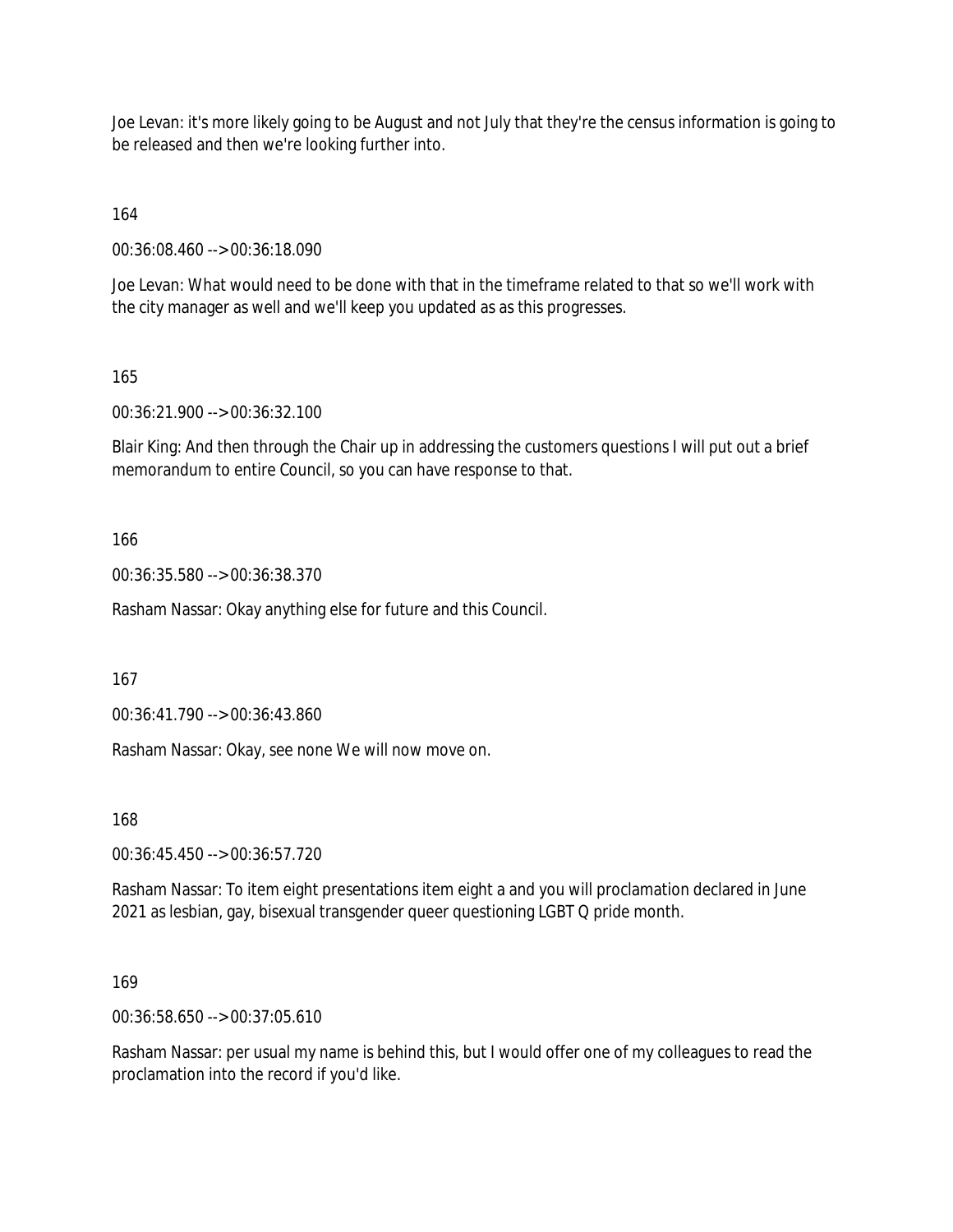00:37:07.770 --> 00:37:09.150

Rasham Nassar: councilmember family Johnson.

171

00:37:09.960 --> 00:37:24.060

Brenda Fantroy-Johnson: Okay proclamation buzz city council of the city of bainbridge island Washington declaring June 2021 as lesbian, gay, bisexual transgender queer and questioning pride month.

#### 172

00:37:24.570 --> 00:37:29.460

Brenda Fantroy-Johnson: Whereas our nation was founded upon the declaration that all people are created equal.

173

00:37:29.940 --> 00:37:39.930

Brenda Fantroy-Johnson: That life, liberty and the pursuit of happiness among the inalienable rights of every person and that each person should be accorded the equal protection of the law.

174

00:37:40.620 --> 00:37:50.550

Brenda Fantroy-Johnson: And, whereas the LGBT Q community has made great strides forward but equality inclusion and acceptance have not yet been fully achieved.

## 175

00:37:51.360 --> 00:38:03.480

Brenda Fantroy-Johnson: We must practice, these values and teach them to future generations, and whereas one of the guiding principles of the city of bainbridge island is to foster the diversity of the residents of the island.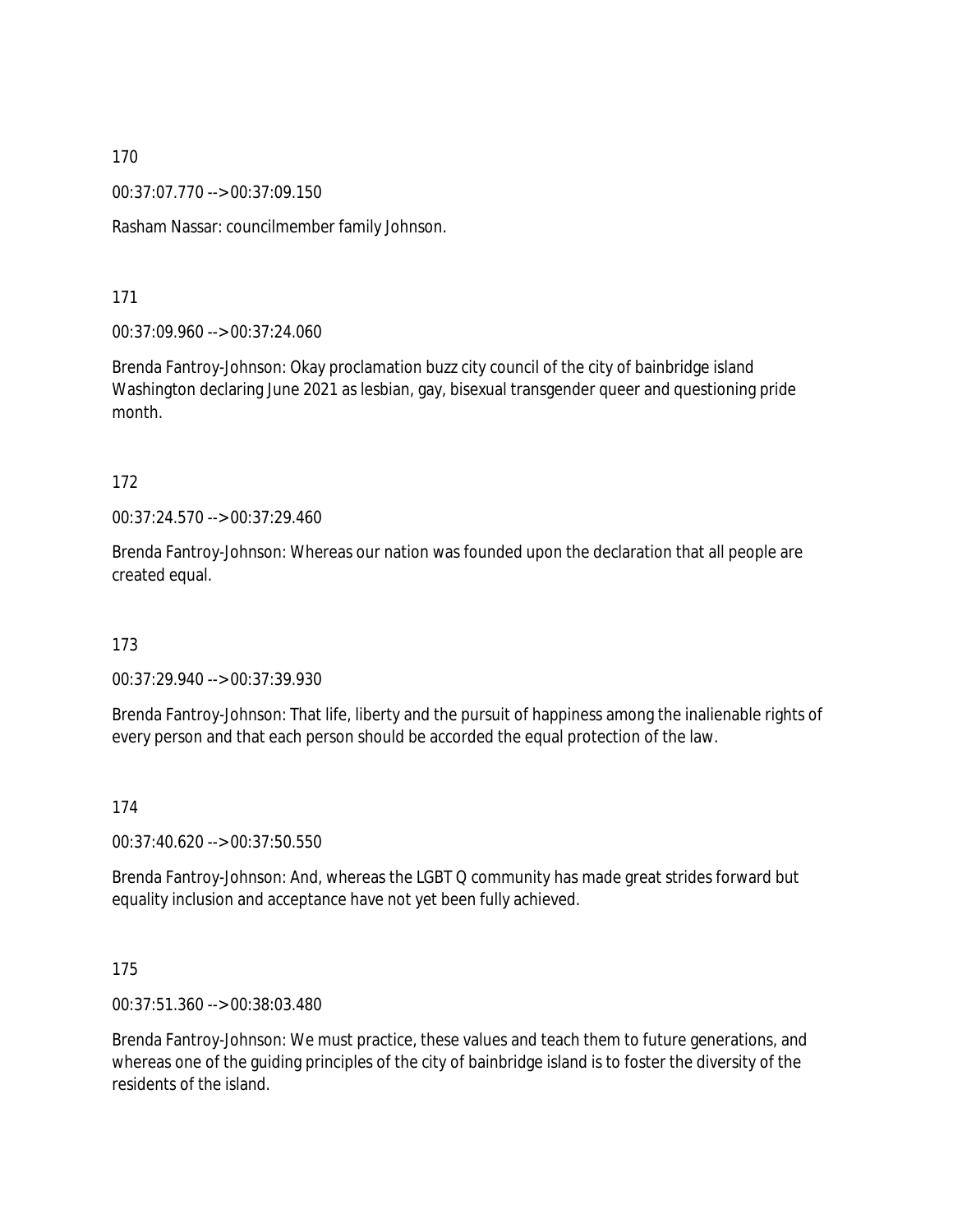00:38:04.110 --> 00:38:12.810

Brenda Fantroy-Johnson: And, whereas bainbridge pride was founded on June 2015 at the time of the first pride proclamation by the city of bainbridge island.

177

00:38:13.380 --> 00:38:21.420

Brenda Fantroy-Johnson: And bainbridge pride continues to bring together the diverse LGBT Q residents of the city for fellowship and support.

178

00:38:22.230 --> 00:38:36.840

Brenda Fantroy-Johnson: And, whereas on June 28 1969 patrons of the stonewall in in New York City rolls up and resisted police harassment that have become all too common for members of the LGBT Q community.

179

00:38:37.710 --> 00:38:48.450

Brenda Fantroy-Johnson: Out of this resistance, the LGBT Q rights movement in America was born during LGBT Q pride month we commemorate the events of June 1969.

180

00:38:48.900 --> 00:38:54.780

Brenda Fantroy-Johnson: and commit to achieve and equal justice under the law for LGBT Q Americans.

181

00:38:55.290 --> 00:39:04.740

Brenda Fantroy-Johnson: Now, therefore, I wish, am this our Mayor of the city of bainbridge island, on behalf of the City Council do hereby proclaim June 2021.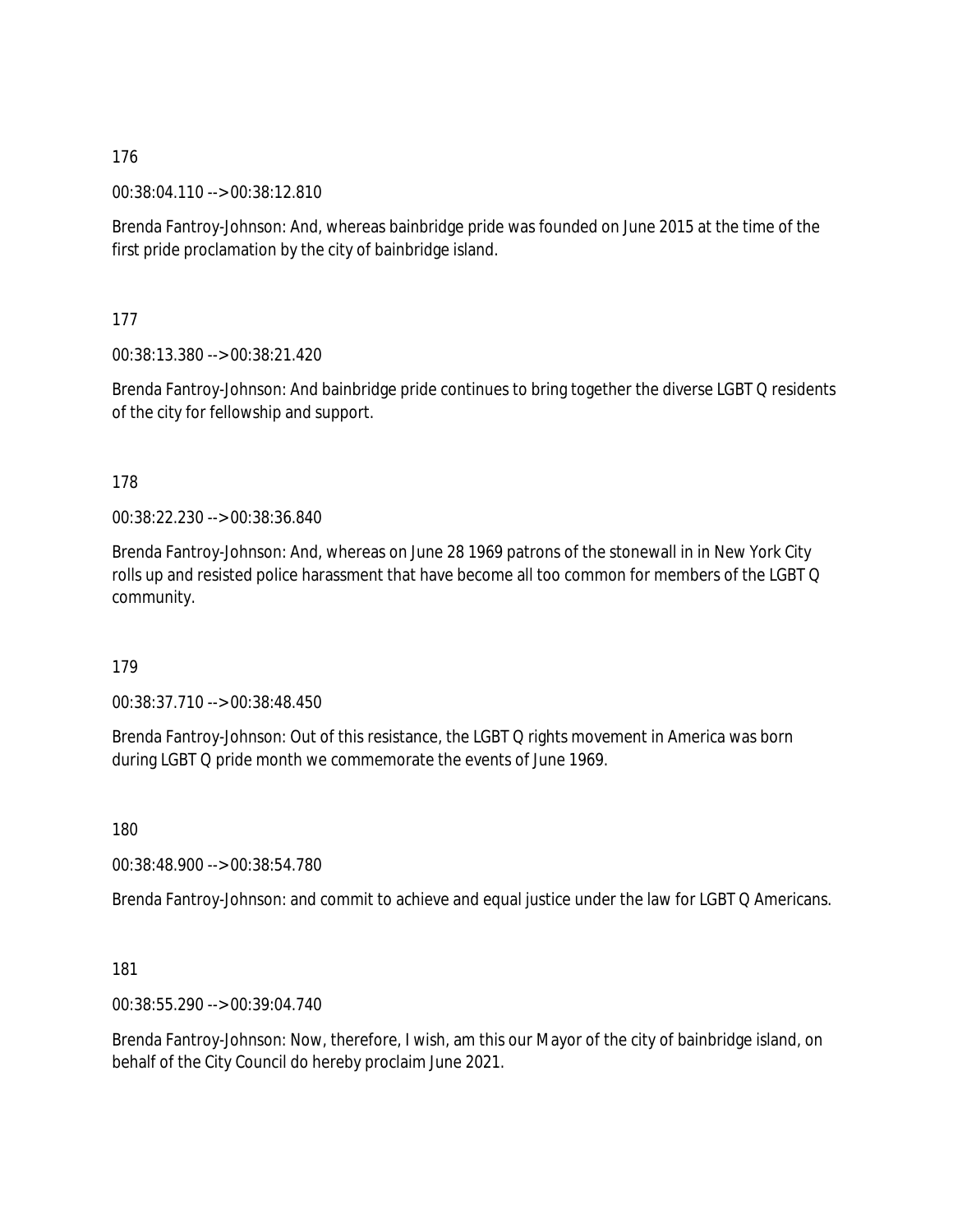00:39:05.130 --> 00:39:28.770

Brenda Fantroy-Johnson: As lb LGBT pride month in the city of bainbridge island and we encourage our resonance to celebrate the progress within our culture towards justice, equality and full seven recognition for LGBT Q persons and to join us in the fights that remain to be one data this 25th day of may 2021.

183

00:39:30.930 --> 00:39:33.660

Rasham Nassar: Thank you very much, Council member for reading that proclamation.

184

00:39:34.320 --> 00:39:42.780

Rasham Nassar: And city clerk, are you aware, if we have anyone in the audience that's scheduled to receive this this evening and issue some comments tonight.

185

00:39:45.330 --> 00:39:51.540

Christine Brown: America, this is the city clerk no I don't see anyone in the attendee list to to receive the proclamation.

186

00:39:51.960 --> 00:39:53.100

Rasham Nassar: Okay, and.

187

00:39:53.730 --> 00:39:55.590

Rasham Nassar: Just as an fyi, this is an annual.

188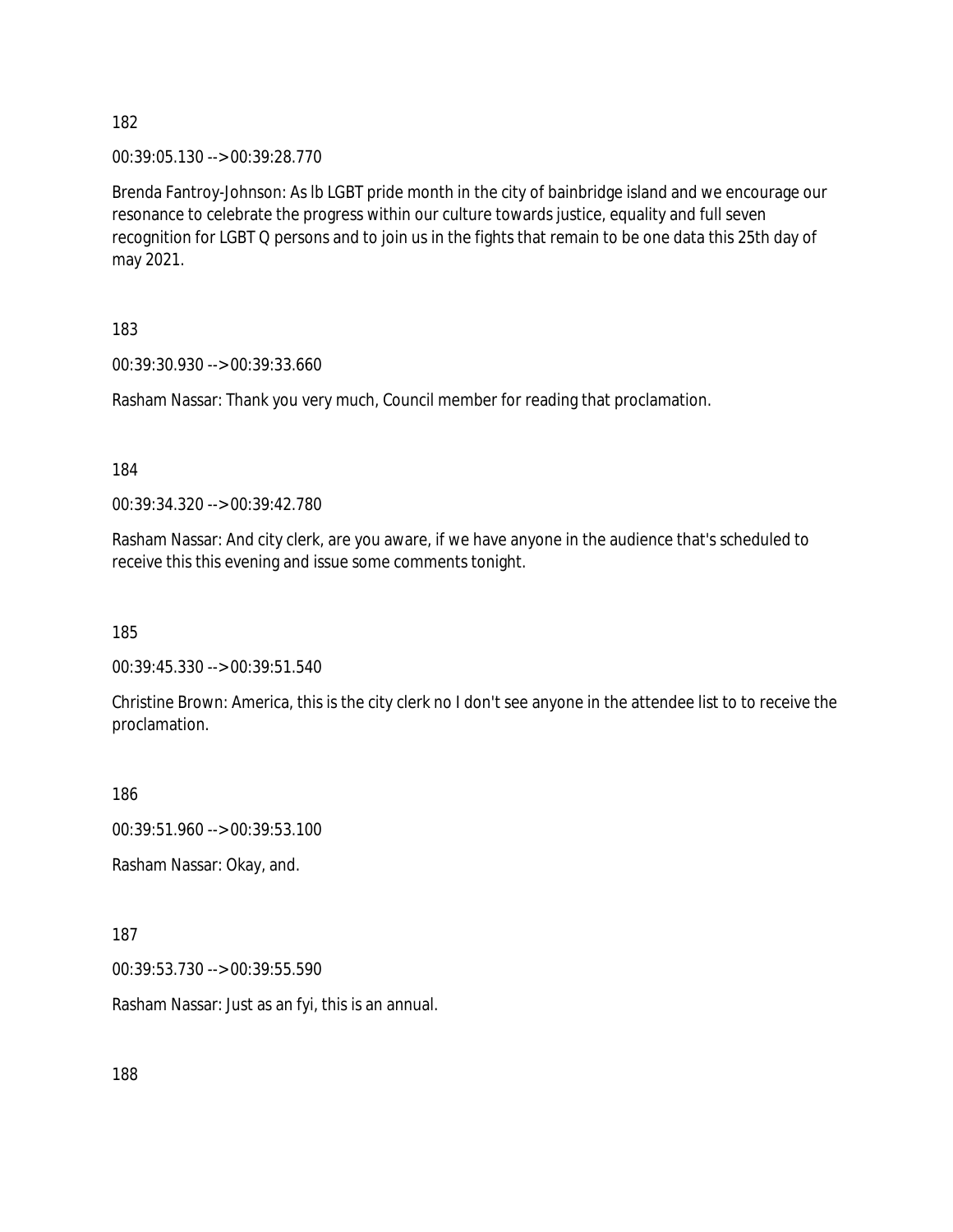00:39:55.590 --> 00:40:01.470

Rasham Nassar: Proclamation so there's no motion to adopt the proclamation in the packet since the city's already adopted it, as part of its.

#### 189

00:40:02.250 --> 00:40:10.260

Rasham Nassar: Part of the body of annual proclamations so thanks again, we will now move on to our next proclamation which is item eight be.

190

00:40:10.620 --> 00:40:24.330

Rasham Nassar: Proclamation recognizing Memorial Day on may 31 2021 and I have asked councilmember deets if he would please read this proclamation into the record and he has graciously offered to do so councilmember deeds.

191

00:40:25.560 --> 00:40:27.150

Joe Deets: Excellent Thank you mayor and.

192

00:40:27.570 --> 00:40:38.520

Joe Deets: Okay colleagues and members of the public proclamation by the city council of the city of bainbridge island Washington recognizing Memorial Day on may 31 2021.

193

00:40:39.600 --> 00:40:51.750

Joe Deets: Whereas Memorial Day is designated as an annual day of remembrance to honor all those who have died in service to the United States during peace and war, fighting against tyranny and aggression.

194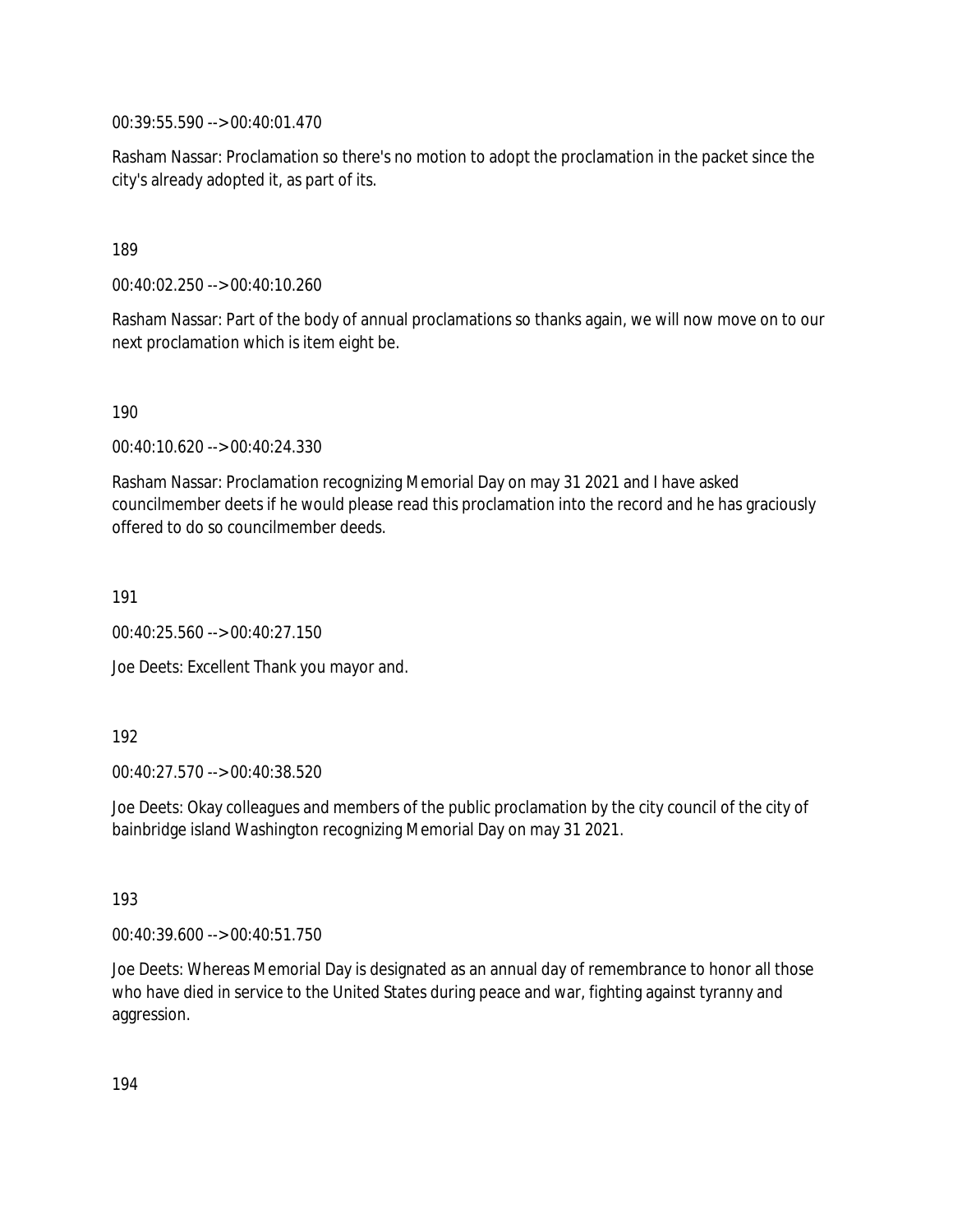00:40:52.050 --> 00:41:04.290

Joe Deets: Fighting to liberate liberate not to conquer and, whereas we remember the men and women from all corners of the of the United States and the service personnel from our own community.

195

00:41:04.680 --> 00:41:09.030

Joe Deets: who have sacrificed their lives to maintain our security in the liberties, we hold dear.

196

00:41:09.420 --> 00:41:19.380

Joe Deets: And, whereas you can honor the fallen by attending memorial services laying flowers and planting flags on graves educating children about the importance of the day.

#### 197

00:41:19.770 --> 00:41:29.610

Joe Deets: or observing the moment of silence at 3pm on Memorial Day to reflect on those who've made the ultimate sacrifice to our state and nation.

198

00:41:30.180 --> 00:41:42.750

Joe Deets: And, whereas we are thankful that we are rich in civic organizations such as the American legion column hide post 172 who will conduct a memorial ceremony with scouts troop.

199

00:41:46.140 --> 00:41:54.300

Joe Deets: And guess on may 31 2021 and now, therefore, I Rochelle Nasser Mayor of the city of bainbridge island.

200

00:41:54.600 --> 00:41:55.650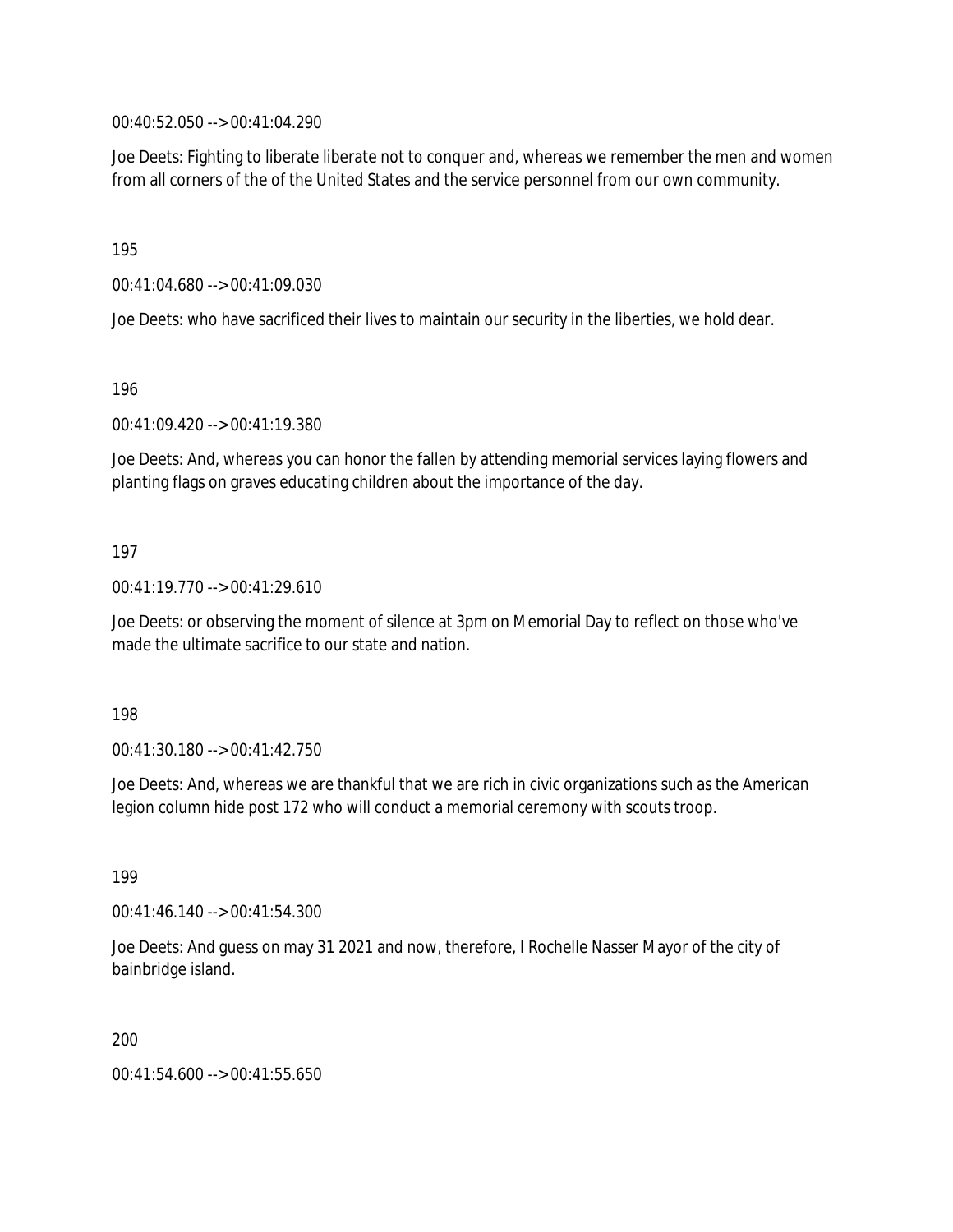Joe Deets: on behalf of the city.

201

00:41:55.650 --> 00:41:59.340

Joe Deets: Council do hereby recognized may 31 2021.

#### 202

00:41:59.640 --> 00:42:07.770

Joe Deets: As Memorial Day in the city bainbridge island and asked all Community members to remember those who have died in service to the United States.

203

00:42:14.220 --> 00:42:24.840

Rasham Nassar: Thank you very much, Council member dates and there is a recommended motion attached to this agenda item so councilmember deets would you like to just continue and wrap this up here with putting us.

## 204

00:42:25.140 --> 00:42:36.210

Joe Deets: Certainly, thank you, Mary I moved to approve the proclamation honoring Memorial Day and to edit to the annual proclamations that may be signed by the mayor without further Council action.

205

00:42:37.980 --> 00:42:41.970

Rasham Nassar: councilmember pollock seconds that motion is there any Council discussion on the motion.

#### 206

 $00.42.43.920 - 0.00.42.47.250$ 

Rasham Nassar: Okay, seeing none all those in favor please say Aye Aye.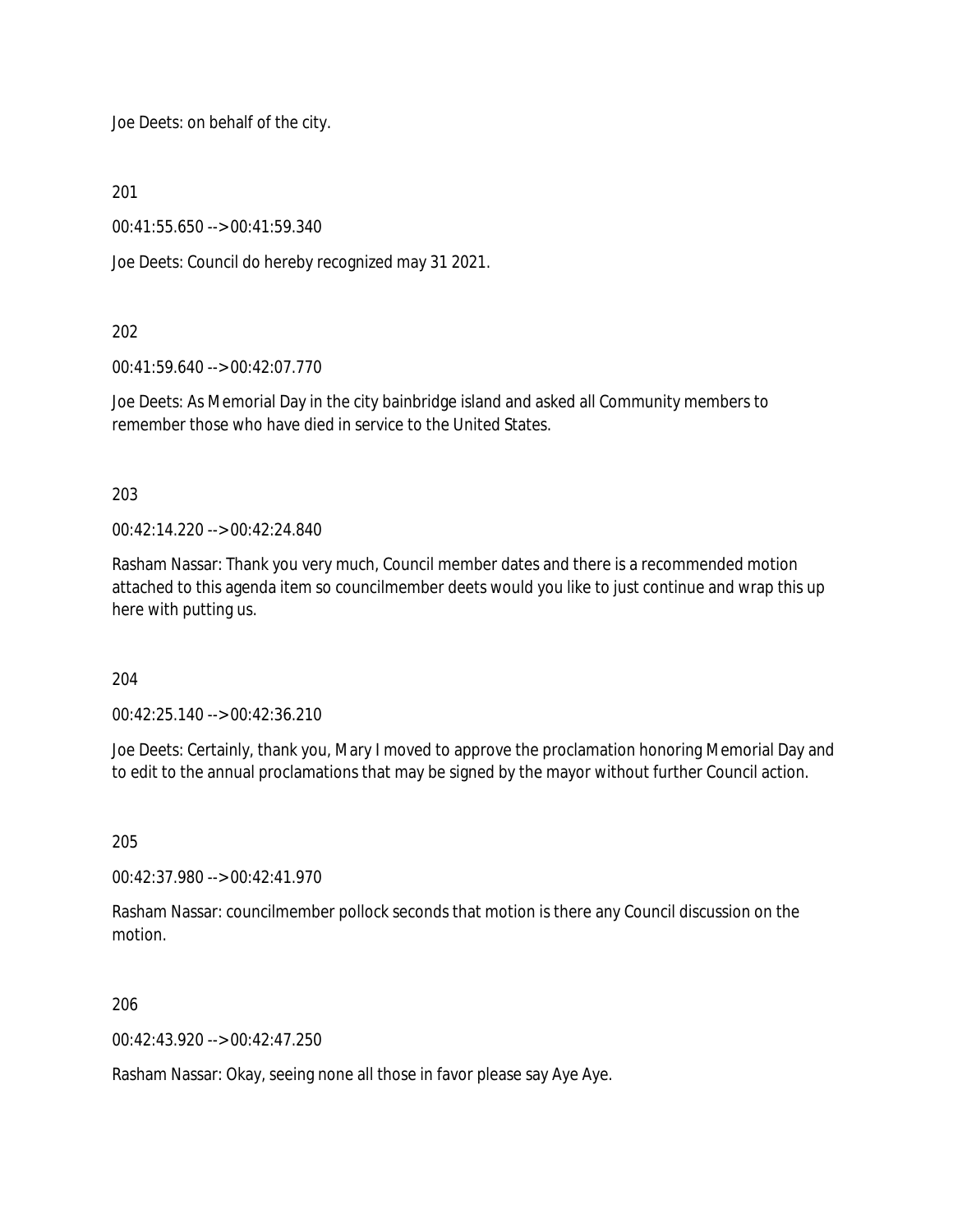00:42:47.370 --> 00:43:01.380

Rasham Nassar: Aye any opposed that motion passes unanimously, and I do believe that we do have someone in the attendees portion of this meeting, who has attended in order to receive this proclamation.

208

00:43:02.910 --> 00:43:03.540

Rasham Nassar: city clerk.

209

00:43:05.160 --> 00:43:08.880

Christine Brown: Yes, commander Gary sakuma from the American legion has joined the meeting.

210

00:43:09.960 --> 00:43:19.680

Rasham Nassar: Oh hi there you are Hello under a coma it's a pleasure to have you with us here this evening, I see that your MIC is off, and I would just invite you to make any comments you'd like to make.

211

00:43:21.780 --> 00:43:22.170

Rasham Nassar: All right.

212

00:43:22.890 --> 00:43:38.760

Gary Sakuma: Yes, I want to thank all of you mayor and the Council for supporting American nation and all our endeavors, as you know, we support both the scouts troops.

213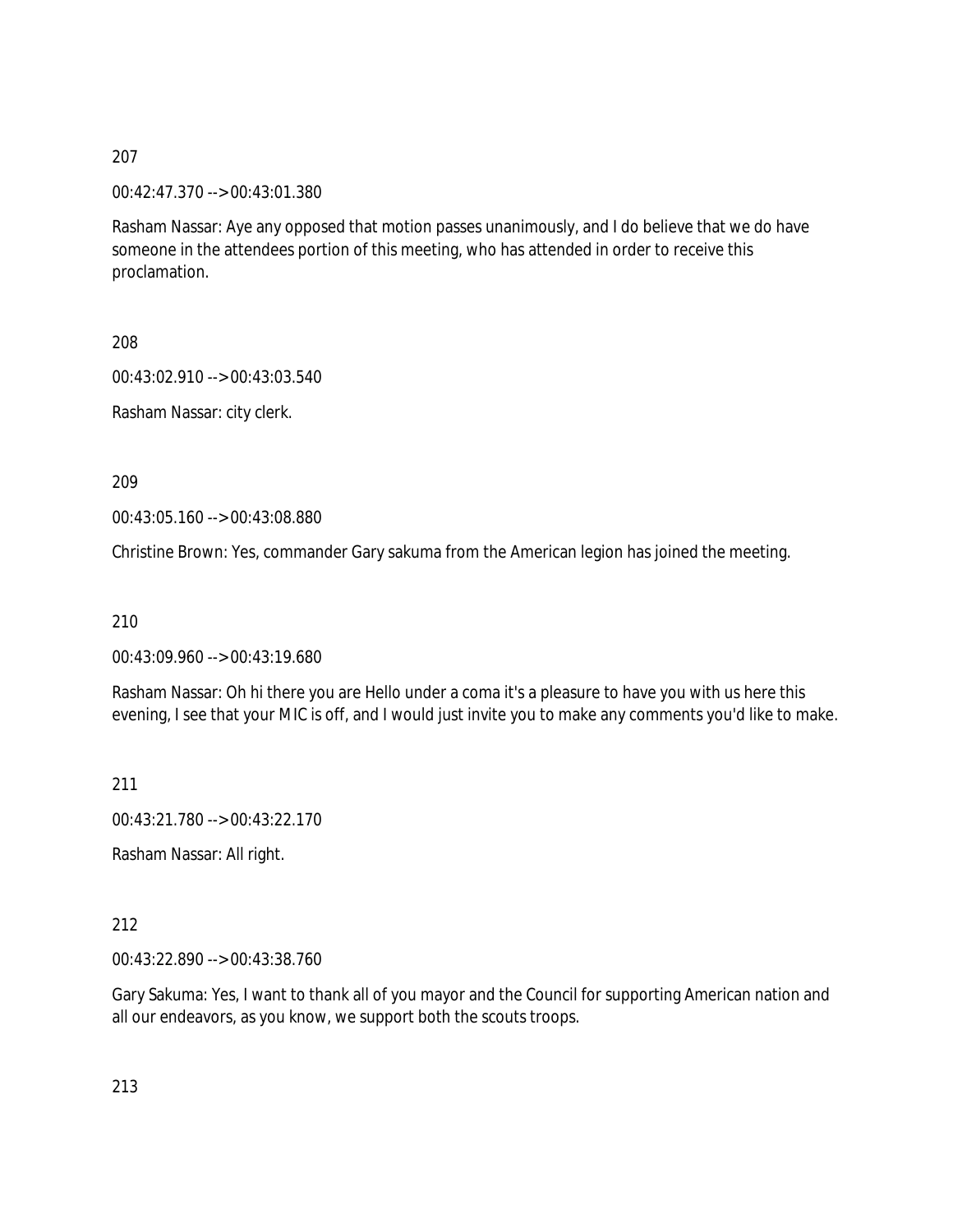00:43:40.020 --> 00:43:41.970

Gary Sakuma: 1804 as well as.

214

00:43:44.940 --> 00:43:52.890

Gary Sakuma: We support voice dating girls states which, unfortunately, this year, they were not having not because of the covert.

215

00:43:53.910 --> 00:43:56.220

Gary Sakuma: situation, but we do.

216

00:43:57.330 --> 00:44:03.120

Gary Sakuma: sponsor and and provide being retired school scholarships.

217

00:44:04.710 --> 00:44:08.370

Gary Sakuma: To deserving students, of course, and.

218

00:44:09.750 --> 00:44:17.280

Gary Sakuma: The our biggest thing is is supporting our veterans and on the island myself.

#### 219

00:44:19.470 --> 00:44:31.500

Gary Sakuma: And another member of the legion far are designated veteran service officers and and we have called clients.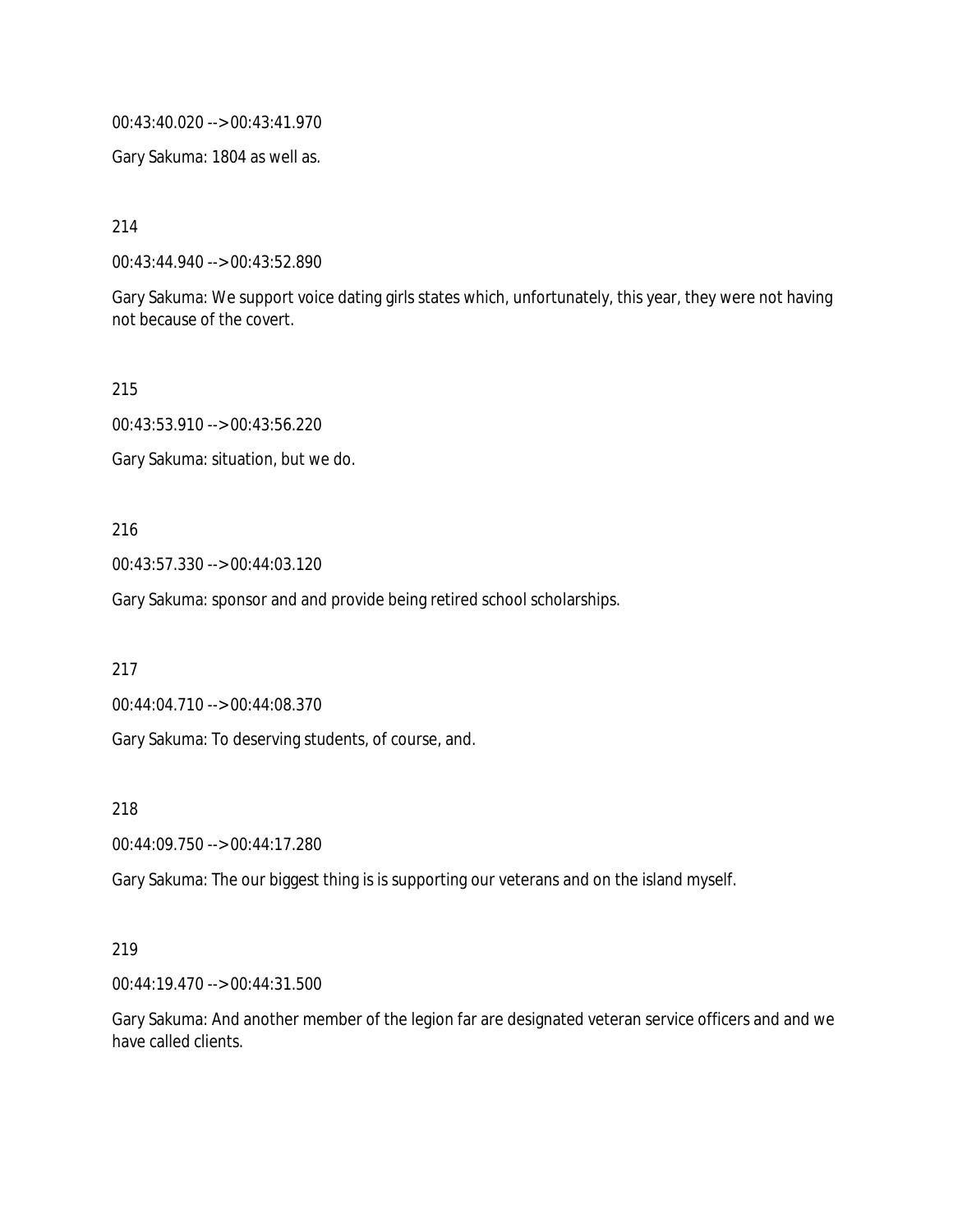00:44:32.760 --> 00:44:39.090

Gary Sakuma: And we have 36 clients on bainbridge island that we're supporting, two of which are homeless.

221

00:44:40.110 --> 00:44:42.870

Gary Sakuma: That is a real task because.

222

00:44:44.160 --> 00:44:46.200

Gary Sakuma: That requires a lot of our attention.

223

00:44:47.220 --> 00:44:47.790 Gary Sakuma: And so.

224

00:44:49.890 --> 00:44:53.970

Gary Sakuma: In being a service organization a 501 C.

225

00:44:56.850 --> 00:45:00.930

Gary Sakuma: We appreciate the support of city government.

226

00:45:02.370 --> 00:45:05.340

Gary Sakuma: Thank you, and please come to our.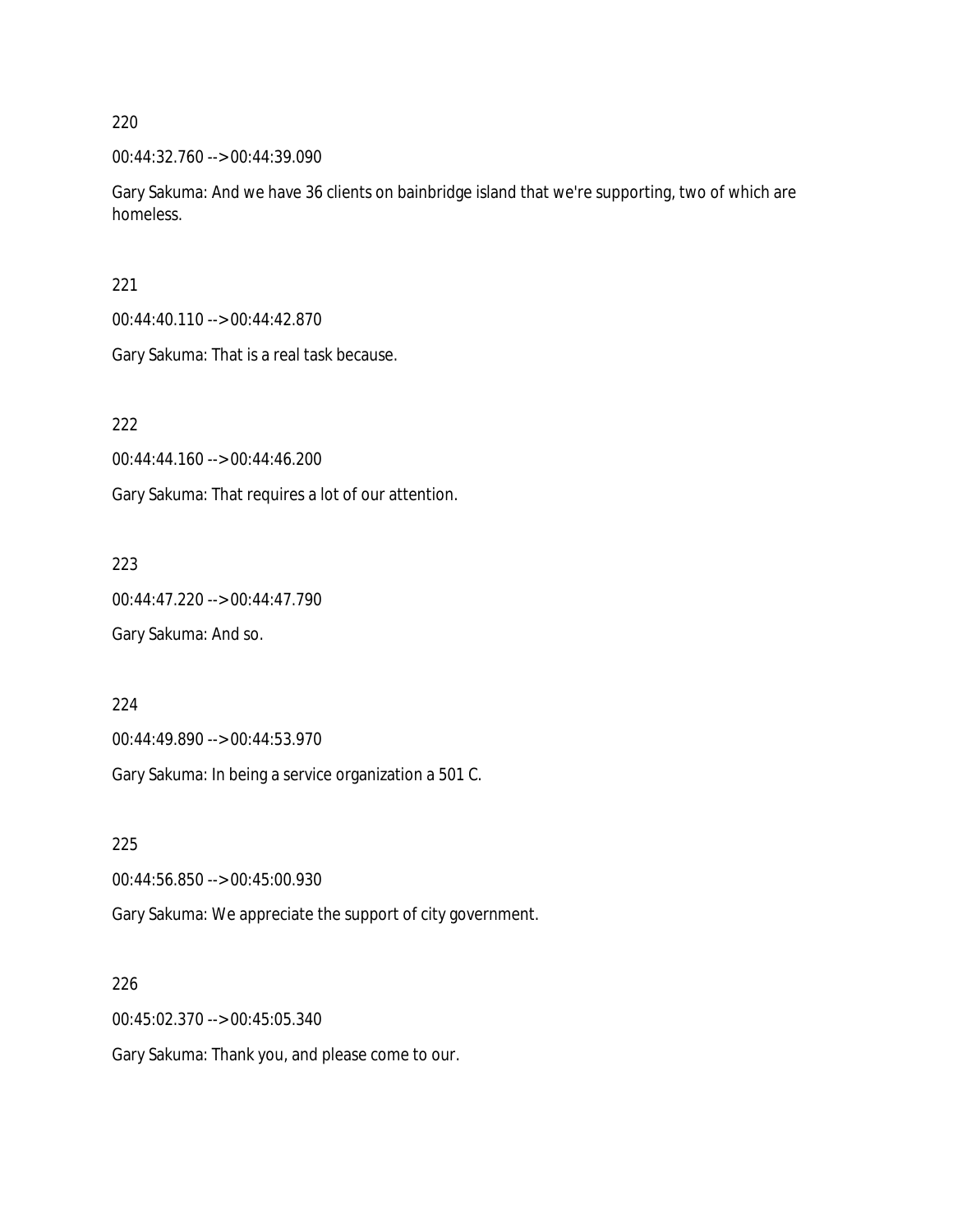00:45:07.260 --> 00:45:09.780

Gary Sakuma: we're going to hold it outside and.

228

00:45:10.830 --> 00:45:11.400

Gary Sakuma: again.

229

00:45:12.540 --> 00:45:32.760

Gary Sakuma: I think you'll enjoy it we've added a little touch to it this time honoring our veterans in a separate way and I think you'll you'll appreciate it, and if you do have any veterans that you want to honor and your family, etc, please come.

#### 230

00:45:34.140 --> 00:45:41.310

Gary Sakuma: In that's it starts at 1130 Monday, of course, Memorial Day.

231

00:45:42.660 --> 00:45:43.710

Gary Sakuma: May 31.

232

00:45:45.090 --> 00:45:52.200

Gary Sakuma: In the service should only last about 45 maybe an hour we're trying to consolidate a little bit.

233

00:45:53.640 --> 00:45:54.750

Gary Sakuma: So thank you again.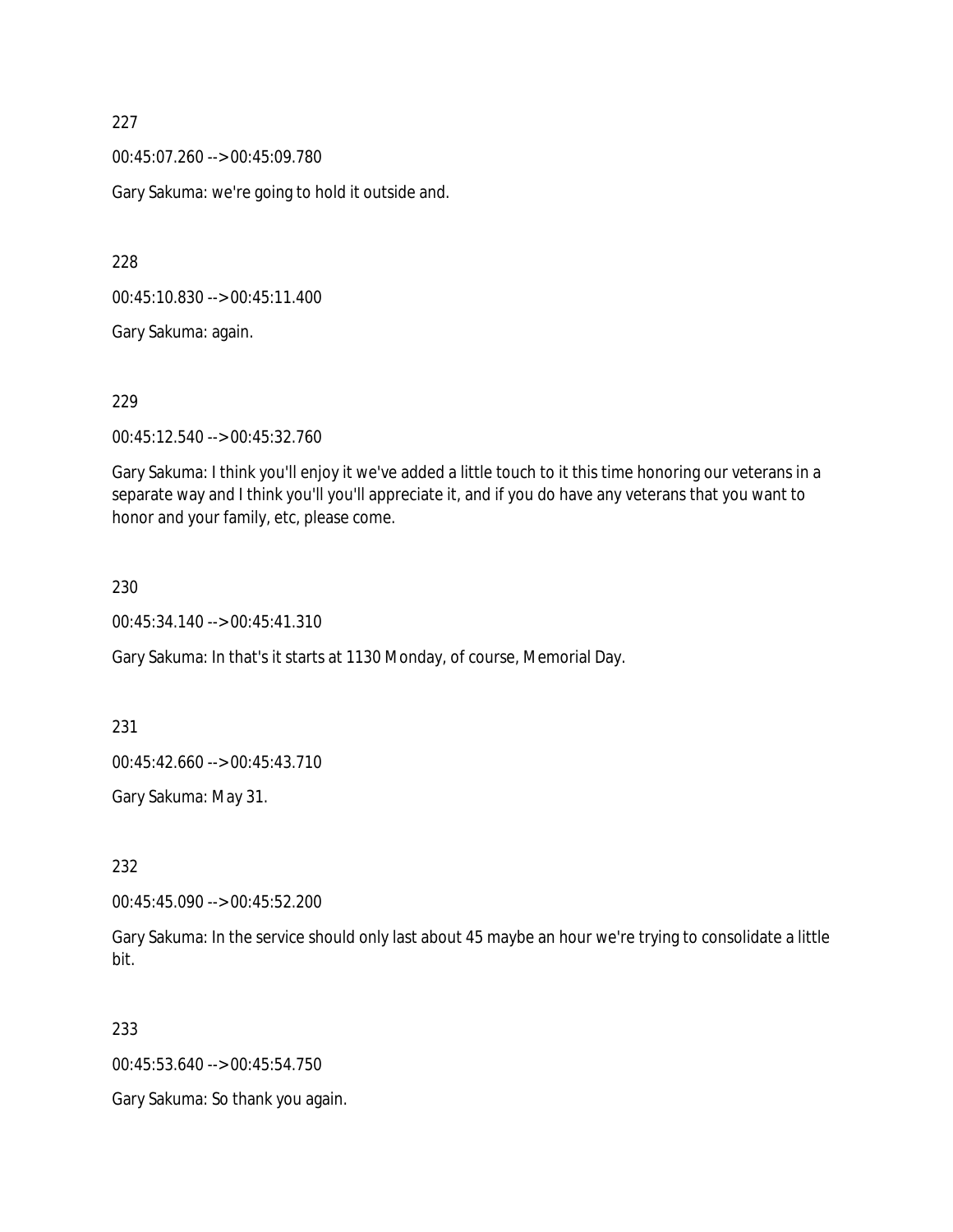00:45:56.550 --> 00:46:08.670

Rasham Nassar: Thank you very much commander sakuma and thanks to everyone at American legion for their service and contributions to our Community so honored to have you here tonight, so thanks again for joining us.

235

00:46:09.630 --> 00:46:10.050

Thank you.

236

00:46:21.180 --> 00:46:32.370

Rasham Nassar: Okay Council next on our agenda is it eight see and code 19 update Community based test site and vaccine distribution efforts and we have executive next to this agenda item.

237

00:46:33.420 --> 00:46:36.570

Rasham Nassar: But and you're here so nice to see you.

238

00:46:37.290 --> 00:46:39.330

Anne LeSage: hi good evening mayor, good evening Council.

239

00:46:39.660 --> 00:46:42.750

Anne LeSage: i'm here tonight to provide an update on our.

240

00:46:43.050 --> 00:46:55.500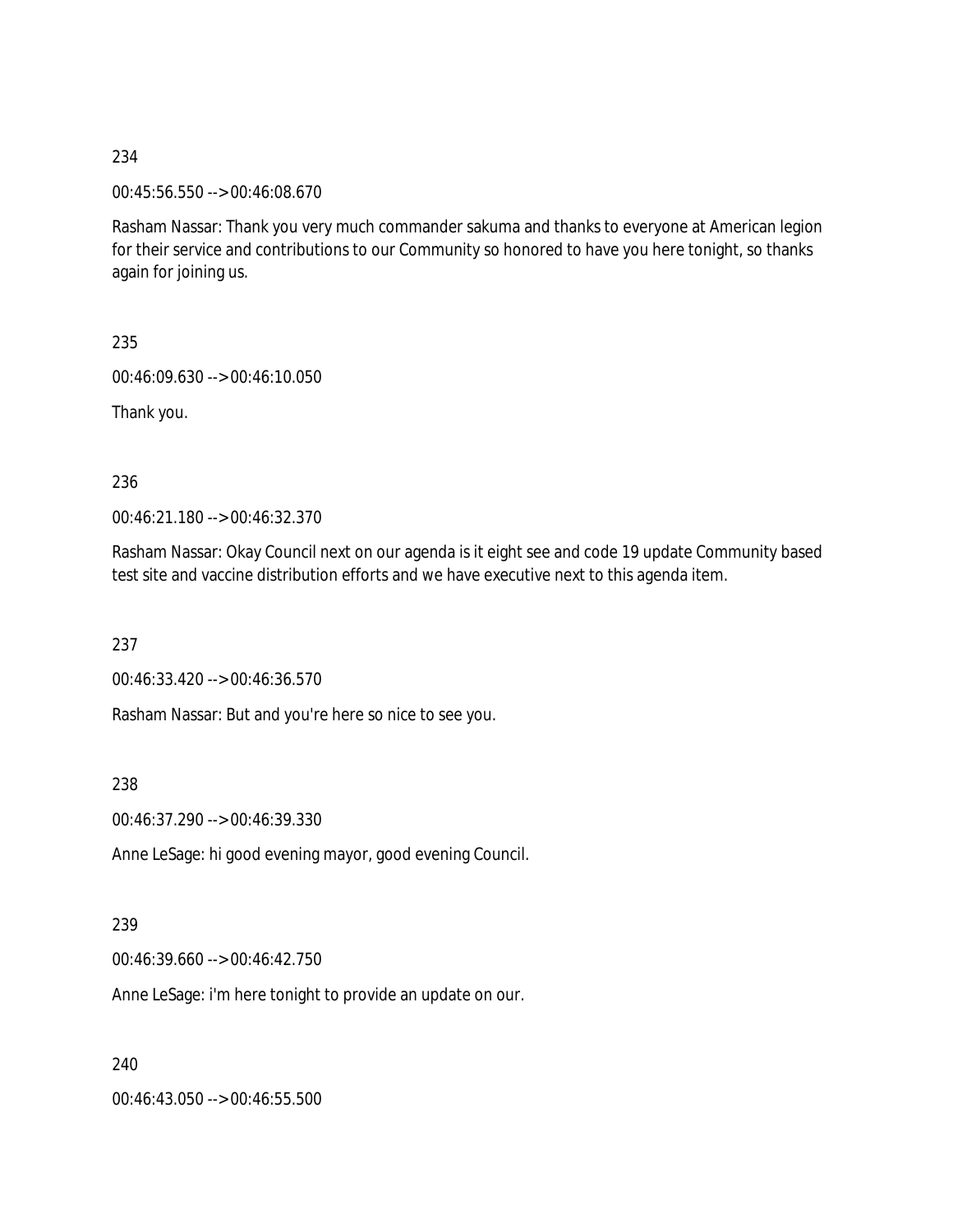Anne LeSage: coven test site efforts which were wrapped up back in March and talk a little bit about vaccine, distribution and what's next, so let me share my screen get my presentation pulled up.

241

00:47:00.690 --> 00:47:01.380

alright.

242

00:47:05.190 --> 00:47:18.840

Anne LeSage: So first just want to talk a little bit about our test site operations, if you remember back in October, you gave us the green light to open up a city based test site at City Hall.

243

00:47:19.230 --> 00:47:36.270

Anne LeSage: And we were authorized to spend up to \$50,000 we operated the test site from November forth until March 31 we were able to process 2415 tests, during that time and we identified.

244

00:47:37.380 --> 00:47:42.630

Anne LeSage: Positive cases we completed an average of 63 tests per day.

245

00:47:42.990 --> 00:47:44.430

Anne LeSage: And when we went back.

# 246

00:47:44.490 --> 00:47:56.010

Anne LeSage: And did some analysis we noticed that the top reason for testing was travel and the second main reason was showing symptoms, or having contact with someone who tested positive when.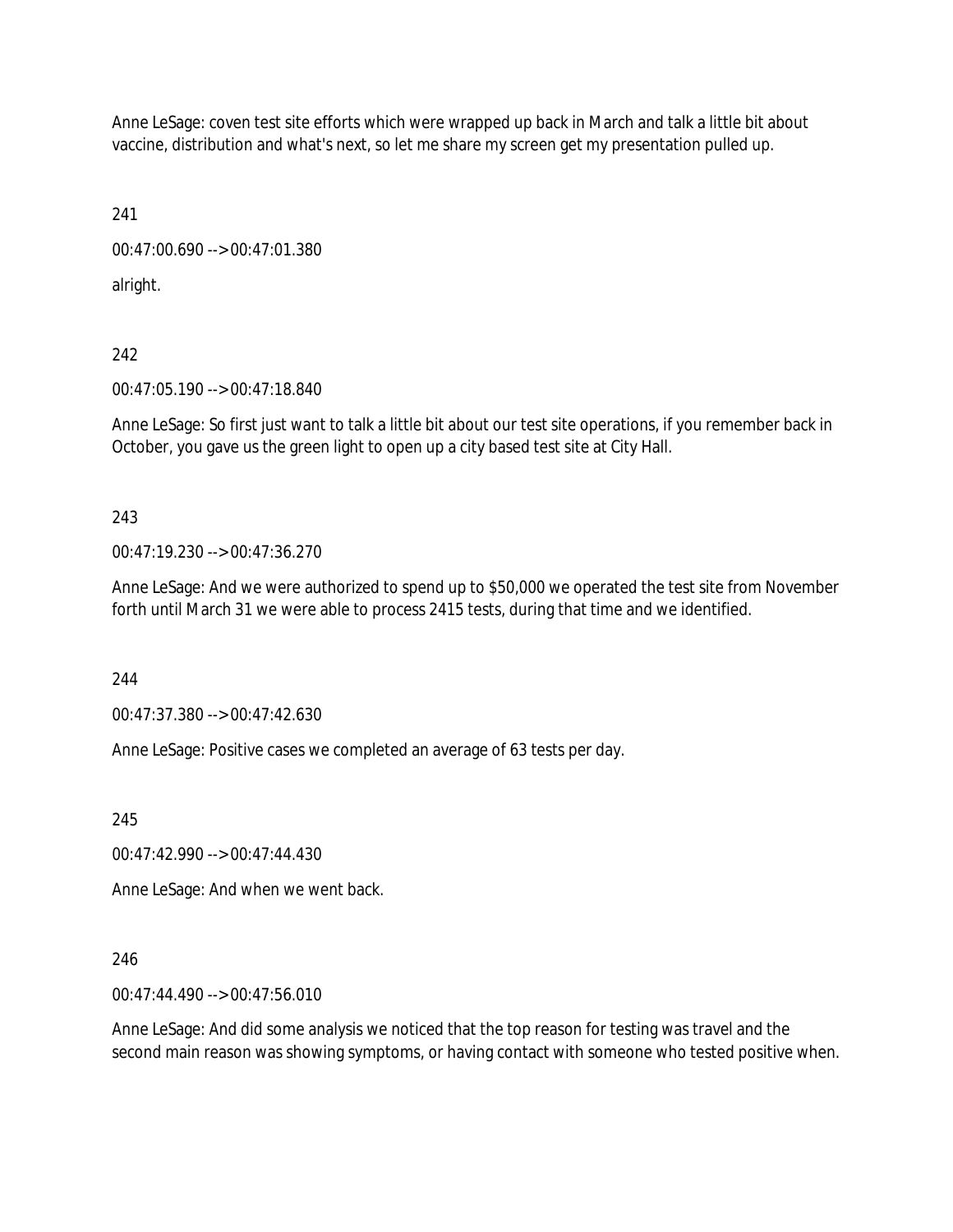00:47:56.550 --> 00:48:05.430

Anne LeSage: I came to counsel earlier in the year, we also talked a little bit about our reason for closing the test site in March we really were seeing.

248

00:48:06.000 --> 00:48:13.980

Anne LeSage: A you know decreased case rate in in the city and the county at that time, and what we were also seeing was.

249

00:48:14.490 --> 00:48:32.250

Anne LeSage: In March, almost everyone coming through was for travel so pre travel testing well that's a great thing we just didn't feel like it was a good use of our funds to continue to offer this when there are many other providers that test specifically for for travel.

250

00:48:32.850 --> 00:48:39.420

Anne LeSage: So when all of a sudden done we've we've closed out the expenditures related to the test site and we spent around.

#### 251

00:48:39.780 --> 00:48:49.890

Anne LeSage: \$31,000 of the 50,000 that you had authorized us to spend so thank you for that, and thank you to all of our volunteers who supported this initiative.

#### 252

00:48:50.640 --> 00:49:03.690

Anne LeSage: And then moving on we have been very busy these last five months or so with vaccine distribution right now where we stand is everyone 12 and up is currently eligible for the vaccine.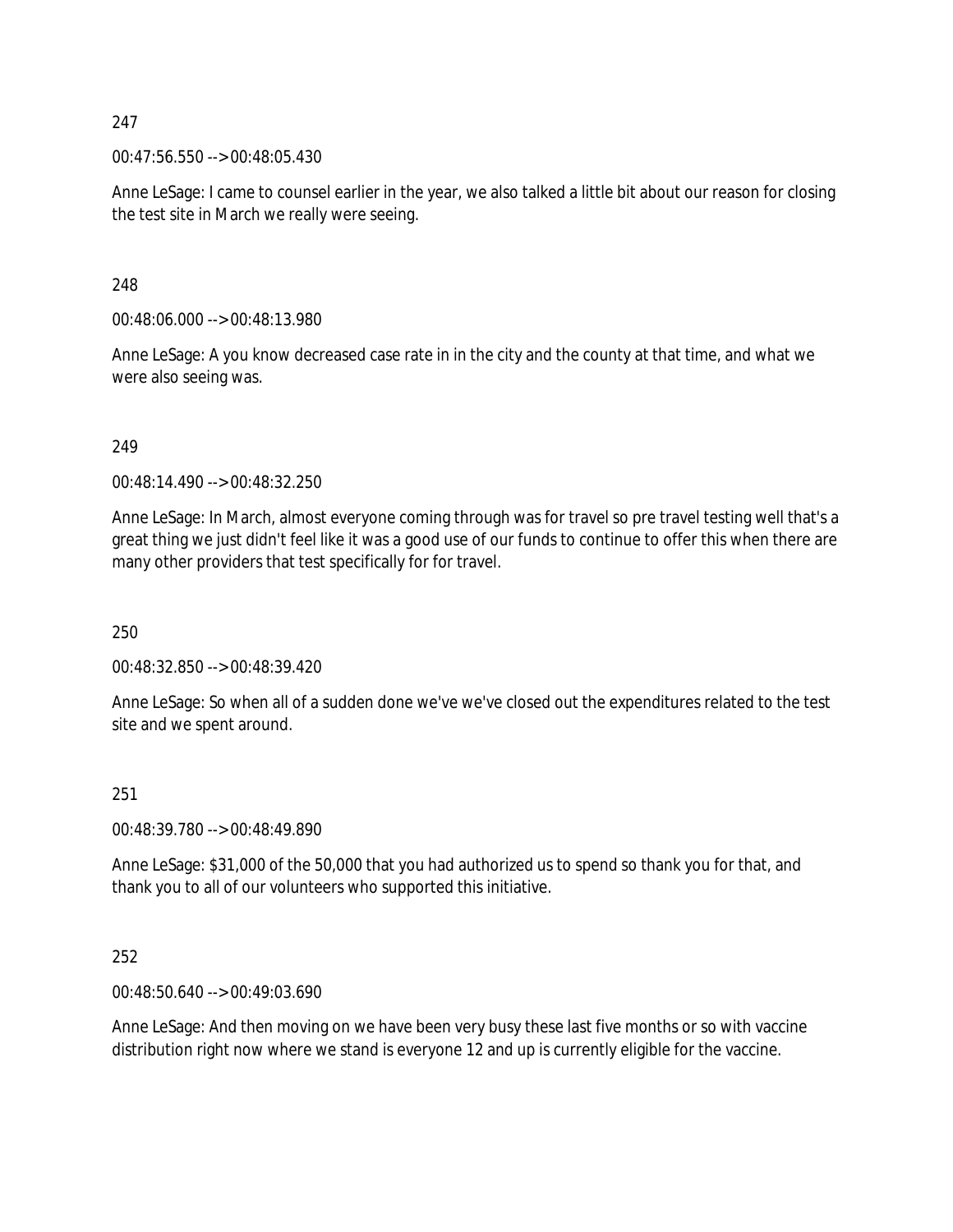00:49:04.020 --> 00:49:20.100

Anne LeSage: There are three approved vaccines in the US Pfizer Madonna and Johnson and Johnson Pfizer is the vaccine that's approved for that 12 to 18 year old range and then Medina and Johnson and Johnson are approved for 18 and older.

254

00:49:20.760 --> 00:49:37.680

Anne LeSage: we've been posting updates every Monday on the city website on not only our test or our vaccine clinics, but also on other local resources other places where you can go and get vaccinated aside from our clinic that we have been operating.

255

00:49:38.820 --> 00:49:43.710

Anne LeSage: This partnership started in December and it's a partnership between the city.

256

00:49:44.160 --> 00:49:55.830

Anne LeSage: The fire department and bainbridge prepares and then we are supporting the bainbridge island Community pharmacy, who is the vaccine distributor and we communicate with kids at public health.

257

00:49:56.220 --> 00:50:03.540

Anne LeSage: And the state, make sure that we are following all the regulations ordering processes tracking.

258

00:50:03.960 --> 00:50:16.890

Anne LeSage: And I also want to know, in particular, that the fire department has committed a number of staff to this effort, as well as funding the bulk of expenditures related to vaccine.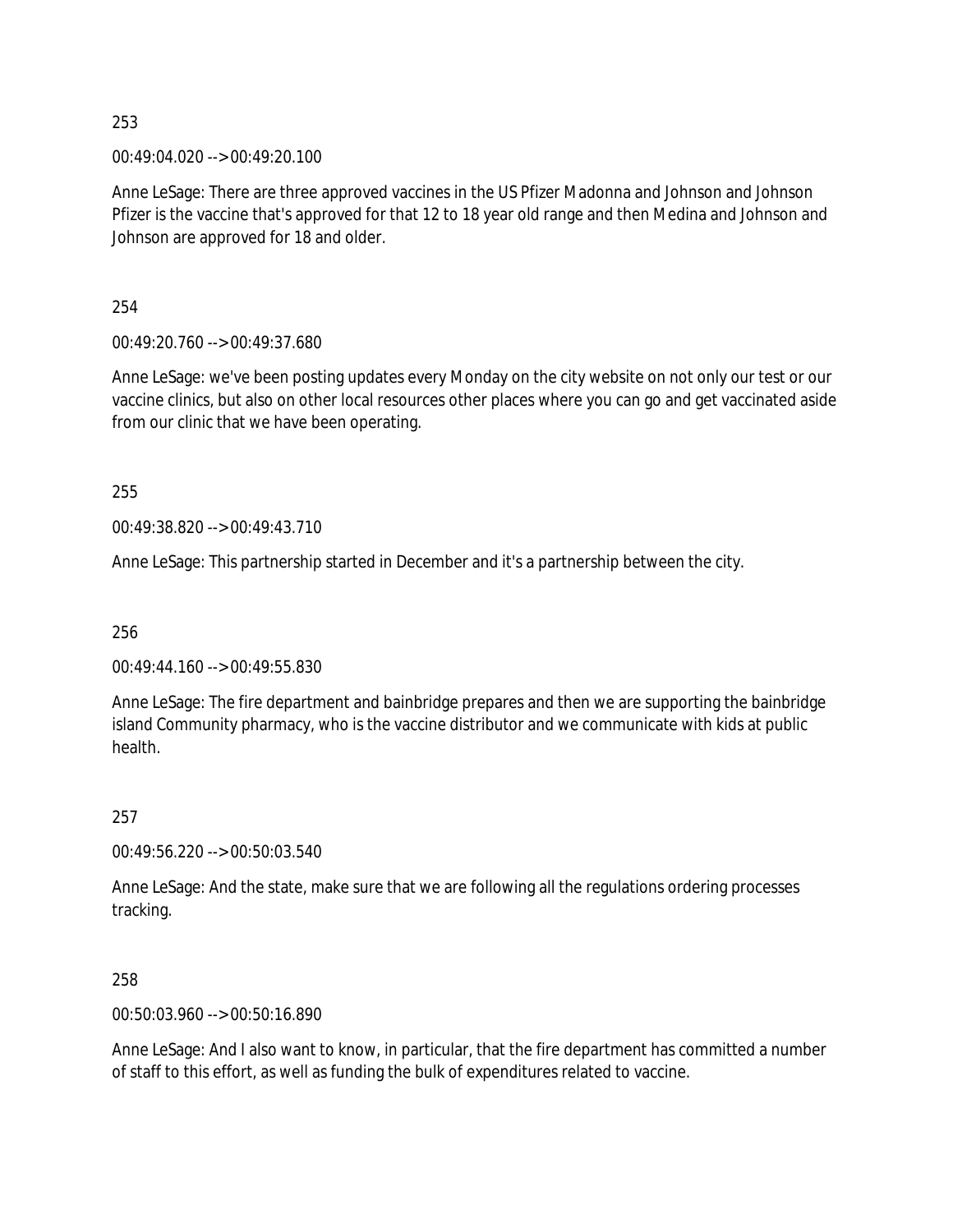00:50:17.730 --> 00:50:27.300

Anne LeSage: we've held over 80 clinics since December 23 so we started actually in some borrowed space over in winslow green, then we shifted gears to the senior Center.

260

00:50:27.690 --> 00:50:34.350

Anne LeSage: And then moved on, with school districts support to Woodward and then Commodore, which is where we've been the last couple months.

261

00:50:34.710 --> 00:50:44.070

Anne LeSage: We also have mobile clinic operations that have gone all over the county and we also activated our volunteers to provide mutual aid support for Jefferson county.

262

00:50:45.030 --> 00:50:56.910

Anne LeSage: Our last clinic is scheduled for June 5 which our second dose appointments for individuals that we vaccinated may 14 and 15th primarily that 12 to 15 year old age range.

263

00:50:58.590 --> 00:51:07.710

Anne LeSage: here's a recent graphic came out today from the county that shows where we are at on bainbridge island, as well as where the county stands.

264

00:51:08.250 --> 00:51:18.540

Anne LeSage: bainbridge we have 68.6% of individuals 12 and over who've initiated vaccination and 85.5% over 65.

265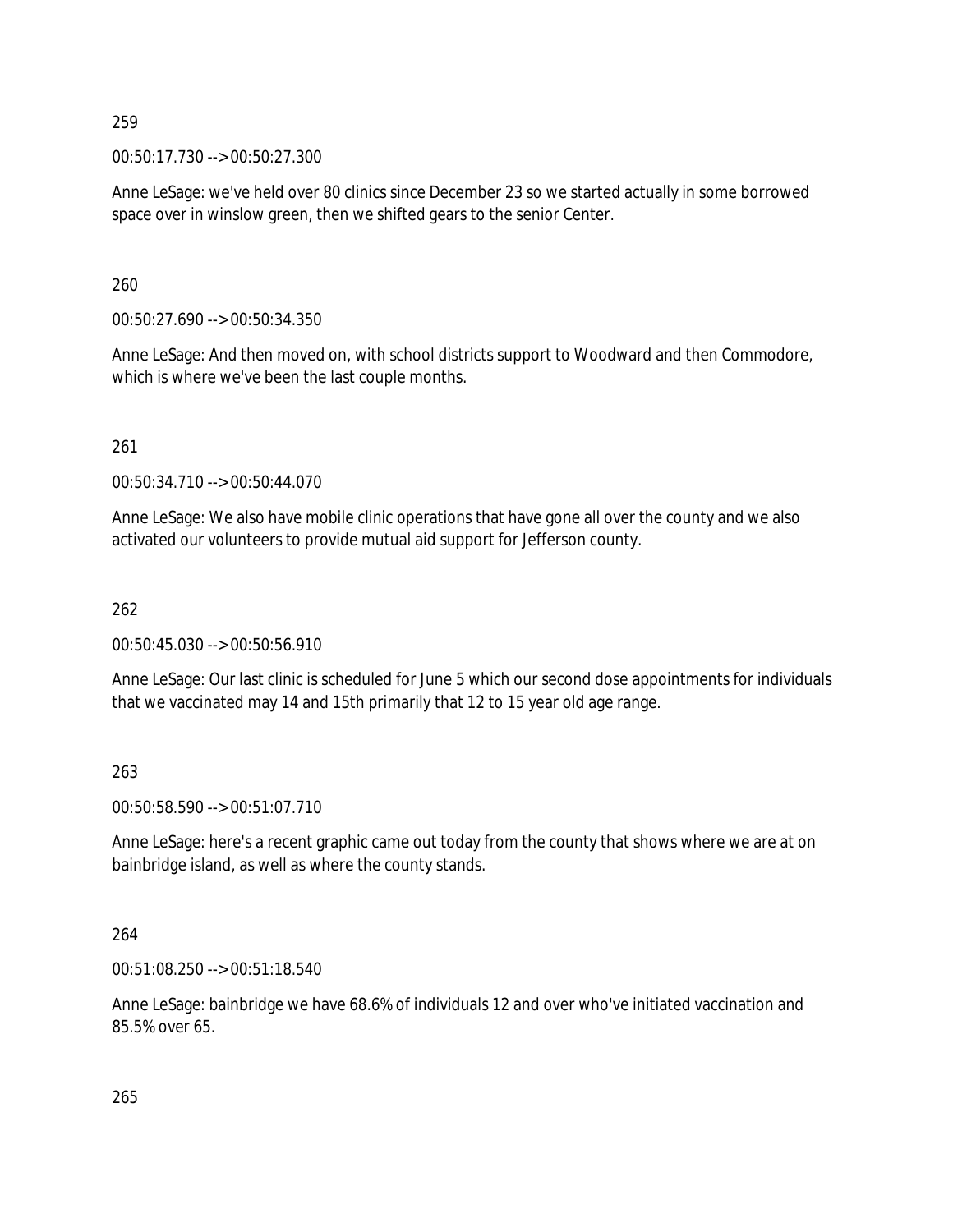00:51:19.110 --> 00:51:30.420

Anne LeSage: One thing that I want to point out about this in particular is, we know that there's some missing data we're working with the county and with the State to have this updated we feel like there's.

# 266

00:51:30.870 --> 00:51:38.250

Anne LeSage: At least a few percentage points, if not more, that we vaccinated and there was just some data discrepancy with.

# 267

00:51:38.700 --> 00:51:43.890

Anne LeSage: The state, and then the same goes for kids at county the navy has vaccinated.

# 268

00:51:44.370 --> 00:51:54.690

Anne LeSage: 10s of thousands and that data is not reflected in the county or in the state data, and so the state has been made aware of this we're trying to.

# 269

00:51:55.170 --> 00:52:13.230

Anne LeSage: do what we can to help make sure that the data is as accurate as possible, especially given the current governors, you know, looking at the roadmap to recovery and trying to get to 70% of the State being vaccinated in order to reopen the state and get rid of all of the current restrictions.

#### 270

00:52:14.730 --> 00:52:24.480

Anne LeSage: A couple of different graphics that I just wanted to throw in here so through our 80 plus clinics, we were able to administer over 25,000.

271

00:52:24.810 --> 00:52:42.060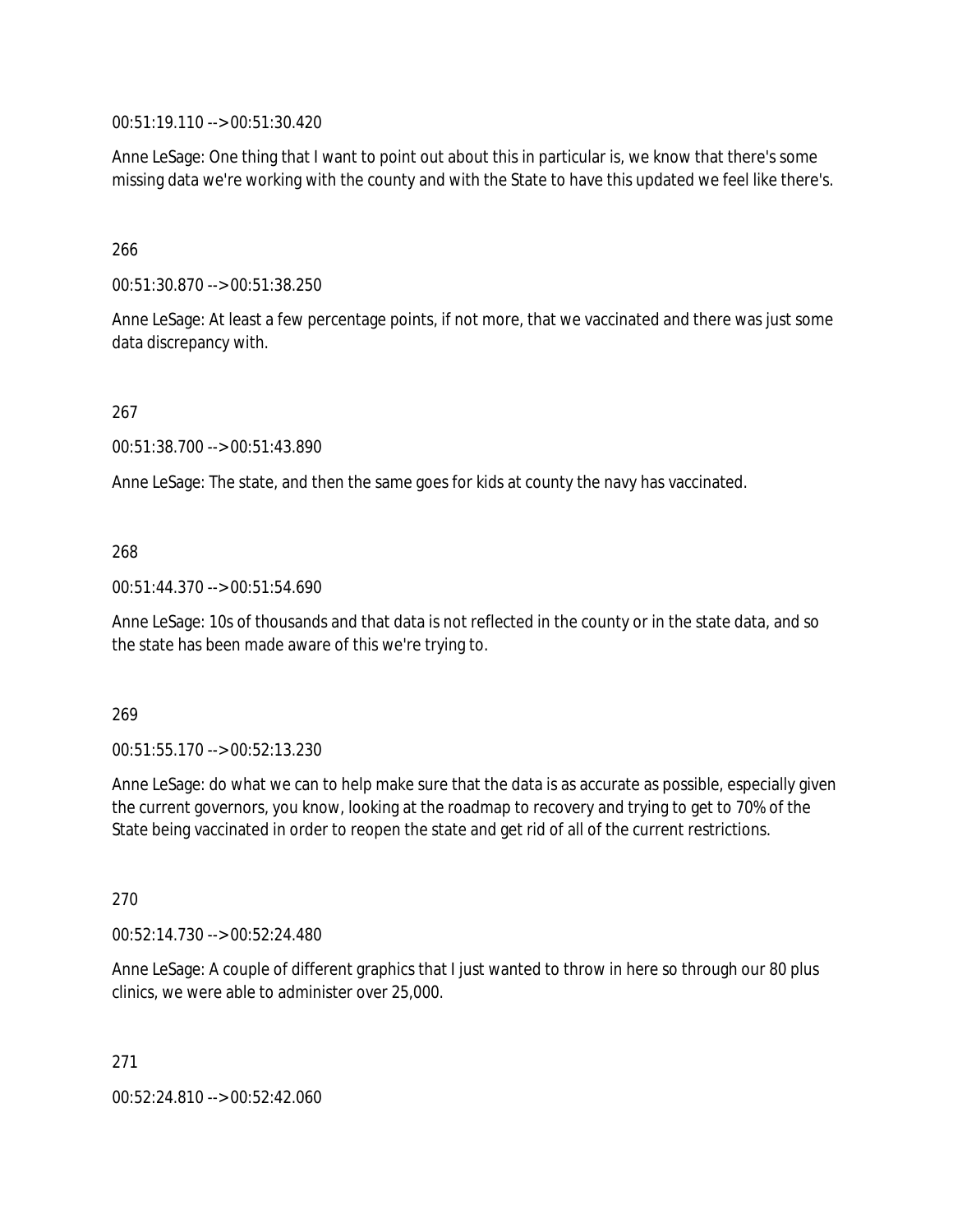Anne LeSage: doses a vaccine majority right here on bainbridge but also supporting Jefferson county and port had lock and shema come majority of the vaccinations were Pfizer but we started with Madonna and then we've had a handful of Johnson and Johnson that we've administered.

272

00:52:43.830 --> 00:52:54.870

Anne LeSage: And this slide In particular, I think, really speaks to the reach of our clinic you can see the geographic distribution, we have supported way beyond banbridge.

# 273

00:52:55.260 --> 00:53:01.740

Anne LeSage: way beyond kits at county we have seen you know, thousands of people from all over Western Washington.

# 274

00:53:02.310 --> 00:53:13.350

Anne LeSage: and beyond, and it's pretty incredible when you think about you know December 1 we were kind of thinking about well, what do we do when the vaccine shows up and we want to get doses into arms and.

# 275

00:53:13.770 --> 00:53:23.070

Anne LeSage: Here we are having this really incredible reach the county health officer did an update yesterday and we are the fifth.

# 276

00:53:24.300 --> 00:53:34.350

Anne LeSage: greatest vaccine provider in the county, if you will, so we're we're ranked fifth just behind all of the large hospitals, all the large healthcare systems and kits out counting.

# 277

00:53:36.600 --> 00:53:45.990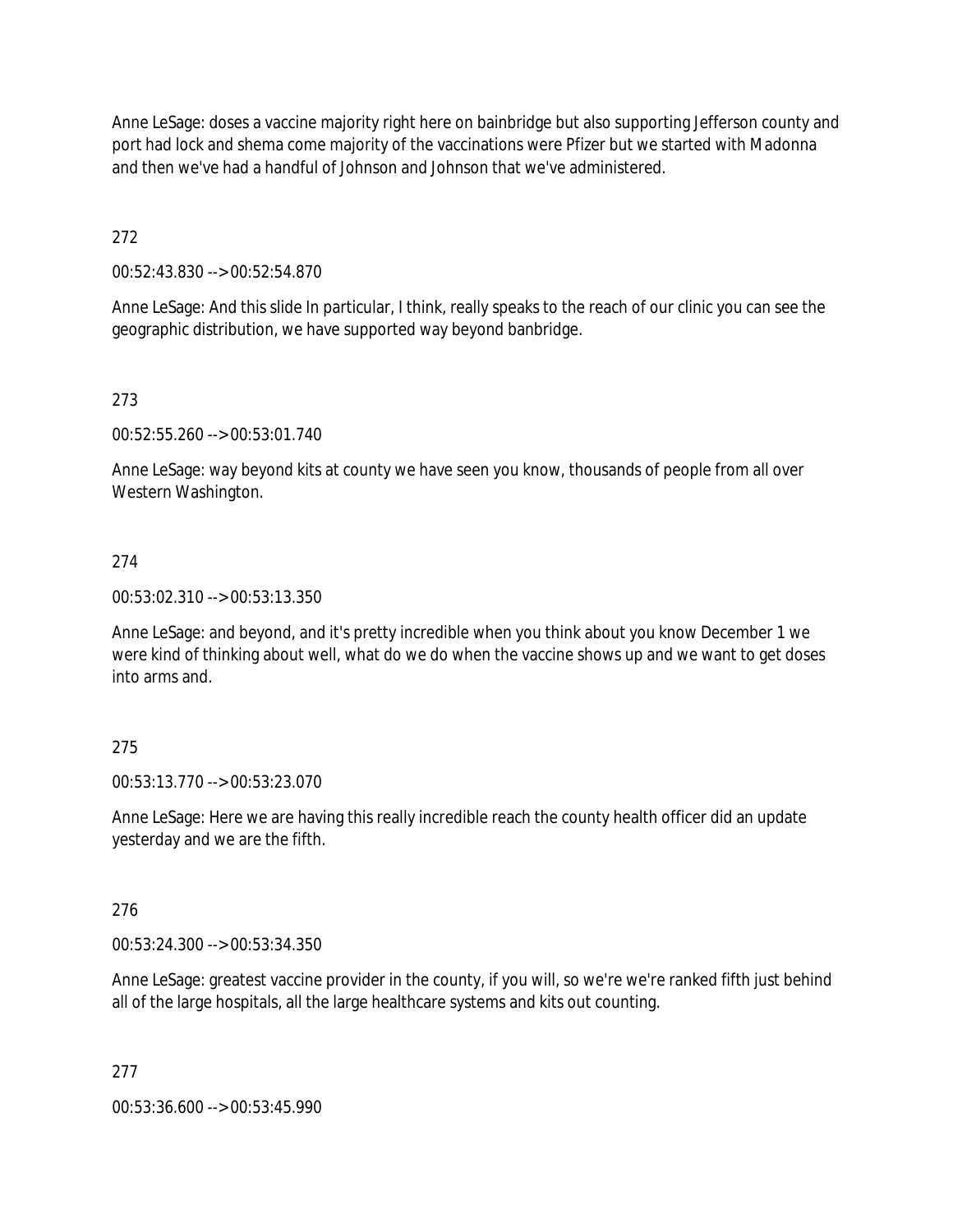Anne LeSage: This graphic just shows the distribution of our mobile clinics, so these were small teams of volunteers that went out across the county and beyond, sometimes to administer.

# 278

00:53:46.320 --> 00:54:02.070

Anne LeSage: One dose to an individual that was unable to leave their home other cases, some adult family homes, you know 55 and over apartment complexes areas where there was a real need, and a challenge with individuals getting to a clinic and getting vaccinated otherwise.

# 279

00:54:04.440 --> 00:54:21.810

Anne LeSage: I also want to point out that you've heard me talk about this before we have the most incredible volunteers, we have 615 total volunteers now we've added over 300 since January 1 446 of which volunteered at.

# 280

00:54:22.320 --> 00:54:41.370

Anne LeSage: Either our test site or at a clinic, and so we just have had an incredible show of support, I got updated numbers this week we're actually at over 23,000 volunteer hours since January 1 and we have more than 50 volunteers that have given over 100 hours in that time.

# 281

00:54:43.230 --> 00:54:49.980

Anne LeSage: I also want to point out the support we've received from various organizations and restaurants on the island.

# 282

00:54:50.730 --> 00:55:01.620

Anne LeSage: Most importantly, the bainbridge island school district they've been a phenomenal partner if we didn't have access to the space at Commodore we wouldn't have been able to have our high throughput clinics.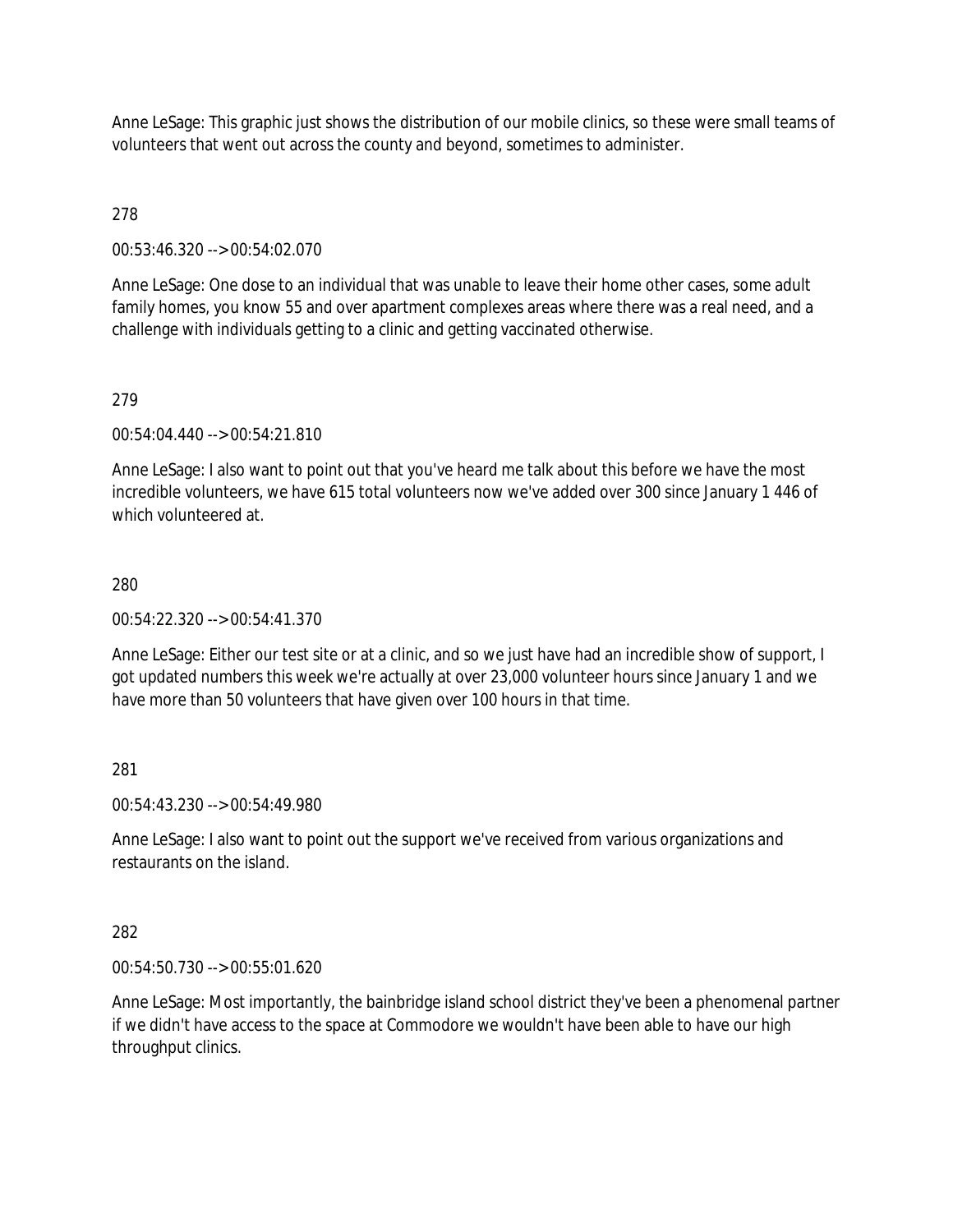00:55:02.070 --> 00:55:10.470

Anne LeSage: And certainly the bainbridge island senior Center and island volunteer caregivers were just incredible partners, especially early on trying to reach.

284

00:55:10.770 --> 00:55:20.340

Anne LeSage: The most vulnerable on our island seniors that did not have email didn't really have a way to book an appointment, they were integral and being able to reach those folks.

285

00:55:20.880 --> 00:55:30.030

Anne LeSage: The Rotary club of bainbridge island has helped us they've added I think about 70 volunteers to our volunteer group that are part of Rotary.

286

00:55:30.390 --> 00:55:33.570

Anne LeSage: And Virginia mason Franciscan health is also a really great partner.

287

00:55:34.200 --> 00:55:42.840

Anne LeSage: And every week, you can imagine, two, three days a week, trying to feed hundreds of volunteers, so all of these local restaurants have.

288

00:55:43.140 --> 00:55:53.070

Anne LeSage: donated their time and their food to keep us fed and keep us going and it's just been a really incredible things, so thank you to all of our Community partners who've been a part of this effort.

289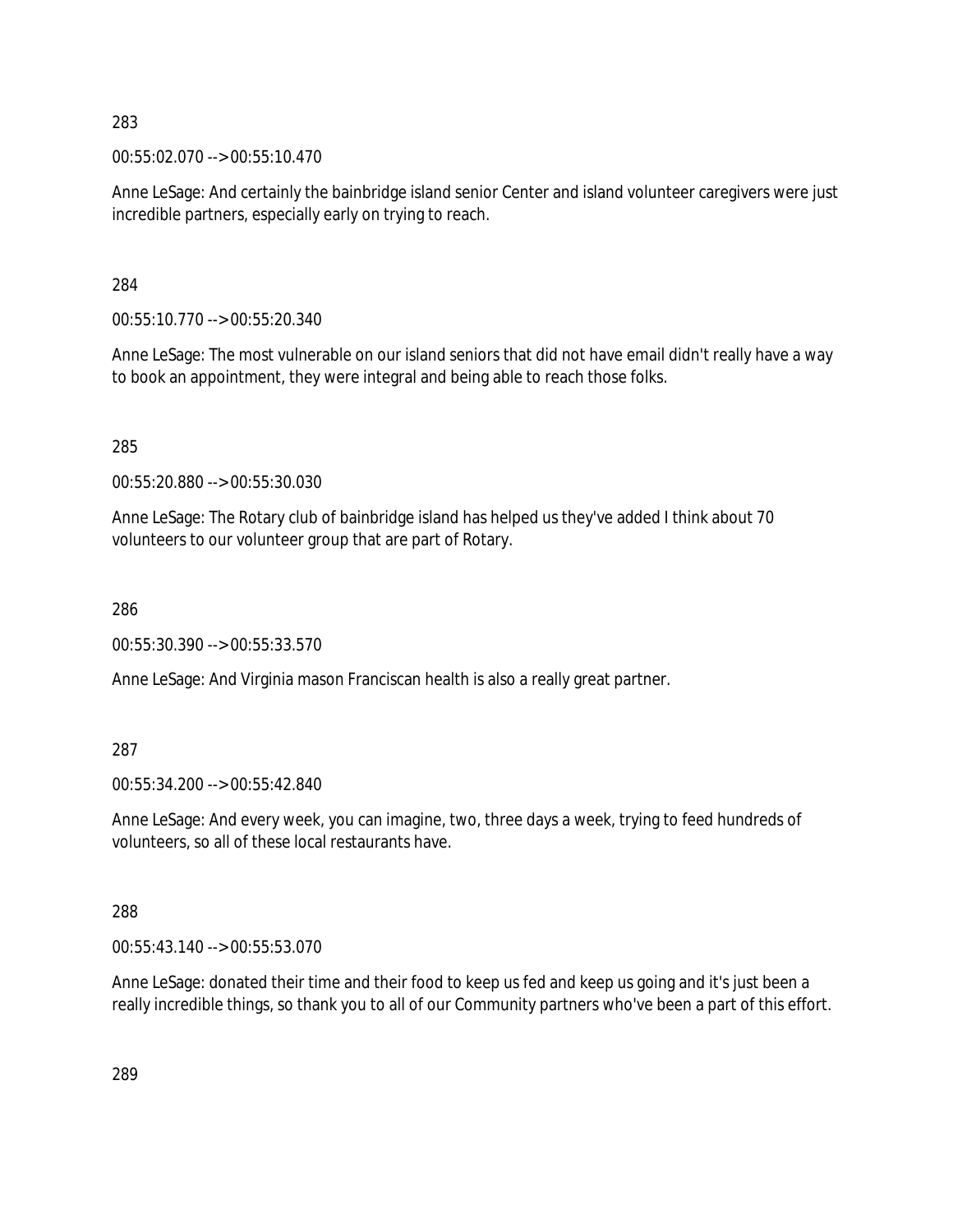00:55:54.120 --> 00:56:03.990

Anne LeSage: Just a couple more updates, so I know there's been some questions about why now, why are we stepping back from our larger vaccine clinics and really the number one reason.

290

00:56:04.440 --> 00:56:14.880

Anne LeSage: Is that prior to the emergency use authorization for 12 to 15 year olds, we were not getting many new appointments, so you know we look at those numbers.

291

00:56:15.330 --> 00:56:24.180

Anne LeSage: That 18 and overcrowd on bainbridge is pretty well vaccinated and so there just weren't people left for us to vaccinate.

292

00:56:24.600 --> 00:56:36.480

Anne LeSage: And so we had you know really thousands of appointments, we could have filled, we had the vaccine, but we didn't have anyone booking, and so we just felt like it was time to step away.

293

00:56:37.110 --> 00:56:43.110

Anne LeSage: The Community pharmacy will do Johnson and Johnson walk up vaccinations on Mondays and Fridays in the morning.

294

00:56:43.620 --> 00:56:54.330

Anne LeSage: Number plus family health has, I believe, at least one or two clinics scheduled and then safeway walgreens and rite aid on the island, have appointments for.

295

00:56:55.230 --> 00:57:04.050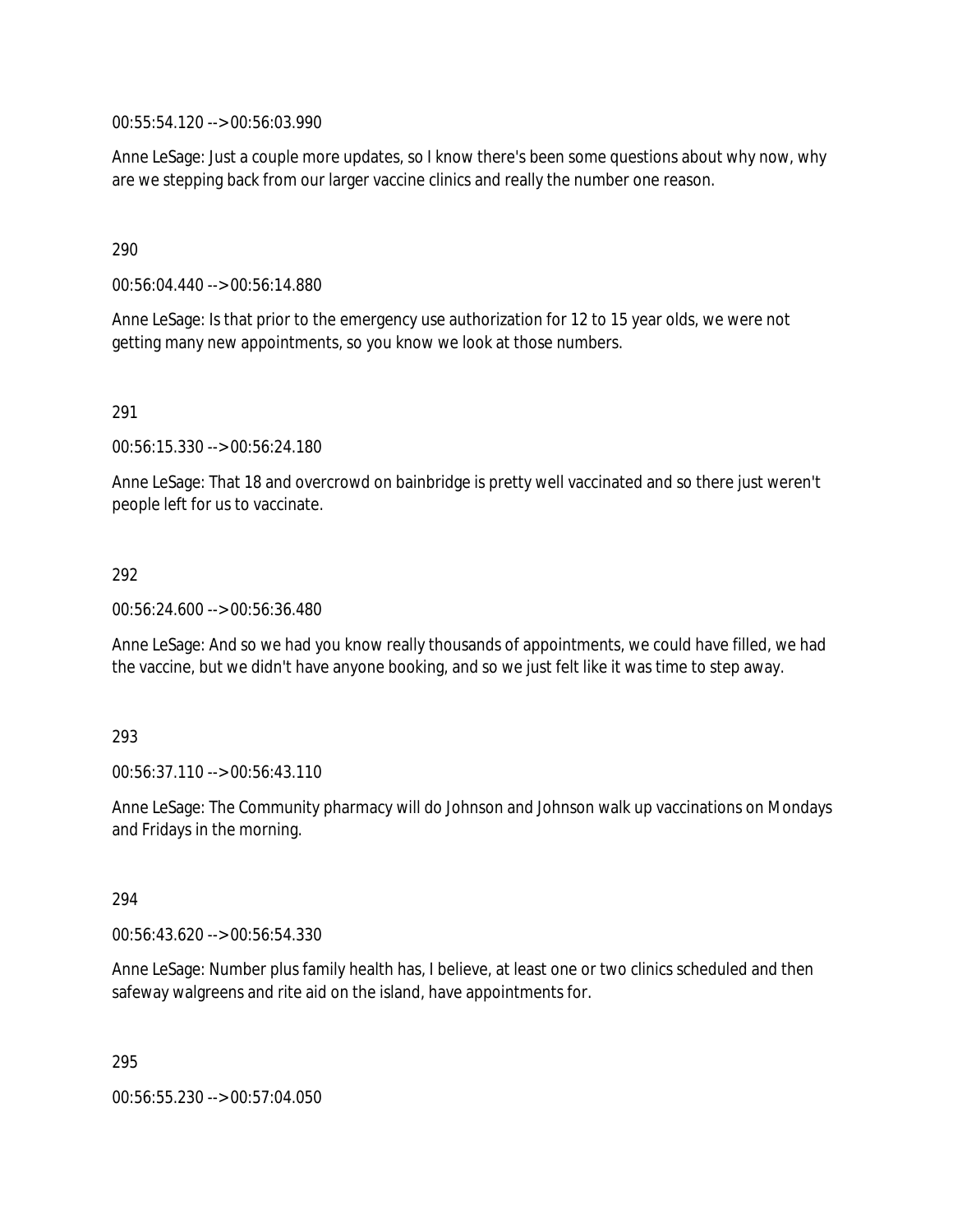Anne LeSage: vaccinations and then off island walmart costco and kits out public health are continuing their vaccine clinics, for the time being so as things change.

296

00:57:04.440 --> 00:57:15.690

Anne LeSage: The website here at the bottom vaccine locator that do h.one.gov is a really good place, you can actually look for the type of vaccine you're looking for, as well as based on location.

# 297

00:57:16.860 --> 00:57:28.170

Anne LeSage: And then, just to throw out some additional testing resources, we are seeing pretty low case rates in the county but testing is still an important part of identifying the.

# 298

00:57:28.980 --> 00:57:38.430

Anne LeSage: You know the virus and making sure that we're doing what we can to stop the spread and so kids at public health is continuing their test sites as well in bremerton and in poulsbo.

299

00:57:40.410 --> 00:57:52.830

Anne LeSage: And what's next so we're continuing to monitor the governor's roadmap to recovery, looking at the vaccine rate doing what we can to support kits up county making sure that we get kits up up to 70%.

300

00:57:53.250 --> 00:58:01.050

Anne LeSage: And then, when the restrictions go away, how can we continue to support the reopening of City Hall, and our in person services.

301

00:58:01.500 --> 00:58:08.610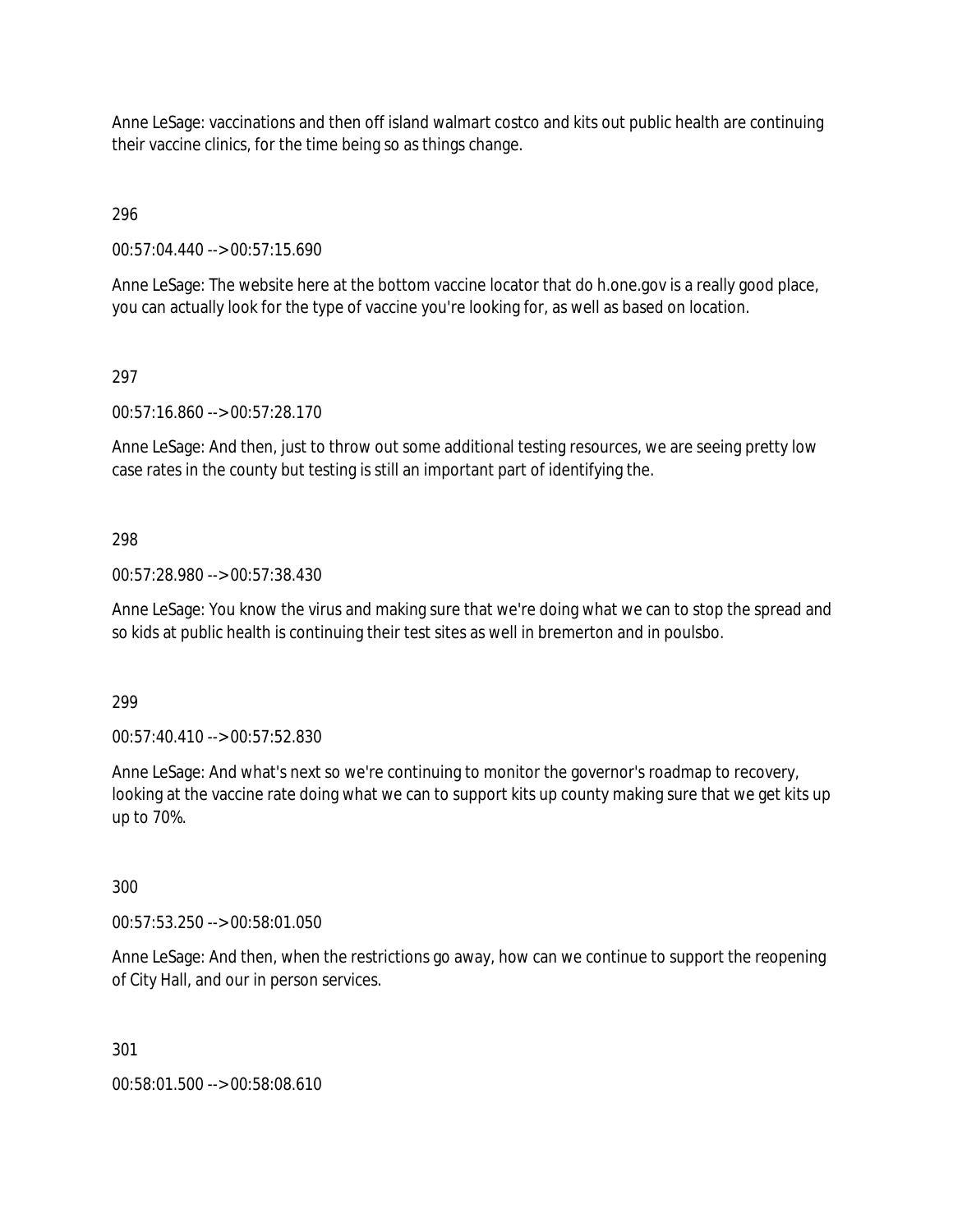Anne LeSage: And then we're also continuing to monitor any new vaccine authorizations for younger groups so for individuals under 12.

302

00:58:09.030 --> 00:58:15.150

Anne LeSage: And then any planning for fall and winter booster clinics there's no clear guidance at this point on.

# 303

00:58:15.780 --> 00:58:32.640

Anne LeSage: When that will happen, what the exact timing is, but it seems pretty clear that we will need boosters at some point, and so we are ready to adapt and figure out a plan, when the time comes, so that's what I wanted to share with you tonight and i'll just open it up for questions.

304

00:58:35.670 --> 00:58:36.750

Anne LeSage: Thank you very much.

305

00:58:36.960 --> 00:58:40.230

Rasham Nassar: For that very informative presentation really appreciate that.

306

00:58:41.070 --> 00:58:43.530

Rasham Nassar: i'm councilmember deets you have your hand raised.

307

00:58:43.920 --> 00:58:55.980

Joe Deets: yeah yeah Thank you mayor and thank you and I love your presentation and just I really think colleagues and members of the public, this is something that bainbridge island could be immensely proud of.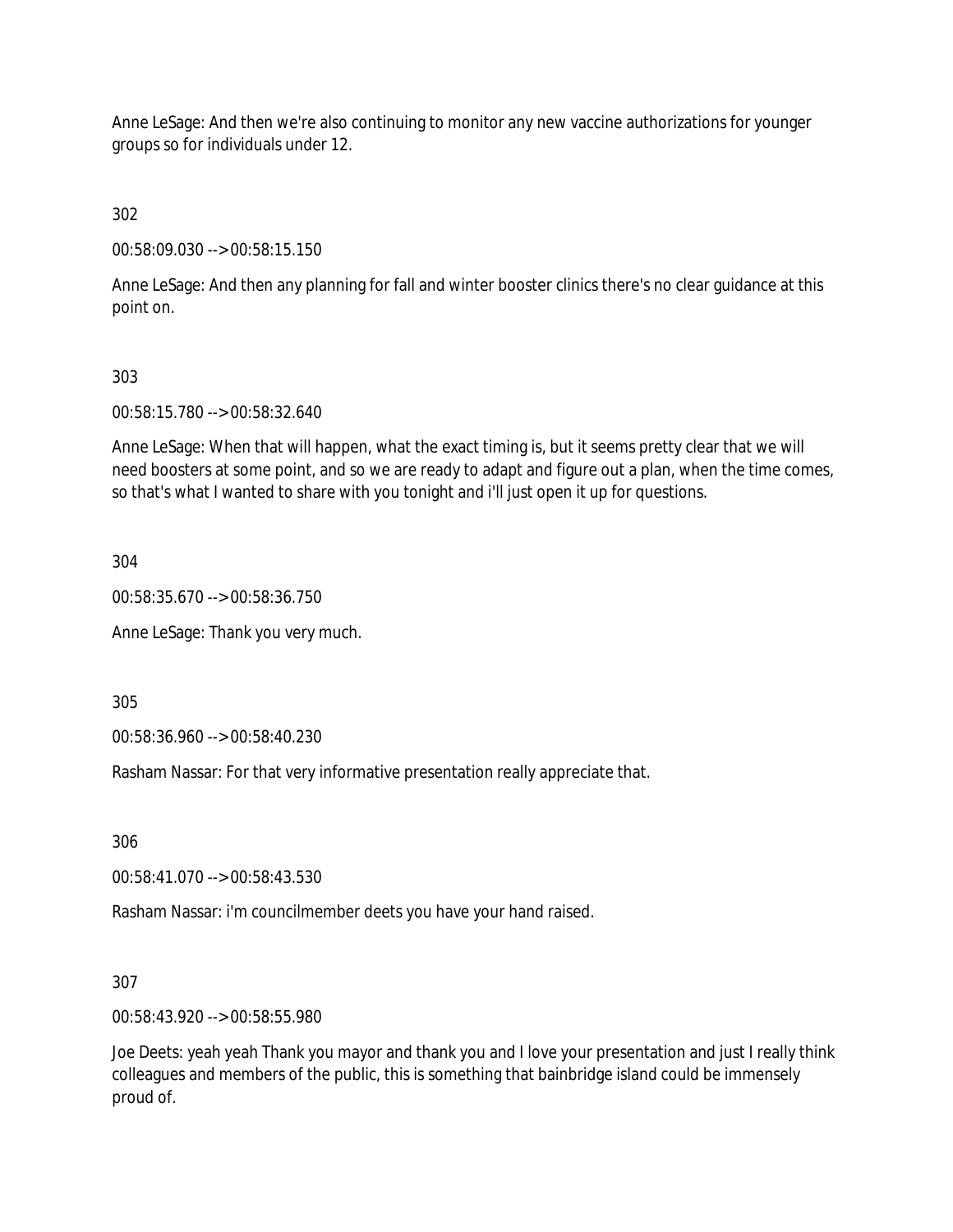00:58:56.460 --> 00:59:11.970

Joe Deets: The work that was done in our Community how just think of it in December, the started and we didn't really quite know how to do this, and yet we've managed to accomplish that you know, thousands of well 25,000 vaccinations.

309

00:59:13.200 --> 00:59:21.690

Joe Deets: You can just imagine the number of lives were saved by the efforts of our Community, and it was the the city fire district, the the.

310

00:59:22.590 --> 00:59:40.740

Joe Deets: The pharmacy Rotary just it was really amazing how everyone came together, and you know, I was fortunate to be one of the volunteers and we had a little gathering was that a week or so ago and US everyone who volunteered got a cute little box, with a.

311

00:59:42.810 --> 00:59:58.920

Joe Deets: A a fake vile just as a moment until I thought that was very nice Thank you so much, so no and I really i'm looking forward to knowing what our numbers are for for bainbridge and for kiss up following because.

312

00:59:59.430 --> 01:00:08.460

Joe Deets: I think these words it very close to 70% in those numbers but for bainbridge but I strongly suspect we're going to be higher on once those.

313

01:00:08.970 --> 01:00:23.970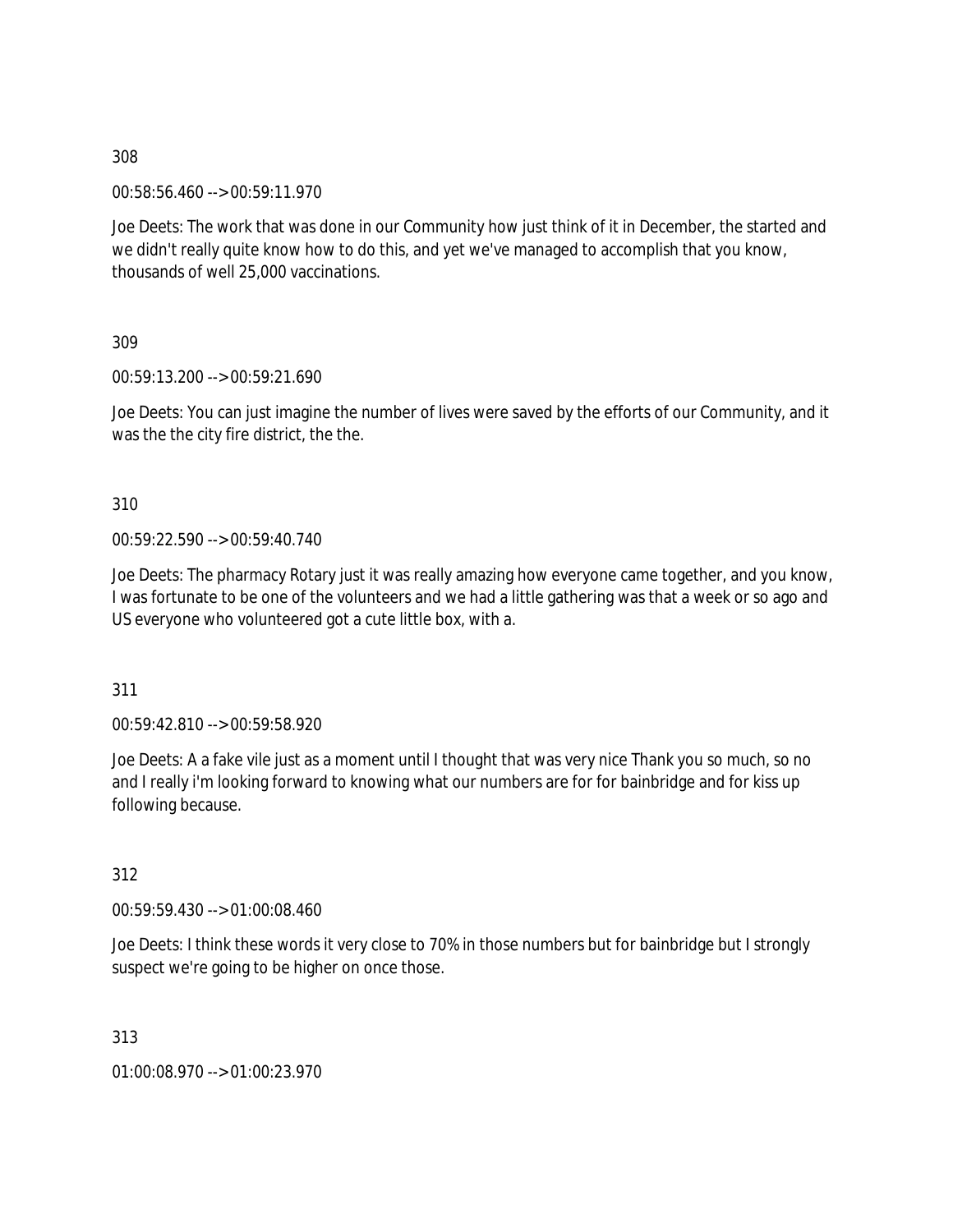Joe Deets: Get evaluated so very interested to see that let's see, I just wanted to sort of separate issue of it's related is you know in March march 9 2020 we issued a proclamation of emergency.

314

01:00:24.840 --> 01:00:37.800

Joe Deets: related to the covert 19 pandemic and I think, with all the success that we have accomplished I the city manager and I have talked about this, but I like to start having.

315

01:00:38.700 --> 01:00:56.220

Joe Deets: Some strong thought and discussion about what criteria can we resend or terminate that proclamation of emergency so that just bring that up happy to hear from the city manager and thank you and really you and lauren and everyone who's all the work that you guys did.

316

01:00:59.850 --> 01:01:00.720

Rasham Nassar: councilmember car.

317

01:01:01.770 --> 01:01:10.260

Christy Carr: yeah thanks real quickly, I wanted to do the same as councilmember deeds is really Thank you and I know that this has been a really wide wide Community effort, but I think that.

318

01:01:10.740 --> 01:01:19.710

Christy Carr: Its success has a lot to do with you, being a top notch emergency manager so we're really thankful to have you on staff so i'm glad you decided to come here.

319

01:01:20.220 --> 01:01:29.670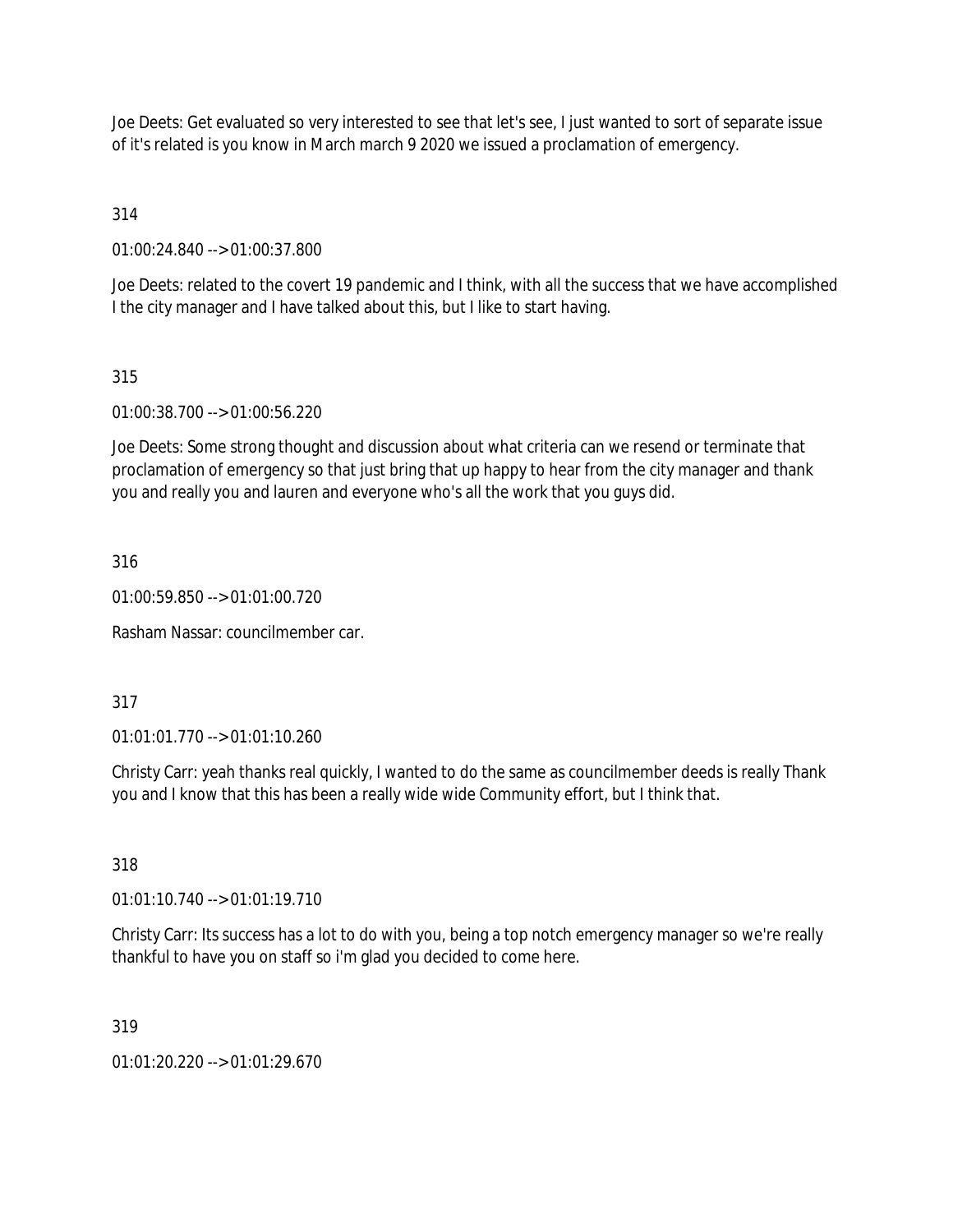Christy Carr: A few years ago now sure you've trial by fire and other disasters so thanks for your efforts and then volunteer numbers are incredible.

320

01:01:30.210 --> 01:01:37.890

Christy Carr: And i'm just so thankful that we have those Community Members here, so I really do appreciate, I have one.

# 321

01:01:38.880 --> 01:01:54.690

Christy Carr: Budget question we allocated 50,000 to the testing site and we seems like we have about 20,000 leftover is that just roll back into the overall cares funding or do we have some additional funding to spend on similar efforts.

# 322

01:01:57.930 --> 01:02:03.270

Anne LeSage: That is a good question dwayne if you'd like to answer that and chime in good timing.

# 323

01:02:04.950 --> 01:02:13.200

DeWayne Pitts: Well, I certainly think there's plenty of other costs that were that are not included in the actual test care that we're continuing to spend money on with with respect to.

# 324

01:02:14.100 --> 01:02:30.540

DeWayne Pitts: And expenses going into this year which we'll talk about in a few minutes, but by and large, the budget line item stays where it is and it's underspent particular item we sort of look at the whole budget as a whole for the executive department, and this is one line item in that budget.

325

01:02:36.450 --> 01:02:37.710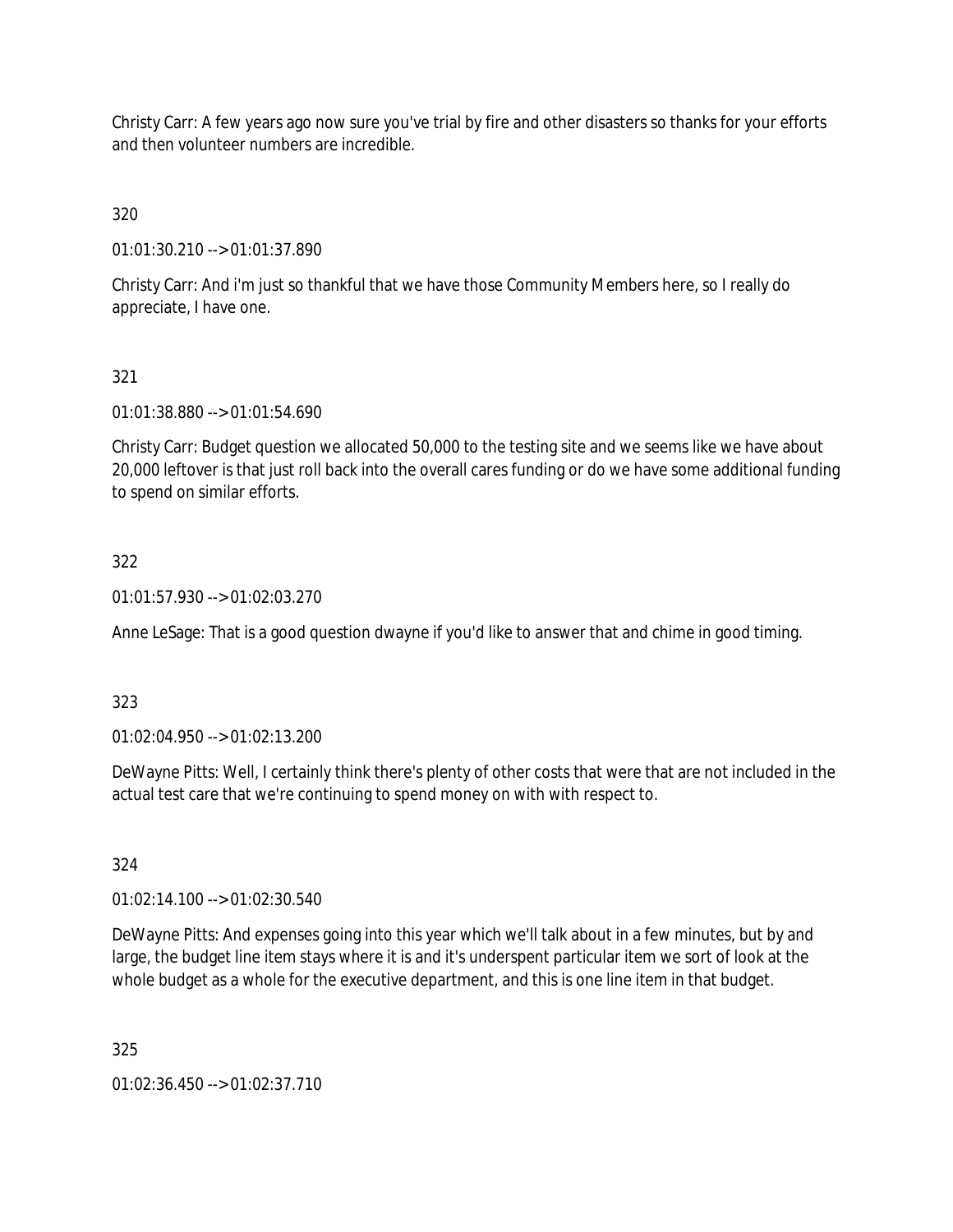Rasham Nassar: And you get a Council discussion.

326

01:02:41.160 --> 01:02:45.570

Rasham Nassar: Okay, seeing them city manager you'd like to say something yeah.

327

01:02:45.660 --> 01:02:52.290

Blair King: Just in the response to come over teach this question, he asked me when I thought, or if I had any information.

328

01:02:52.890 --> 01:03:08.940

Blair King: On the status of the verse proclamation in to basically get some information I contacted the Association of Washington cities asked to pay new anything they basically said that it was a moving target they did provide me with some guidance, that the state has provided to its agencies.

329

01:03:10.260 --> 01:03:23.880

Blair King: You know the earliest look like any date would happen along those lines would be around August 15 so again I just comes from repeats it asked me to do is just ask that question, I just wanted to let you all know what information I collected.

330

01:03:29.880 --> 01:03:30.930

Rasham Nassar: Any further discussion.

331

01:03:32.670 --> 01:03:37.740

Rasham Nassar: Okay, I think we are ready to move on, thanks again and for being here with us tonight.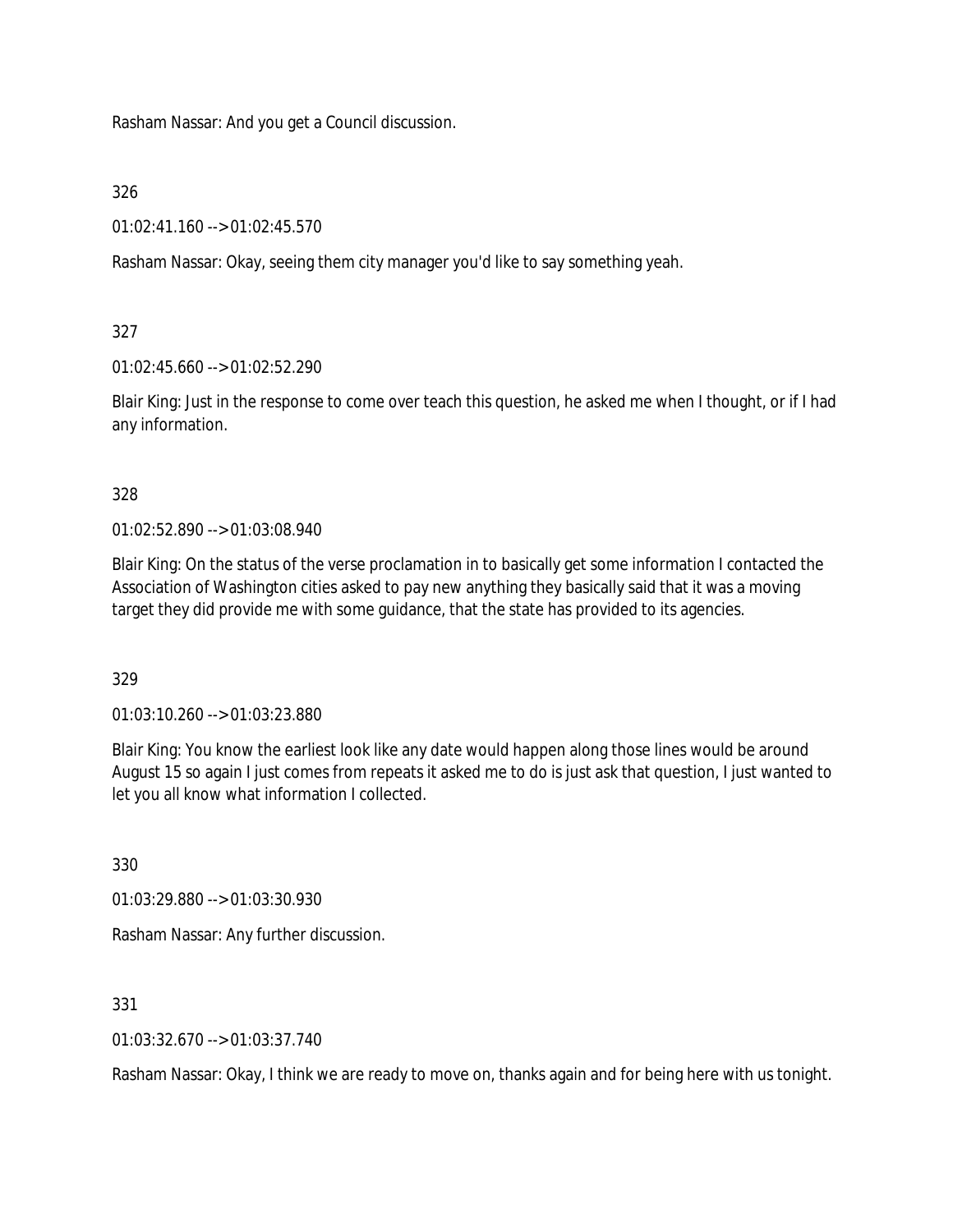332 01:03:38.310 --> 01:03:38.760 Anne LeSage: Thank you.

333

01:03:41.850 --> 01:03:58.110

Rasham Nassar: Okay Council we're moving on in our agenda we're now on item nine unfinished business item nine eight is update on the Small Business economic recovery grant program and it looks like we have our finance director here with us this evening to give us a brief presentation.

334

01:03:59.310 --> 01:04:02.100

DeWayne Pitts: Yes, good evening Council i'm going to go ahead and share my screen here.

335

01:04:10.200 --> 01:04:19.230

DeWayne Pitts: Thank you again Council, good evening i'm dwayne pits on the finance director here at the city and tonight we're going to be spending, most of our time discussing the report.

336

01:04:20.160 --> 01:04:30.150

DeWayne Pitts: The status report out on the Small Business grant program but before we do that we wanted to show you one final quick look at the expenses related to the.

337

01:04:30.990 --> 01:04:42.630

DeWayne Pitts: cares grant last time we actually looked at this was September of last year and Council requested that we provide a final update to the information we provided last fall so we're going to go ahead and do that real quick.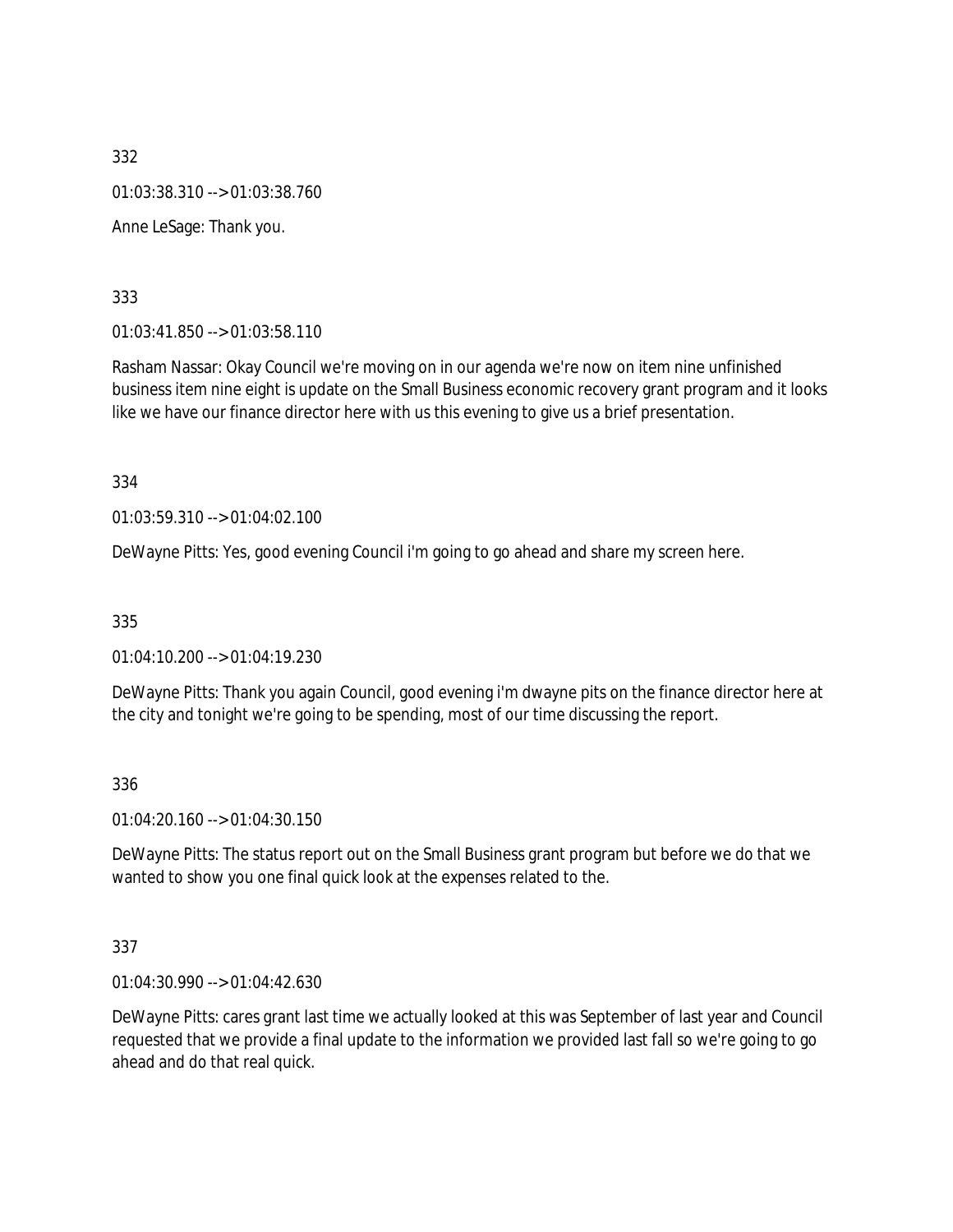01:04:50.730 --> 01:05:01.080

DeWayne Pitts: Alright, a quick recap for our viewing audience the cares grant was a 2020 code related grant that was awarded to the city, to the tune of about \$1.1 million.

339

 $01:05:01.560 \rightarrow 01:05:16.140$ 

DeWayne Pitts: And ended both locally and nationwide on December 31 of last year, the city did receive a full payment on that totally in \$1.1 million you'll see that in your footnote there the specific dollar amount 1.123 400.

340

01:05:17.640 --> 01:05:24.420

DeWayne Pitts: And what you're looking at here is the same format that we reported out on last year or last fall so it's a familiar.

341

01:05:25.050 --> 01:05:35.820

DeWayne Pitts: format, hopefully that's familiar to Council and the great portion of the the screen, there is the actual costs that we reported to you last fall.

#### 342

01:05:36.300 --> 01:05:43.800

DeWayne Pitts: And then the right portion of the screen is the yellow piece is the cost as updated through the end of the year.

#### 343

01:05:44.310 --> 01:05:57.780

DeWayne Pitts: Once again, keep in mind the total ground costs total cost there and yellow of 1.148 is not what we receive but actually just updated costs in the various categories, we use to report out to counsel.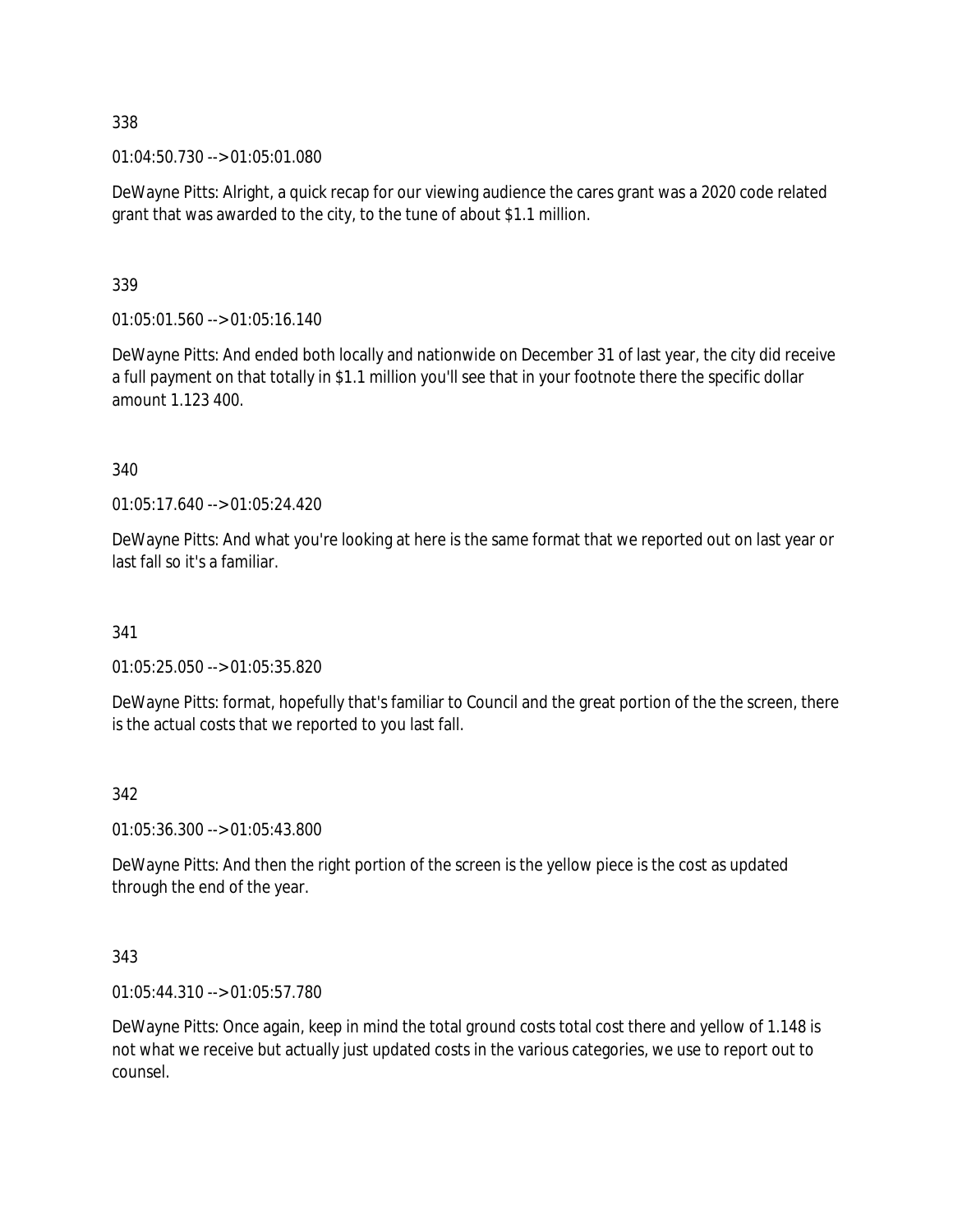01:05:59.310 --> 01:06:08.190

DeWayne Pitts: Okay it's kind of starting from the top, to the bottom, the city unbudgeted eligible cost what we really mean by that is, those are costs that at the beginning of.

345

01:06:09.360 --> 01:06:18.600

DeWayne Pitts: Are not budgeted, in other words do to coven 19 these are costs that we're not in the budget for 2020 but were incurred in 20.

346

01:06:19.590 --> 01:06:31.380

DeWayne Pitts: As a part of the the pandemic the line below that representing the city budgeted eligible costs what those costs are almost all Labor aren't well they are pretty much all Labor.

347

01:06:31.980 --> 01:06:39.960

DeWayne Pitts: And those are Labor costs that were reallocated for other purposes, due to the pandemic, for example, the emergency operations Center.

348

01:06:40.710 --> 01:06:54.660

DeWayne Pitts: Public Works related work due to the pandemic and so forth, and you'll see that the biggest variance between what we estimated last fall and what we show there is in that line item, and it is Labor related costs.

349

01:06:56.220 --> 01:07:05.310

DeWayne Pitts: The local community partner share this is what we actually spent last year and does not include the \$200,000 grant program we're going to be talking about tonight.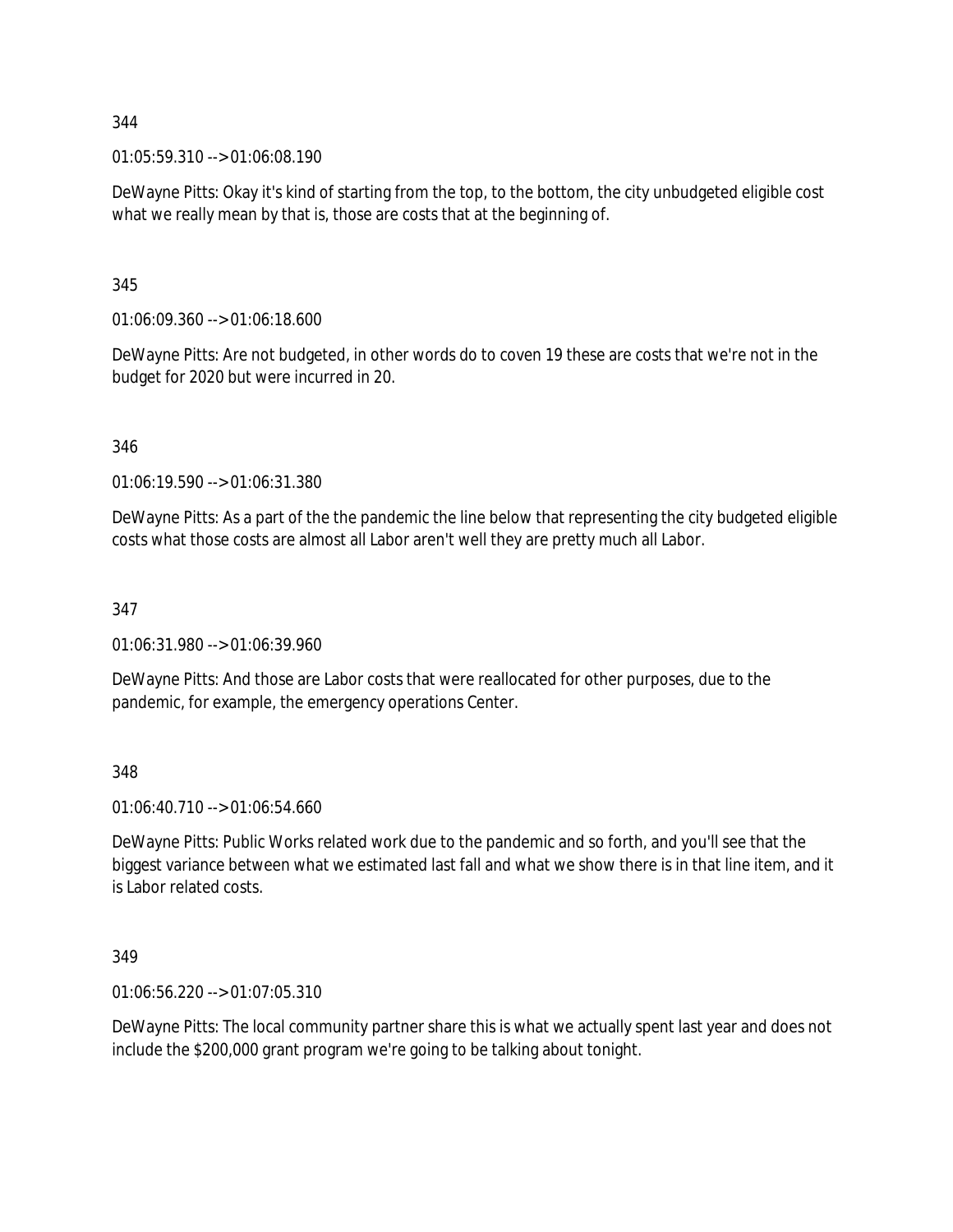01:07:06.000 --> 01:07:15.060

DeWayne Pitts: is broken out between the helpline house and the bainbridge island park district, as well as the save our store campaign that we underwent last fall.

351

01:07:15.900 --> 01:07:32.070

DeWayne Pitts: So, looking at this, if you look at it, the total city costs that were incurred equal one point roughly \$3 million 1.272 and the partner costs from last year were an additional 176.

352

01:07:36.630 --> 01:07:42.540

DeWayne Pitts: This screen really represents a breakdown of the previous screen with relation to the city costs.

# 353

01:07:43.140 --> 01:07:55.560

DeWayne Pitts: And the top portion again is the city unbudgeted costs broken out into the various categories, so we came pretty close to hitting our mark there we go estimated about 606 and we spent six oh wait.

# 354

01:07:56.160 --> 01:08:06.810

DeWayne Pitts: And on the bottom portion we ended up spending quite a bit more time in Labor costs allocated to Kobe Kobe 19 for a whole host of reasons but.

355

01:08:08.940 --> 01:08:15.810

DeWayne Pitts: that's kind of where the biggest variance was for a total of \$1.3 million again that was shown there on the previous screen as well.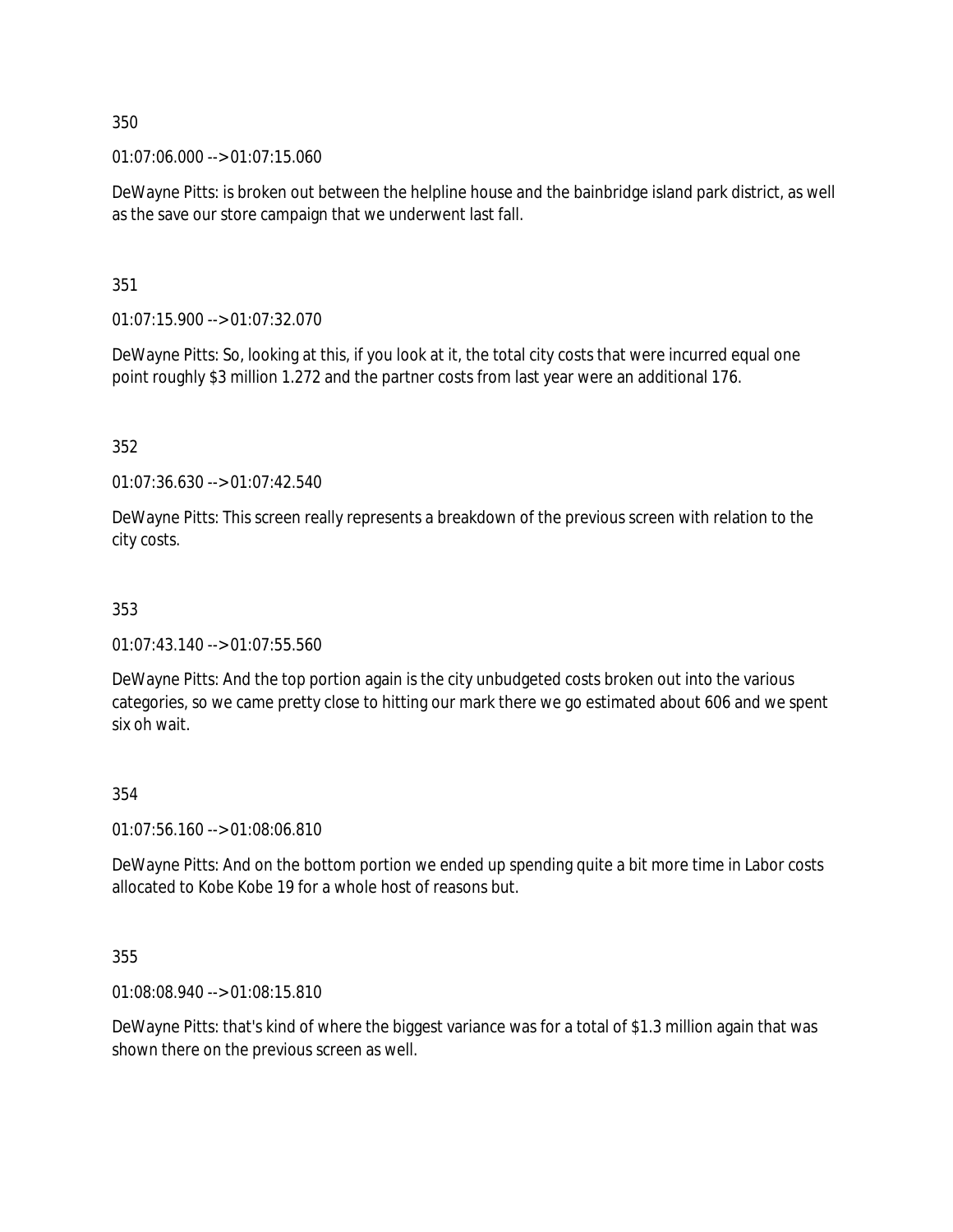01:08:19.950 --> 01:08:28.110

DeWayne Pitts: Because they should ask if there any questions at this point with respect to these to report out slides before we move on to the business grant Program.

357

01:08:30.960 --> 01:08:31.710

So members.

358

01:08:32.790 --> 01:08:35.850

Rasham Nassar: I don't see any hands raised finance directors can just move on.

359

```
01:08:36.570 --> 01:08:36.900
```
yep.

360

01:08:38.970 --> 01:08:41.130

Rasham Nassar: So i'm sorry it councilmember snyder has a question.

361

01:08:41.730 --> 01:08:53.430

Leslie Schneider: Okay, thank you so just as a clarification on the budgeted eligible costs could it is it fair to say that that could be interpreted as.

362

01:08:54.300 --> 01:09:10.980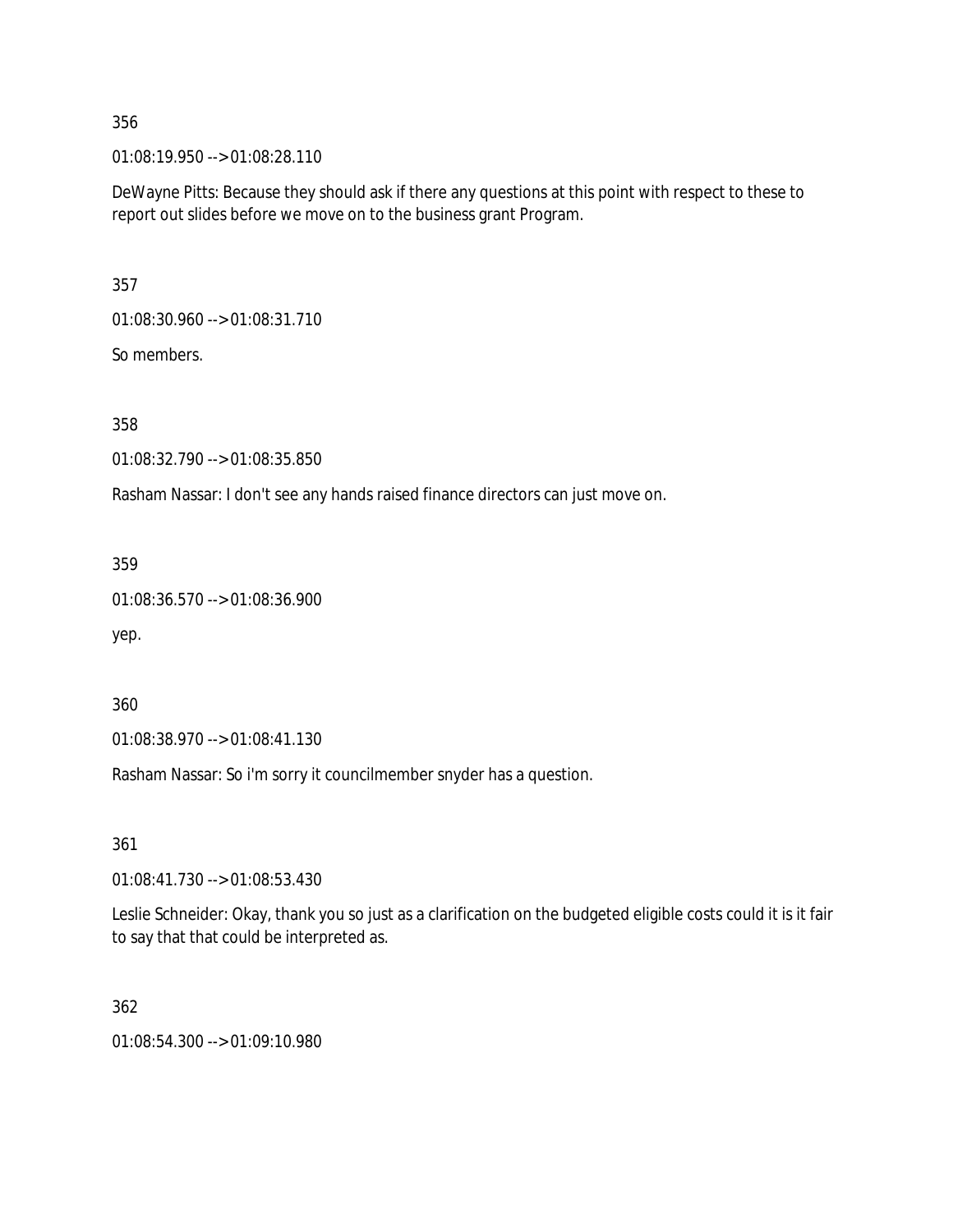Leslie Schneider: staff that we that was in the budget for their jobs, and then they got sidetracked from their jobs to do other things so that might represent other work that didn't get done over the course of the year would that be a fair assumption or am I interpreting that wrong.

363

01:09:11.190 --> 01:09:23.340

DeWayne Pitts: No, I think that's a really fair assumption that's exactly what happened, you know we think about the emergency operations Center, for example, there was a lot of time dedicated and focused on that So yes, that's a way of looking at it.

364

01:09:24.390 --> 01:09:24.780

Leslie Schneider: Thank you.

# 365

01:09:28.470 --> 01:09:32.700

DeWayne Pitts: Okay we're going to go ahead and move on to the business grant program results.

# 366

01:09:35.400 --> 01:09:41.370

DeWayne Pitts: Again, for our viewing audience, I just wanted to provide a quick recap, and how we are speaking about this tonight.

# 367

01:09:42.300 --> 01:09:51.330

DeWayne Pitts: On February 23 last year or excuse me this year beg your pardon Council approved \$200,000 for a small business grant Program.

# 368

01:09:51.810 --> 01:10:07.080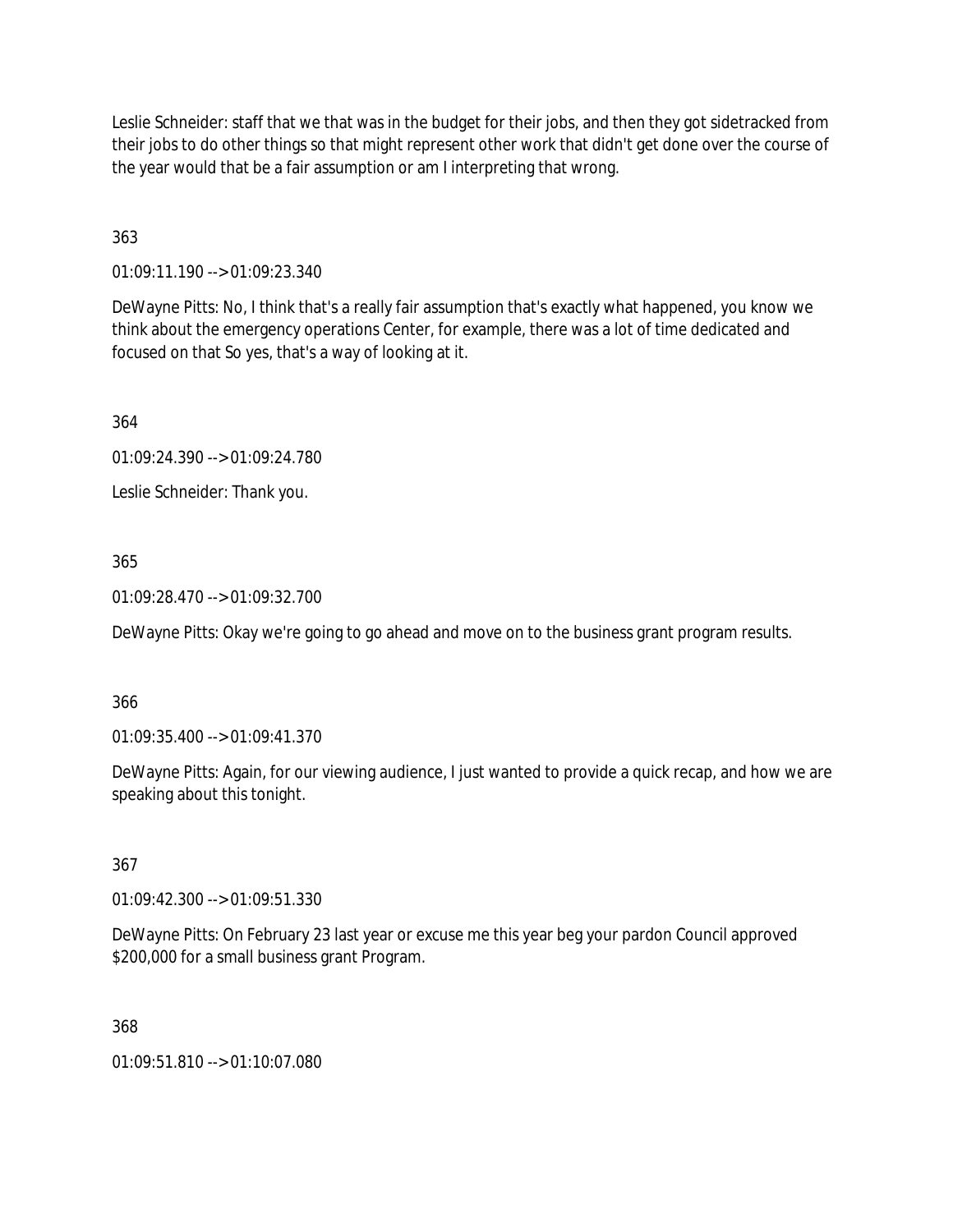DeWayne Pitts: It was modeled after similar programs and kits out county that were completed last year, the city, the city went ahead and partner with the kids at economic development alliance, otherwise known as keita to administer this program on behalf of the city.

# 369

01:10:08.520 --> 01:10:21.540

DeWayne Pitts: The program was developed and based on a memo written by the Council subcommittee and it was done after a meeting in consulting with keita back in January and we formally approved that via resolution on February 23.

# 370

01:10:23.250 --> 01:10:39.600

DeWayne Pitts: So what you're looking at on your screen, there is the result of the grant program and so far well there was a total of \$200,000 that was awarded to the program and we awarded those 240 small businesses, to the tune of \$5,000 per business.

# 371

01:10:40.950 --> 01:10:49.170

DeWayne Pitts: We want to emphasize that priority was given to the giving a higher number of grants versus a higher dollar amount, so that we could.

# 372

01:10:49.530 --> 01:10:58.590

DeWayne Pitts: provide as much assistance to businesses as we possibly could, and of course the math is simple 5000 times 40 equals \$200,000.

# 373

01:10:59.490 --> 01:11:13.860

DeWayne Pitts: Again key to administer the program and one of the limitations that we incurred is, we only wanted one grant program that was allowed for business owner, there were a couple of instances where a business owner had two different businesses.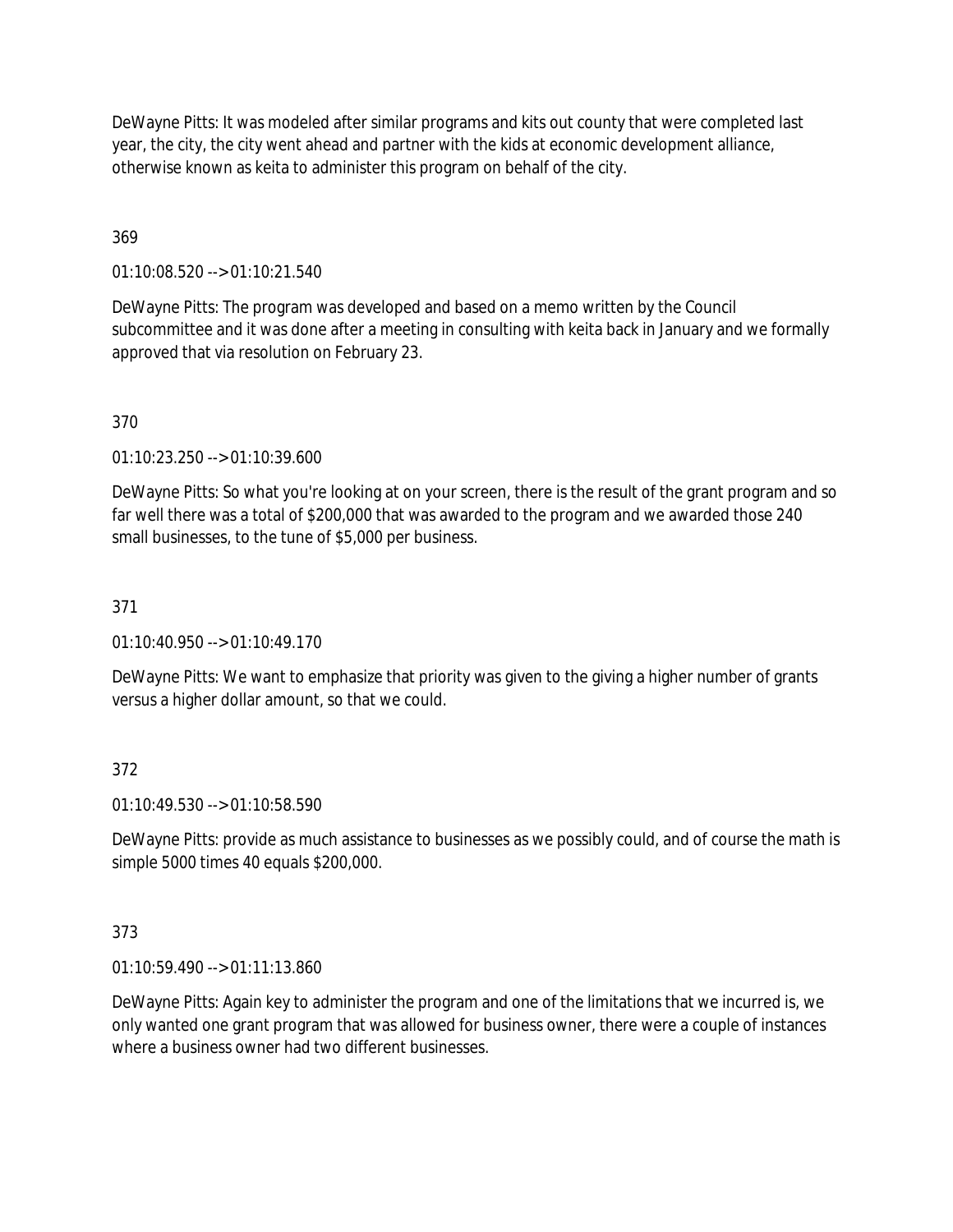01:11:15.150 --> 01:11:28.800

DeWayne Pitts: And both of them might have been allowed, however, we wanted to again maximize the number of recipients that we could, and so we only granted in those instances one grant per business owner.

# 375

01:11:31.080 --> 01:11:41.400

DeWayne Pitts: And the city used an initial minimum of 25% reduction in revenue as a litmus test in demonstrating the negative financial impact and.

# 376

01:11:42.060 --> 01:11:49.410

DeWayne Pitts: folks may be wondering where that came from well That was something that keaton had used in their programs last year when they administer the grants.

# 377

01:11:49.800 --> 01:11:56.880

DeWayne Pitts: And they didn't pull that out of the year, where they actually receive that guidance was in similar programs that were federal programs.

# 378

01:11:57.240 --> 01:12:10.710

DeWayne Pitts: Specifically, the payroll protection program or the PPP program and another one that used that criteria, was the economic injury disaster program Those are two examples, or may have been more, but those are the two that i'm aware of.

# 379

01:12:14.280 --> 01:12:21.150

DeWayne Pitts: we're going to quickly go over the eligibility requirements that Council passed back in February as criteria for receiving a grant.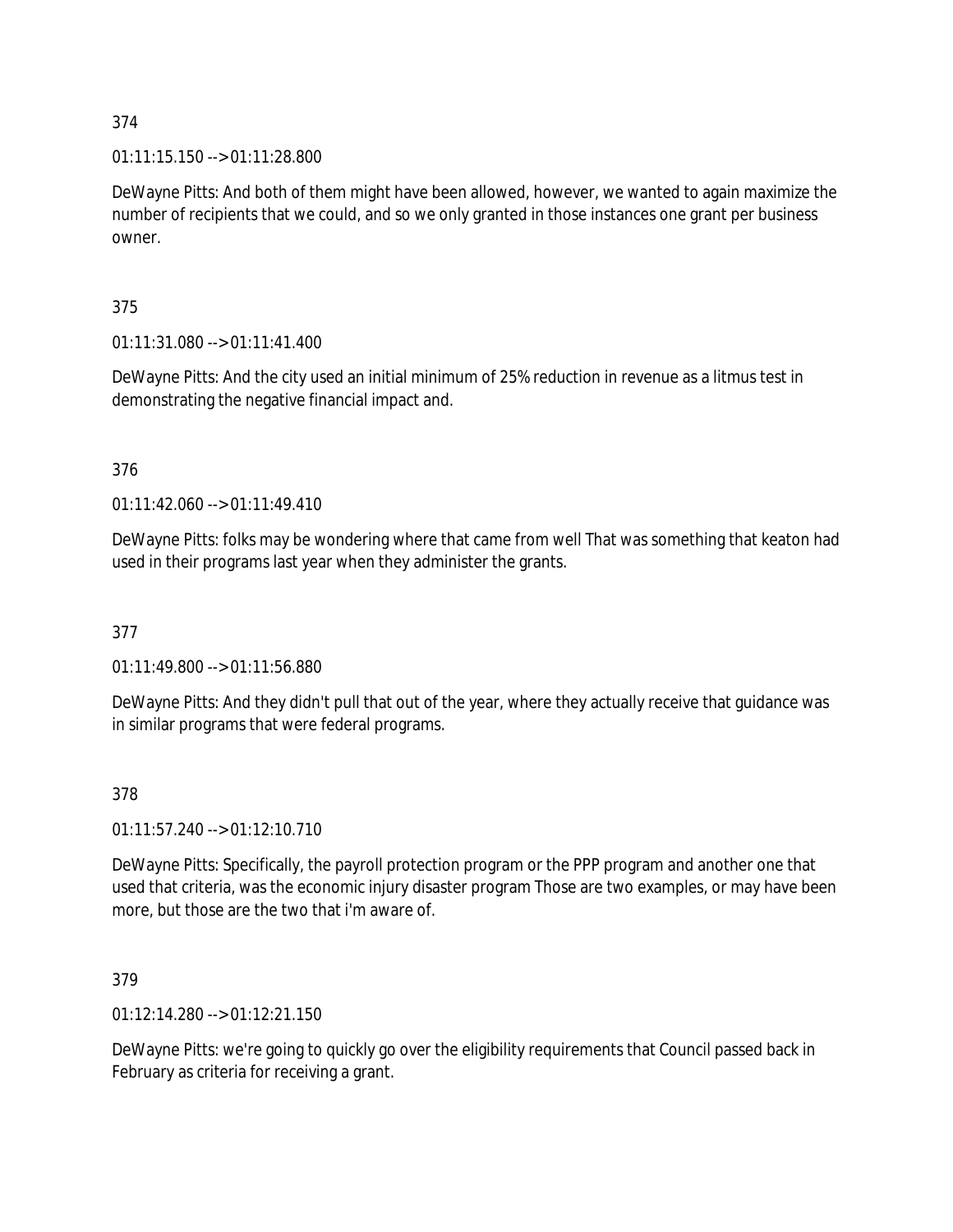01:12:23.550 --> 01:12:38.940

DeWayne Pitts: The business must have been actively licensed within the city, it must have a physical commercial location in the city on or before March 1 2020 and have been in business, since March 1 2020 excuse me.

381

01:12:40.110 --> 01:12:43.290

DeWayne Pitts: In other words, the business had to have been open for at least a year.

#### 382

01:12:44.340 --> 01:13:00.810

DeWayne Pitts: They must be compliant with the governor ins lee's guidelines, you might ask how, how do we enforce that they actually filled out a questionnaire that they certify that they were in compliance with governor employees or guidelines, it must have 50 or fewer employees.

383

01:13:03.630 --> 01:13:19.440

DeWayne Pitts: They must have less than \$5 million in annual revenue and they must show a substantial decrease in revenue from the cues to to Q4 2022 2019 That was a 25% criteria we use compare those two years that we discussed a little bit earlier.

384

01:13:23.250 --> 01:13:33.450

DeWayne Pitts: The documentation that we required was we asked them to submit a completed application to keita on between the the period of March 12 and March 28.

385

01:13:34.770 --> 01:13:39.870

DeWayne Pitts: They had to provide proof of a bit bainbridge business license in a state you bi number.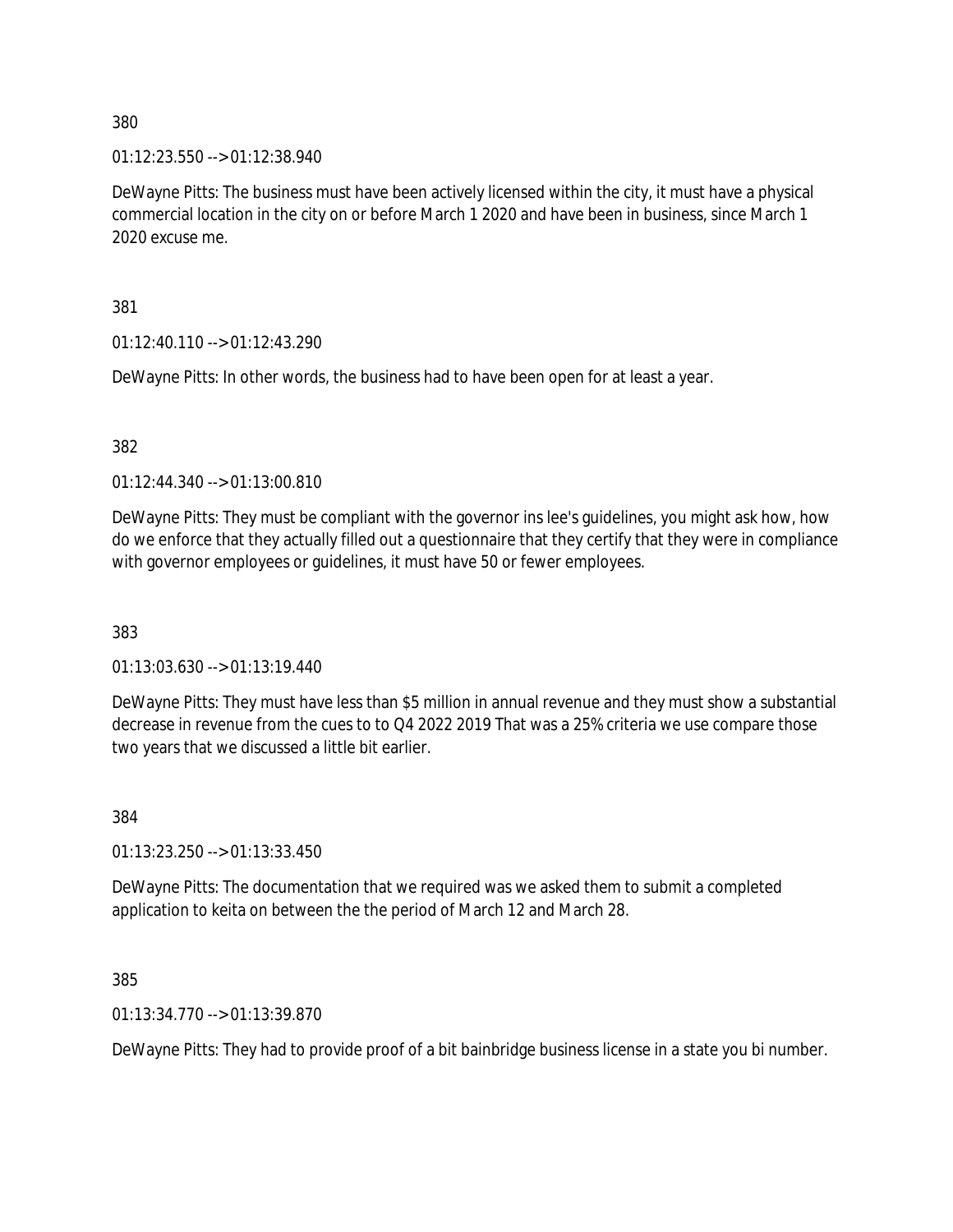01:13:41.160 --> 01:13:44.730

DeWayne Pitts: They needed to have a completed and signed irs form w nine.

387

01:13:45.900 --> 01:13:55.380

DeWayne Pitts: And they needed to document and show that they had negative financial impact usually in the form of a profit and loss statement that they provided us to look out.

388

01:14:01.170 --> 01:14:14.490

DeWayne Pitts: So here's the overall results of kind of at a snapshot there was a total of 82 applications that was submitted to the city requesting a total of 750 \$5,850 as we.

389

01:14:15.240 --> 01:14:27.330

DeWayne Pitts: mentioned a few a slide or two ago there was a total of 40 businesses that were approved in the recommended column here for 200,000 but they had actually requested 380 \$7,500.

390

01:14:28.230 --> 01:14:36.720

DeWayne Pitts: There was a total of 42 in eligible businesses and they were deemed ineligible for a variety of reasons which we're going to go over just in a few minutes.

391

01:14:38.520 --> 01:14:51.810

DeWayne Pitts: But a little bit more on that 25% criteria when we use that as the test to determine financial eligibility that actually brought in about 38 businesses so we were.

392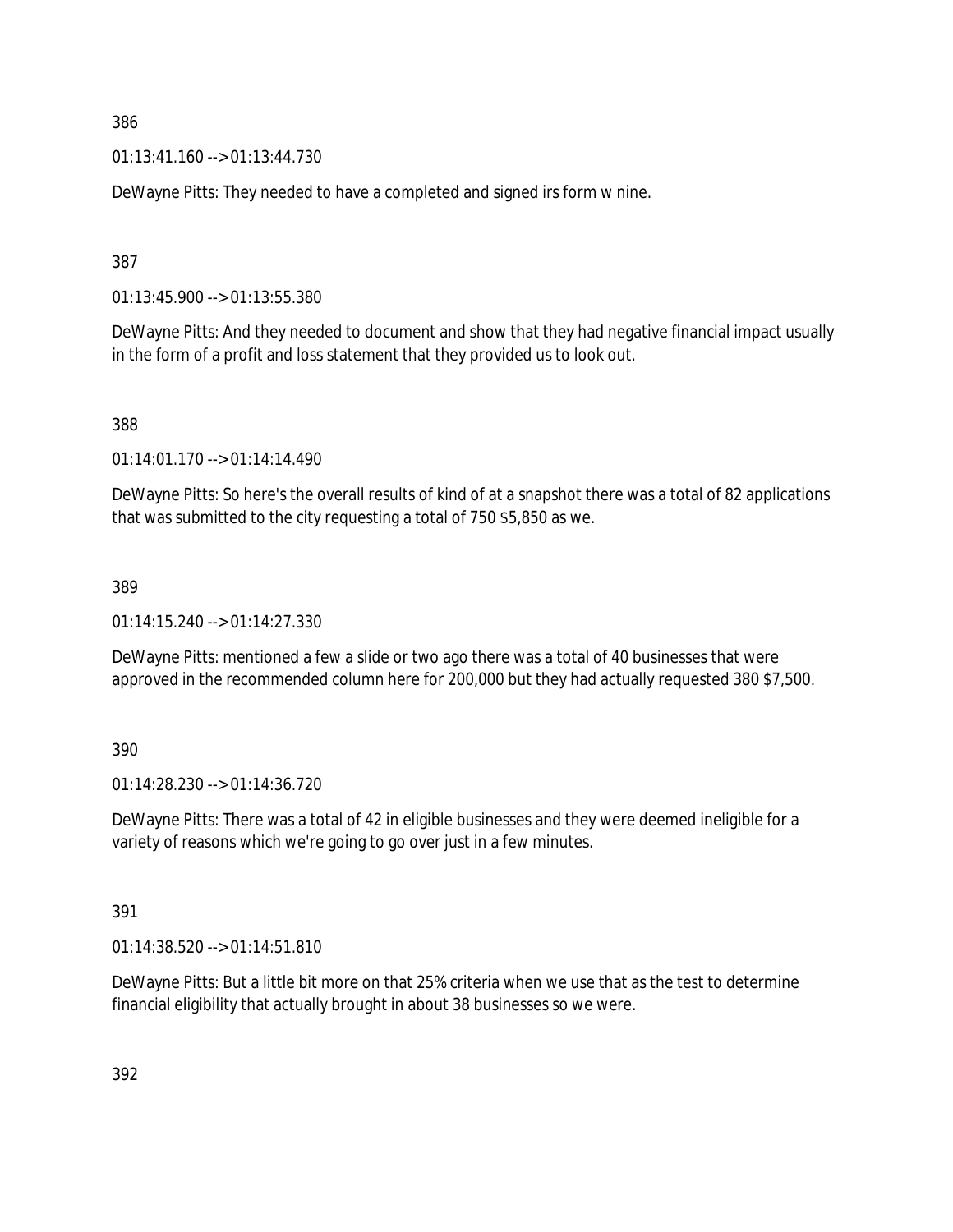01:14:52.470 --> 01:15:02.670

DeWayne Pitts: Looking at it from from trying to yield the maximum number as we talked about before so we lowered our criteria to 23% to yield an additional two businesses for a total of 40.

# 393

01:15:06.120 --> 01:15:17.580

DeWayne Pitts: A couple of things, I thought I just go over before we move on to the ineligible piece, I have a few more metrics that I can share with you verbally here on some of the businesses that were approved.

# 394

01:15:18.930 --> 01:15:25.890

DeWayne Pitts: So if you looked at the average revenue drop for those businesses, it was about 50% so it was pretty significant.

# 395

01:15:27.300 --> 01:15:45.210

DeWayne Pitts: And the biggest category when we broke it out into different components of the 50 the percentage is 51 to 75% there was a total of 16 businesses that fit that next highest category was between 36 and 50% a total of 12 businesses.

# 396

01:15:46.470 --> 01:15:54.030

DeWayne Pitts: And between 23 and 35 was nine and over 76% was three businesses.

# 397

01:15:55.320 --> 01:15:59.640

DeWayne Pitts: So, in terms of the business metrics on business closures.

398

01:16:01.500 --> 01:16:08.040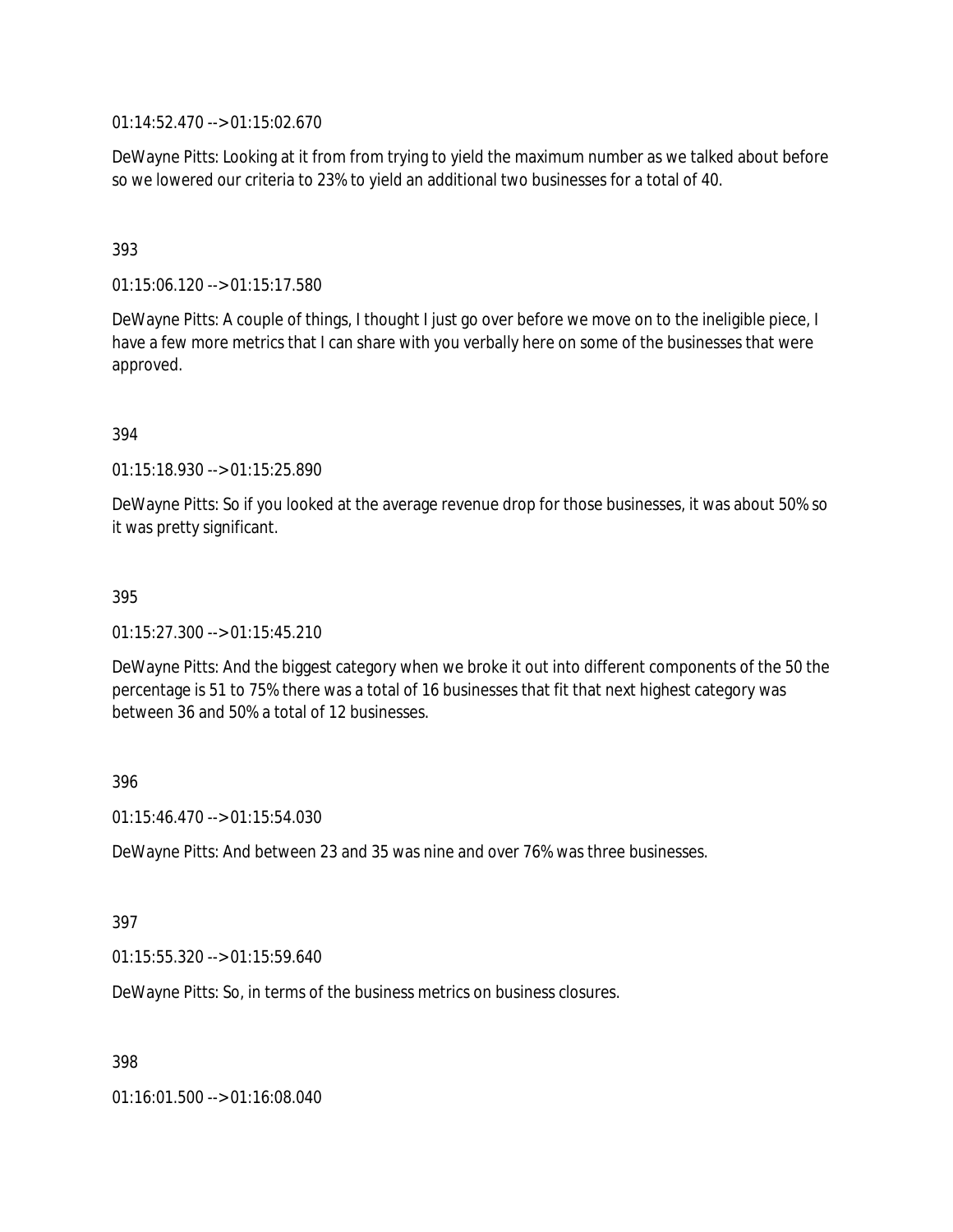DeWayne Pitts: 83% of the businesses are a total of 33 of them were closed at least some portion of.

# 399

01:16:09.480 --> 01:16:28.110

DeWayne Pitts: With the highest category being between three and six months there were 13 businesses closed between zero and three months and a total of six businesses that were closed six plus months, and there were seven businesses that were not closed at all.

# 400

01:16:30.390 --> 01:16:48.960

DeWayne Pitts: And in terms of the categories of the types of businesses that were in this section, there were 16 that were food services 10 that were retail and the third biggest category was hospitality recreation and fitness we kind of combine those into one.

# 401

01:16:57.420 --> 01:17:06.120

DeWayne Pitts: So, in terms of the 42 ineligible businesses, they really fit into two major categories, and I want to discuss just offhand that.

# 402

01:17:07.170 --> 01:17:14.610

DeWayne Pitts: There are some of these kind of overlap, there may have been some that were in one bucket or in the other, and these two categories, before I talk about them.

# 403

01:17:15.060 --> 01:17:24.600

DeWayne Pitts: But the main thing is that, by and large, they fit into one of these two categories, but there were certainly a fair number of them that had both some in both categories.

404

01:17:25.980 --> 01:17:28.920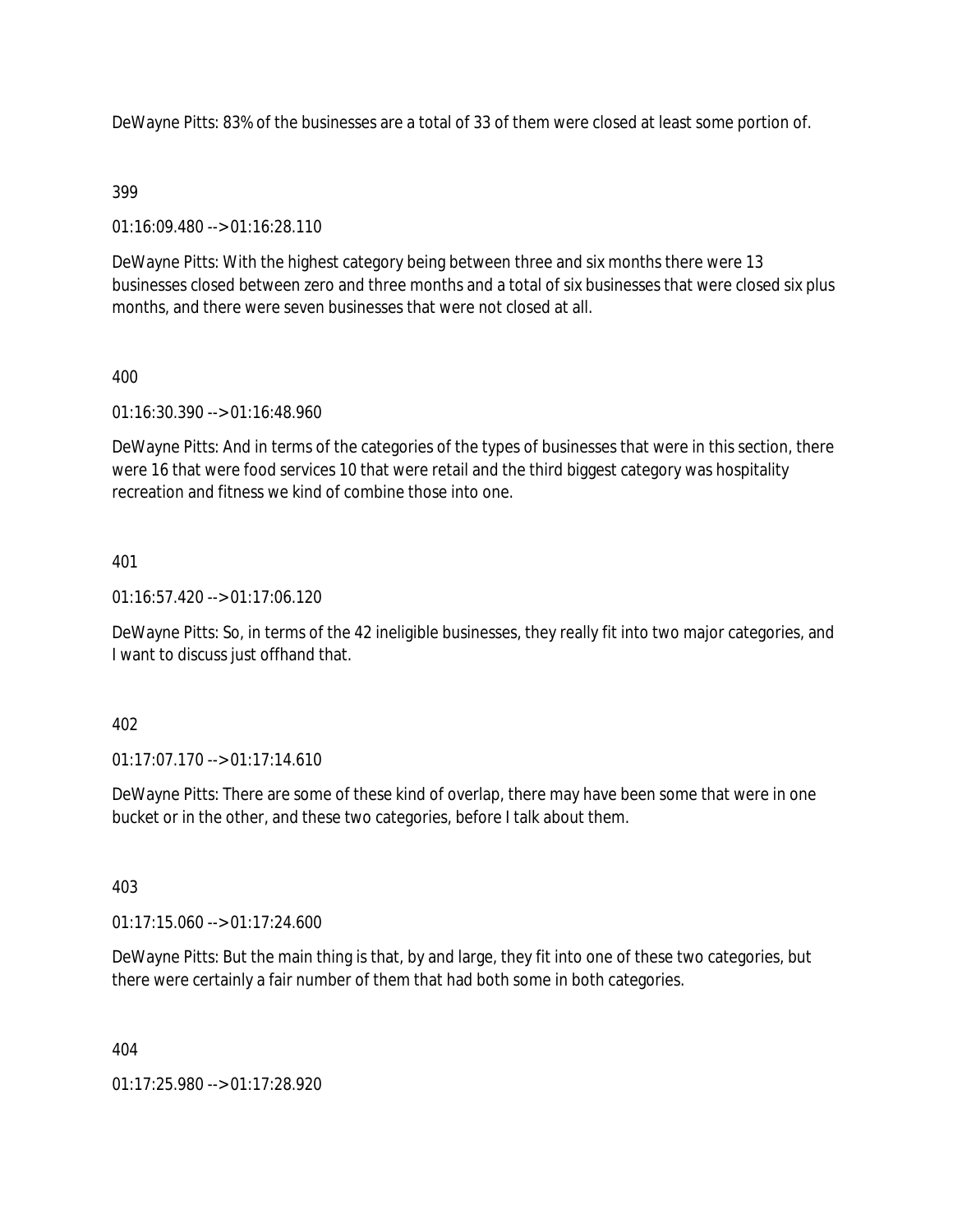DeWayne Pitts: The first category, what was what I would call there was something kind of.

# 405

01:17:31.020 --> 01:17:45.000

DeWayne Pitts: That made him ineligible either due to the application not being complete business wasn't located in the commercial space or there was no active bainbridge business license and then of those that were.

# 406

01:17:46.110 --> 01:17:55.620

DeWayne Pitts: impacted just in terms of they filled everything out mostly outright correctly, the financial impact was less than 23% that was an additional.

# 407

01:17:57.570 --> 01:18:11.040

DeWayne Pitts: 18 applications, so there was an additional three that were labeled up here in this 24 that actually had a positive increase in revenue, believe it or not, that were a part of this as well.

408

01:18:16.320 --> 01:18:23.160

DeWayne Pitts: So kind of coming to the end here, it says here when I did the slide last week says to notify the businesses results.

# 409

01:18:23.460 --> 01:18:28.920

DeWayne Pitts: We did go ahead key to went ahead and notify the businesses predicated on this evening's discussion.

# 410

01:18:29.250 --> 01:18:40.380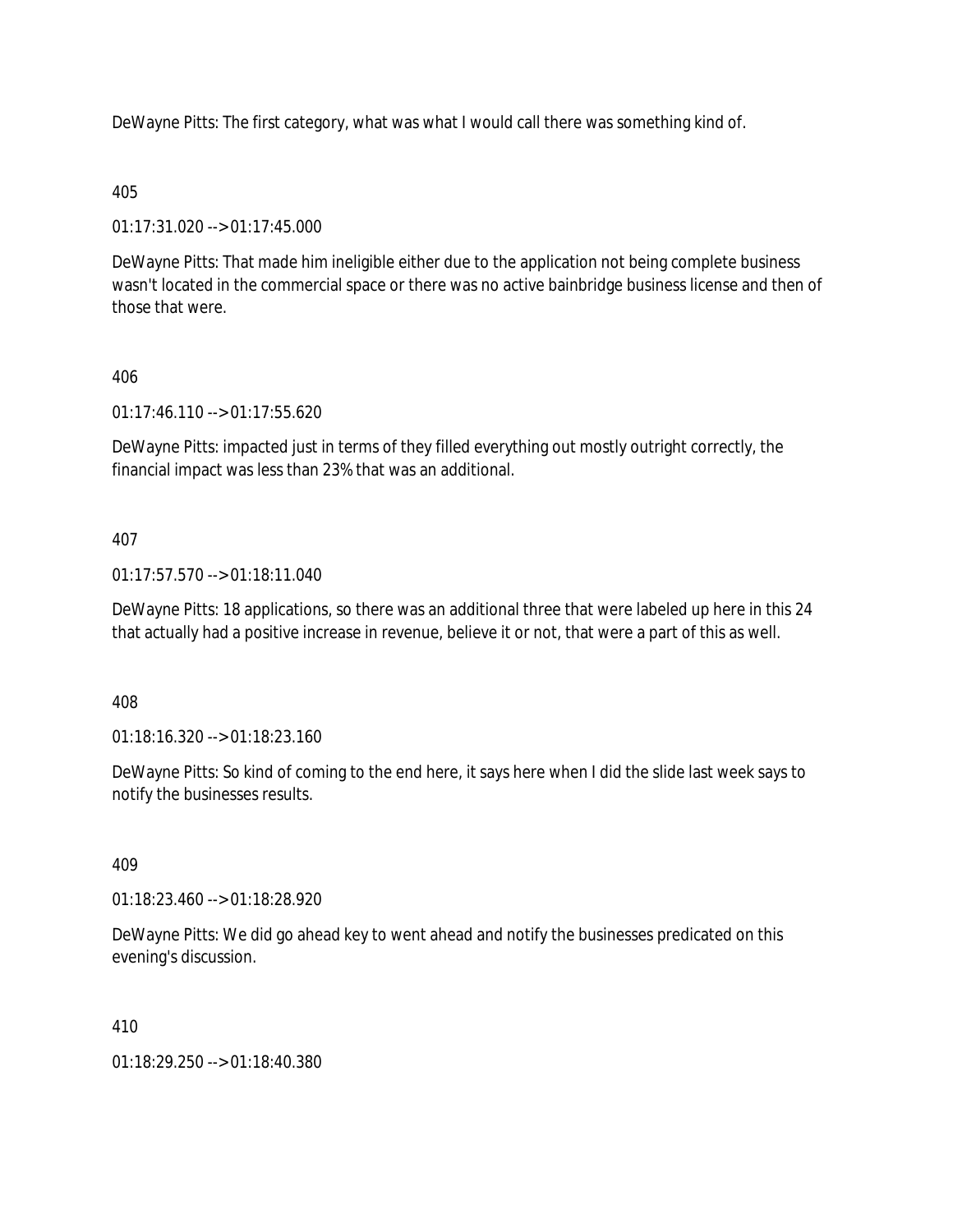DeWayne Pitts: But all businesses have been notified as far as the results and really a pending kind of your look at this this evening, the next steps would be to try and get the funds out as quickly as possible.

411

01:18:40.830 --> 01:18:50.910

DeWayne Pitts: I know kedah went ahead and told the recipients that they would be getting the money in July, but we would try very hard to the best of our ability to get that money out quicker than that, if we can.

412

01:18:54.870 --> 01:18:57.360

DeWayne Pitts: Is there any questions can I answer this evening.

413

01:19:03.990 --> 01:19:06.810

Rasham Nassar: And instructor if you could end screen share that way.

414

01:19:07.170 --> 01:19:08.220

DeWayne Pitts: Absolutely, thank you.

415

01:19:08.910 --> 01:19:15.300

Rasham Nassar: For the Council, thank you for that finance director and I do see Council Member States has his hand raised.

416

01:19:15.840 --> 01:19:33.450

Joe Deets: yeah Thank you Marin, and thank you doing fine instructor for this was quite a bit of work, you know it's it's when we I what I know from other grants from other organizations it's a lot of work to go through this, so thank you so much for those effort.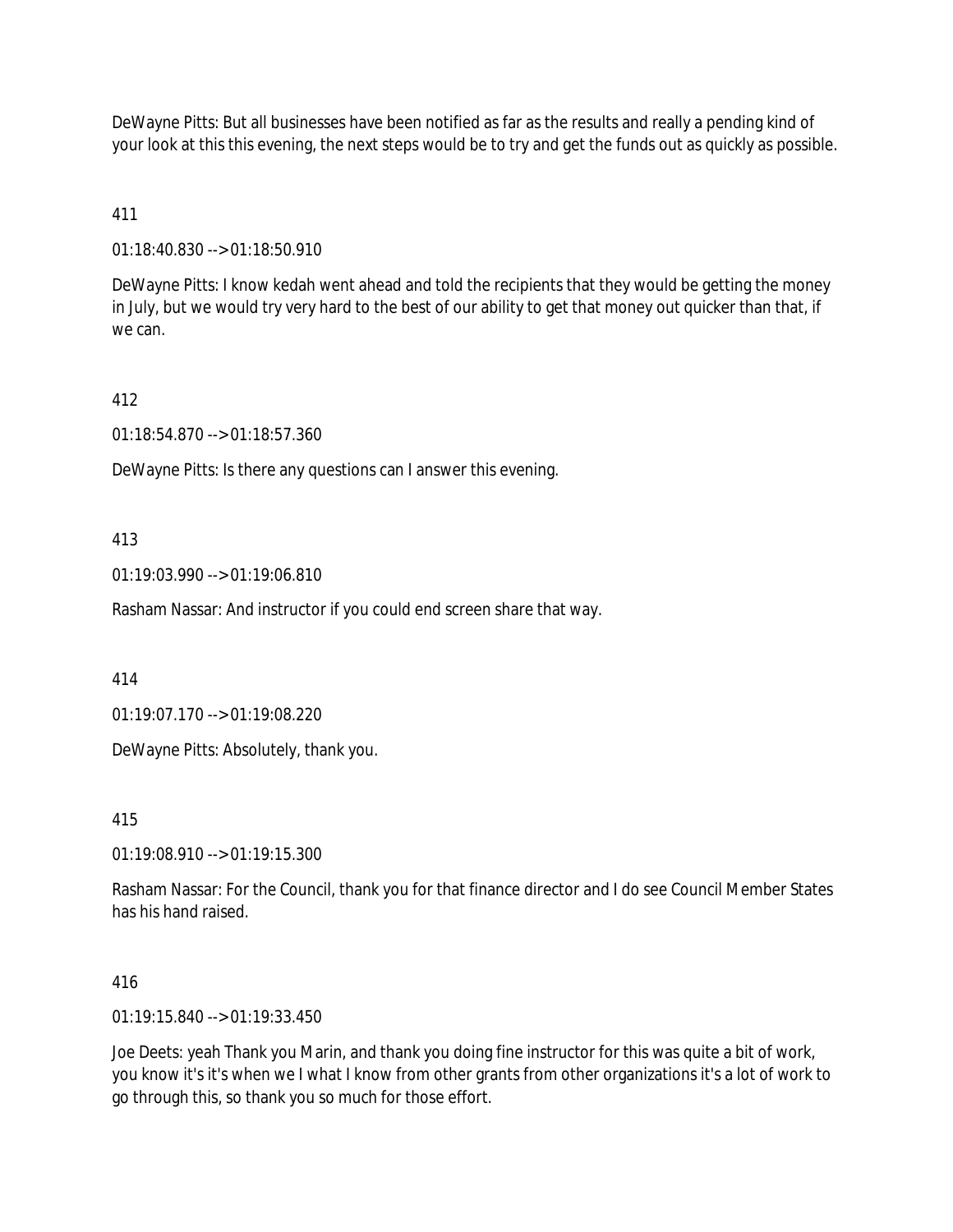01:19:34.980 --> 01:19:48.990

Joe Deets: I know we are not we don't have an emotion in our packet and in I got the understanding that we don't have to make emotion that it's already sort of been baked in, so to speak, so I guess my question would be.

418

01:19:50.700 --> 01:19:55.290

Joe Deets: Great presentation how quickly can get the money out to these businesses.

419

01:19:57.270 --> 01:20:07.620

DeWayne Pitts: Yes, as a kind of indicated our goal, I mean, I know that businesses have been contacted that we would get that out by July, our goal would be to get it out quicker than that in June for sure.

420

01:20:08.460 --> 01:20:19.050

DeWayne Pitts: But as soon as this meeting is over tomorrow morning i'm going to be talking to my treasure that that will you know work on this and getting these funds out as quickly as possible.

421

01:20:25.980 --> 01:20:26.730

Rasham Nassar: councilmember Schneider.

422

01:20:27.990 --> 01:20:28.560

Leslie Schneider: Thank you.

423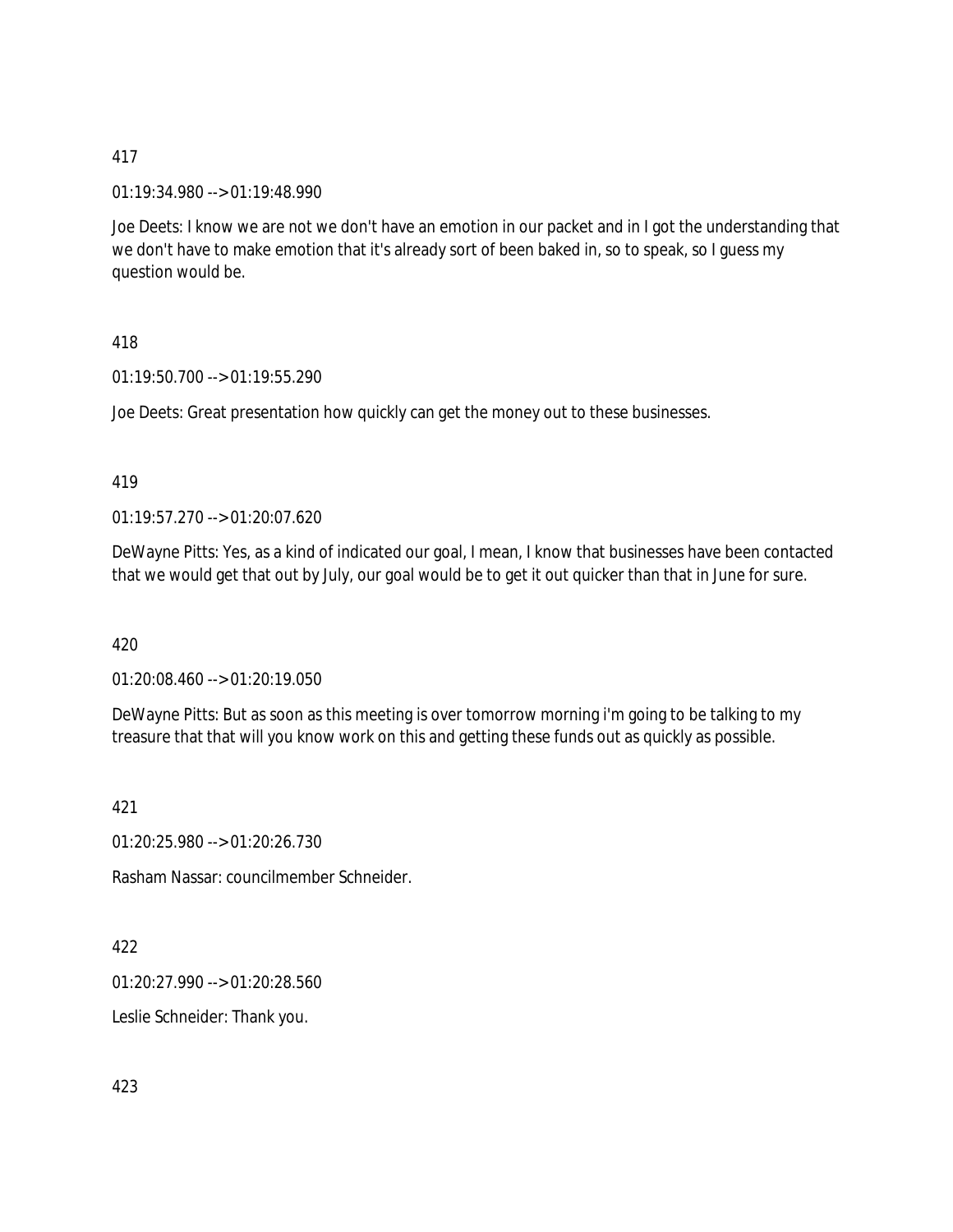01:20:30.660 --> 01:20:38.970

Leslie Schneider: Finance director and and everyone else who worked on this I just you know my previous comment about all those unbudgeted.

# 424

01:20:39.660 --> 01:20:54.540

Leslie Schneider: Efforts that staff had to go through to respond to cover this is the big one to write this one fits in that category of work that you didn't expect to do but hey we asked you to do it and the Community, I hope, really, really, really appreciates that.

425

01:20:55.590 --> 01:21:00.090

Leslie Schneider: That we went ahead and did this, so thank you so very much I just.

# 426

01:21:01.740 --> 01:21:07.950

Leslie Schneider: i'm very grateful that our city can respond like this, this is, you know.

#### 427

01:21:09.390 --> 01:21:21.870

Leslie Schneider: This is kind of up there with that with the vaccinations in the testing, you know I mean you, you can't compare apples to apples there that it doesn't compare but there was a lot of pain in this.

428

01:21:22.590 --> 01:21:37.740

Leslie Schneider: pandemic and just so appreciate this going smoothly, I mean it was smooth from our point of view right we saw none of the bumps in the road and and you with keita handled everything so just much appreciation.

429

01:21:38.490 --> 01:21:48.180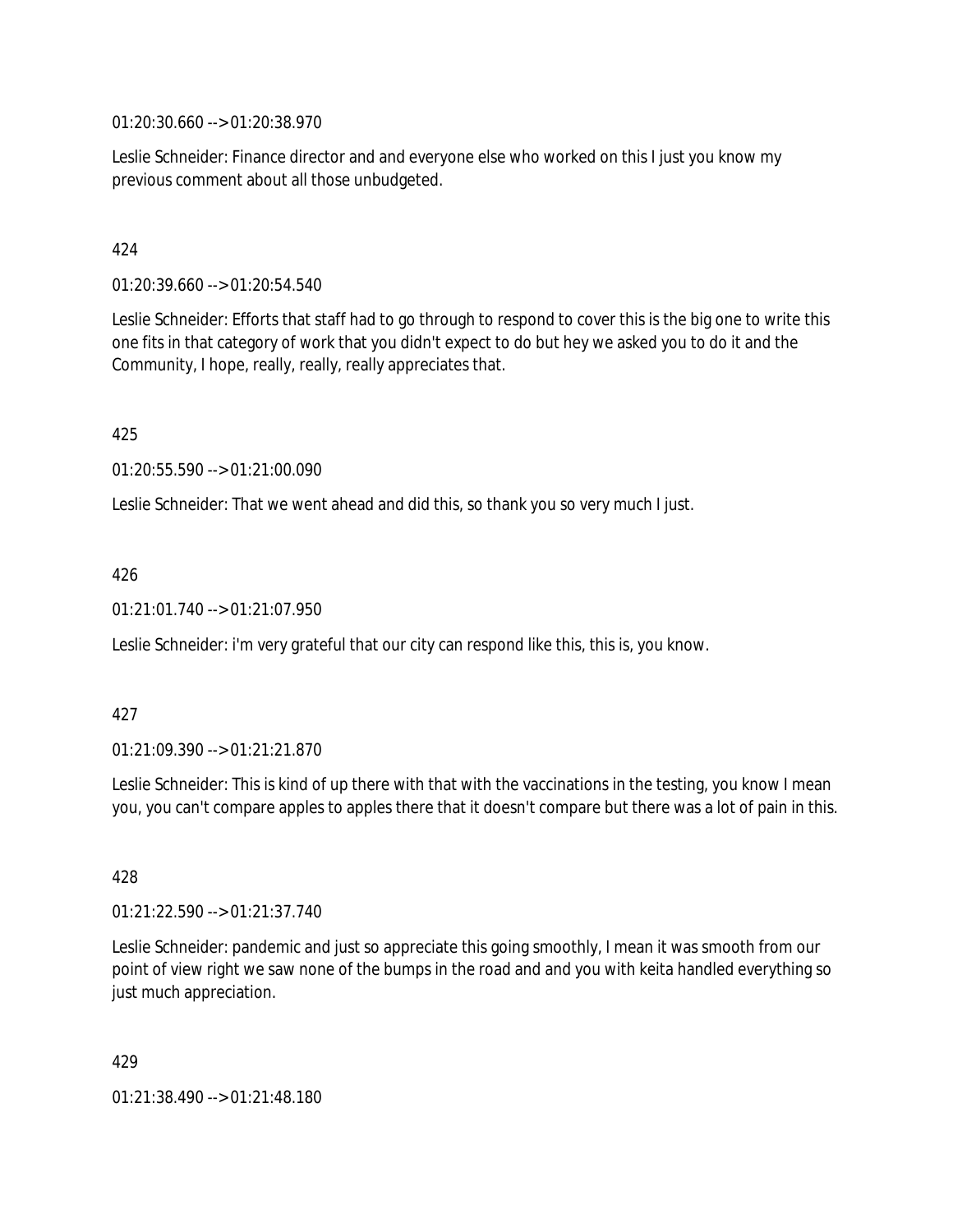Rasham Nassar: Our pleasure, thank you appreciate it um councilmember needs I see your hand raise councilmember car hasn't spoken yet so i'm gonna let her go and I will circle back to you councilmember car.

430

01:21:49.860 --> 01:21:50.280

Christy Carr: You.

431

01:21:51.600 --> 01:22:08.280

Christy Carr: mean I thanks for that presentation that was interesting in terms of the breakdown of types of businesses impacted so thanks for that level of detail actually want to roll back to the the overall cares financing it seems I just did some chicken scratch math and that.

432

01:22:08.340 --> 01:22:09.810

Christy Carr: It was something like.

433

01:22:10.050 --> 01:22:28.080

Christy Carr: A reimbursement of 1.1 million, but, including the grants of 200,000 total costs of 1.6 million, so it seems like where we have a gap of about a half a million and and whether or not my math is right, please correct me, generally speaking, but also where do we fill that gap.

434

01:22:29.310 --> 01:22:35.940

DeWayne Pitts: Are you asking how did we come up with the gap to pay for the to pay for the resources that were on budgeted or initially.

435

01:22:37.500 --> 01:22:52.290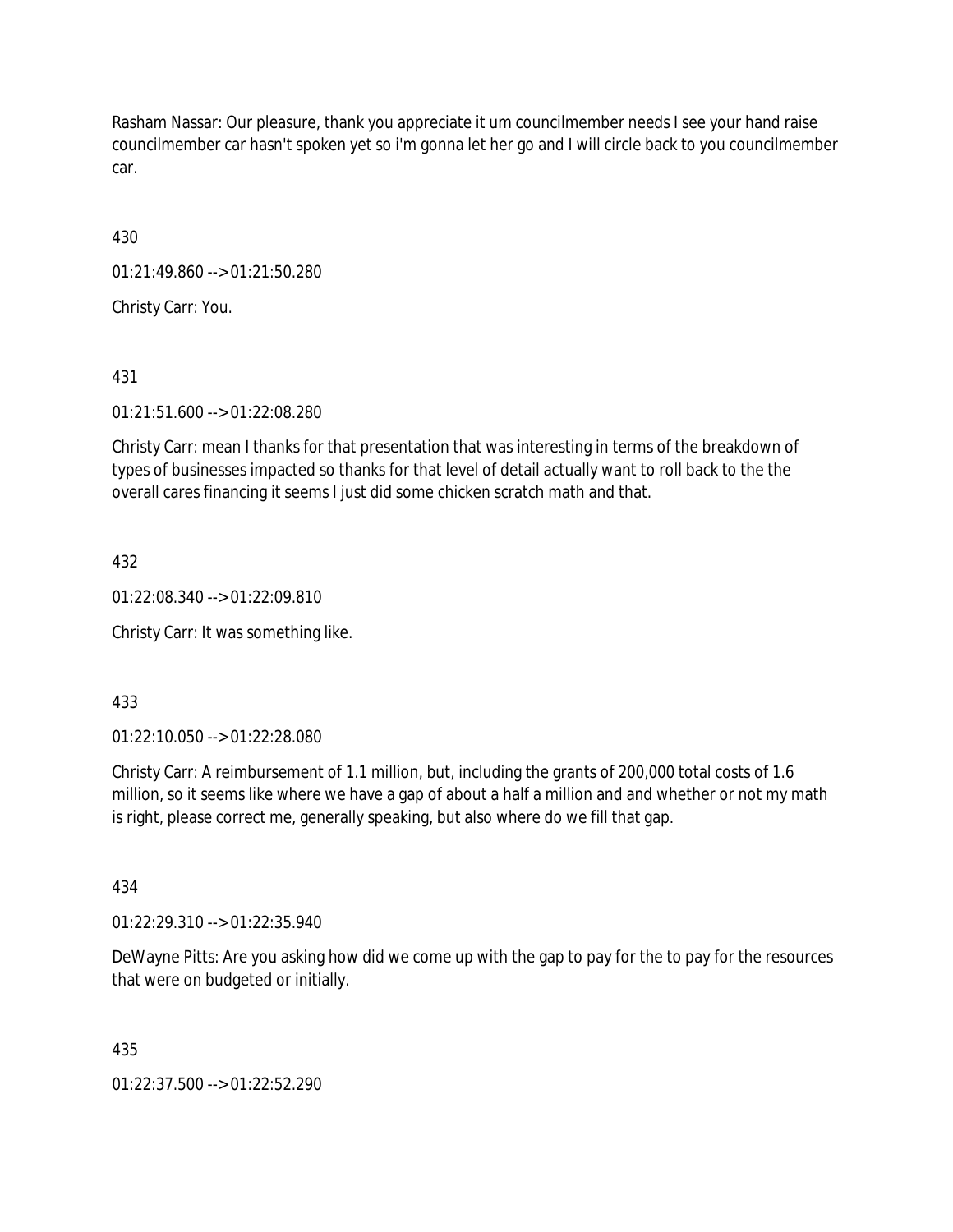Christy Carr: Right, well, it sounds like we had about a half a million dollars of code related expenses that weren't covered by our cares reimbursement at 1.1 million, so does does that come out of the city's reserve fund or.

436

01:22:52.920 --> 01:23:01.770

DeWayne Pitts: yeah most of those costs were already budget in to this year's budget we anticipated costs, for example, the vaccination clinic.

# 437

01:23:03.120 --> 01:23:09.390

DeWayne Pitts: There were some custodial costs that were you know deep cleaning costs that we anticipated to go at least six more months.

# 438

01:23:11.160 --> 01:23:20.970

DeWayne Pitts: And you know those are kind of the major ones that were rolled into this year when we discussed our budget with you last fall, we had anticipated that many of those costs would be.

439

01:23:21.390 --> 01:23:34.110

DeWayne Pitts: incurred, this year we knew that coven wasn't going to end on December 31, and so we we bake that into our budget already so that we'd be able to have the appropriation levels we needed to to pay for those costs.

# 440

01:23:36.000 --> 01:23:40.080

Christy Carr: Okay super so I guess what you're telling me is that related to coven.

441

01:23:41.610 --> 01:23:47.940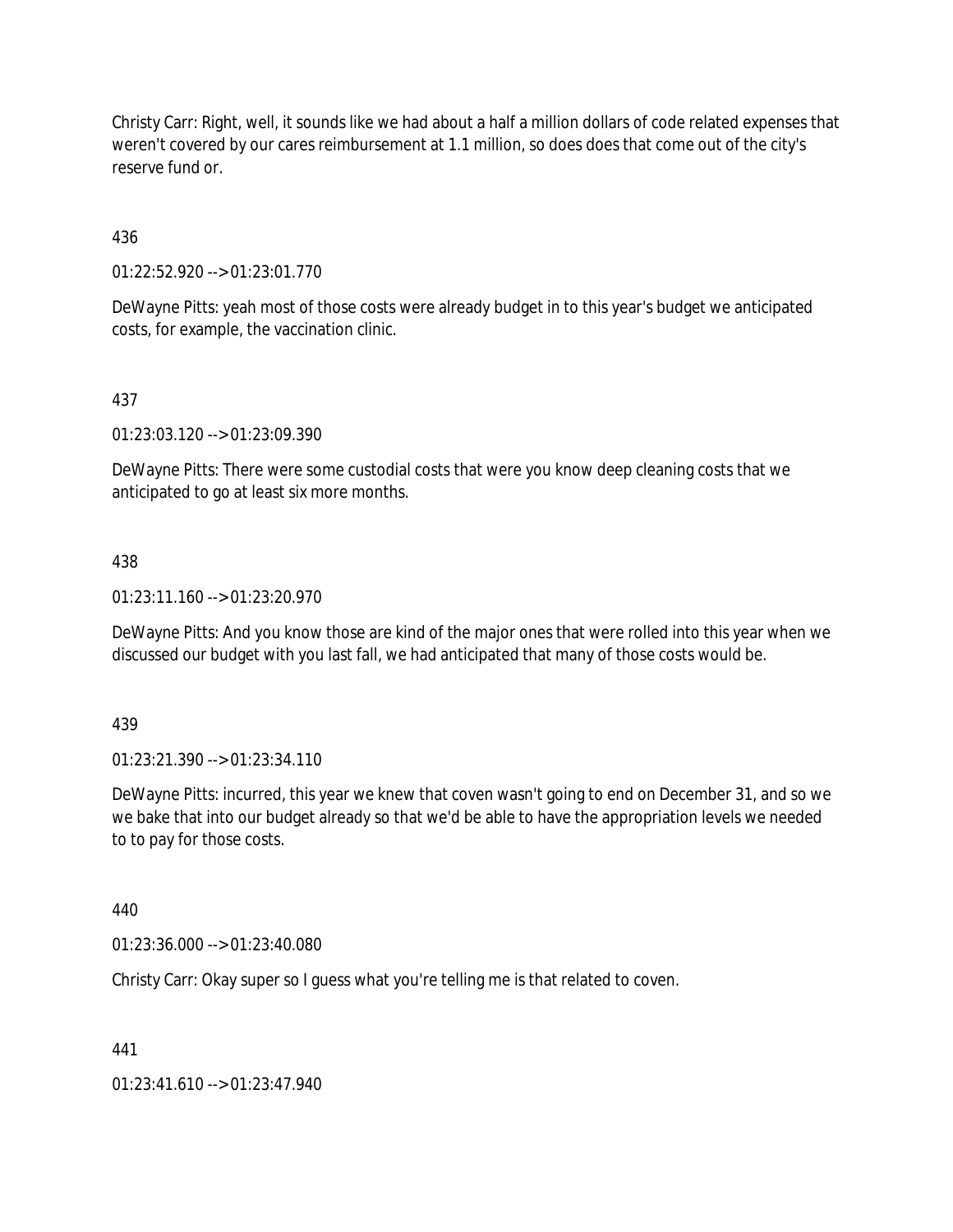Christy Carr: We didn't have to dip into any reserve funds to cover costs and that our budget is.

442

01:23:49.080 --> 01:23:51.480 Christy Carr: Okay, yes okay.

443 01:23:52.830 --> 01:23:54.150 Christy Carr: Thank you, easy answer.

444

01:23:54.660 --> 01:23:56.070

Christy Carr: short or long question.

445

01:23:58.020 --> 01:23:58.800

Rasham Nassar: councilmember.

446 01:24:00.360 --> 01:24:01.320 Rasham Nassar: heats up yeah.

447

01:24:01.530 --> 01:24:04.020

Joe Deets: Thank you, Mary yeah, I just wanted to follow up and.

448

01:24:04.770 --> 01:24:14.940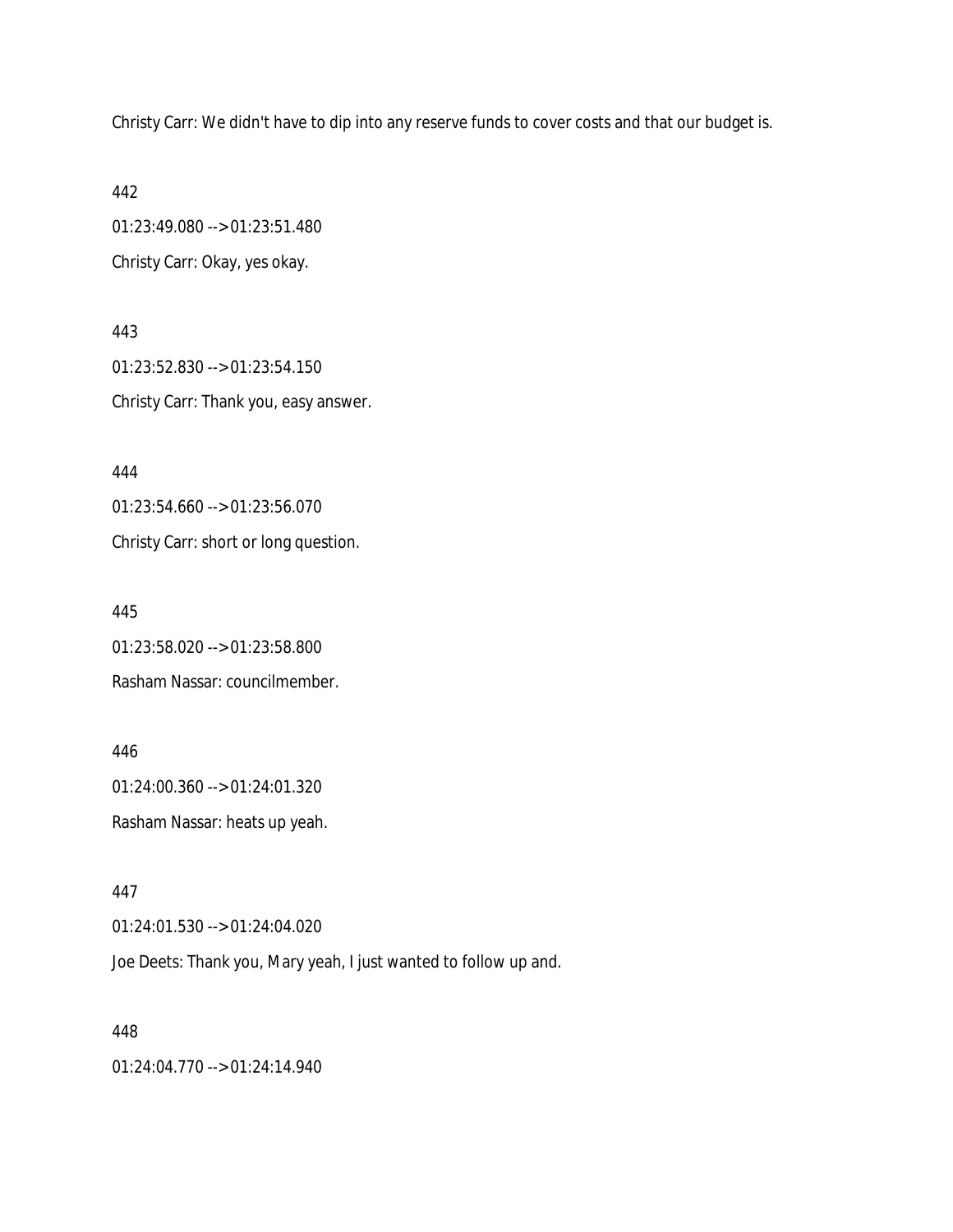Joe Deets: Actually, thank you councilmember cards, this is, I think, related to the your comments related to my question we're gonna have a discussion on June 15 of the American rescue plan I think that's the name of it.

449

01:24:15.570 --> 01:24:25.890

Joe Deets: And i'm very much looking forward to this discussion sort of the makeup of these funds in respect of what, of course, what it can do, perhaps any shortfalls in the city.

450

01:24:26.730 --> 01:24:41.190

Joe Deets: But also relation to what we can do for our Community and for our small businesses, because over half of the applicants of this grant process did not get the money so there's clearly a need still in our business community.

# 451

01:24:42.210 --> 01:24:53.490

Joe Deets: Even though sales tax revenues to the city have gone up God be comparing 2022 2019 the Seattle zach are our cities actually getting more money.

452

01:24:53.910 --> 01:25:07.110

Joe Deets: But the proportion or percentage of that money of those tax revenues coming from nine eight when when our local zip code businesses has gone down, so what that tells me is our local businesses are actually suffering.

453

01:25:08.400 --> 01:25:17.700

Joe Deets: Financially so i'm looking forward to the discussion on the American rescue plan and see how we can continue to support our businesses.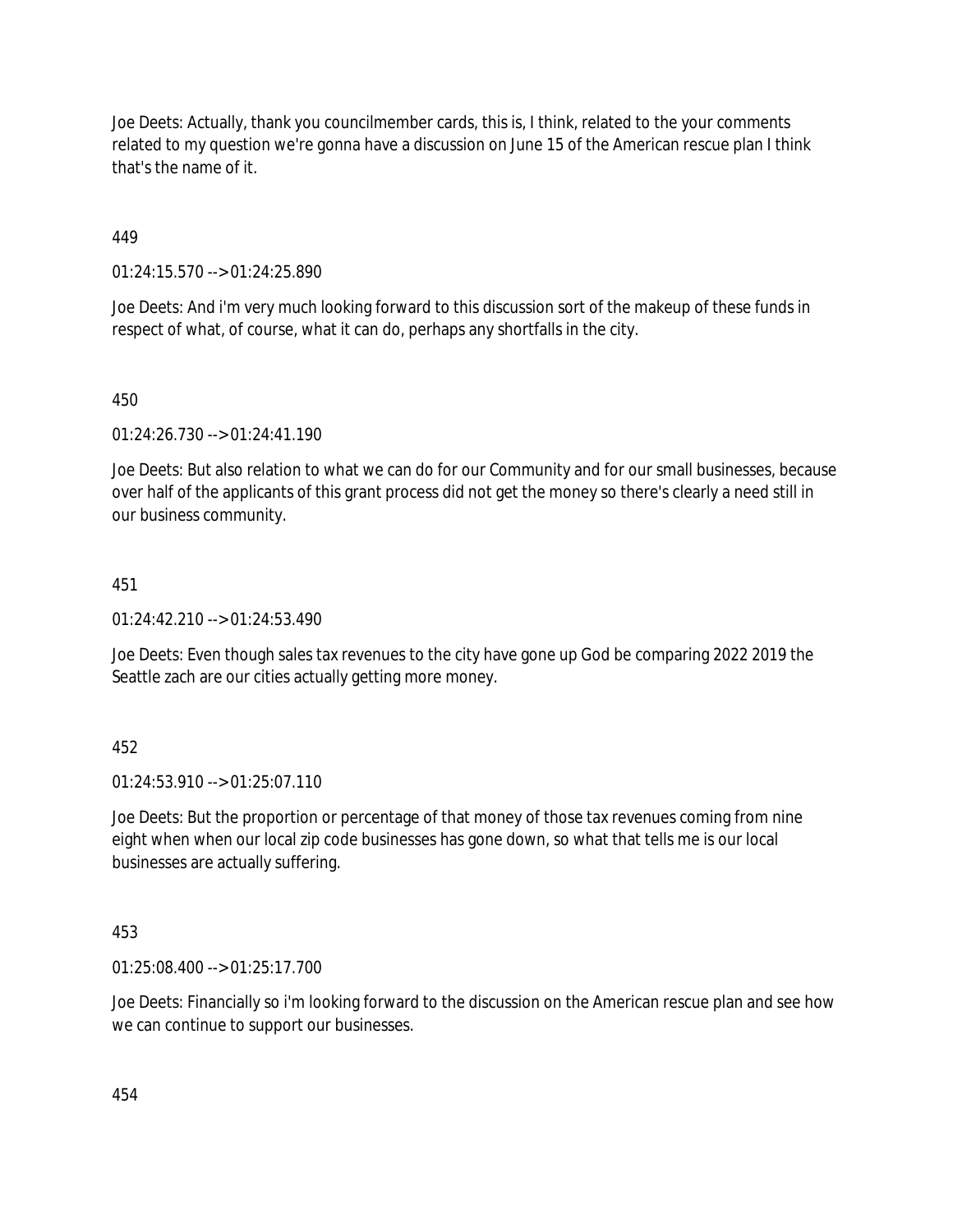01:25:22.800 --> 01:25:25.290

Rasham Nassar: Any other councilmember comments tonight.

455

01:25:26.640 --> 01:25:29.940

Rasham Nassar: city manager, did you want to say something I see your MIC is unmuted.

456

01:25:31.080 --> 01:25:40.170

Blair King: Well, yes, I was I if you're concluded through the Chair I don't want to make this sound gratuitous, but I want to just tell you coming in from outside.

457

01:25:40.620 --> 01:25:48.750

Blair King: This item here awarding of 40 grants to small businesses in bainbridge island and previously or vaccination.

458

01:25:49.110 --> 01:26:00.690

Blair King: In your testing site I just think that you should be congratulated, it is a success story, the headline here is through local action that you have provided grants to 40 local businesses and.

459

01:26:01.230 --> 01:26:07.470

Blair King: Through the presentation, I just want to make sure that that piece isn't lost you set of criteria, you had an outside.

460

01:26:07.800 --> 01:26:22.500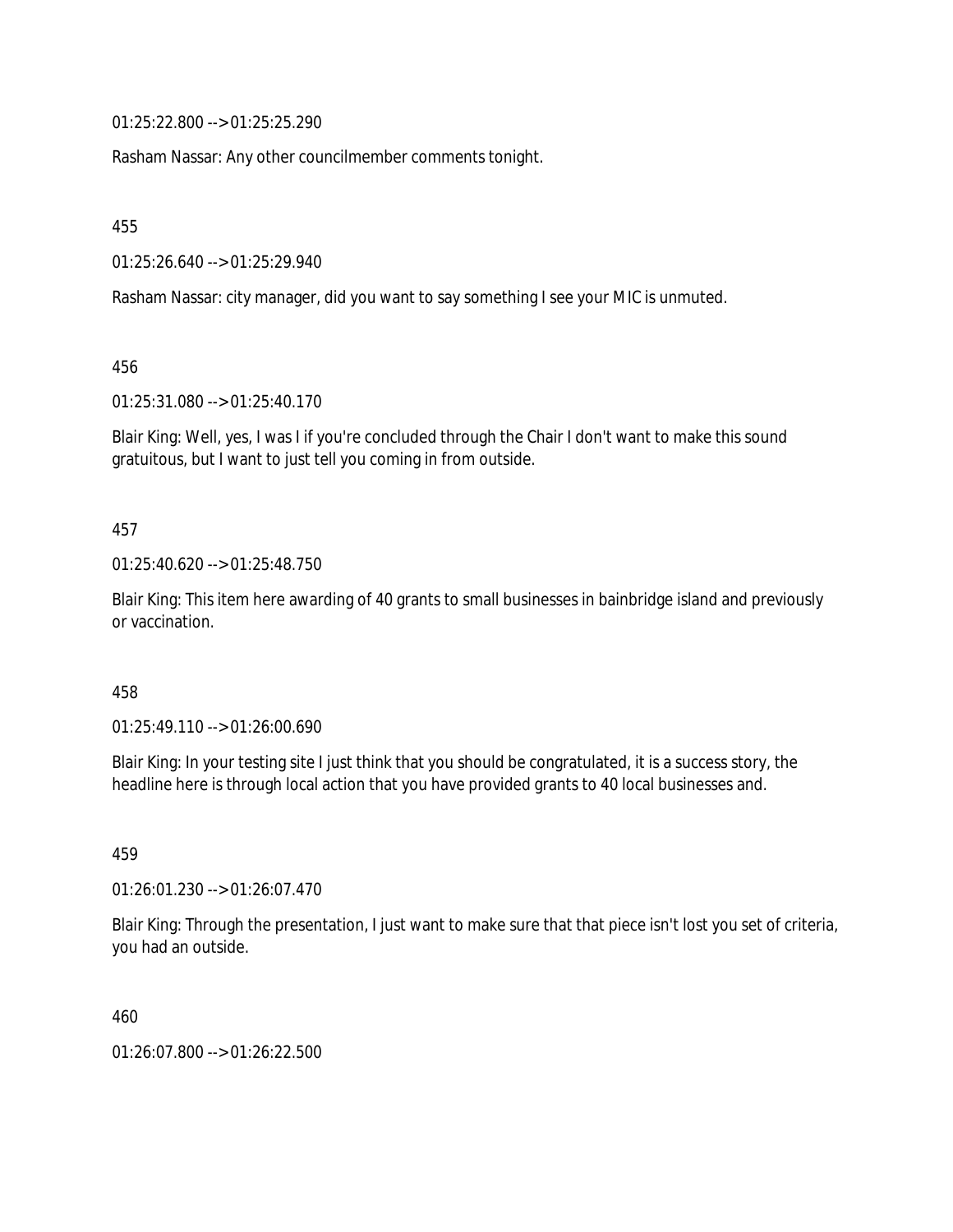Blair King: organization review them on your behalf you're in a spot here to award the money, I think that's really good news, and again I don't want to sound gratuitous, but I think that that is significant, both of these actions that you take in response to Kobe Thank you here.

461

01:26:23.940 --> 01:26:28.080

Rasham Nassar: Thank you city manager and thank you finance director pets really.

462

01:26:28.350 --> 01:26:28.860

DeWayne Pitts: very much.

463

01:26:29.460 --> 01:26:30.810

DeWayne Pitts: Thank you for having me appreciate it.

464

01:26:32.340 --> 01:26:45.570

Rasham Nassar: Okay, Council, we are now moving on in our agenda to I get him 10 new business items 10 a schedule public hearing on ordinance number 2020 17 extending the landmark tree ordinance.

465

01:26:46.110 --> 01:26:51.930

Rasham Nassar: This is familiar to all of us, I am hoping a Council Member would like to please volunteer to put the motion on the floor.

466

01:26:57.810 --> 01:26:58.950

Rasham Nassar: councilmember pollick.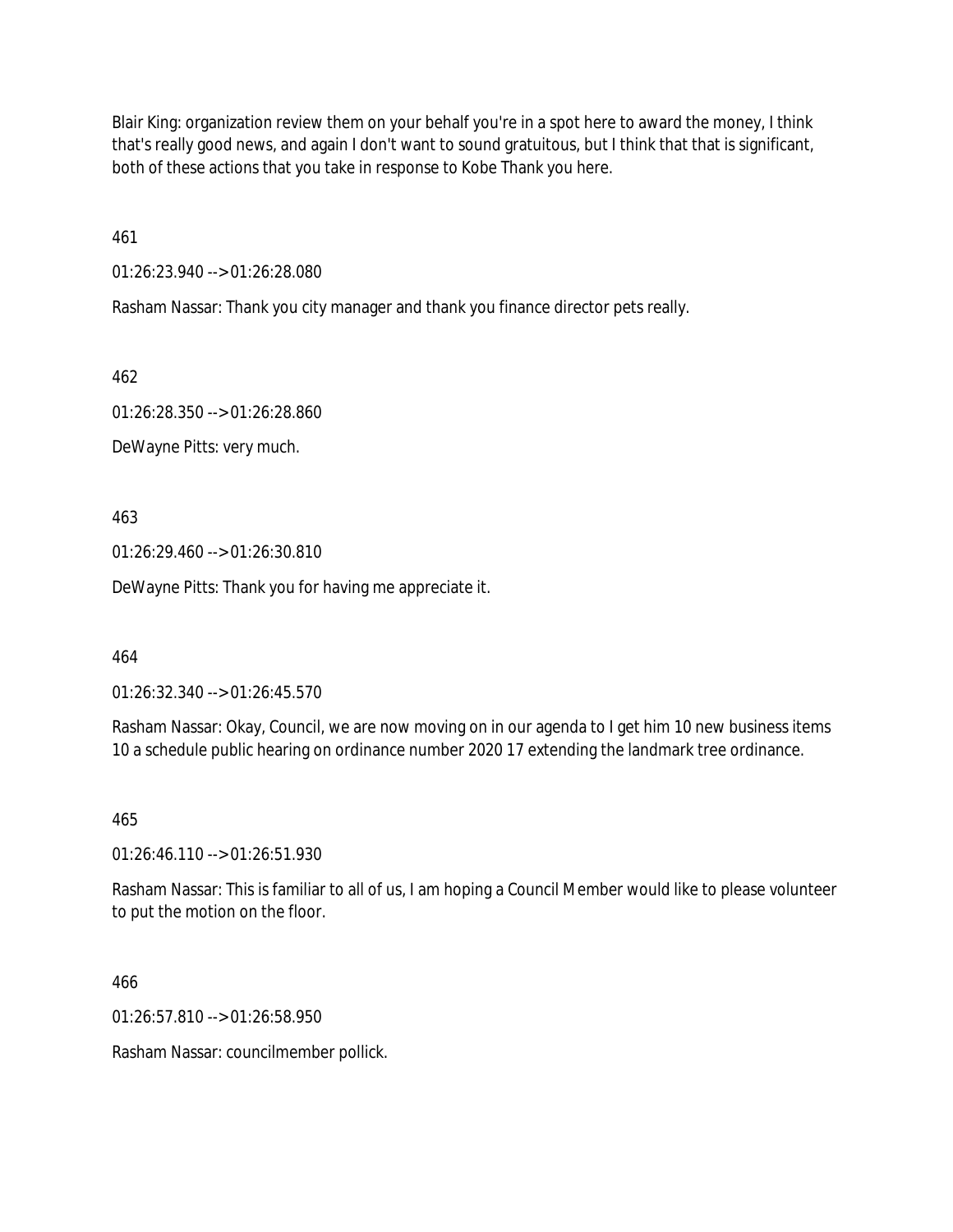01:27:01.980 --> 01:27:03.600

Michael Pollock: schedule a public hearing on ordinance number.

468

01:27:08.610 --> 01:27:15.210

Rasham Nassar: Council member deep second set motion and I see planning director writer has joined us this evening planning director right great.

469

01:27:15.240 --> 01:27:24.390

Heather Wright: Thank you, I apologize for the delay coming in, thank you counsel, I just wanted to make sure to draw your attention to just a few things briefly this evening.

# 470

01:27:24.840 --> 01:27:34.110

Heather Wright: I just a reminder that we're on the three year almost anniversary of our landmark tree ordinance This will hopefully be our last time requesting an extension from you.

# 471

01:27:34.590 --> 01:27:41.880

Heather Wright: And it's going to last until December 26 unless it's terminated sooner and you'll see from our attached work plan.

# 472

01:27:42.390 --> 01:27:50.040

Heather Wright: and exhibit a that that is our plan to terminate sooner and hopefully to return to you all, with an ordinance in July, for adoption.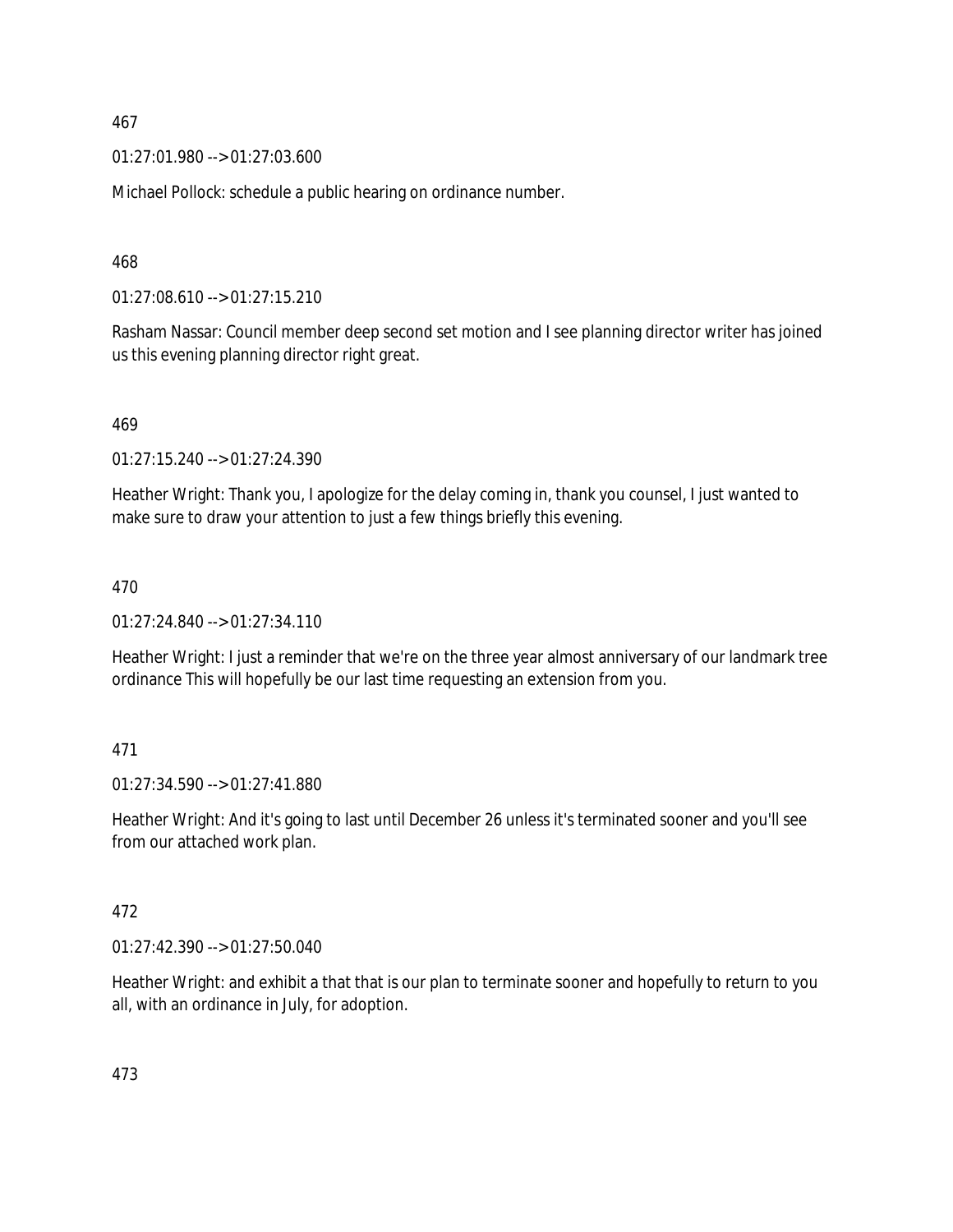01:27:50.490 --> 01:27:58.500

Heather Wright: And we are currently moving back through the planning commission to receive some input to the comments that we received post our April meeting.

# 474

01:27:58.830 --> 01:28:08.490

Heather Wright: i'm discussing the ordinance and we're making some good efforts and look forward to returning But until then we will be requesting this extension, so thank you.

475

01:28:09.450 --> 01:28:10.620

Rasham Nassar: Thank you, playing director.

# 476

01:28:11.820 --> 01:28:16.320

Rasham Nassar: Council I don't see any hands raised is there any discussion on this item tonight.

# 477

01:28:18.090 --> 01:28:23.640

Rasham Nassar: Seeing none the motions been put on the floor and it's been second to none all those in favor please say Aye.

478 01:28:24.330 --> 01:28:24.690 Aye.

479 01:28:25.920 --> 01:28:26.700 Rasham Nassar: Any opposed.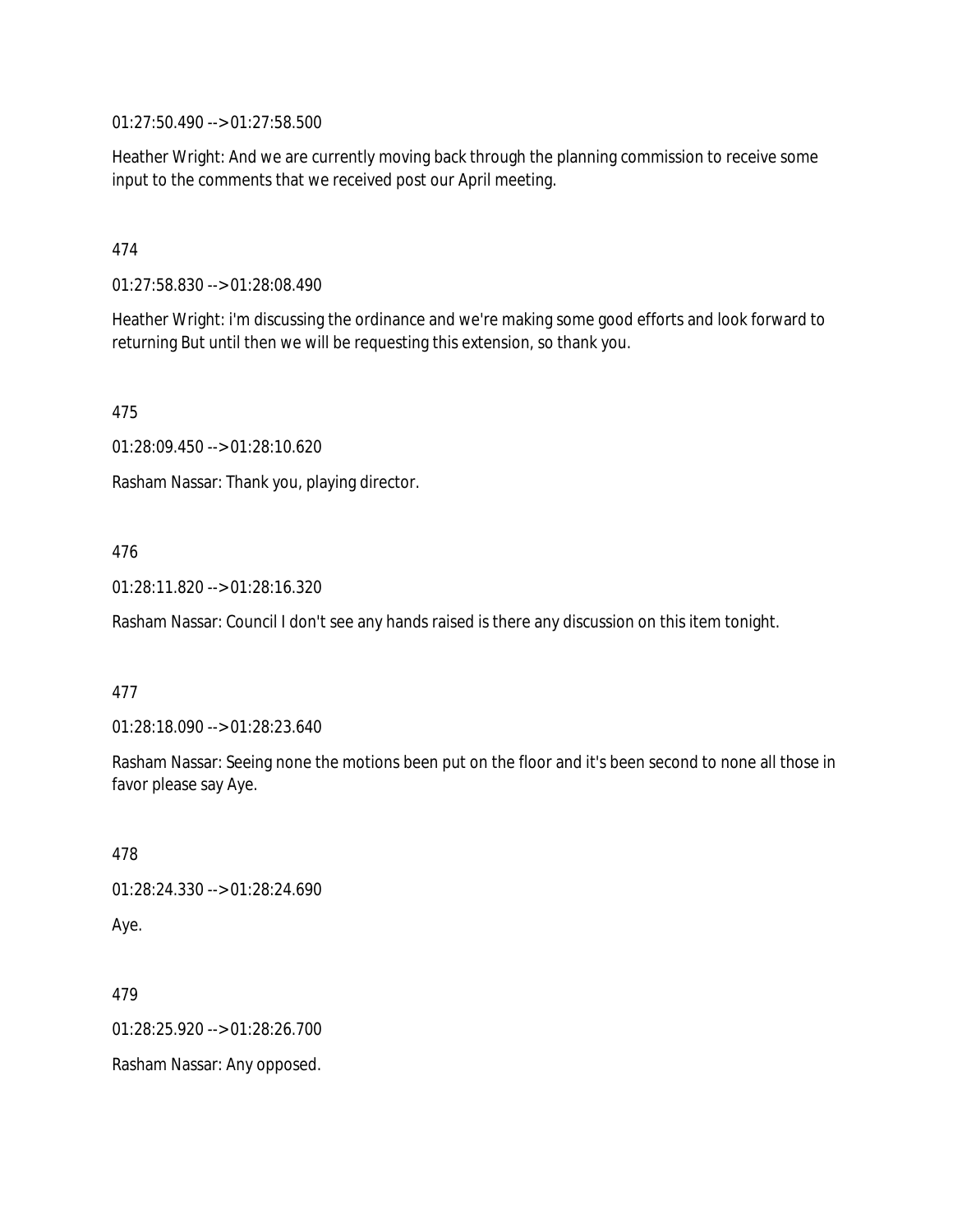01:28:27.810 --> 01:28:29.370

Rasham Nassar: That motion passes unanimously.

481

01:28:29.430 --> 01:28:30.570

Rasham Nassar: Thank you, planning and director right.

482

01:28:31.320 --> 01:28:32.820

Heather Wright: Thank you mayor goodnight Council.

483

01:28:33.510 --> 01:28:33.900

goodnight.

484

01:28:35.130 --> 01:28:54.600

Rasham Nassar: Moving on, and our agenda, Council, we are on item 10 be Council consideration of action on ethics board complaint 2020 dash 02 again there is emotion that appears in our packet I would offer Council member to put a motion on the floor Council member Schneider.

485

01:28:56.040 --> 01:29:04.050

Leslie Schneider: Thank you, I moved to accept the hearing examiners decision on ethics board complaint 2020 dash oh two.

486

01:29:07.080 --> 01:29:10.410

Rasham Nassar: Council members eight seconds that motion is there any discussion Council.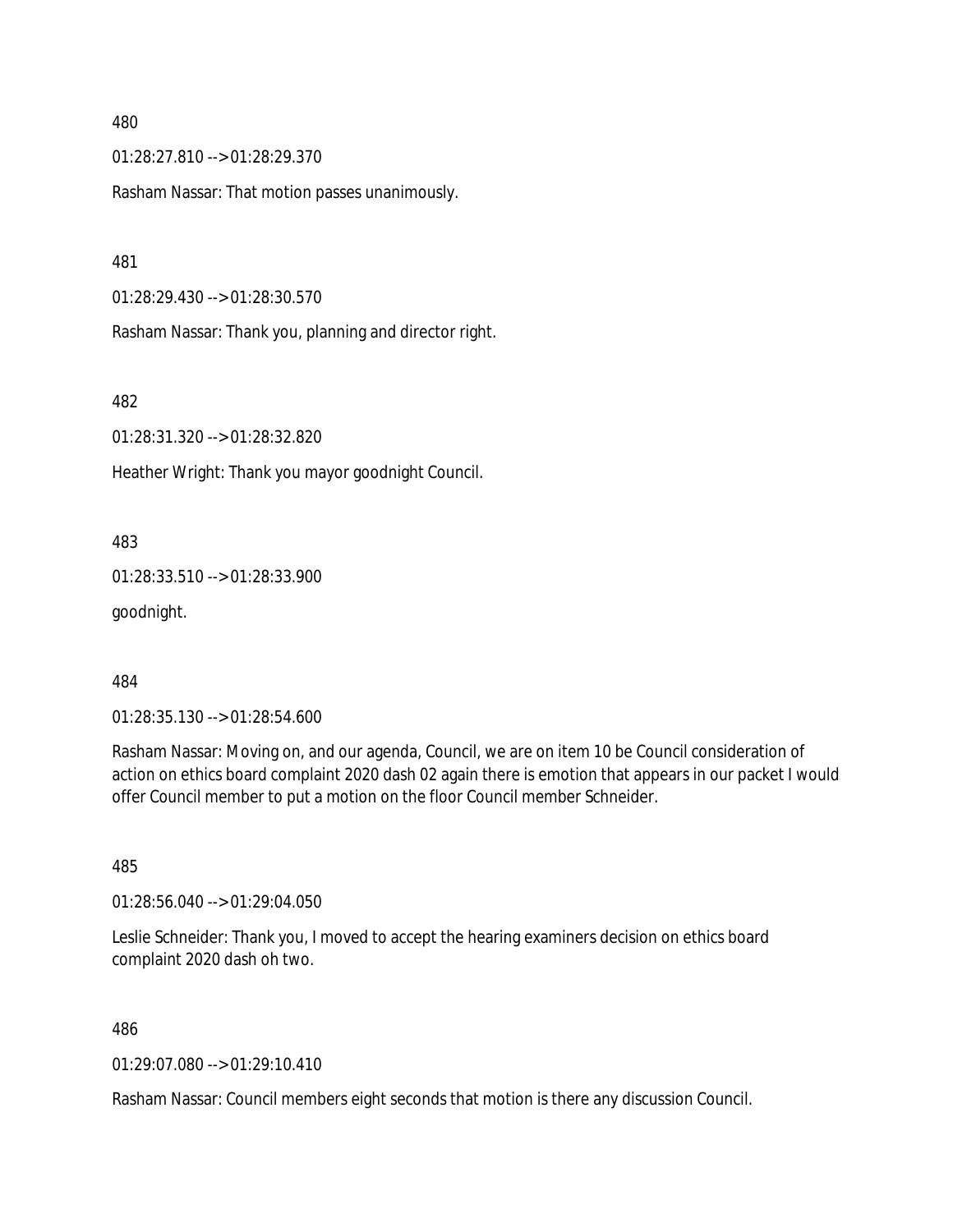01:29:13.740 --> 01:29:14.700

Rasham Nassar: Council member deeds.

488

01:29:15.000 --> 01:29:19.680

Joe Deets: yeah Thank you mayor yeah well colleagues, frankly, we know what this is about.

489

01:29:22.080 --> 01:29:30.180

Joe Deets: Ethics violation against the former colleague, and it made its way, all the way to the hearing examiner who made their decision.

#### 490

01:29:31.740 --> 01:29:41.550

Joe Deets: I just want to say a few things you know, at the end of the day, this was an immaterial violation that occurred there was no harm in a way that was.

#### 491

01:29:43.350 --> 01:29:48.420

Joe Deets: given to the city, nor was there any benefit gained by the person who.

# 492

01:29:49.710 --> 01:29:58.830

Joe Deets: made the violation also I think it's worth mentioning the great work that our colleague cold Medina had done, I was looking at.

493

01:29:59.940 --> 01:30:13.710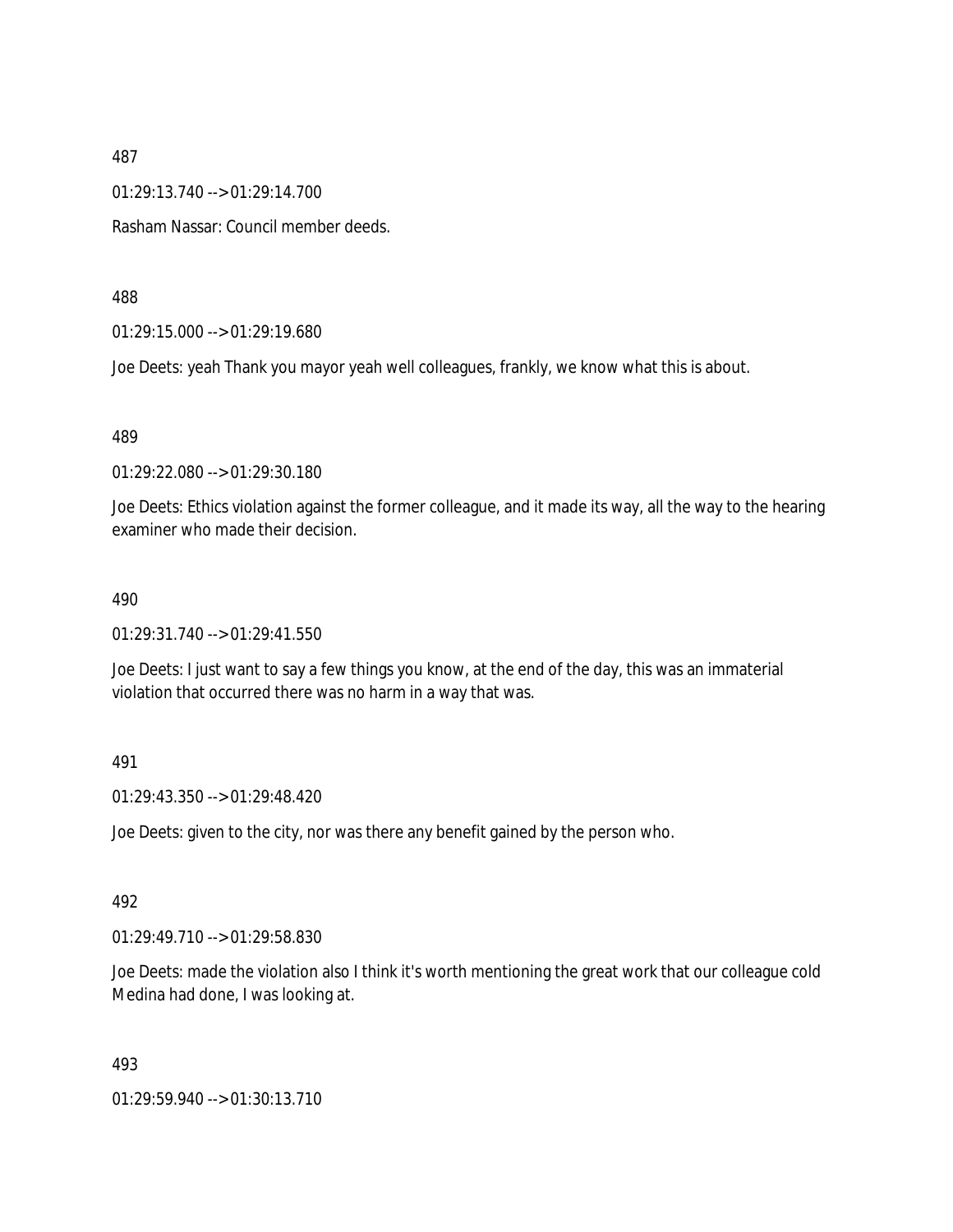Joe Deets: back when he he laughed we had a meeting on November 20 and some comments were made, and I think it bears in this at this time to repeat some of the things that some of us said and I won't repeat, who said what but i'll just repeat some of the comments.

494

01:30:15.420 --> 01:30:27.330

Joe Deets: Relating to or leave it i'm heartbroken that you're leaving one colleague said you're the Council member, I want to be said, another you will be sorely missed.

# 495

01:30:28.350 --> 01:30:33.270

Joe Deets: So these are the things I want to leave out there for our former colleague who put in years of service.

# 496

01:30:34.380 --> 01:30:35.970

Joe Deets: And let's just get this behind us.

497

01:30:40.350 --> 01:30:41.280

Rasham Nassar: Council member car.

498

01:30:43.140 --> 01:30:53.550

Christy Carr: Thank you, I have a question actually about what the ethics program provides in terms of action by the City Council upon the hearing examiners findings in conclusion and that's.

# 499

01:30:55.230 --> 01:30:55.890

Christy Carr: In.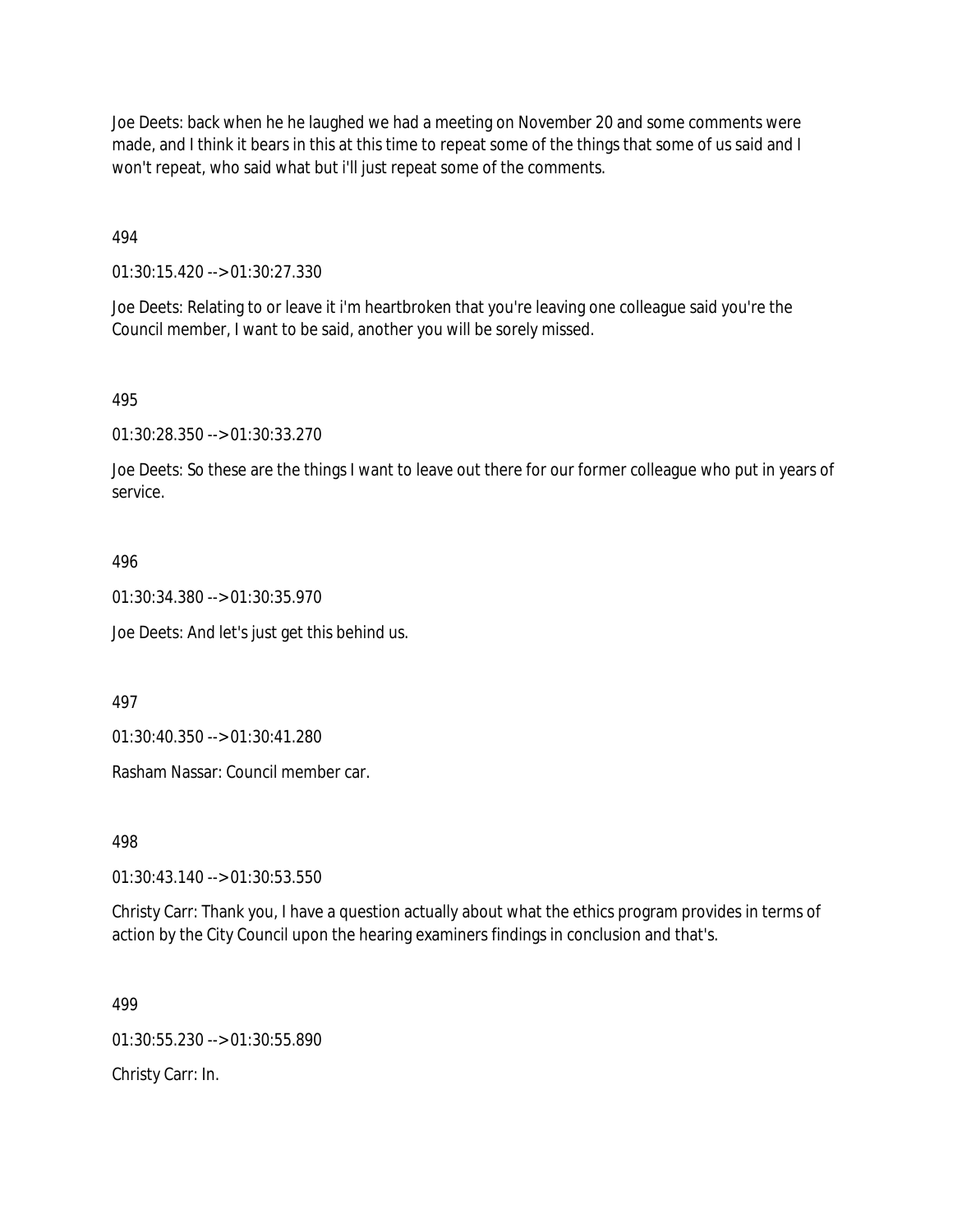01:30:57.210 --> 01:30:59.160

Christy Carr: I don't know article, for I guess.

501

01:31:00.690 --> 01:31:18.930

Christy Carr: And it says that the Council may take no formal action or may impose any of the following sanctions, so, while I don't disagree with emotion on the floor i'm I don't see it as a as an action that the program provides for the Council so.

502

01:31:20.040 --> 01:31:35.790

Christy Carr: I just wanted to say that again i'm i'm in favor of the ocean tourism accepting the hearing examiners findings and conclusion, but I just wanted to point out that, unless I miss reading that are missing something in the ethics program I don't see that that is actually an action that.

503

01:31:37.620 --> 01:31:39.330

Christy Carr: The program authorizes us to take.

504

 $01:31:41.610 \rightarrow 01:31:42.810$ 

Christy Carr: i'm happy to be corrected.

505

01:31:44.400 --> 01:31:53.970

Rasham Nassar: city attorney your deputy city attorney do you have any clarification to provide in response to councilmember cars question city attorney.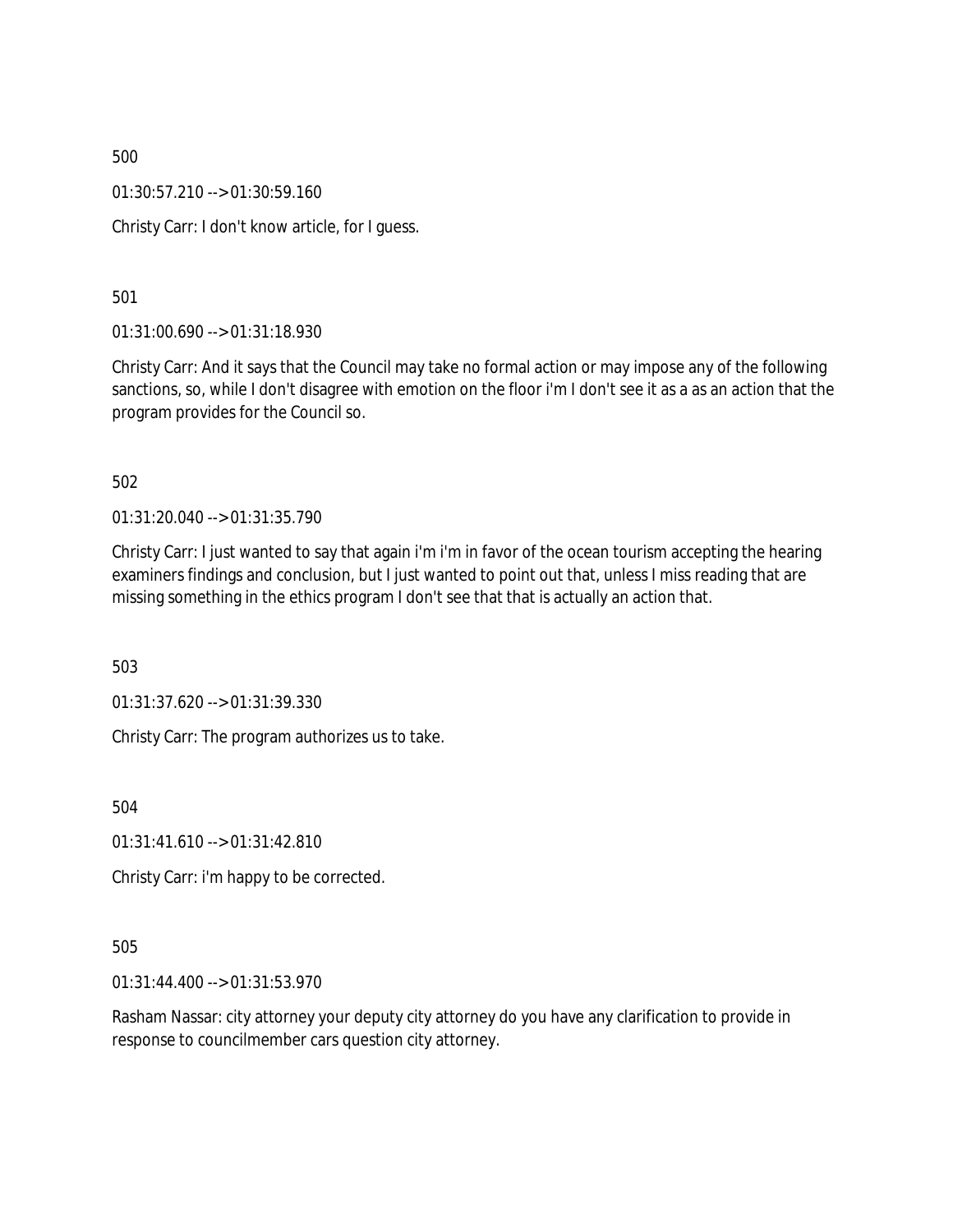01:31:54.540 --> 01:32:04.860

Joe Levan: Yes, there's a provision in the program or are under Article for that, for the Council to approve a determination by the hearing examiner.

507

01:32:05.430 --> 01:32:18.000

Joe Levan: But there's also a provision that provides that the Council doesn't need to take any action or it could take the actions listed, which include Center and reprimand and the other items listed admonition so.

508

01:32:19.170 --> 01:32:29.700

Joe Levan: You know, and also to keep in mind this as a general matter that the program is established by the Council, and if the Council.

509

01:32:30.930 --> 01:32:41.130

Joe Levan: wants to take on a a a remedy or address the situation in a certain way that's outside the program as you're doing if you talk about that that's that's an appropriate discussion.

510

01:32:41.730 --> 01:32:55.080

Joe Levan: And you can take that action you're not prescribed only take the action the program but it's something to think about going forward about do you want to provide for more more options for what the Council could do within the Program.

511

01:32:56.400 --> 01:33:05.310

Rasham Nassar: So city attorney you heard the motion that was put on the floor, I think the question is, is that motion consistent with the ethics program and Council vote on that motion.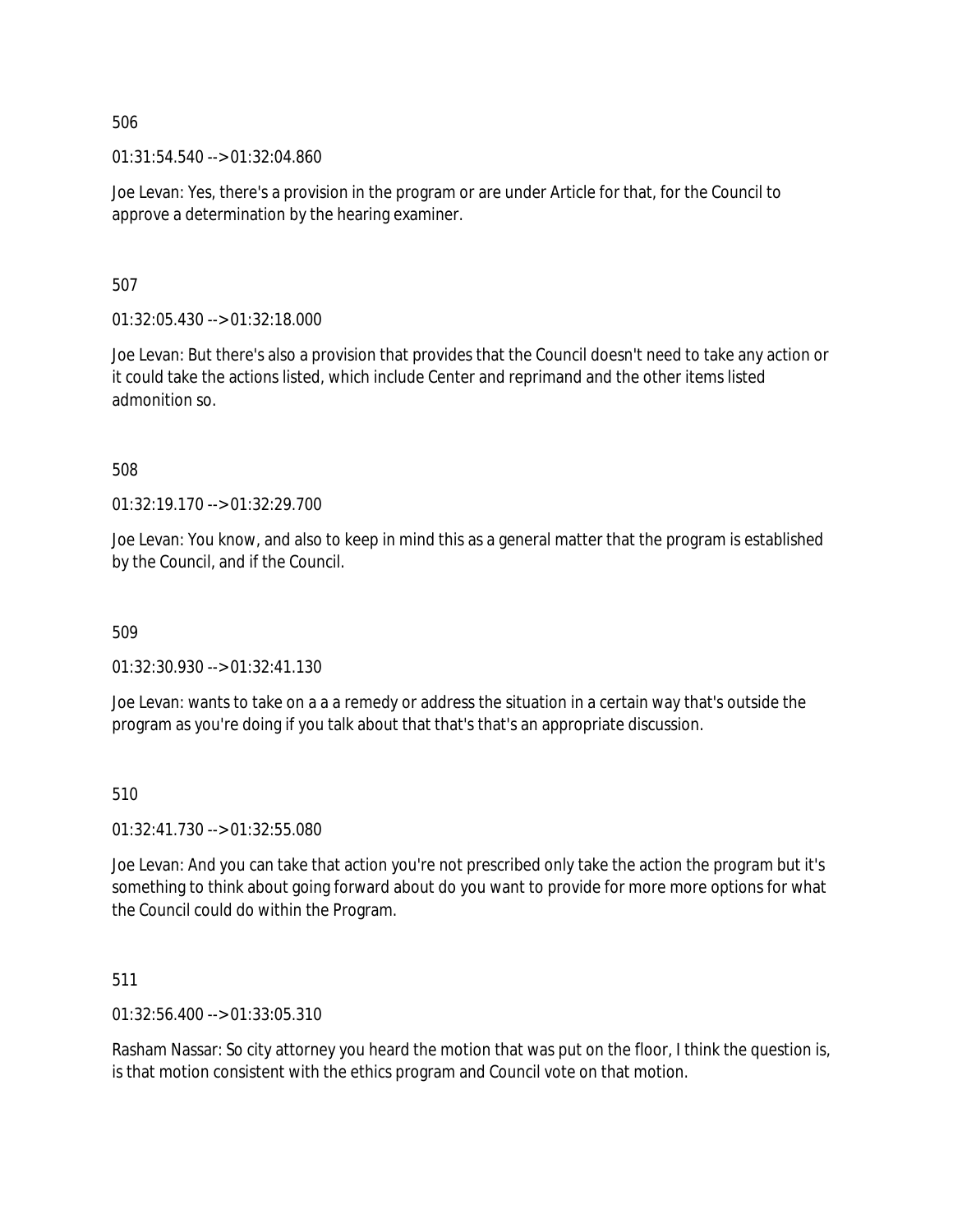01:33:06.810 --> 01:33:18.330

Joe Levan: As I said, I just saw I think the answer is yes it's not the the program again provides for an approval and the demotion is to accept.

# 513

01:33:18.870 --> 01:33:24.510

Joe Levan: So it's different than what the program provides for, but again, because the Council established this program.

# 514

01:33:24.960 --> 01:33:38.460

Joe Levan: If the Council wants to take a different action that the Council believes is more appropriate in the circumstance, if you have the inherent right to do that, I think it's important that you're putting that on the record if that's what you're doing, which is what you're doing right now.

515

01:33:39.960 --> 01:33:43.980

Rasham Nassar: Okay, great um any other Council member comments.

516

01:33:45.960 --> 01:33:50.670

Rasham Nassar: Seeing none We will now vote on the motion on the floor all those in favor please say Aye.

# 517

01:33:51.150 --> 01:33:52.290

Leslie Schneider: Aye Aye.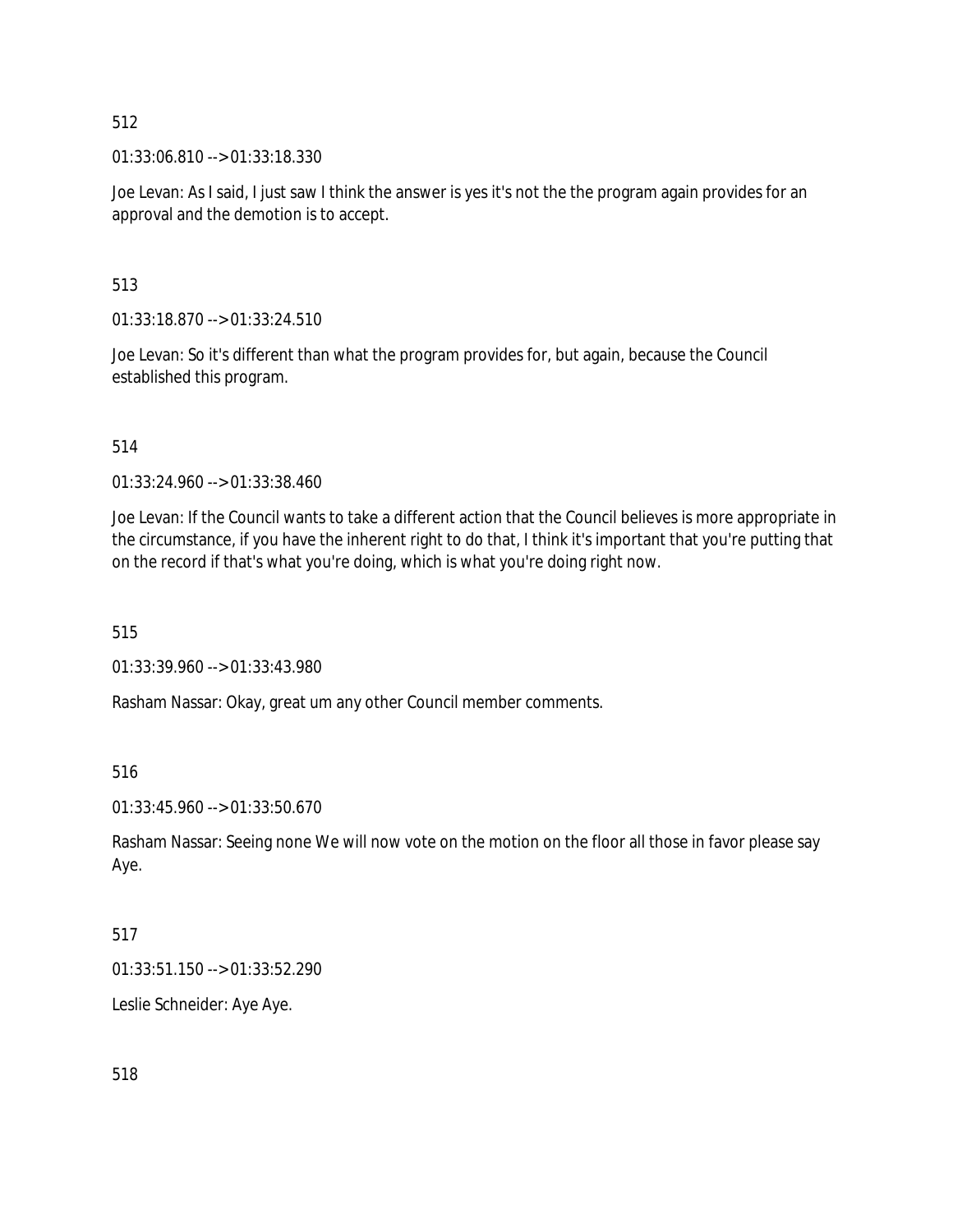01:33:53.130 --> 01:33:56.520

Rasham Nassar: Any opposed that motion passes unanimously.

519

01:33:59.520 --> 01:34:08.130

Rasham Nassar: Oh OK, we are now moving on and our agenda Council to what I believe is our last item on our agenda under Council discussion item 11.

520

01:34:08.910 --> 01:34:28.350

Rasham Nassar: Item 11 a consideration of adding no parking signs on Miller road councilmember klar your name is beside this agenda item, I believe we have a recommended motion in the packet so customer apologize, you want to put that motion on the floor and then customer car if you'd like to.

521

01:34:30.240 --> 01:34:34.590

Rasham Nassar: introduce this item for Council that would be appropriate after that Council metabolic.

522

01:34:35.880 --> 01:34:49.980

Michael Pollock: I moved to direct the city manager to install no parking signs along the road of jason's with them for us me booking or by July 5 2021 no later than July 5 2021.

523

01:34:50.700 --> 01:34:52.950

Rasham Nassar: councilmember Johnson second that motion.

524

01:34:55.980 --> 01:34:57.390

Rasham Nassar: Is there any Council discussion.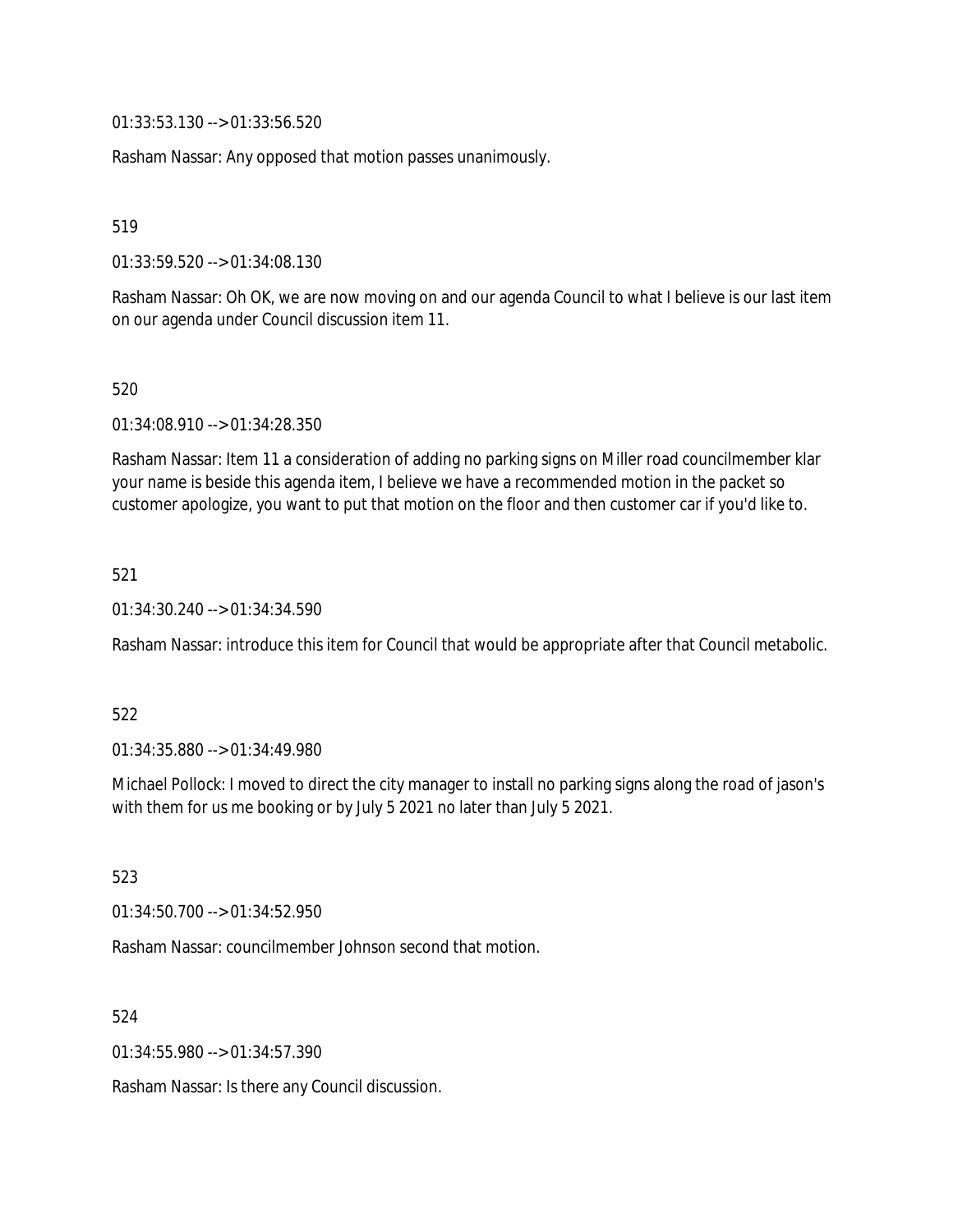01:34:59.760 --> 01:35:01.500

Rasham Nassar: On this item Council member car.

526

01:35:04.050 --> 01:35:05.190

Christy Carr: yeah Thank you.

527

01:35:06.630 --> 01:35:20.100

Christy Carr: yeah I would just like to say that I appreciate the recommendation that the staff has brought forward on this topic, I as public works director which vicki knows i've been.

528

01:35:21.150 --> 01:35:24.240

Christy Carr: Really advocating for this as a safety issue and.

#### 529

01:35:25.530 --> 01:35:30.000

Christy Carr: kind of thought philosophical issue related to our climate change goals so.

530

01:35:31.230 --> 01:35:38.370

Christy Carr: I did take a look at the staff recommendations, and I think that they're solid so i'd be happy to.

# 531

01:35:39.630 --> 01:35:40.530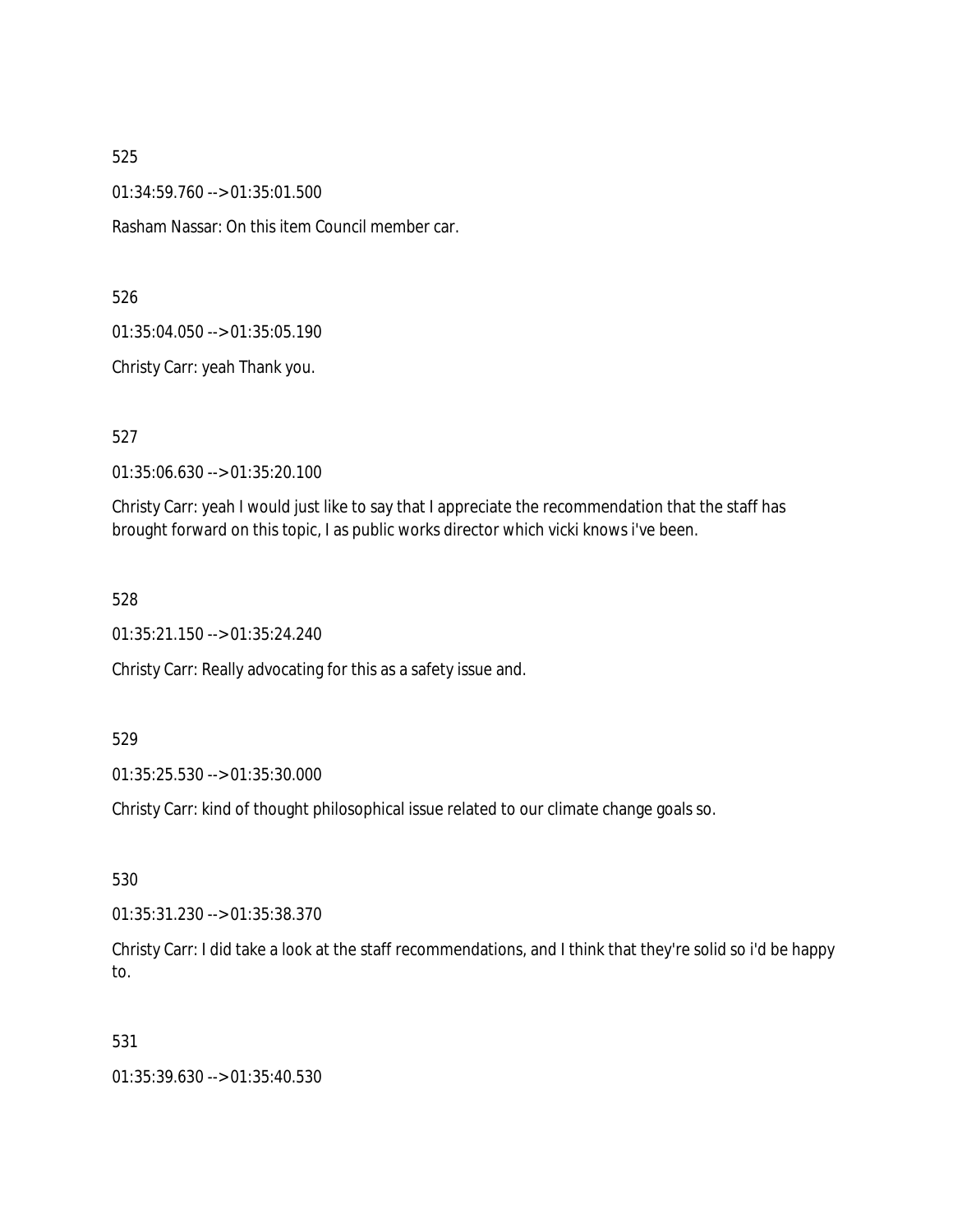Christy Carr: prove the motion.

532

01:35:41.640 --> 01:35:43.980

Christy Carr: As provided, so thank you.

533

01:35:50.790 --> 01:35:51.330

Rasham Nassar: counsel.

534

01:35:52.950 --> 01:36:04.710

Rasham Nassar: I don't see any other hands raised i'm city manager, you and I discussed this prior to the meeting, and I know there were some comments and information that you want it to relate to counsel, so I will offer you the opportunity to do that now.

535

01:36:06.150 --> 01:36:25.530

Blair King: Thank you mayor my comics really aren't directly related to this item in the Council would like I would suggest you go ahead and vote on this proposal that was put together, and then I want to talk to you about in the context of requests like this, but my practice has been and just.

536

01:36:26.640 --> 01:36:36.960

Blair King: Basically, that on the table for you, but I would like to, I think, be appropriate for you to vote up or down in this proposal and then mayor, if I could, I would like to talk about the items that we talked about.

537

01:36:38.430 --> 01:36:42.600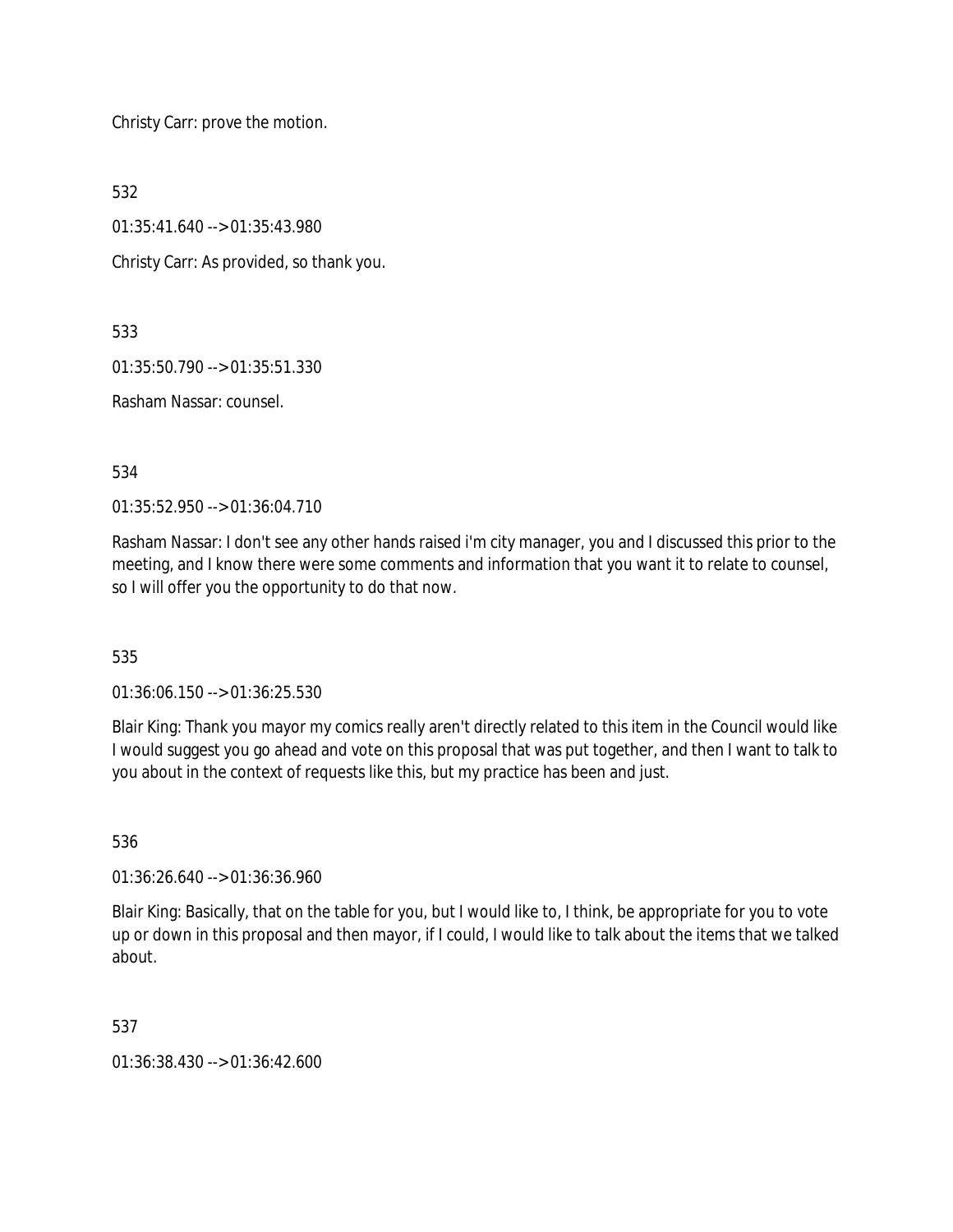Rasham Nassar: Okay sounds great, thank you for that city manager Council require your hand is raised again.

538

01:36:43.830 --> 01:36:47.730

Christy Carr: yeah Thank you, I just wanted to make sure that the motion.

539

01:36:48.900 --> 01:36:58.590

Christy Carr: Had a bracket in it that Council member pilot didn't read and I just want to make sure that staff as the motion was presented, has enough information to move forward.

540

01:37:00.570 --> 01:37:01.440

Rasham Nassar: Public Works director.

541

01:37:03.240 --> 01:37:04.170

Chris Wierzbicki: Thank you counsel.

542

01:37:05.610 --> 01:37:10.590

Chris Wierzbicki: i'm sorry I the live feed was a little bit behind that I missed the very beginning of the motion.

# 543

01:37:11.520 --> 01:37:27.480

Chris Wierzbicki: I think you are planning to make a recommendation in accordance with the plan that was submitted in the packet which is great, and any clarification you want to make an emotion would be would be good, I just do want to highlight one thing related to the time frame the.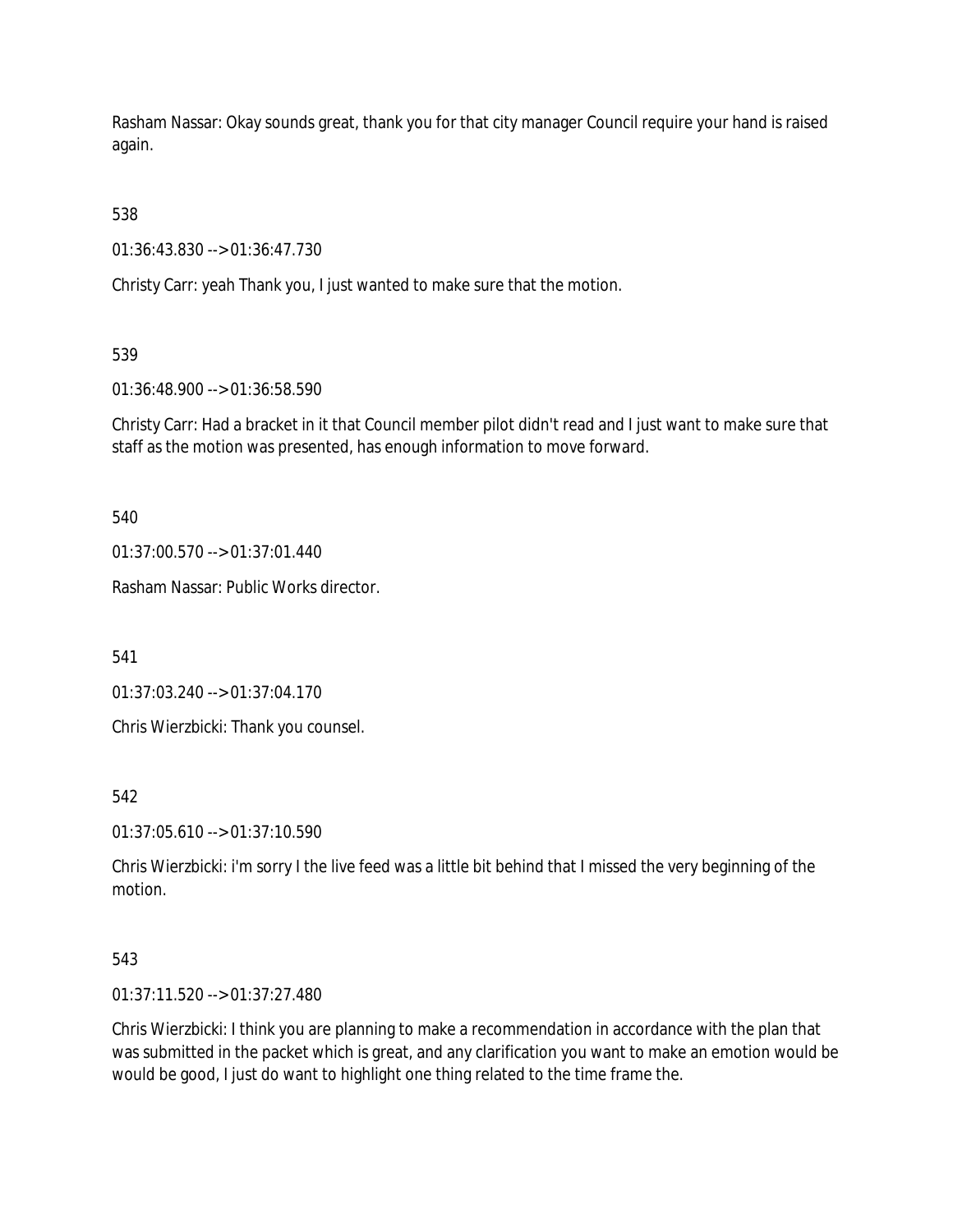01:37:28.830 --> 01:37:39.930

Chris Wierzbicki: The bicycle lanes symbols that we're planning on putting as part of that proposal that's a type of it's typically what they call a thermal plastic type of paint at not a.

545

01:37:40.470 --> 01:37:46.830

Chris Wierzbicki: Standard paint and that's something that we don't always do in house, so we may need to make a change order to our striping.

546

01:37:47.460 --> 01:37:56.760

Chris Wierzbicki: Annual striping project this year in order to get that piece done it might take a little bit longer than July 15, but I think we can do that the other portions the improvements and hopefully.

547

01:37:57.630 --> 01:38:04.290

Chris Wierzbicki: Maybe get the pain in by July 15 but not If not, it might take a couple extra weeks, so I just want to make sure we're all clear on that timeframe.

548

01:38:07.410 --> 01:38:23.910

Michael Pollock: councilmember public I thought it was it was pretty clear from the agenda package that said along the road or just in the ground for us in parking area and there's a map in there if we need clarification in accord with the figure presented in the agenda package, we can.

549

01:38:25.980 --> 01:38:27.300

Michael Pollock: It seems sufficient and.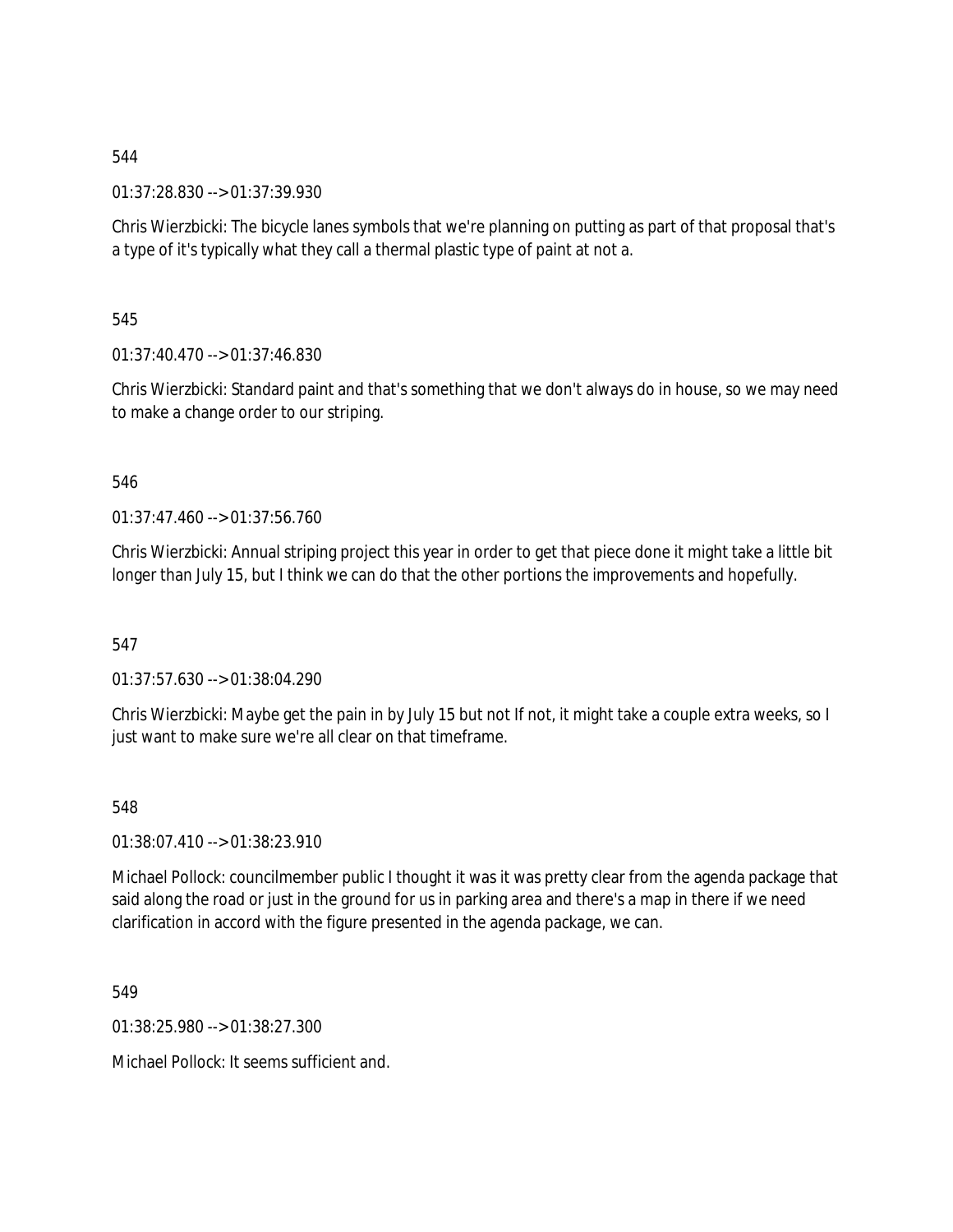01:38:28.770 --> 01:38:29.400

Michael Pollock: well.

551

01:38:30.960 --> 01:38:31.350

Michael Pollock: On our.

552

01:38:32.940 --> 01:38:33.570

Rasham Nassar: city attorney.

# 553

01:38:34.860 --> 01:38:43.710

Joe Levan: As a point of clarification that that directors vicki was just referring to July 15 but the motion was for July 5 slot and make sure that.

# 554

01:38:44.790 --> 01:38:47.880

Joe Levan: That that's understood date from the motion is July 5.

555

01:38:49.440 --> 01:38:53.070

Rasham Nassar: OK, and then, with regard to specificity of the motion.

# 556

01:38:54.210 --> 01:39:05.910

Rasham Nassar: would see attorney recommend that we amend the motion to to to clearly specify that city manager shaking his head that that we'd like this to adopt essentially adopt staff recommendation.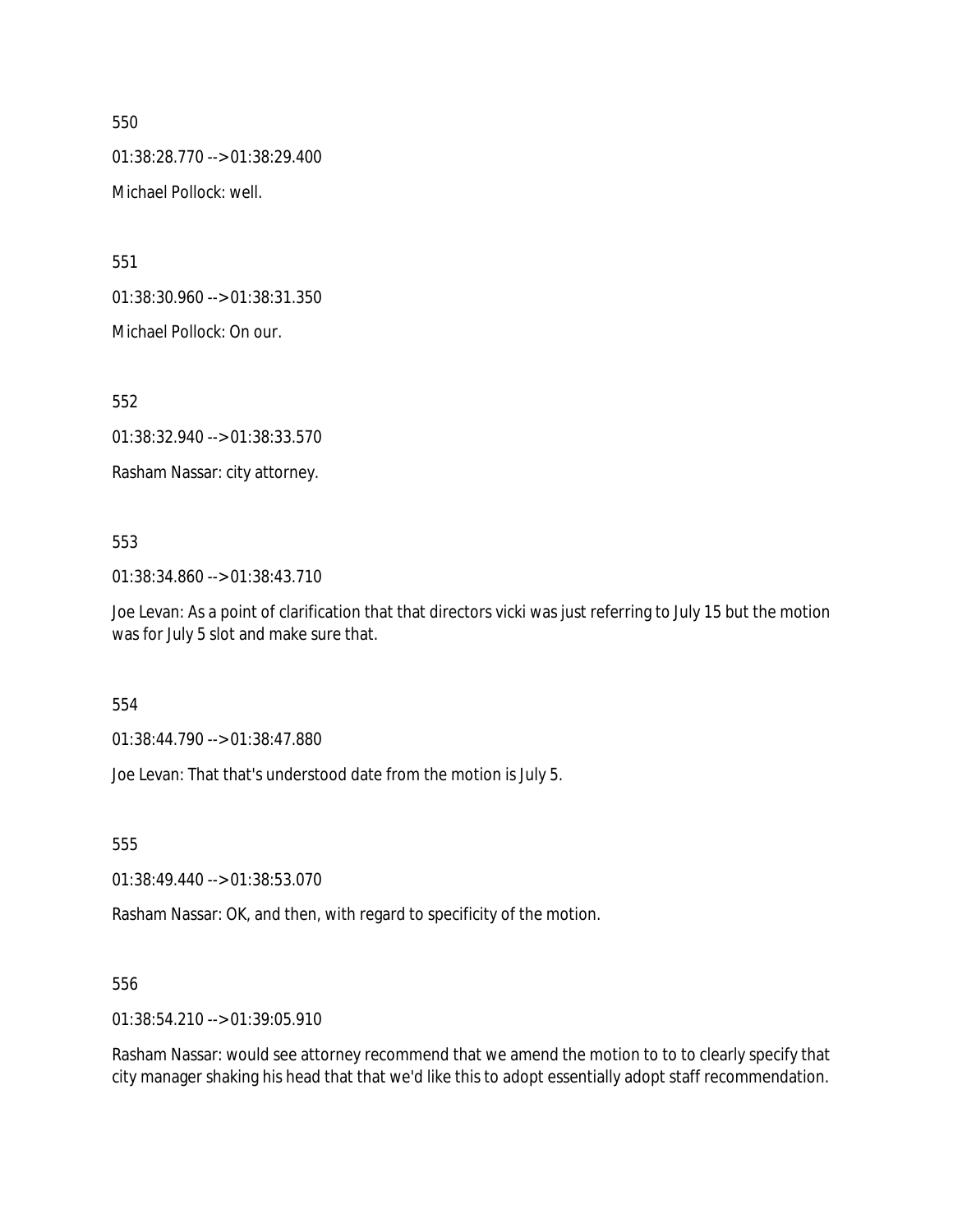01:39:07.410 --> 01:39:09.120

Joe Levan: Yes, I agree, I would be better to clarify that.

#### 558

01:39:09.720 --> 01:39:13.560

Rasham Nassar: Okay Kevin pollak, would you be willing to offer a friendly amendment to your motion.

# 559

01:39:14.700 --> 01:39:16.590

Michael Pollock: Now, how about this restricting and.

# 560

01:39:18.060 --> 01:39:30.510

Michael Pollock: i'm to direct the city manager to install no parking signs, as recommended by staff and then the agenda package along the low road adjacent to the ground for us mean parking area, no later than July 5 from from.

# 561

01:39:33.240 --> 01:39:38.310

Rasham Nassar: And councilman repent for Johnson original second or second that motion and councilmember car.

# 562

01:39:40.470 --> 01:40:01.320

Christy Carr: yeah I think that we're Okay, with the potential delay on the bike symbols bike lane symbols past July 5 because the motion only reads no parking signs so it's understandable I think in and understood that it is what is in the in the packet but.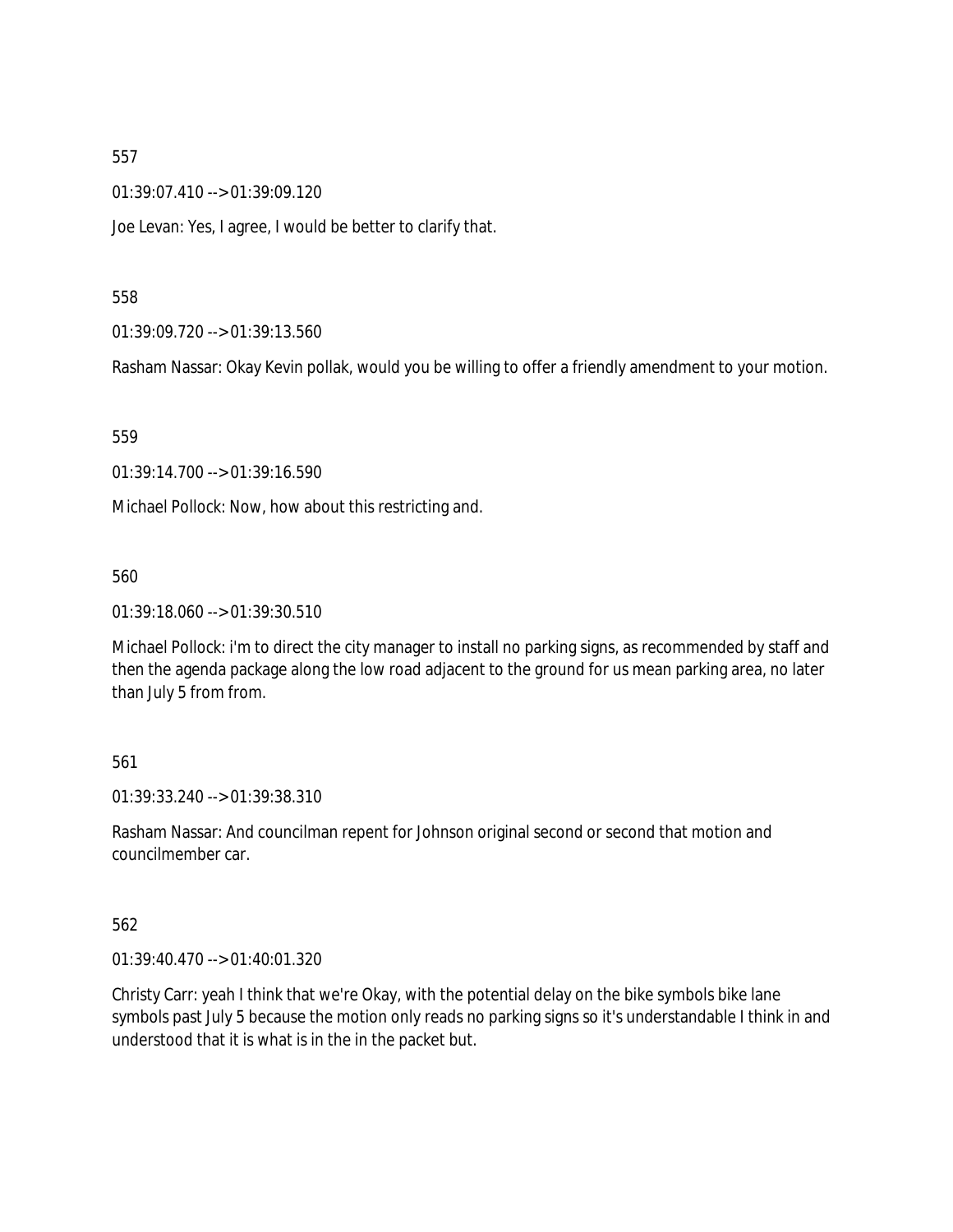01:40:02.850 --> 01:40:08.850

Christy Carr: that there may be a delay and personally i'm okay with that, but thank you for pointing that out.

564

01:40:11.310 --> 01:40:26.850

Rasham Nassar: Okay, and Procedurally, I believe that we had a main motion on the floor and then we amended that motion, so we will take two votes here tonight, the first will be on the amendment offered by councilmember pollock if there's no further Council discussion go ahead and take a vote on that.

565

01:40:28.650 --> 01:40:29.010

Rasham Nassar: All.

566

01:40:30.660 --> 01:40:31.530

Rasham Nassar: councilmember snyder.

567

01:40:32.670 --> 01:40:32.910

Rasham Nassar: Did.

568

01:40:35.250 --> 01:40:40.110

Rasham Nassar: Okay strange I see you unmuted I just I thought you wanted to jump in with a comment real quick I.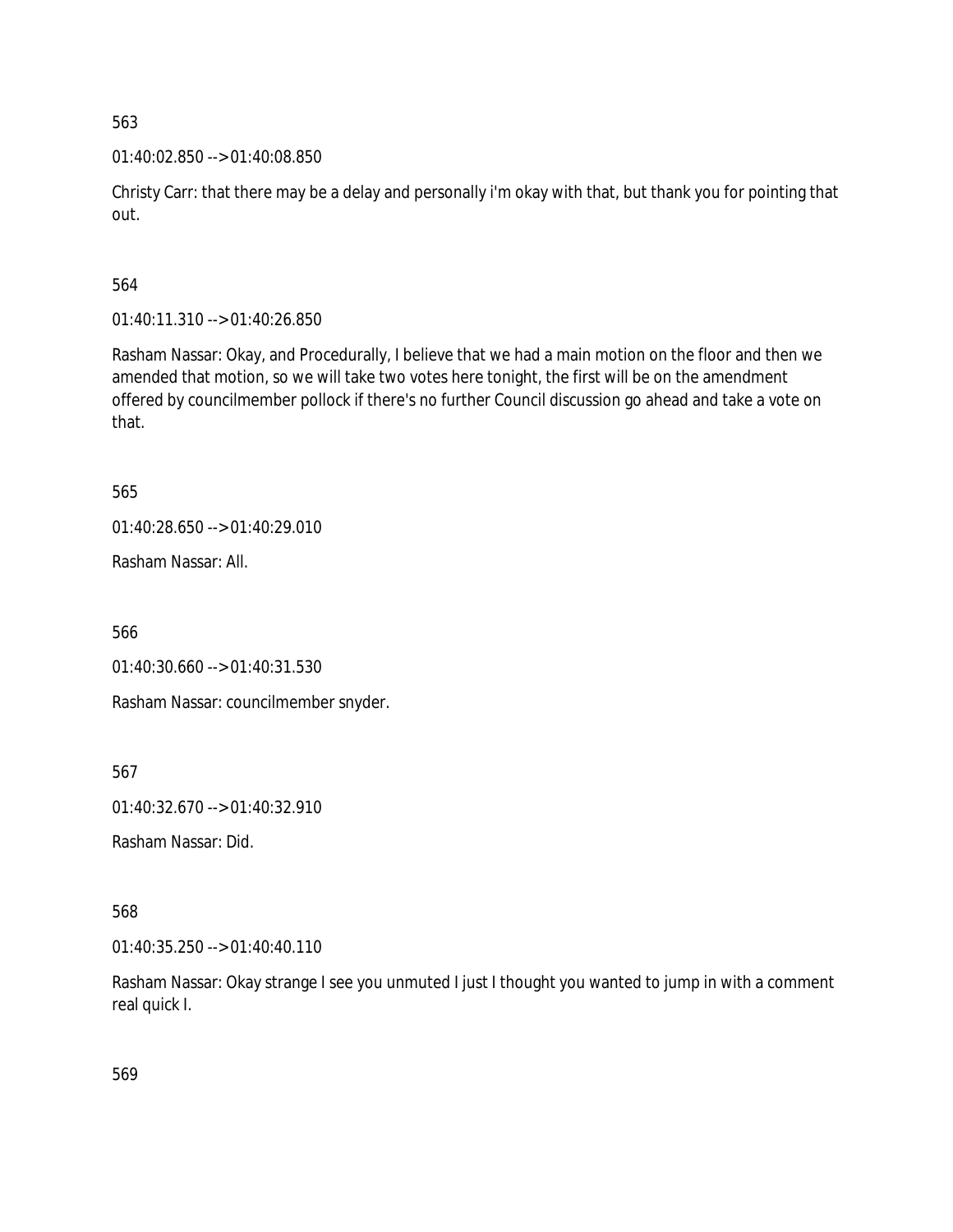01:40:40.110 --> 01:40:41.310

Leslie Schneider: was getting ready to vote.

570

01:40:44.100 --> 01:40:47.610

Rasham Nassar: sense okay all those in favor please say Aye.

571

01:40:48.120 --> 01:40:48.690 Leslie Schneider: Aye Aye.

572

01:40:49.800 --> 01:40:50.640

Rasham Nassar: Any opposed.

573

01:40:51.840 --> 01:41:01.500

Rasham Nassar: OK, so the motion to amend the motion on the floor passes unanimously, we will not vote on the main motion on the floor all those in favor please say Aye.

574

01:41:02.040 --> 01:41:02.730

Leslie Schneider: Aye Aye.

575

01:41:03.480 --> 01:41:04.440

Any opposed.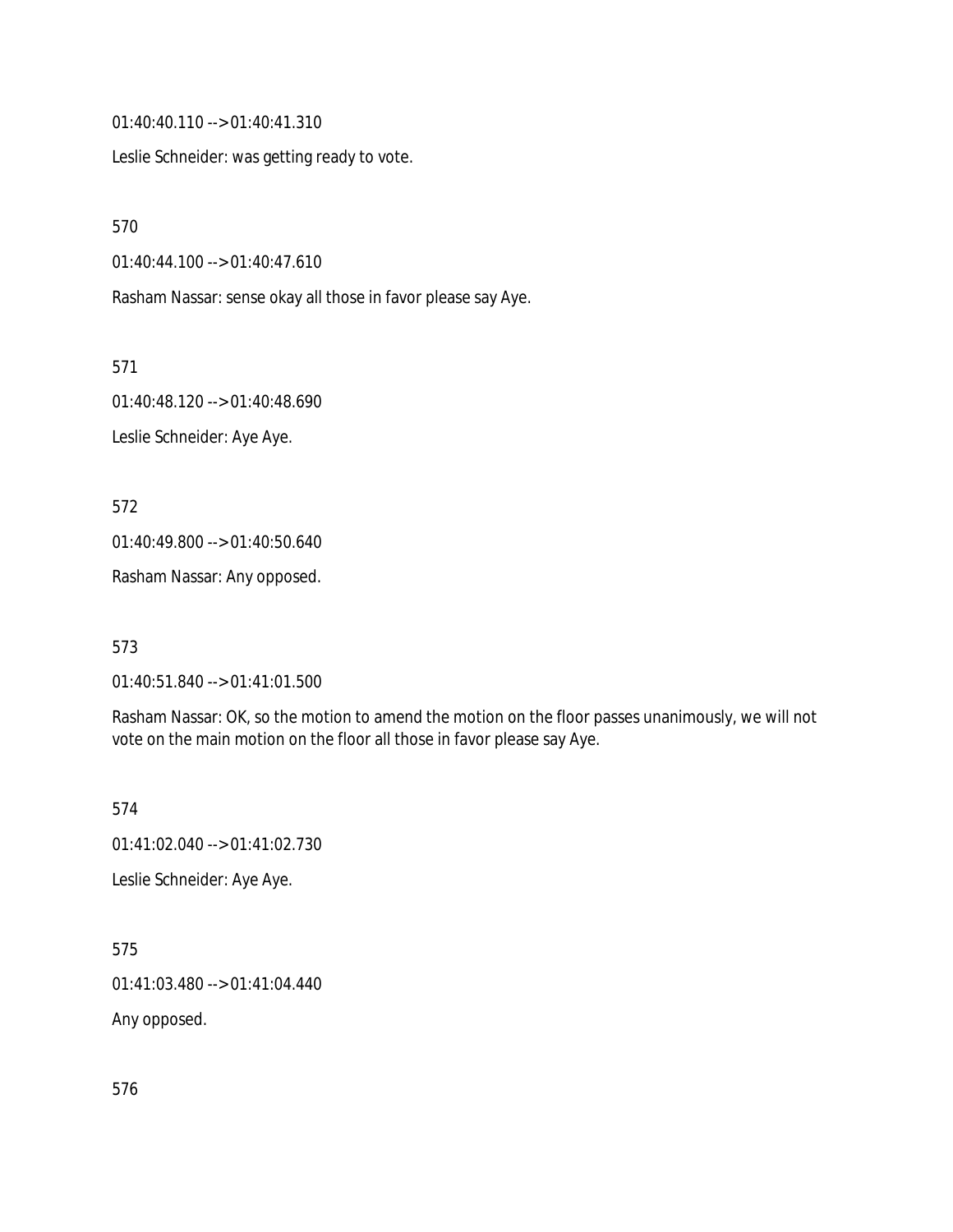01:41:06.570 --> 01:41:13.710

Rasham Nassar: Okay, that motion also passes unanimously, thank you, public works director and i'm going to hand it over to you.

577

01:41:14.730 --> 01:41:15.000

Rasham Nassar: Is.

578

01:41:15.240 --> 01:41:22.110

Blair King: Through through the Chair to the Council, I did have an opportunity to talk with other mirror and a couple Council members.

# 579

01:41:22.680 --> 01:41:34.920

Blair King: about life has practiced for handling complaints or concerns like this, involving right away streets, whether they be a no parking sign stop signs yield signs read curves.

580

01:41:35.910 --> 01:41:42.090

Blair King: The practice I have seen is each request, whether it be from the public Council members come to the city manager.

581

01:41:42.780 --> 01:41:49.830

Blair King: They then refer to an internal staff committee for the last 20 years i've called this internal Staff Committee, the traffic operations committed.

582

01:41:50.280 --> 01:41:56.220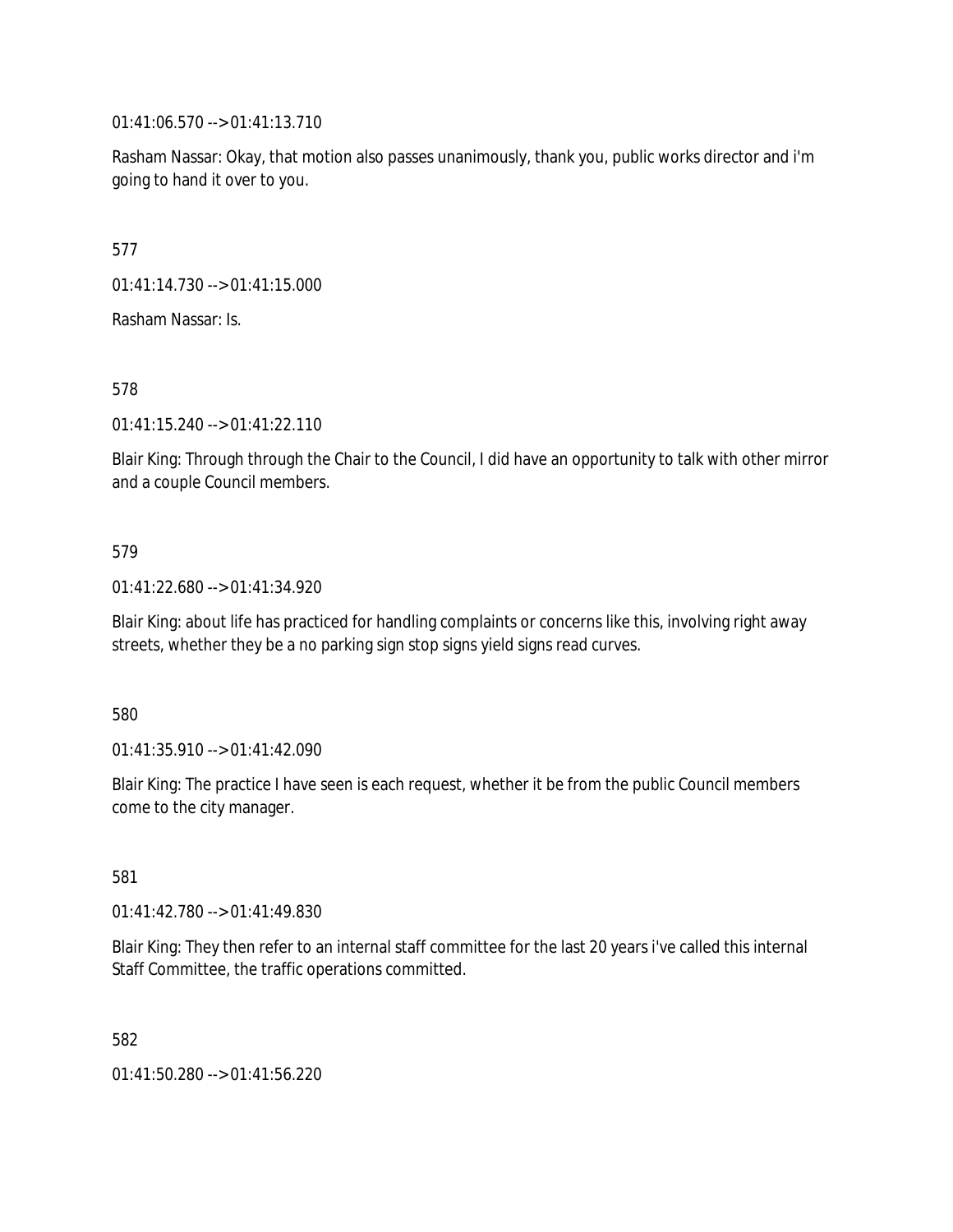Blair King: Traffic operations committee is normally comprised of it's a standing internal committee it's not appointed by.

583

01:41:56.850 --> 01:42:05.670

Blair King: The Council but committee then that operates in many ways, like a public committee it consist of the Public Works director city engineer.

584

01:42:06.210 --> 01:42:12.060

Blair King: This case the police chief someone representing risk manager and some were presenting the residence and neighborhoods.

585

01:42:12.450 --> 01:42:24.960

Blair King: Are the people on the committee that committed in his church with evaluating these types of requests based upon as much technology or terms of the standards what's warranted.

586

01:42:25.950 --> 01:42:33.570

Blair King: There is the manual uniform traffic control devices and present a recommendation, then, to the manager, which I present to you.

587

01:42:35.520 --> 01:42:44.340

Blair King: The committee is directed it to their leaders to try to move in the direction that the public care of the Council desires.

588

01:42:44.880 --> 01:42:50.550

Blair King: But this is a process that I found pretty successful it's a process that allows us to evaluate.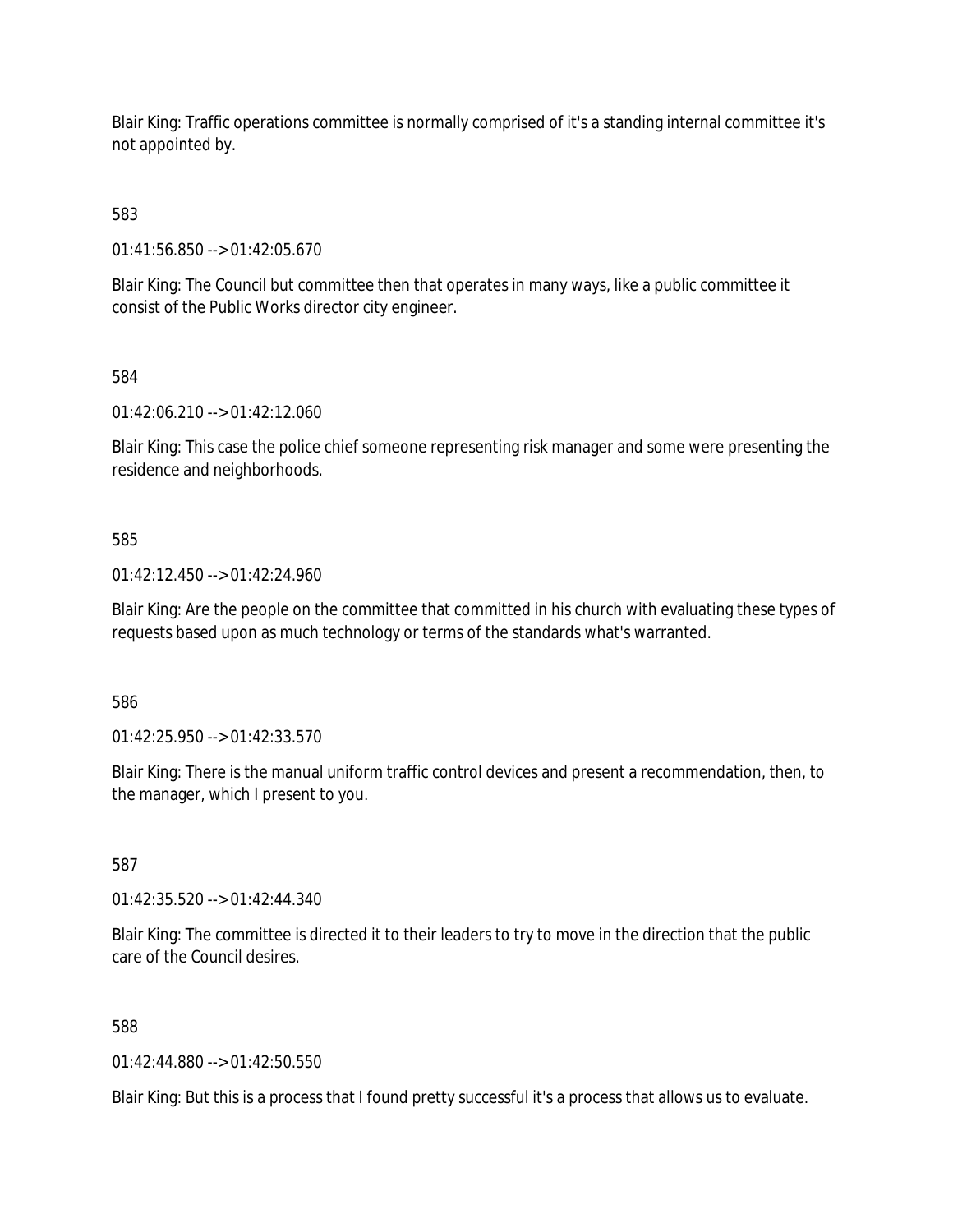01:42:51.540 --> 01:42:58.050

Blair King: The standards and part of which the staff should be evaluating our request should be opening the tourist people should know what they are.

590

01:42:58.320 --> 01:43:16.050

Blair King: And again, I used the terminology warrants that is a terminology, basically, is this request warranted and oftentimes things that go into there is everything from accident rates to vehicle buying counts the site distance and that data is collected and then recommendations provided.

591

01:43:17.370 --> 01:43:28.530

Blair King: It would be my intention, and this just happened to be again first business meeting, the Council this type of request to be my intention to pull together that type of internal committee and.

592

01:43:29.490 --> 01:43:38.700

Blair King: Then to pull it together make sure that people understood how it works and then received cows concurrence that we would handle these types of requests like this.

593

01:43:39.780 --> 01:43:48.570

Blair King: And it is a way that we can put brackets around it have a process and have a thoughtful response to the counts, of course.

594

01:43:49.200 --> 01:43:53.640

Blair King: The final decision is always enhanced accounts in terms of right away, controls and what we do.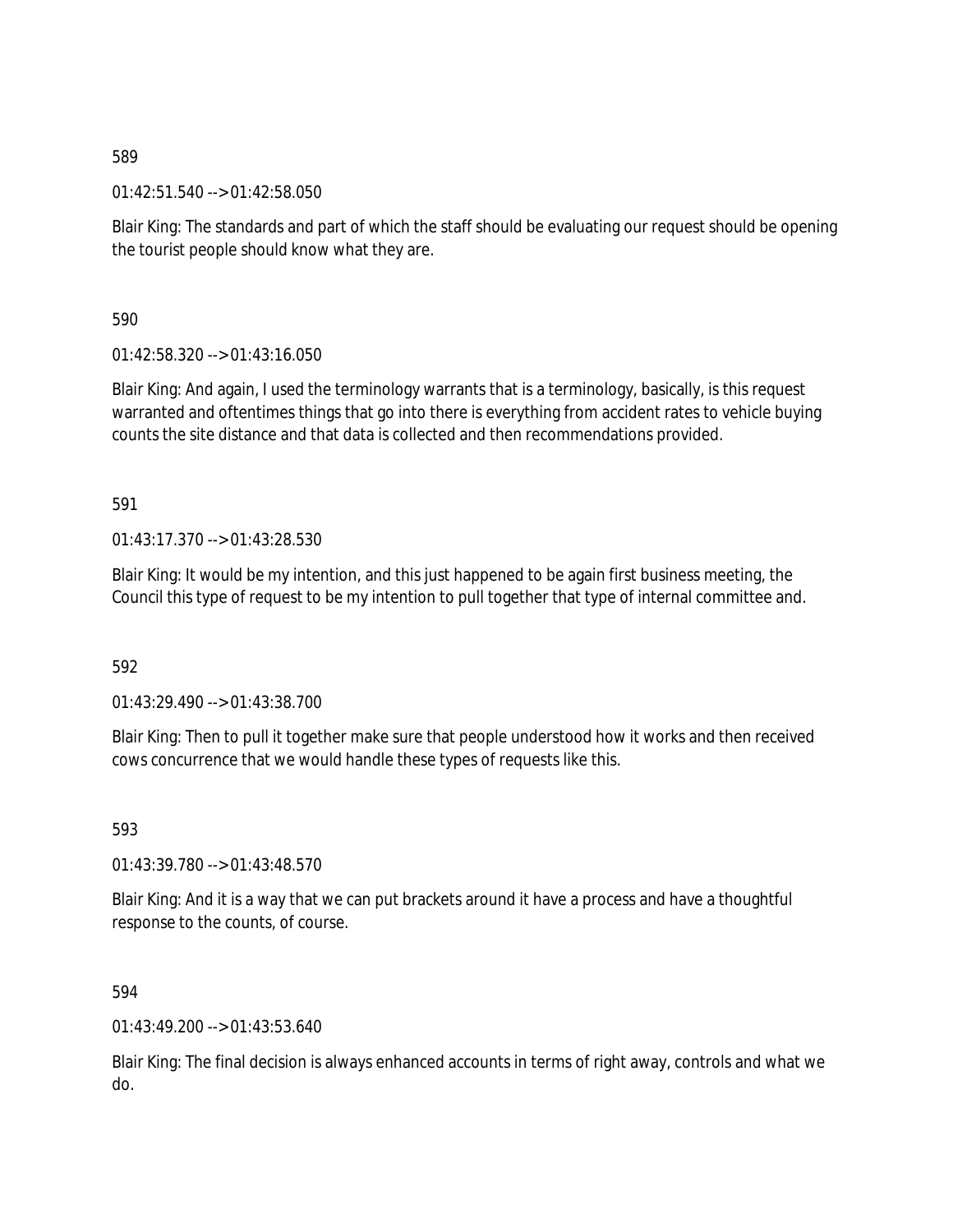01:43:54.390 --> 01:44:07.590

Blair King: I can answer questions on that it's really not an agenda item but it lends itself very closely to the discussion that you had so thank you for the opportunity to just go ahead and in progress, strokes describe a traffic operations to me.

596

01:44:09.360 --> 01:44:13.110

Rasham Nassar: Thank you for sharing that information city manager appreciate that.

597

01:44:15.930 --> 01:44:21.270

Rasham Nassar: I think we are going to move on Council to item 12 committee reports.

598

01:44:25.980 --> 01:44:32.520

Rasham Nassar: Seeing none, we will move on to item 13 for the good of the order Council member of Andrew Johnson.

599

01:44:33.810 --> 01:44:44.310

Brenda Fantroy-Johnson: I just wanted to recognize that today is one year since George floyd was murdered um and I wanted to read this.

600

01:44:45.960 --> 01:44:47.040

Brenda Fantroy-Johnson: At a pm.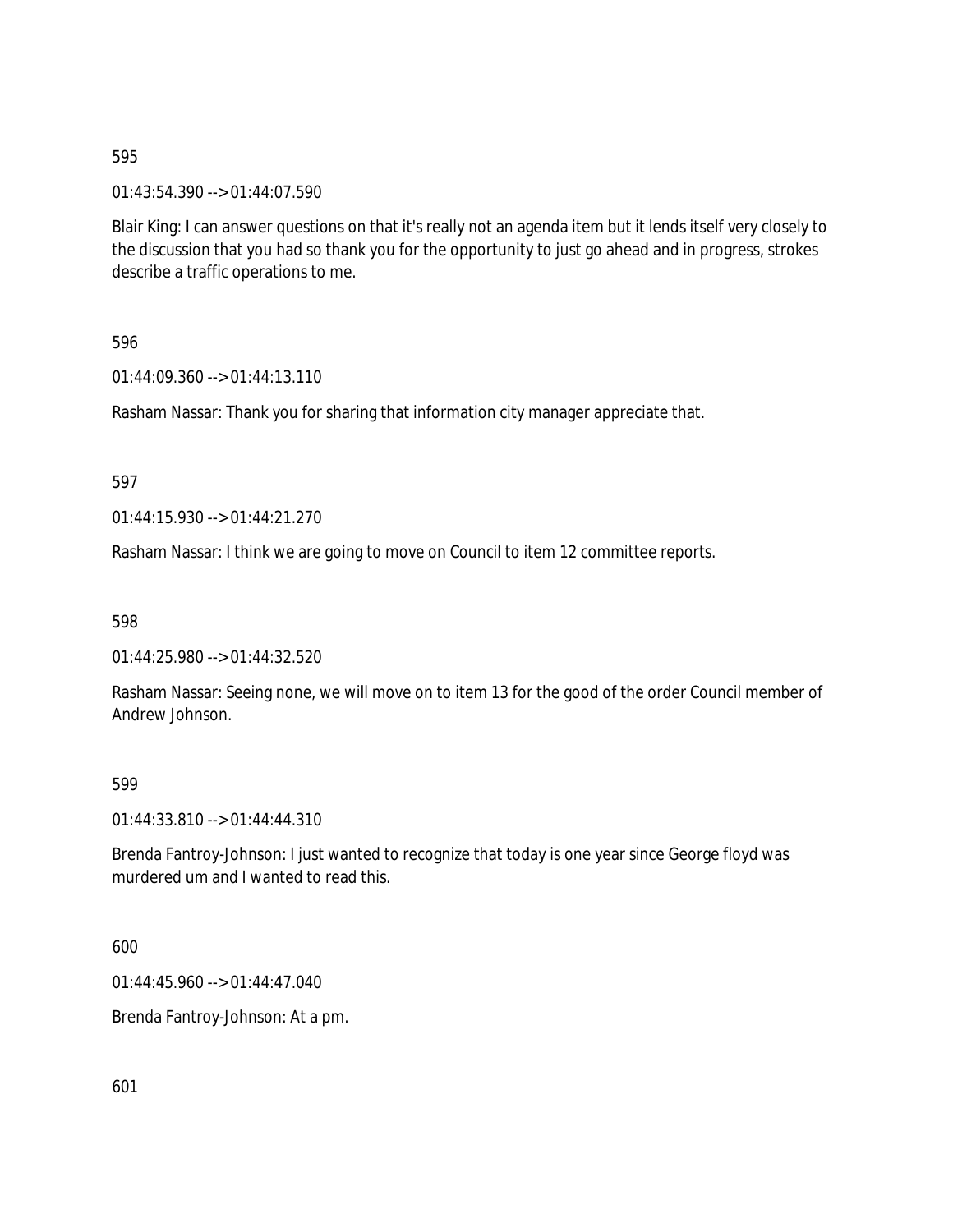01:44:48.060 --> 01:45:06.120

Brenda Fantroy-Johnson: Around the time that George for George floyd went into the cup food store to buy a cigarette with a possible with a \$20 bill in three minutes later off the show man had his knee on his neck, where he stayed there for nine minutes.

602

01:45:07.200 --> 01:45:11.730

Brenda Fantroy-Johnson: And then the headlines read a man dies of a medical event.

603

01:45:14.280 --> 01:45:25.860

Brenda Fantroy-Johnson: But thanks to darnell frazier who documented it on her cell phone and when protests in minneapolis and in the next days protest across the country broke out.

604

01:45:27.720 --> 01:45:32.520

Brenda Fantroy-Johnson: that's when the Community started peacefully, then it escalated to violence.

605

01:45:33.660 --> 01:45:40.620

Brenda Fantroy-Johnson: I think I just wanted to let everybody know that this day is going to impact me every year.

606

01:45:42.120 --> 01:45:49.140

Brenda Fantroy-Johnson: And that we all have a part to play in supporting and protecting and empowering the black community.

607

01:45:50.310 --> 01:46:03.300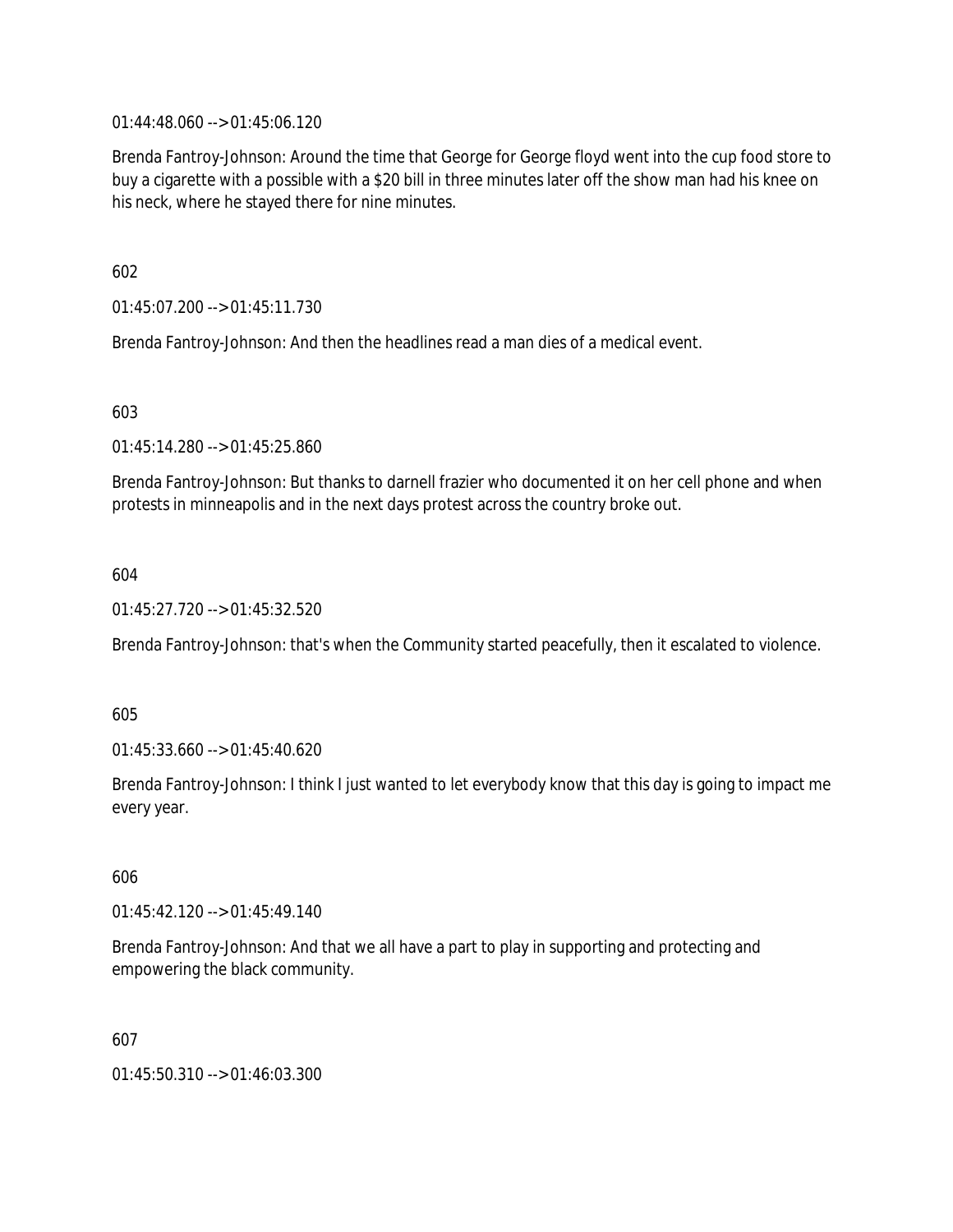Brenda Fantroy-Johnson: We need the city county and state leadership and resources to be aimed toward addressing over policing for black and other underserved communities.

608

01:46:05.250 --> 01:46:05.730

Brenda Fantroy-Johnson: Thank you.

# 609

01:46:08.040 --> 01:46:10.620

Rasham Nassar: really appreciate you sharing that reminder councilmember.

# 610

01:46:12.870 --> 01:46:16.200

Rasham Nassar: Anything else for the order Council Council member deets.

611

01:46:17.700 --> 01:46:19.980

Joe Deets: yeah Thank you mayor and thank you councilmember.

# 612

01:46:20.310 --> 01:46:39.600

Joe Deets: fan Troy Johnson for those those comments it's very much for a very meaningful Thank you um I was just thinking of listening to the public comments conversation from actually most of the folks who spoke of public comment was related to this project study.

# 613

01:46:41.070 --> 01:46:45.390

Joe Deets: I guess it was smell test recovered and I couldn't help but feel that maybe.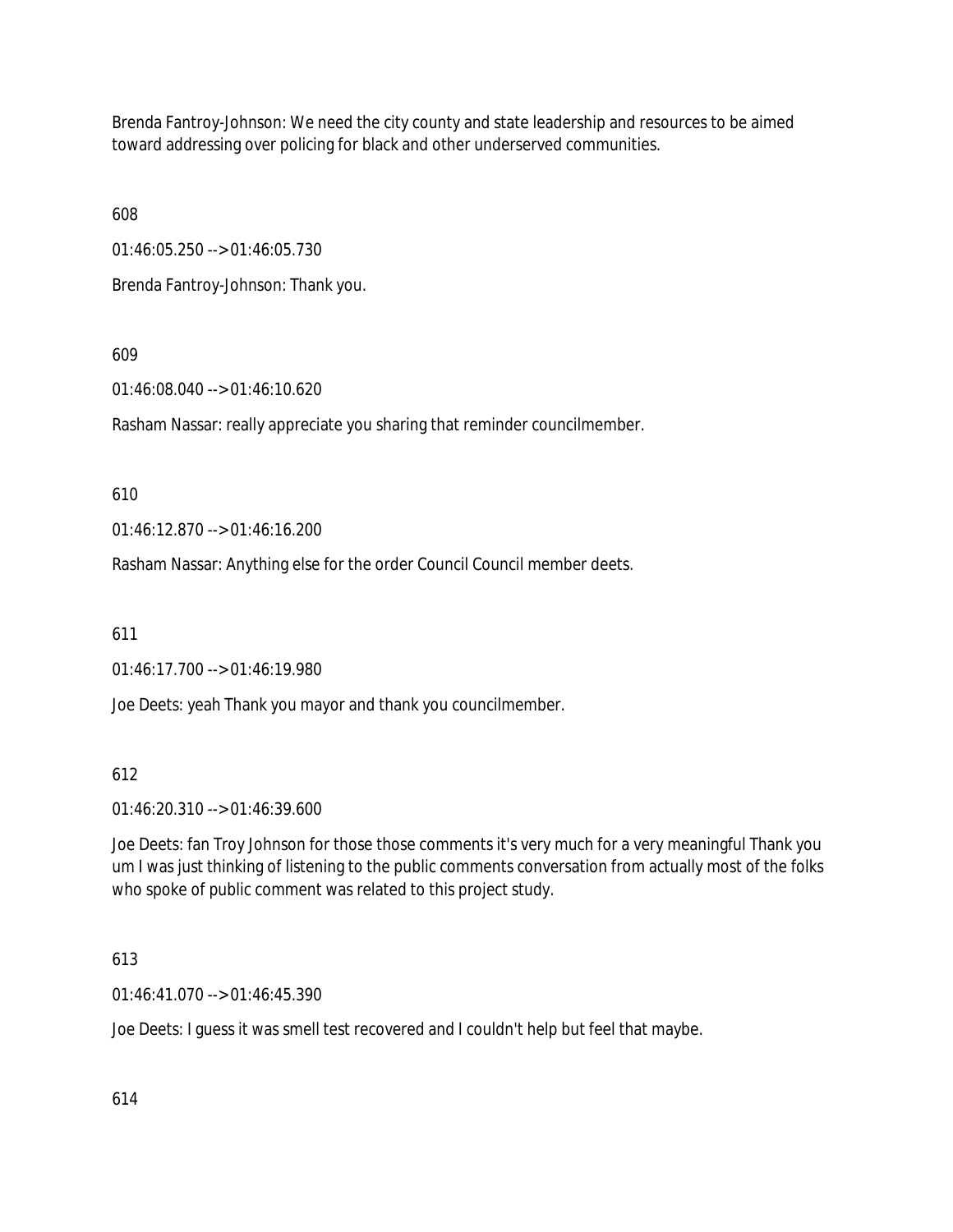01:46:47.070 --> 01:46:49.080

Joe Deets: have them contact analysts age.

615

01:46:50.100 --> 01:46:58.110

Joe Deets: And just see where are different how that can be implemented by us, so I don't know if that conversation has taken place, but.

616

01:46:59.280 --> 01:47:01.800

Joe Deets: Some good folks come to us give us a great idea.

# 617

01:47:03.210 --> 01:47:10.290

Joe Deets: My suggestion would be talk to the part of the city that is directly dealing with with us, so I just wanted to share that thought.

618

01:47:14.520 --> 01:47:17.460

Rasham Nassar: Thank you councilmember city manager, do you want to respond to that.

619

01:47:18.480 --> 01:47:25.170

Blair King: Yes, typically apparently a request like this is a received about 30 days go just finding out.

# 620

01:47:26.520 --> 01:47:32.580

Blair King: What counts direction see staff can follow up, we can gather some more information and.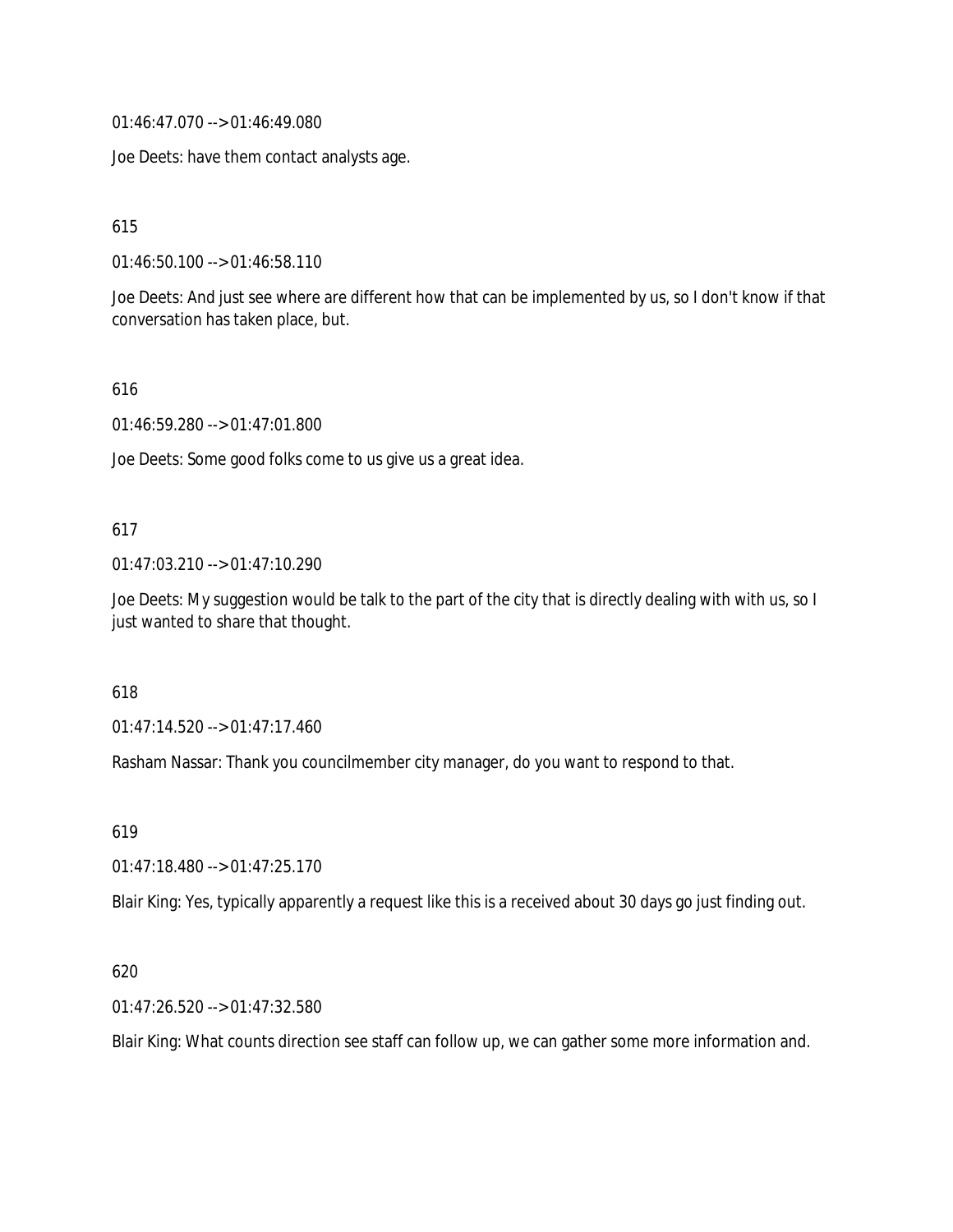01:47:33.120 --> 01:47:41.340

Blair King: That would be something that whether this something further but we'd be happy to be the interface between the proposal and the Council.

# 622

01:47:41.880 --> 01:47:58.530

Blair King: Just to gather some more information and, again, there was a apparently some type of request put in and we could find out a little bit more and bring something back in terms of a brief report not generate too much work if the council's interested, but again.

623

01:48:00.540 --> 01:48:04.200

Blair King: staffs happy to be the interface on this proposal for the Council.

# 624

01:48:06.030 --> 01:48:09.750

Rasham Nassar: Okay, so that that sounds that sounds like it would need to be scheduled as an agenda item.

# 625

01:48:10.920 --> 01:48:26.310

Rasham Nassar: D is it appropriate at this point for Council to give direction to staff or would it would it be maybe more appropriate for us to schedule this with the consent of the majority of Council on a future Council maybe study session.

# 626

01:48:27.240 --> 01:48:31.230

Blair King: This may not be your excuse me well, through the chair and i'm sorry to interrupt.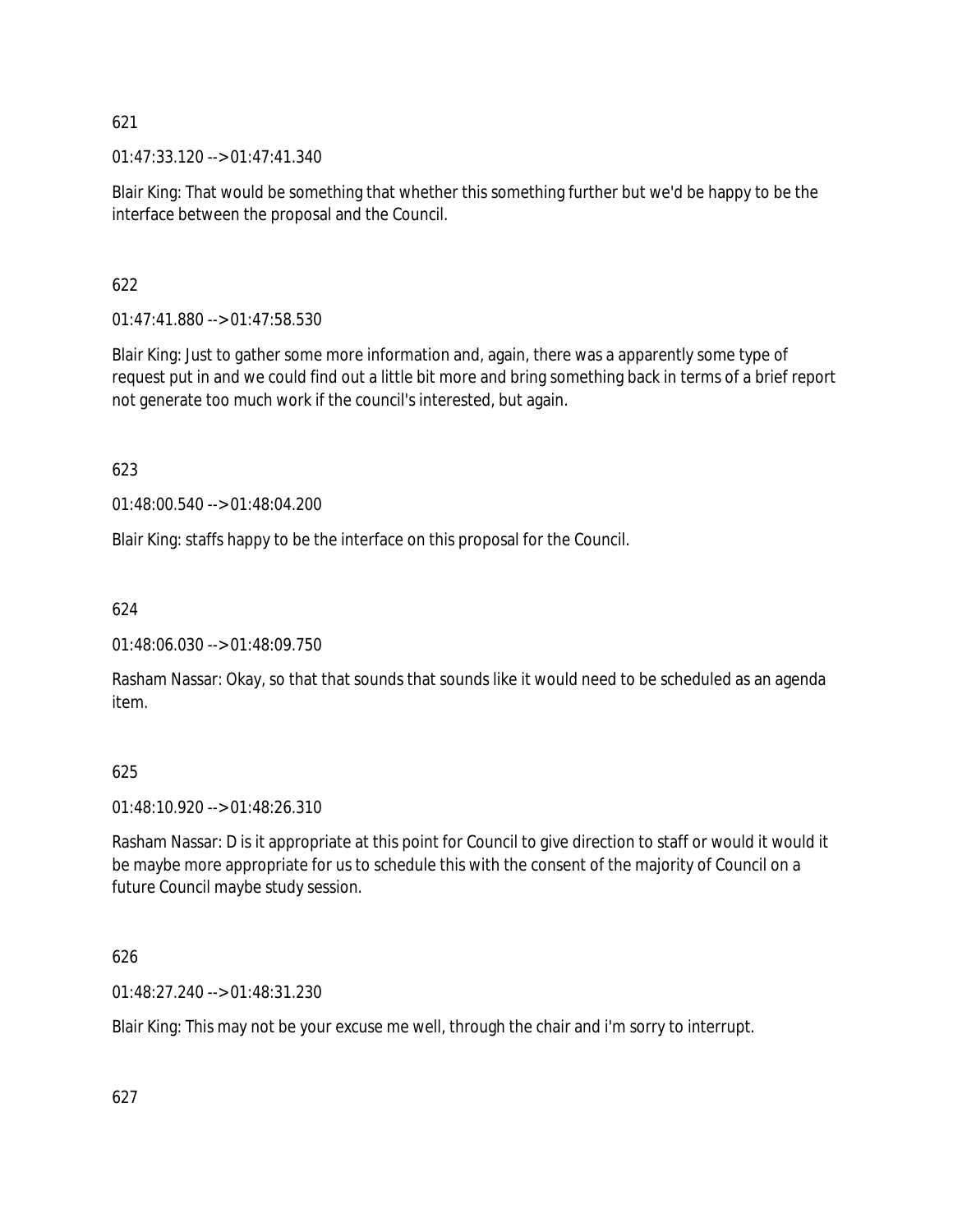01:48:31.590 --> 01:48:33.000

Blair King: This may not be your past practice.

628

01:48:33.000 --> 01:48:38.670

Blair King: But I think we can spend staffing a brief amount of time gather the information and.

629

01:48:39.180 --> 01:48:49.080

Blair King: Present that to you, and then, if you could decide that is something that you want to pursue further may provide some staff direction then you'd have something to go off if you want to put place on Council agenda.

#### 630

01:48:50.310 --> 01:48:56.790

Rasham Nassar: Okay, that sounds good to me is that Danny Council members objects to what the city managers propose.

#### 631

01:48:57.990 --> 01:48:59.670

Rasham Nassar: Customer side, or do you want to comment on this.

632

01:49:00.210 --> 01:49:17.010

Leslie Schneider: yeah just super quickly um i'm going to just rephrase that I like the idea of having our emergency management department, make a recommendation to us rather than us just say that we want it to show up on a steady session i'd like to know that there was some.

633

01:49:18.390 --> 01:49:23.820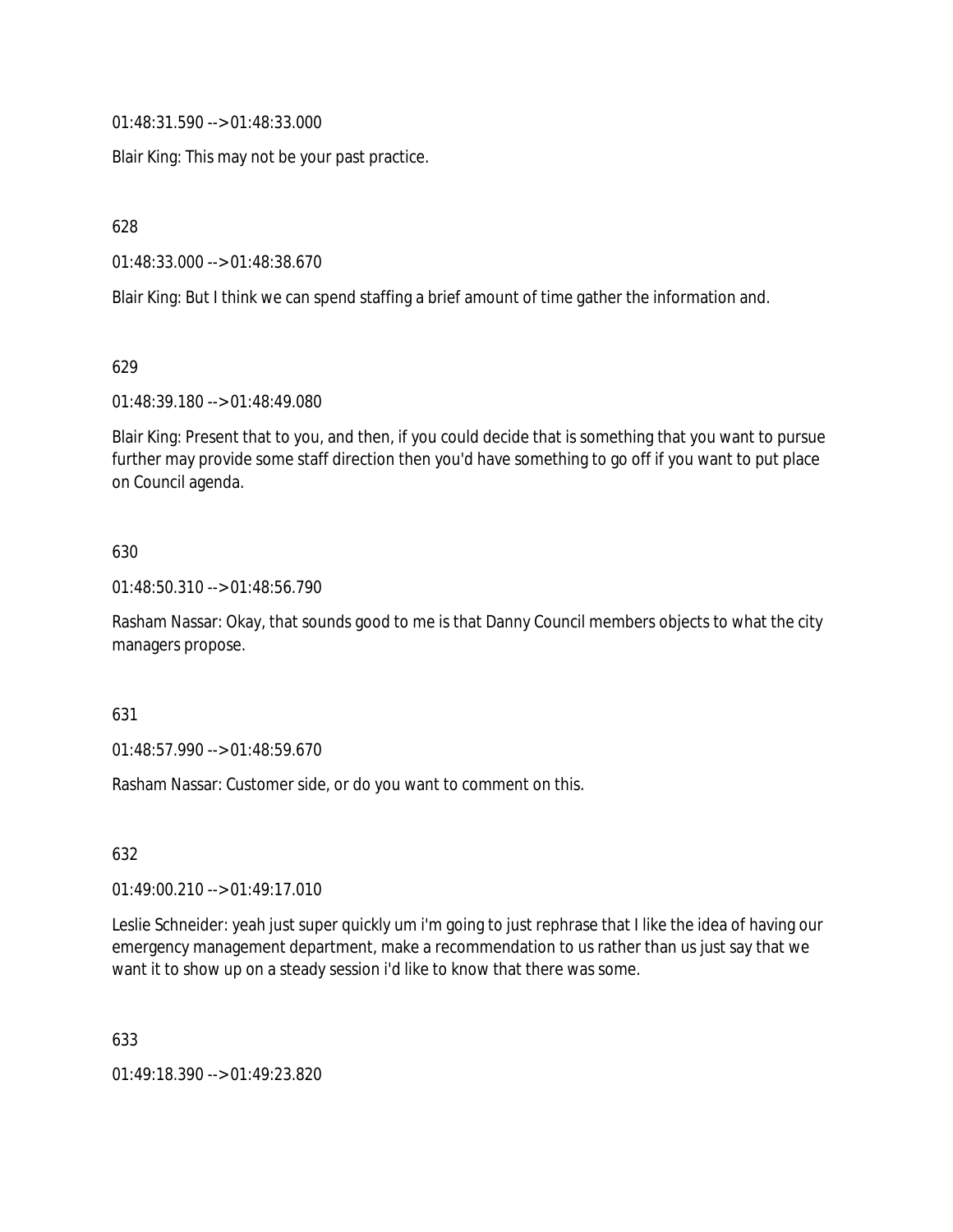Leslie Schneider: You know, some analysis going on, first, so I agree with the city manager, thank you.

634

01:49:25.560 --> 01:49:26.460

Rasham Nassar: councilmember car.

635

01:49:27.780 --> 01:49:34.560

Christy Carr: yeah sorry to take so much time on this, but I was that was what my comment or question was I was a little bit confused about the public comment.

636

01:49:35.280 --> 01:49:45.360

Christy Carr: In general, I mean I wasn't confused about the words they were saying, but it does seem it did now seem like kind of a way to get something in front of the Council and I don't know if that's what we.

# 637

01:49:45.690 --> 01:49:51.210

Christy Carr: How we do business, and if it is that's fine, but it was just something that seemed a little bit different to me so.

638

01:49:52.710 --> 01:50:03.720

Christy Carr: I know that we don't put things on our agenda during good of the order, and so I guess, I was just kind of confused about people asking for, I mean that's what public comments, for I guess but.

639

 $01:50:04.860 \rightarrow 01:50:09.120$ 

Christy Carr: Anyway, I just it was interesting, it was an interesting approach, so I guess.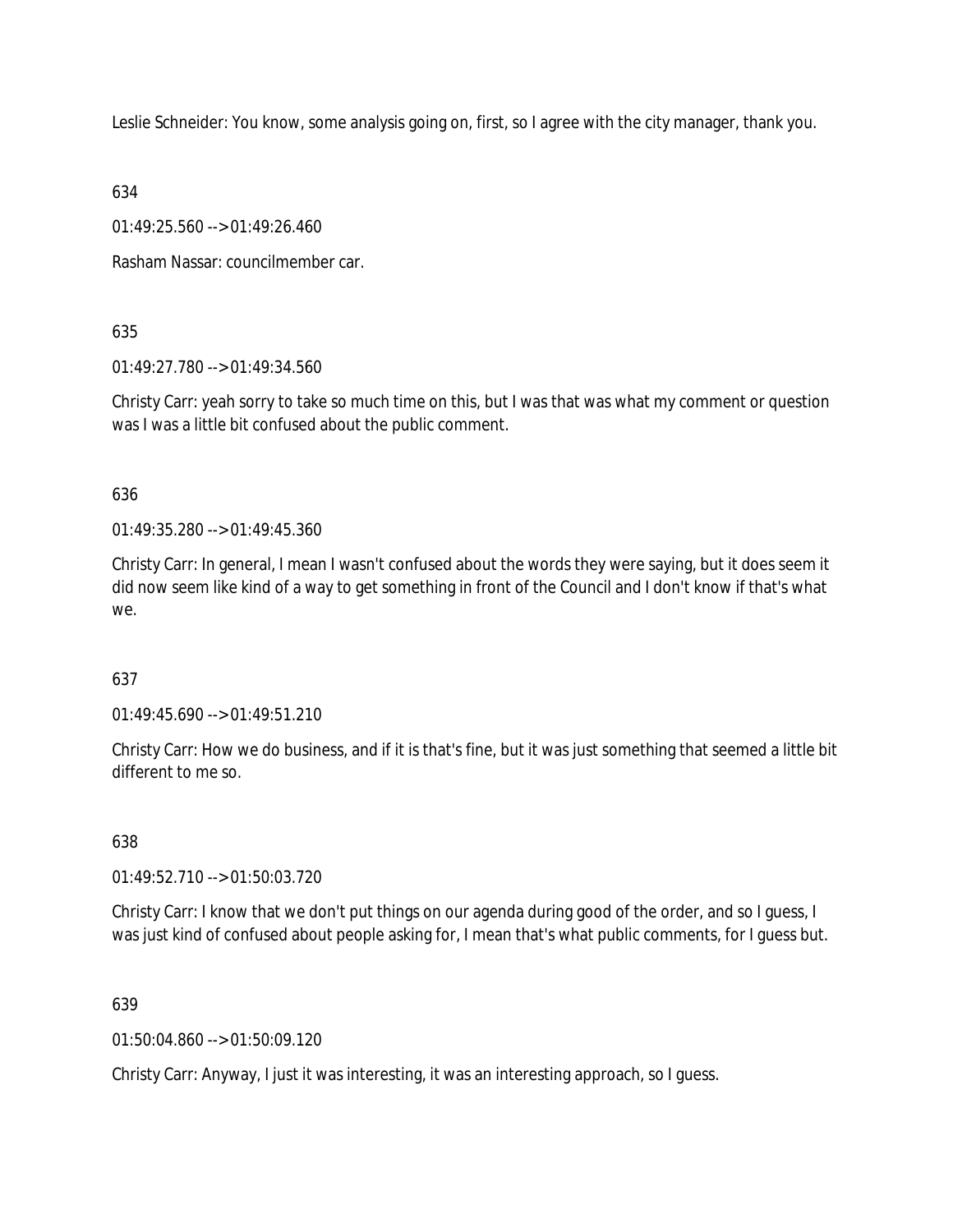01:50:10.440 --> 01:50:12.870

Christy Carr: It was what it was and i'd be happy to hear more about it.

641

01:50:18.420 --> 01:50:26.910

Rasham Nassar: So i'm familiar with that with the item and what the public comment was relating to you because i've been copied on the emails that have been submitted, I think, primarily through the.

642

01:50:27.900 --> 01:50:34.380

Rasham Nassar: Our former interim city manager and I think what city manager is saying is that he's going to collect the.

643

01:50:35.040 --> 01:50:45.630

Rasham Nassar: correspondence the communications, I think it been occurring over the past month and and then take that workshop and bring back to counsel once he has an opportunity to collect and kind of digest the information and material.

644

01:50:46.800 --> 01:50:52.440

Rasham Nassar: I know the interim city manager had had some conversations with the proponents project proponents so.

645

01:50:53.550 --> 01:50:54.840

Rasham Nassar: it's an ongoing conversation.